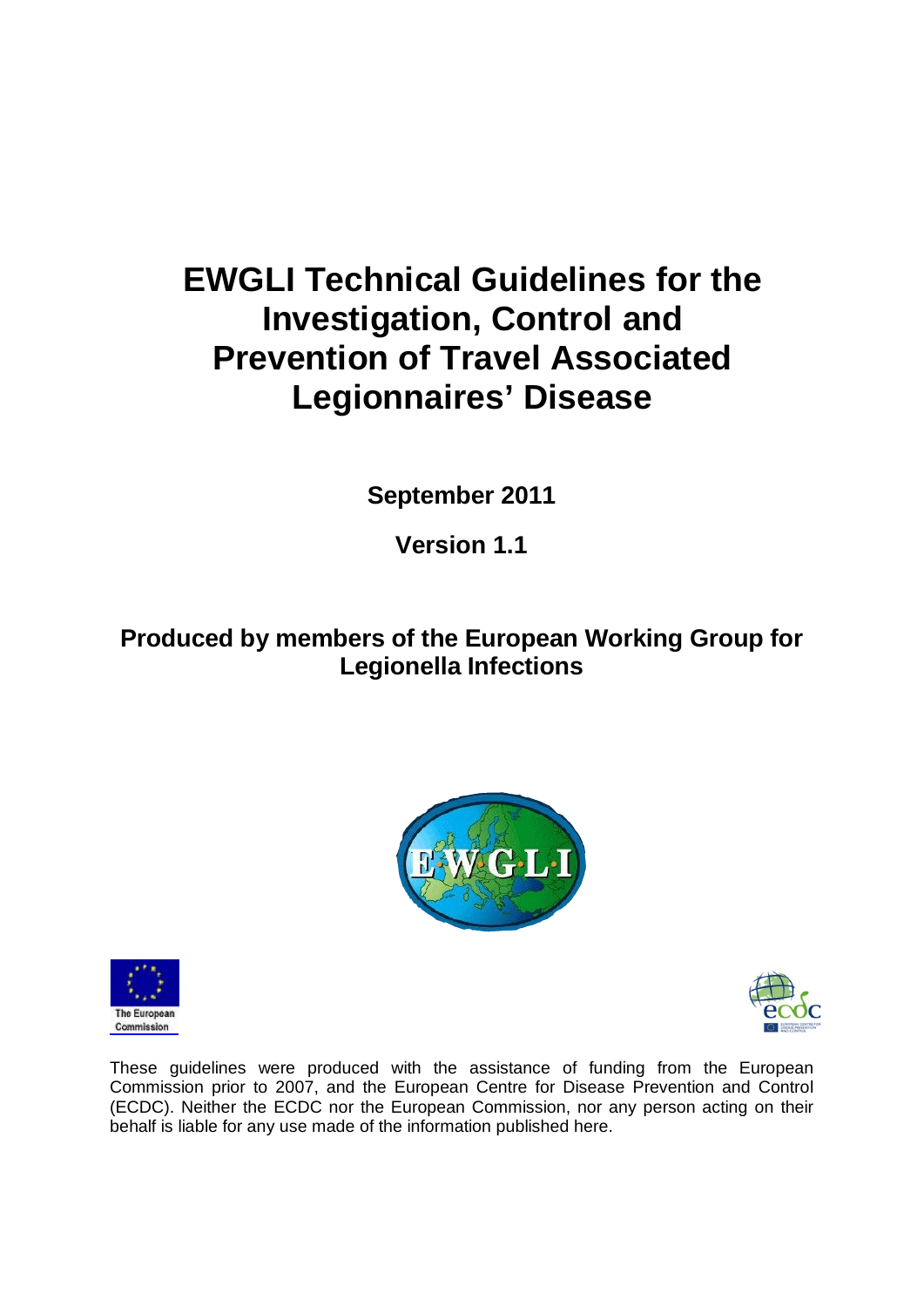These guidelines were originally developed in 2001/02 by members of the European Surveillance Scheme for Travel Associated Legionnaires' Disease (EWGLINET) and the European Working Group for Legionella Infections (EWGLI). They were endorsed in 2003 by the Committee for the Epidemiological Surveillance and Control of Communicable Diseases in the Community, instituted by Decision No 2119/98/EC of the European Parliament and the Council.

The following members of the European Surveillance Scheme for Travel Associated Legionnaires' Disease and the European Working Group for Legionella Infections are responsible for this revised edition of the guidelines:

| Dr Carol Joseph           | UK                    |
|---------------------------|-----------------------|
| Dr John Lee               | UK                    |
| Dr Susanne Surman-Lee     | UK                    |
| Dr Vladimir Drasar        | <b>Czech Republic</b> |
| Dr Sebastian Crespi       | Spain                 |
| <b>Dr Emmanuel Briand</b> | France                |

The Working Group is grateful for all comments and contributions to these guidelines that have been received during the course of their revision.

The Working Group would like to acknowledge its consultation of the UK Health and Safety Executive's document L8 (Legionnaires' Disease, the Control of Legionella Bacteria in Water Systems. Approved Code of Practice and Guidance) (1) during the preparation of the first and revised editions of the European guidelines.

If you notice any mistakes in these guidelines or have suggestions for improving them please address them to [johnvlee@leegionella.co.uk](mailto:johnvlee@leegionella.co.uk) 

© The European Working Group for Legionella Infections.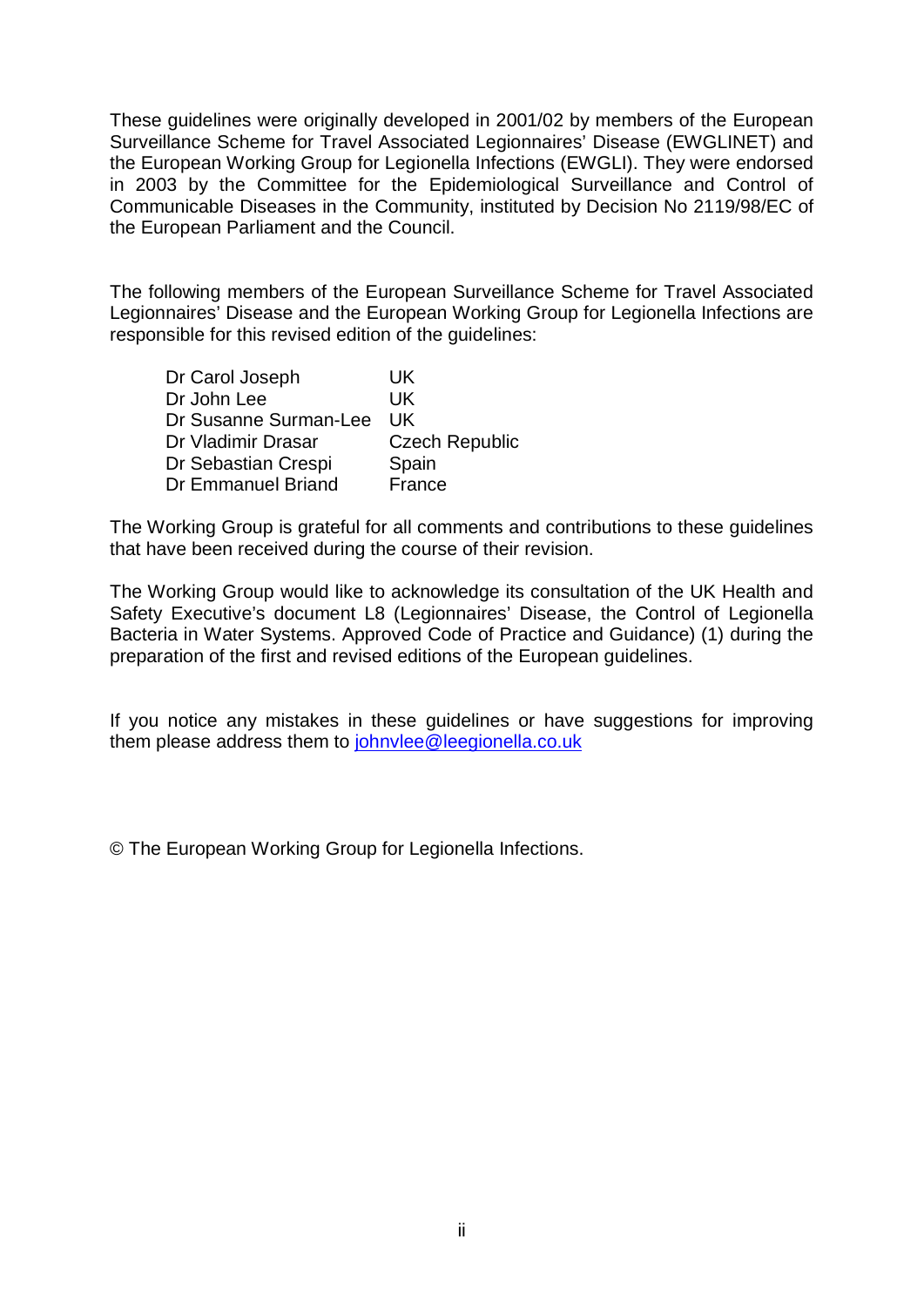## **Ammendments / Revisions**

| <b>Version</b> | <b>Date</b> | Section/s                     | <b>Amendment</b>                          |
|----------------|-------------|-------------------------------|-------------------------------------------|
| 1.1            | 29/11/2011  |                               |                                           |
|                |             | Tables 2 & 5<br>Part Appendix | Figures corrected<br>Headings reformatted |
|                |             | $\mathbf{1}$<br>All           | Bulleted text reformatted                 |
|                |             |                               |                                           |
|                |             |                               |                                           |
|                |             |                               |                                           |
|                |             |                               |                                           |
|                |             |                               |                                           |
|                |             |                               |                                           |
|                |             |                               |                                           |
|                |             |                               |                                           |
|                |             |                               |                                           |
|                |             |                               |                                           |
|                |             |                               |                                           |
|                |             |                               |                                           |
|                |             |                               |                                           |
|                |             |                               |                                           |
|                |             |                               |                                           |
|                |             |                               |                                           |
|                |             |                               |                                           |
|                |             |                               |                                           |
|                |             |                               |                                           |
|                |             |                               |                                           |
|                |             |                               |                                           |
|                |             |                               |                                           |
|                |             |                               |                                           |
|                |             |                               |                                           |
|                |             |                               |                                           |
|                |             |                               |                                           |
|                |             |                               |                                           |
|                |             |                               |                                           |
|                |             |                               |                                           |
|                |             |                               |                                           |
|                |             |                               |                                           |
|                |             |                               |                                           |
|                |             |                               |                                           |
|                |             |                               |                                           |
|                |             |                               |                                           |
|                |             |                               |                                           |
|                |             |                               |                                           |
|                |             |                               |                                           |
|                |             |                               |                                           |
|                |             |                               |                                           |
|                |             |                               |                                           |
|                |             |                               |                                           |
|                |             |                               |                                           |
|                |             |                               |                                           |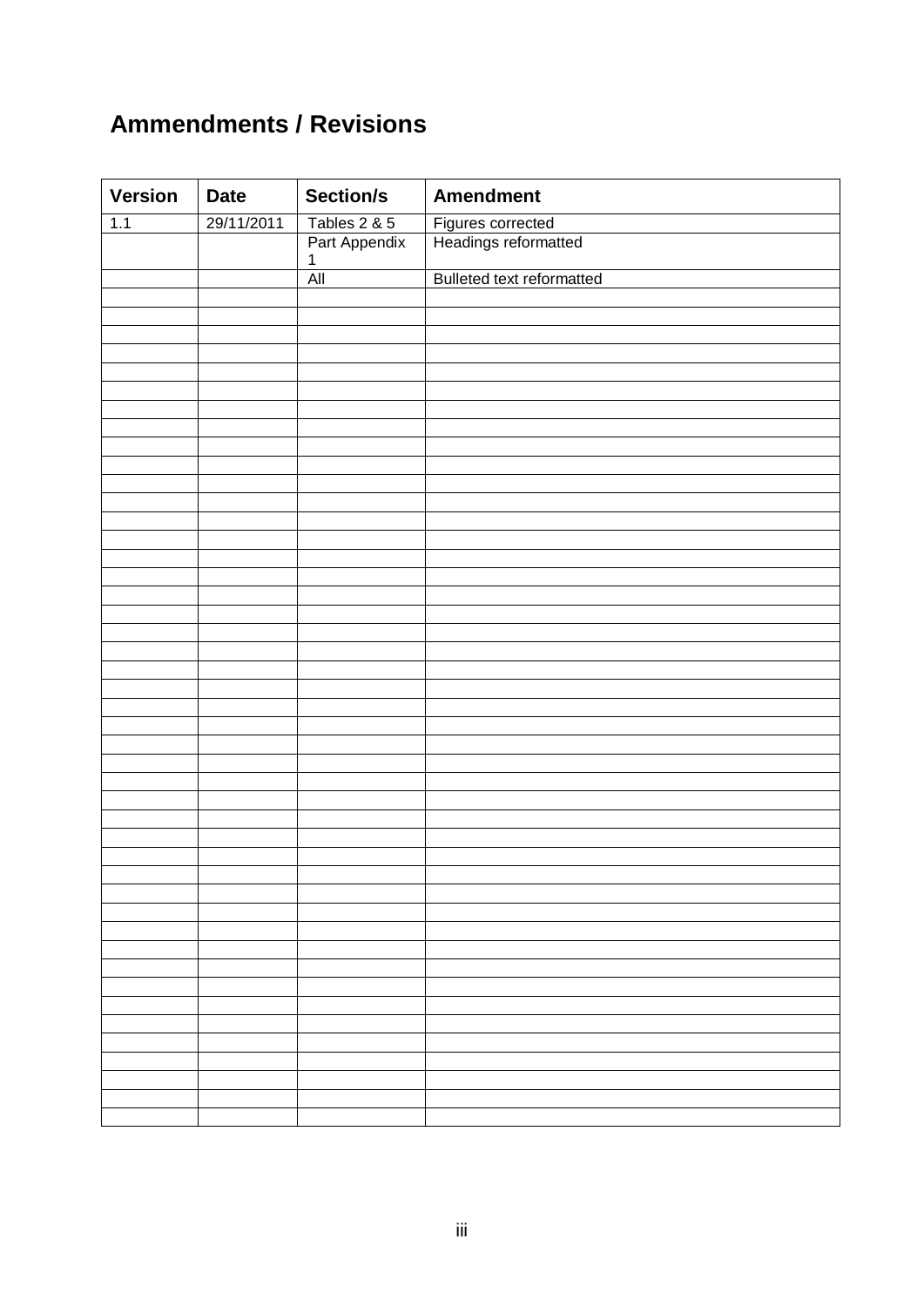## **Contents**

| <b>About these Guidelines</b>                                                                                                       | 1              |
|-------------------------------------------------------------------------------------------------------------------------------------|----------------|
| <b>Executive Summary</b>                                                                                                            | 2              |
| Part 1                                                                                                                              | 5              |
| Procedures for the Risk Assessment, Environmental Investigation and Control and Prevention of Legionella in<br><b>Water Systems</b> | 5              |
| Introduction                                                                                                                        | 5              |
| <b>Scope</b>                                                                                                                        | 5              |
| Identification and assessment of the risk                                                                                           | 6              |
| Carrying out a risk assessment                                                                                                      | $\overline{7}$ |
| Managing the risk: management responsibilities, training and competence                                                             | 8              |
| Competence                                                                                                                          | 9              |
| Implementation of the control scheme                                                                                                | 9              |
| Preventing or controlling the risk from exposure to Legionella                                                                      | 10             |
| Review of control measures - monitoring and routine inspection                                                                      | 12             |
| External audit                                                                                                                      | 13             |
| Record keeping                                                                                                                      | 13             |
| Responsibilities of manufacturers, suppliers and installers                                                                         | 13             |
| <b>Appendix 1</b>                                                                                                                   | 18             |
| Checklist to help with Conducting the Risk Assessment in Accordance with the European Guidelines                                    | 18             |
| Objective:                                                                                                                          | 18             |
| Method:                                                                                                                             | 18             |
| Part 2                                                                                                                              | 22             |
| Methods for the Investigation and Control of an Outbreak of Legionnaires' disease in a Hotel or other                               |                |
| <b>Accommodation Site</b>                                                                                                           | 22             |
| General - competence                                                                                                                | 22             |
| Temperature testing                                                                                                                 | 22             |
| Sampling: safety measures                                                                                                           | 22             |
| Sampling the hotel's water systems                                                                                                  | 23             |
| Aims<br>Objectives                                                                                                                  | 23<br>23       |
| Distribution of sites to be sampled:                                                                                                | 23             |
| How to sample                                                                                                                       | 24             |
| Systemic points                                                                                                                     | 24             |
| Basic and supplementary points                                                                                                      | 24             |
| Hot water                                                                                                                           | 24             |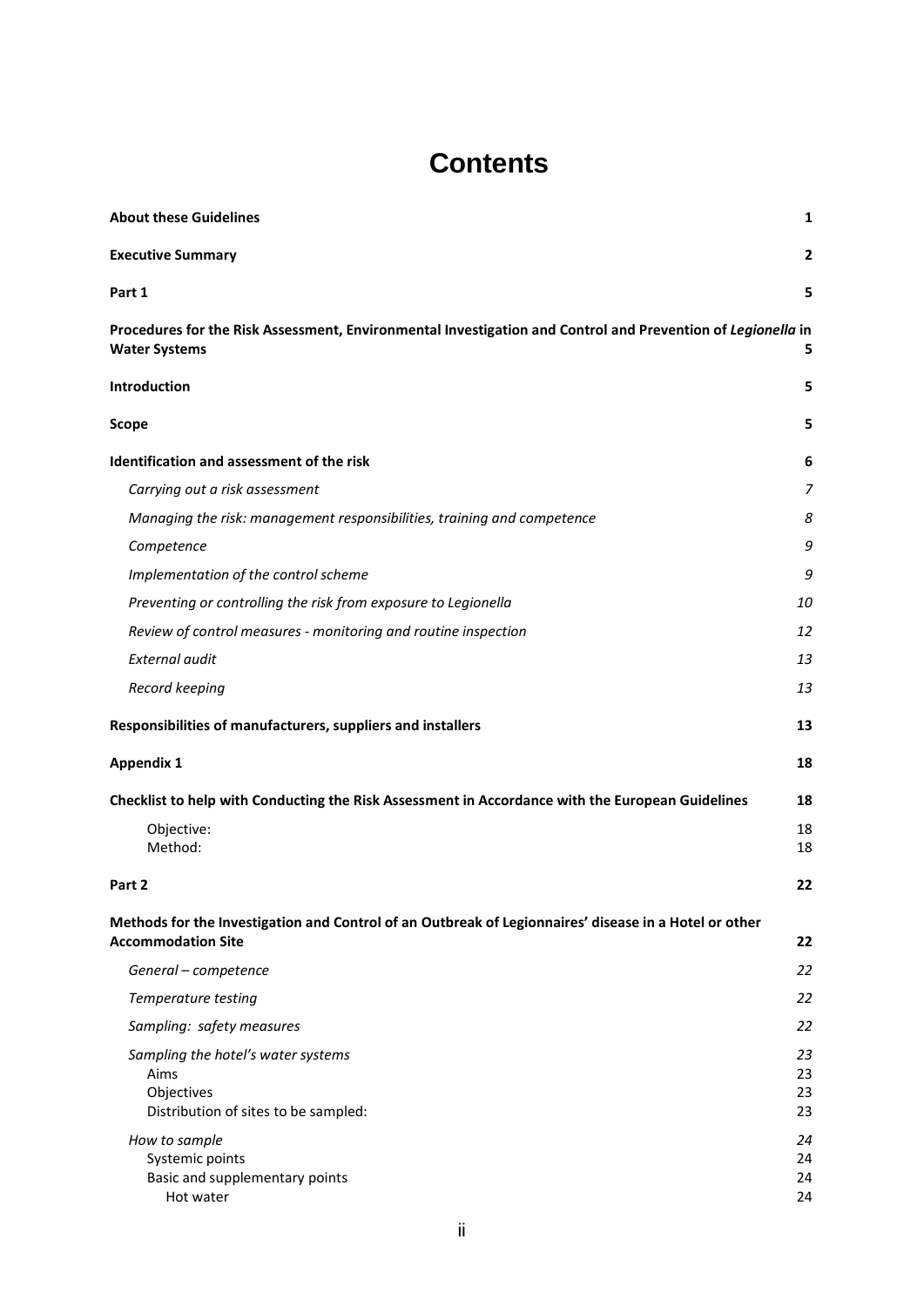| Cold water<br>Water closet cisterns<br>Cooling towers<br>Spa pools<br>Air washers and humidifiers.<br>Decorative fountains, water features and irrigation systems | 24<br>25<br>25<br>25<br>25<br>25 |
|-------------------------------------------------------------------------------------------------------------------------------------------------------------------|----------------------------------|
| Sample transport and laboratory processing                                                                                                                        | 25                               |
| Use of PCR for detecting legionellae in water samples                                                                                                             | 26                               |
| <b>Emergency action</b>                                                                                                                                           | 26                               |
| Long term remedial measures                                                                                                                                       | 26                               |
| <b>Supplement 1</b>                                                                                                                                               | 28                               |
| Technical Guidelines for the Control and Prevention of Legionella in Water Systems                                                                                | 28                               |
| Hot and cold water systems                                                                                                                                        | 28                               |
| Pressurised system                                                                                                                                                | 28                               |
| Gravity system                                                                                                                                                    | 29                               |
| Design and construction                                                                                                                                           | 29                               |
| Hot water systems                                                                                                                                                 | 30                               |
| Thermostatic Mixer Valves (TMVs)                                                                                                                                  | 31                               |
| Cold water systems                                                                                                                                                | 31                               |
| Leak testing                                                                                                                                                      | 32                               |
| Management of hot and cold water systems using the temperature control regime                                                                                     | 32                               |
| Commissioning and re-commissioning                                                                                                                                | 32                               |
| Operation<br>Cold water<br>Water softening<br>Hot water<br><b>Solar Heating</b>                                                                                   | 33<br>33<br>33<br>33<br>34       |
| Maintenance<br>Regular flushing of showers and taps                                                                                                               | 35<br>35                         |
| <b>Treatment and control programmes</b>                                                                                                                           | 35                               |
| Monitoring the temperature regime                                                                                                                                 | 36                               |
| Table 1: Monitoring the temperature control regime                                                                                                                | 37                               |
| <b>Biocide treatments</b><br>Monitoring oxidising biocides (chlorine, chlorine dioxide)<br>Monitoring ionisation                                                  | 38<br>38<br>38                   |
| General monitoring<br>Annual check                                                                                                                                | 39<br>39                         |
| Microbiological monitoring<br>Monitoring for Legionella                                                                                                           | 40<br>40                         |
| Table 2: Action levels following Legionella sampling in hot and cold water systems                                                                                | 41                               |
| Cleaning and disinfection                                                                                                                                         | 41                               |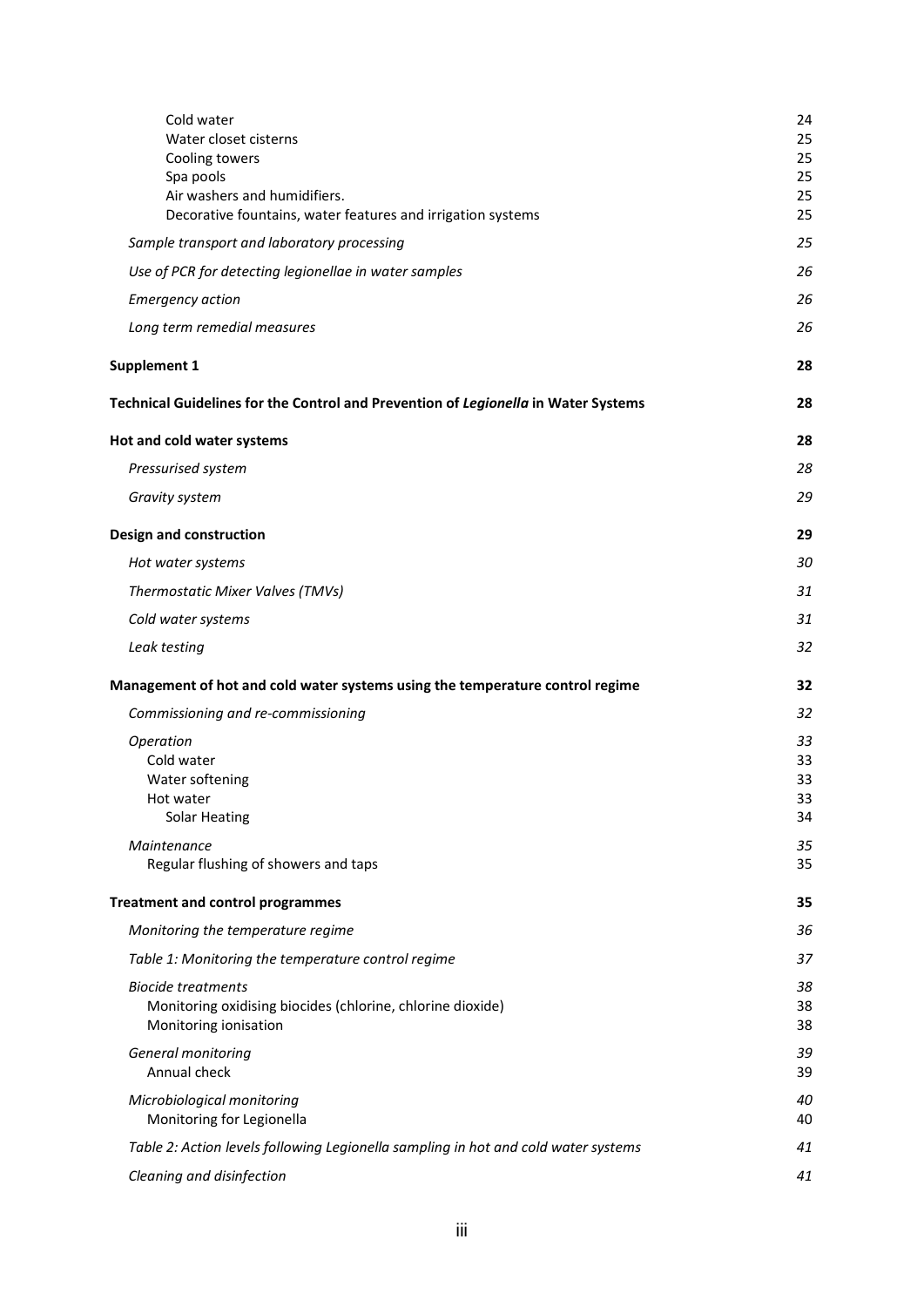| <b>Cooling systems</b>                                                             | 42 |
|------------------------------------------------------------------------------------|----|
| Cooling towers                                                                     | 42 |
| Evaporative condensers                                                             | 42 |
| Air conditioning systems                                                           | 43 |
| <b>Design and construction</b>                                                     | 43 |
| <b>Management of cooling towers</b>                                                | 43 |
| Commissioning                                                                      | 43 |
| Operation                                                                          | 43 |
| Maintenance                                                                        | 44 |
| Treatment programmes                                                               | 45 |
| <b>Microbiological activity</b>                                                    | 45 |
| <b>Monitoring</b>                                                                  | 45 |
| General monitoring                                                                 | 45 |
| Table 3: Typical on-site monitoring checks recommended for good operating practice | 46 |
| Monitoring for legionellae                                                         | 47 |
| Table 4: Action levels following microbial monitoring for cooling towers           | 47 |
| <b>Cleaning and disinfection</b>                                                   | 48 |
| Pre-cleaning disinfection                                                          | 48 |
| Cleaning                                                                           | 49 |
| Post-cleaning disinfection                                                         | 49 |
| Spa pools                                                                          | 50 |
| Table 5: Action levels following Legionella sampling in spa pools                  | 51 |
| <b>Protection of personnel</b>                                                     | 52 |
| Recommended inspection frequencies for risk systems                                | 53 |
| Checklist 1: Cooling water installations                                           | 53 |
| Checklist 2: Hot & cold water services                                             | 53 |
| Checklist 3: Spa pools                                                             | 54 |
| Checklist 4: Other risk systems                                                    | 55 |
| <b>Supplement 2</b>                                                                | 56 |
| <b>Treatment Methods</b>                                                           | 56 |
| <b>Cooling systems</b>                                                             | 56 |
| <b>Biocides</b>                                                                    | 56 |
| Oxidising biocides                                                                 | 56 |
| Non-oxidising biocides                                                             | 57 |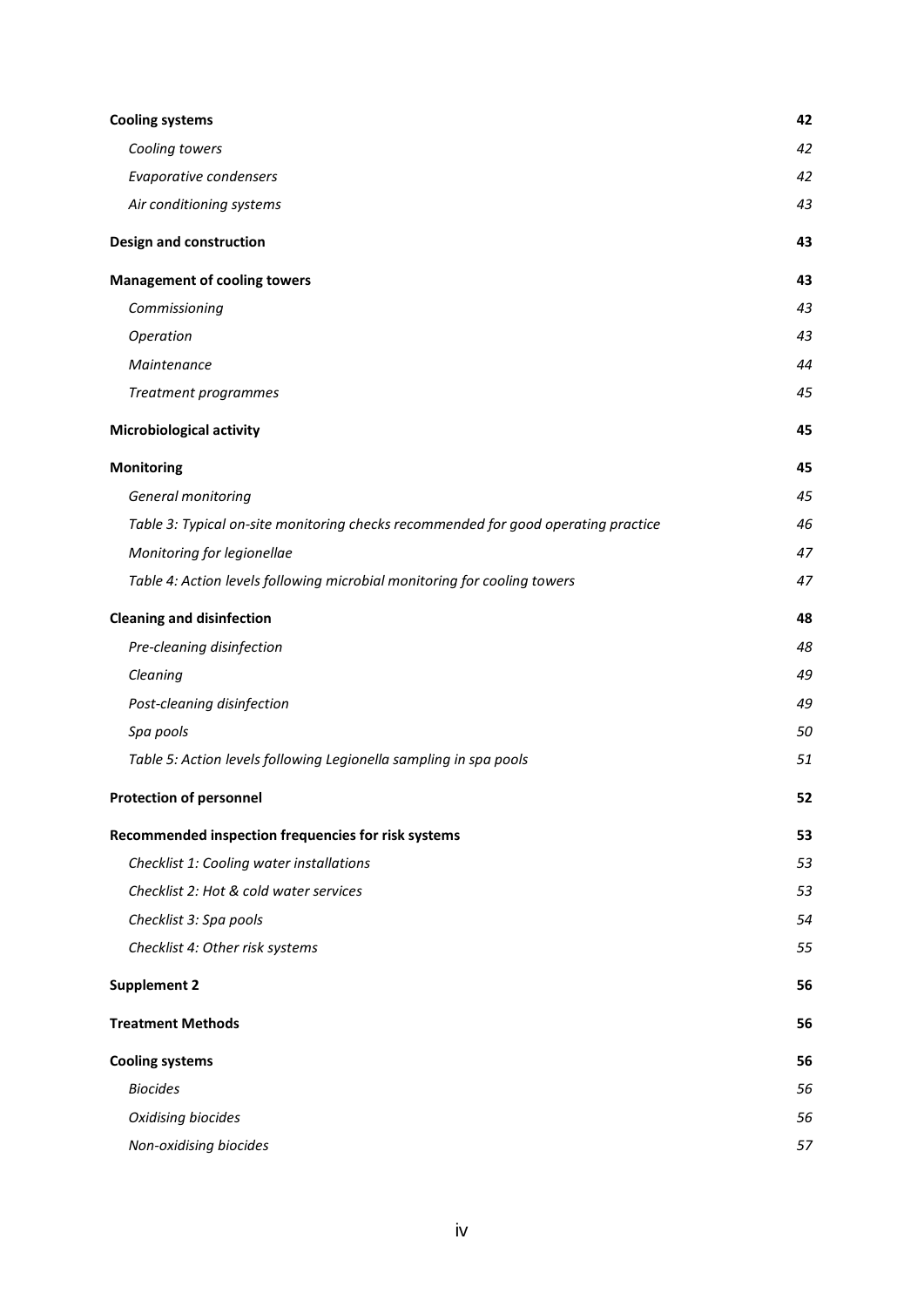| Hot water systems                                                                                                                              | 58 |
|------------------------------------------------------------------------------------------------------------------------------------------------|----|
| <b>Thermal shock</b>                                                                                                                           | 58 |
| Constant maintenance of the temperature between 55-60°C                                                                                        | 59 |
| Chlorination                                                                                                                                   | 59 |
| Shock hyperchlorination                                                                                                                        | 59 |
| Continuous chlorination                                                                                                                        | 60 |
| Chlorine dioxide                                                                                                                               | 60 |
| Monochloramine                                                                                                                                 | 60 |
| Ionisation                                                                                                                                     | 60 |
| Hydrogen peroxide and silver                                                                                                                   | 61 |
| Ultra violet (UV) radiation                                                                                                                    | 61 |
| <b>Terminal filtration</b>                                                                                                                     | 61 |
| Cold water systems                                                                                                                             | 62 |
| Spa pools                                                                                                                                      | 62 |
| <b>Supplement 3</b>                                                                                                                            | 63 |
| References for National Guidelines for Control and Prevention of Legionnaires' disease and References for<br><b>National Water Regulations</b> | 63 |
| <b>References</b>                                                                                                                              | 69 |
| Glossary                                                                                                                                       | 70 |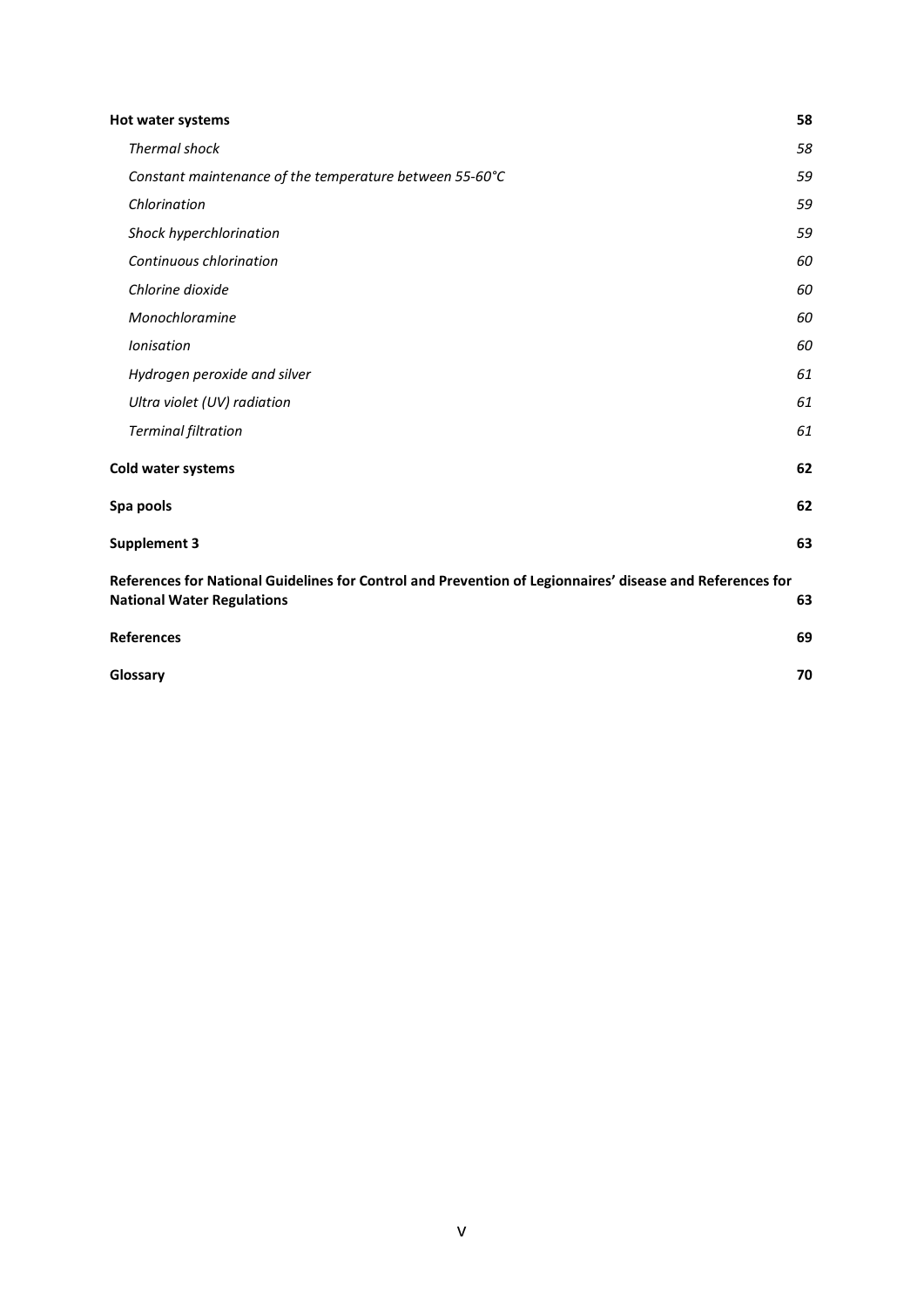## **About these Guidelines**

<span id="page-7-0"></span>The first edition of this guidance document was produced in 2002 to describe the procedures for control and prevention of travel associated Legionnaires' disease for participants in the European Surveillance Scheme for Travel Associated Legionnaires' Disease (EWGLINET). It was produced by a small team from the surveillance scheme and the European Working Group for Legionella Infections and agreed by all collaborators in EWGLINET. The guidelines were submitted to the Network Committee for the Epidemiological Surveillance and Control of Communicable Diseases in the Community, that operated under Decisions 2119/98/EC(Anon 1998) and 2000/96/EC(Anon 2000). After some modifications the EU Network Committee officially endorsed the document in June 2003. In 2005 the European Centre for Disease Prevention and Control (ECDC) was established through the Parliament and Council Regulation 851/2004 (Anon 2004). As a disease specific network ECDC funded EWGLINET from January 2007 till April 2010 when ECDC took over completely and the scheme became known as the European Legionnaires' Disease Surveillance Network (ELDSNET).

In this new edition, revisions to the technical guidelines have been prepared that reflect developments in clinical and environmental microbiology for the detection, control and prevention of *Legionella* infections. This edition also updates advice on risk assessments and the management of newly recognised sources of infection.

The guidelines offer a standardised approach to procedures for preventing and investigating *Legionella* infections associated with travel and aim to further harmonise these procedures among Member States. However, national laws apply where advice on specific aspects of control and prevention differs between the European guidelines and regulations in force in Member States. The principles for investigation and control outlined in this document are not restricted to travel associated infections but can also be applied to the prevention of *Legionella* infections in other situations.

These guidelines are available on the ECDC website [\(http://ecdc.europa.eu/en/activities/surveillance/ELDSNet/Pages/index.aspx](http://ecdc.europa.eu/en/activities/surveillance/ELDSNet/Pages/index.aspx) ).

If you notice any mistakes in these guidelines or have suggestions for improving them please address them to johnvlee@leegionella.co.uk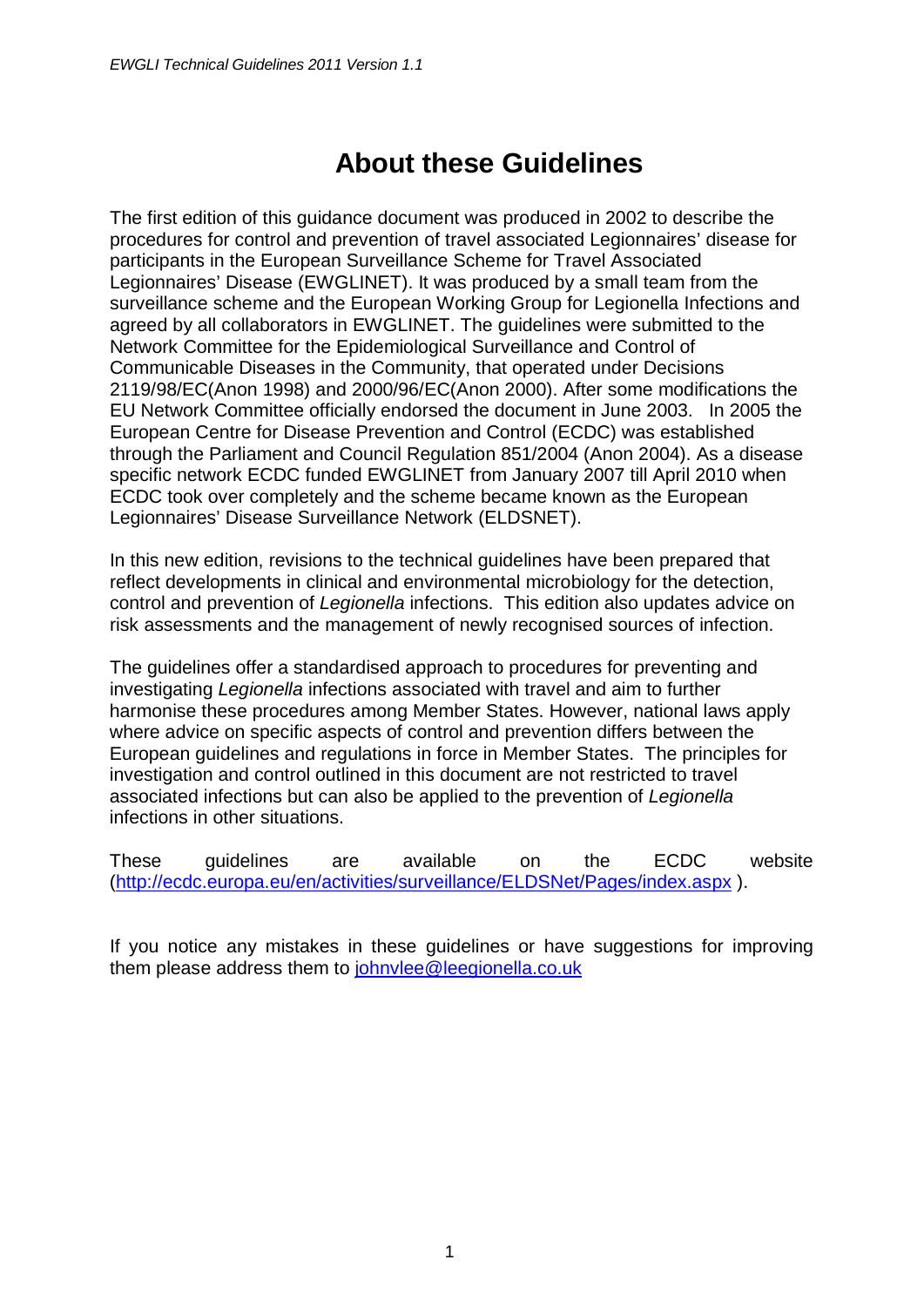# **Executive Summary**

<span id="page-8-0"></span>Legionnaires' disease is a serious pneumonic infection caused by inhaling the bacteria *Legionella* pneumophila or other *Legionella* species. This bacterium is frequently found in domestic, hotel and other water systems and in water used for air conditioning or air cooling systems. After the first recognition of the disease in people attending a hotel conference in the USA in 1976 (Anon 1997), national surveillance for the condition began in several countries. The European Working Group for Legionella Infections (EWGLI) was formed in 1986 and members of this group established a European surveillance scheme for travel associated infections in 1987 (Anon 1990). Twenty four years later, EWGLI remains a voluntary group of international scientists who share a common goal of furthering the microbiological and epidemiological understanding of *Legionella* infections. The surveillance scheme however, which was named EWGLINET in 2002, has grown in size and complexity since 1987, and now functions under an official EU Control of Communicable Disease programme (Anon 2000a).

Legionnaires' disease principally affects older adults. Those with risk factors such as smoking and immunosuppression are at increased risk from the disease. The case fatality rate is currently 10% to 15% and despite the availability of appropriate antibiotic treatment a certain number of deaths are recorded each year in otherwise healthy persons with no known underlying risk factors. Hence the main intervention against the condition is prevention, through control of the organism in water systems. For a number of reasons people travelling to holiday destinations are particularly at risk and such cases account for up to half of the cases reported from some European countries. Through extensive media coverage the public has become increasingly aware of Legionnaires' disease, the specific risks associated with travel and hotel stays and a view that early pan-European action should protect them against the risks of infection.

These guidelines should be read in conjunction with the ELDSNET Operational Procedures and provide technical guidance for those involved in the risk assessment of premises following the reporting of cases of legionnaires' disease, the investigation of outbreaks and the implementation of control measures.

### **Part 1: Procedures for the risk assessment, environmental investigation and control and prevention of** *Legionella* **in water systems**

This part summarises the factors to be considered in the risk assessment which include: the responsibilities of the individuals concerned, measurement of competence, their training requirements; management structure; the factors promoting the growth of *Legionella* bacteria; the types of water systems to be considered and the documentation of the risk assessment; the systems for implementing and monitoring the control scheme. It details the items that should be included in the written scheme for the control of the risk and the need for regular review of the control measures, including the role of microbiological sampling. The responsibilities of manufacturers, importers, suppliers and installers are also detailed.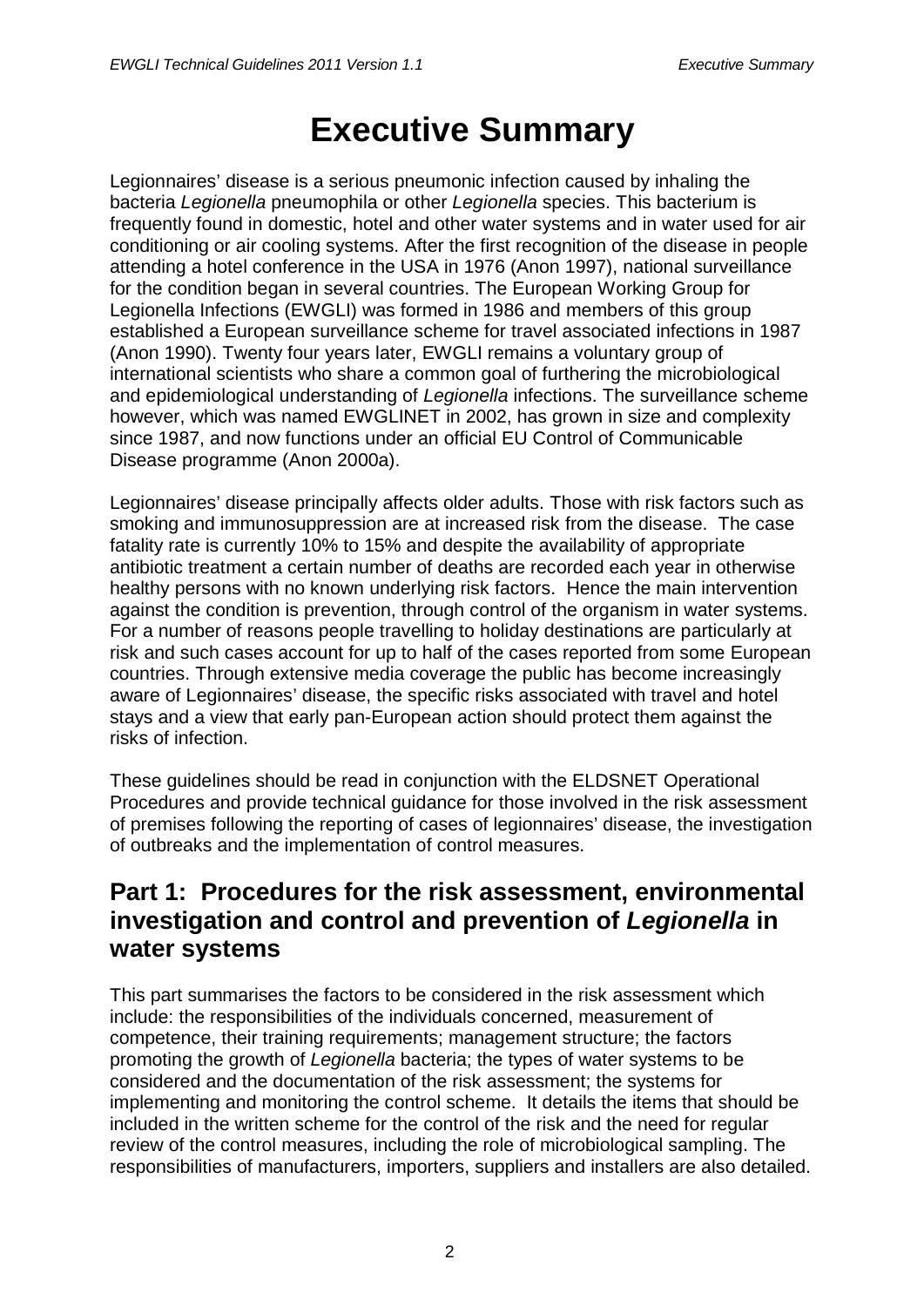### **Part 2: Methods for the investigation and control of an outbreak of Legionnaires' disease in a hotel or other accommodation site**

This part briefly outlines the procedures for investigating an outbreak, with an emphasis on sampling for *Legionella* and consideration of the emergency and longterm remedial measures for control.

### **Supplement 1: Technical guidelines for the control and prevention of Legionella in water systems**

This section provides the technical background to the control measures commonly applied to hot and cold water systems and cooling systems, including features of the design and construction; management of the systems during commissioning and recommissioning and normal operation. It is separate from the main European guidance document, because it is mainly based on technical recommendations contained in the revised UK guidelines published in December 2000. Supplement 1 should be regarded as one example of good practice, which may not be entirely consistent with guidance produced in some other European countries because of legal requirements or constraints within individual countries. It is however, a useful model to follow. National legislation should be adhered to where relevant but where legislation exists this can also be used to enhance investigations.

The supplement emphasises the use of temperature control for hot and cold water systems along with good maintenance with regular disinfection and cleaning. It also provides information on the use of alternatives such as chlorine, chlorine dioxide and copper/silver ionisation. The methods of monitoring the operation of the control measures are given. The design, construction operation and control of cooling systems with cooling towers or evaporative condensers is detailed, including the methods of cleaning and disinfection, biocidal regimes and the use of chemical and microbiological monitoring. The design, construction operation and control of spa pools are also detailed.

### **Supplement 2: Treatment methods for different water systems**

This section provides brief information on the use of biocides for the regular control of cooling systems. It also describes the use of heat, chlorine, chlorine dioxide and copper/silver ionisation for the disinfection and control of growth of *Legionella* bacteria in hot water systems and considers some alternatives.

### **Supplement 3: References for National Guidelines for Control and Prevention of Legionnaires' disease and References for National Water Regulations**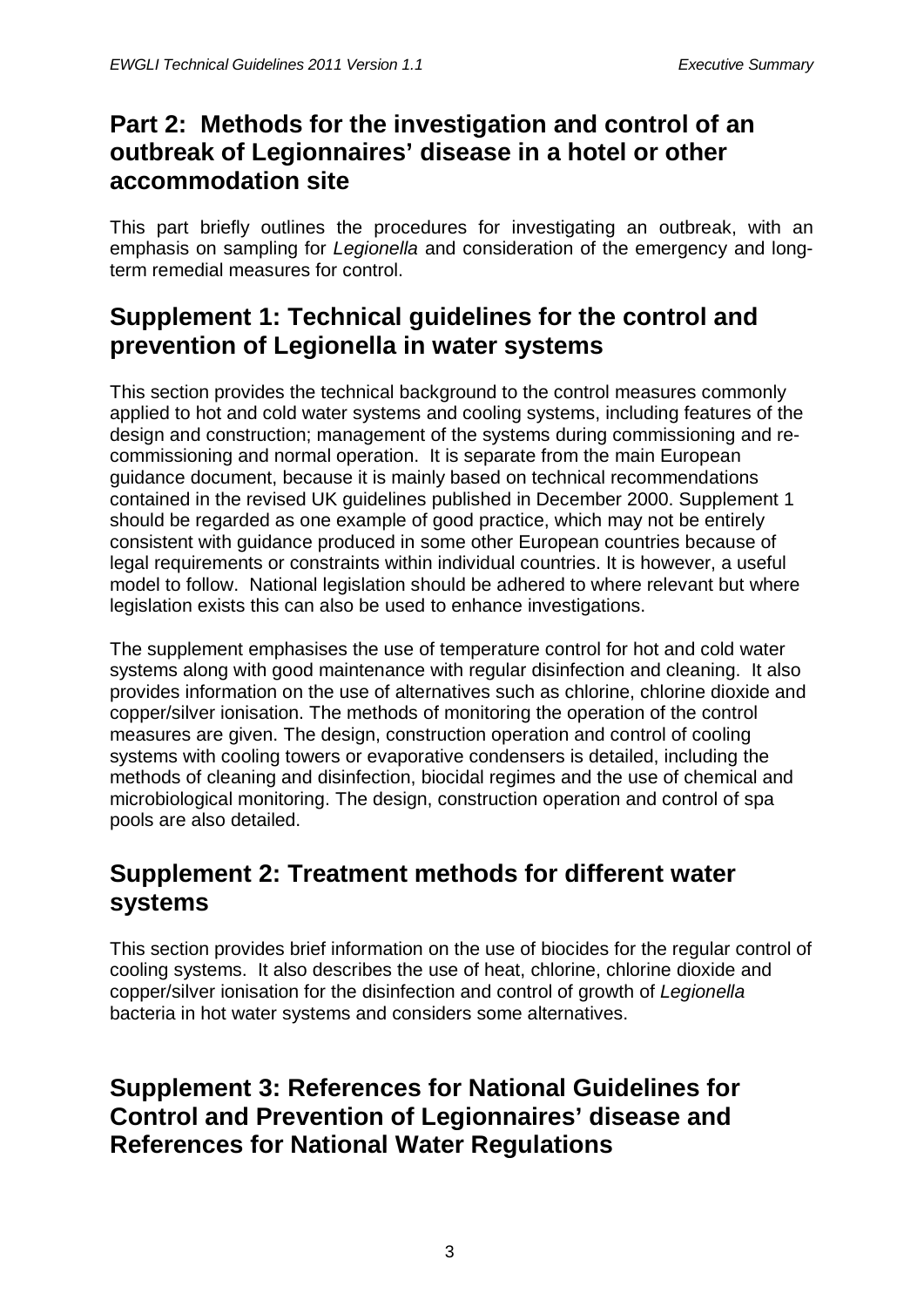A list of the current range of technical guidelines produced by individual European countries is provided at the end of Supplement 3. Website addresses for national water regulations where the control of *Legionella* infections is included are also listed by country.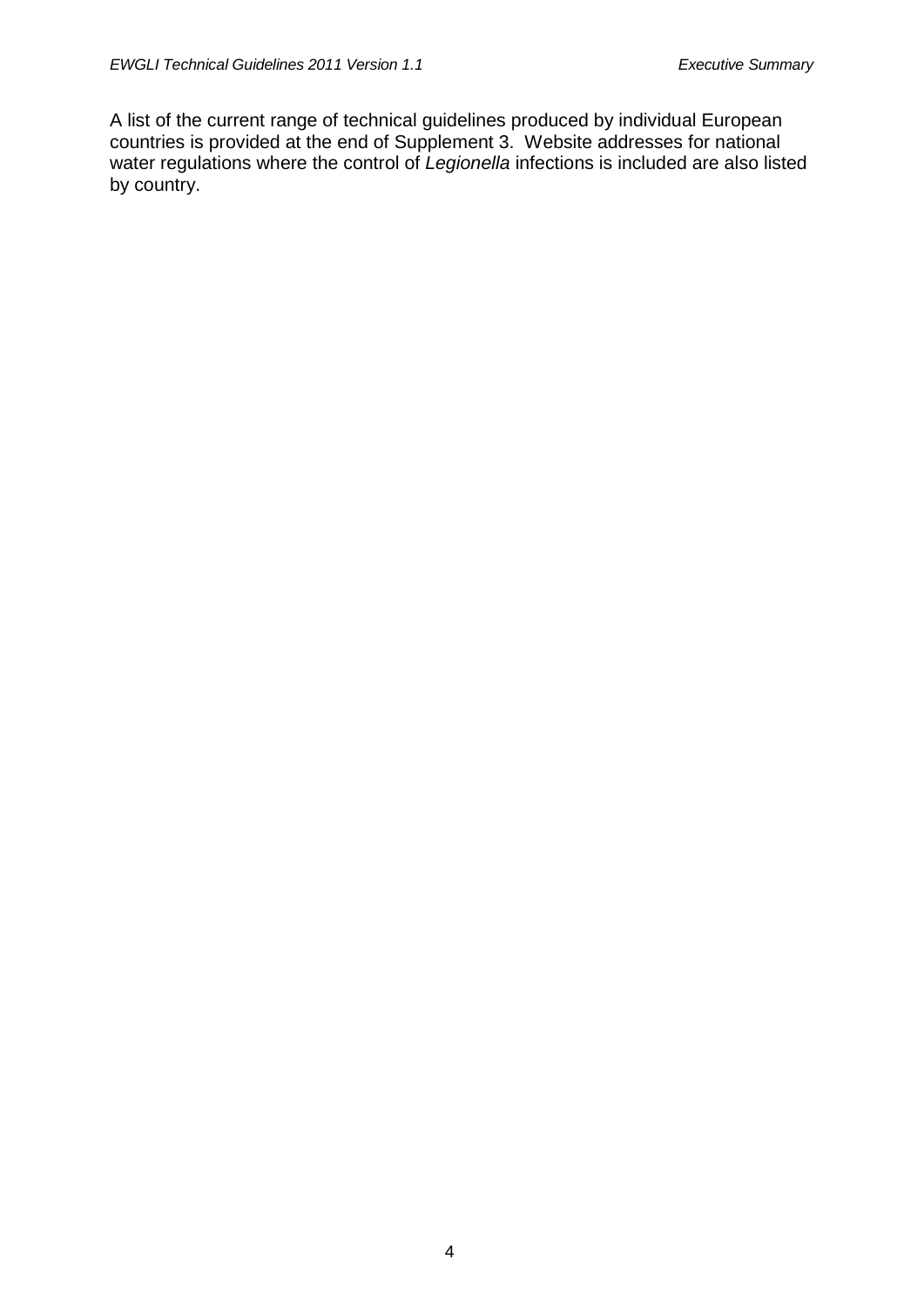# **Part 1**

## <span id="page-11-1"></span><span id="page-11-0"></span>**Procedures for the Risk Assessment, Environmental Investigation and Control and Prevention of** *Legionella* **in Water Systems**

## **Introduction**

- <span id="page-11-2"></span>1. This part of the guidelines outline the general principals and procedures that should be followed in order to carry out a risk assessment of the control measures against the proliferation of legionellae in an establishment such as a hotel. It must be emphasised that, for the effective prevention of Legionnaires' disease, risk assessments and control measures must be implemented proactively and not merely in response to a case or cluster of cases of Legionnaires' disease. Consequently if a single case is associated with the establishment it should only be necessary to ensure that an adequate up-todate risk assessment is in place and check that all the control measures are operating correctly and consistently. However following a cluster of cases it will be necessary to carry out a new thorough risk assessment.
- 2. This part should be read in conjunction with Supplement 1 that provides more technical information on the methods available to control the growth of *Legionella* in different kinds of water systems. Although this document deals primarily with travel associated Legionnaires' disease and is therefore concerned mostly with hotels; the risk assessment procedures and technical guidance can be applied to all kinds of premises and water systems.

## **Scope**

- <span id="page-11-3"></span>3. These guidelines apply primarily to the control of *Legionella* in premises likely to be associated with travel associated cases of Legionnaires'' disease, for example, hotels, holiday apartments, camp sites, cruise ships, leisure centres and trade shows. They may also be applicable to any undertaking involving a work activity and to premises controlled in connection with a trade, business or other undertaking where water is used or stored, e.g manufacturing premises and other commercial premises. These guidelines should be read in conjunction with the technical notes (Supplement 1).
- 4. A reasonably foreseeable risk of exposure to legionellae exists in:
	- Water systems incorporating a cooling tower
	- Water systems incorporating an evaporative condenser
	- Hot and cold water systems
	- Natural thermal springs and their distribution systems
	- Spa pools (also known as hot tubs, whirlpool spas and commonly as 'Jacuzzis' - the name of one particular brand)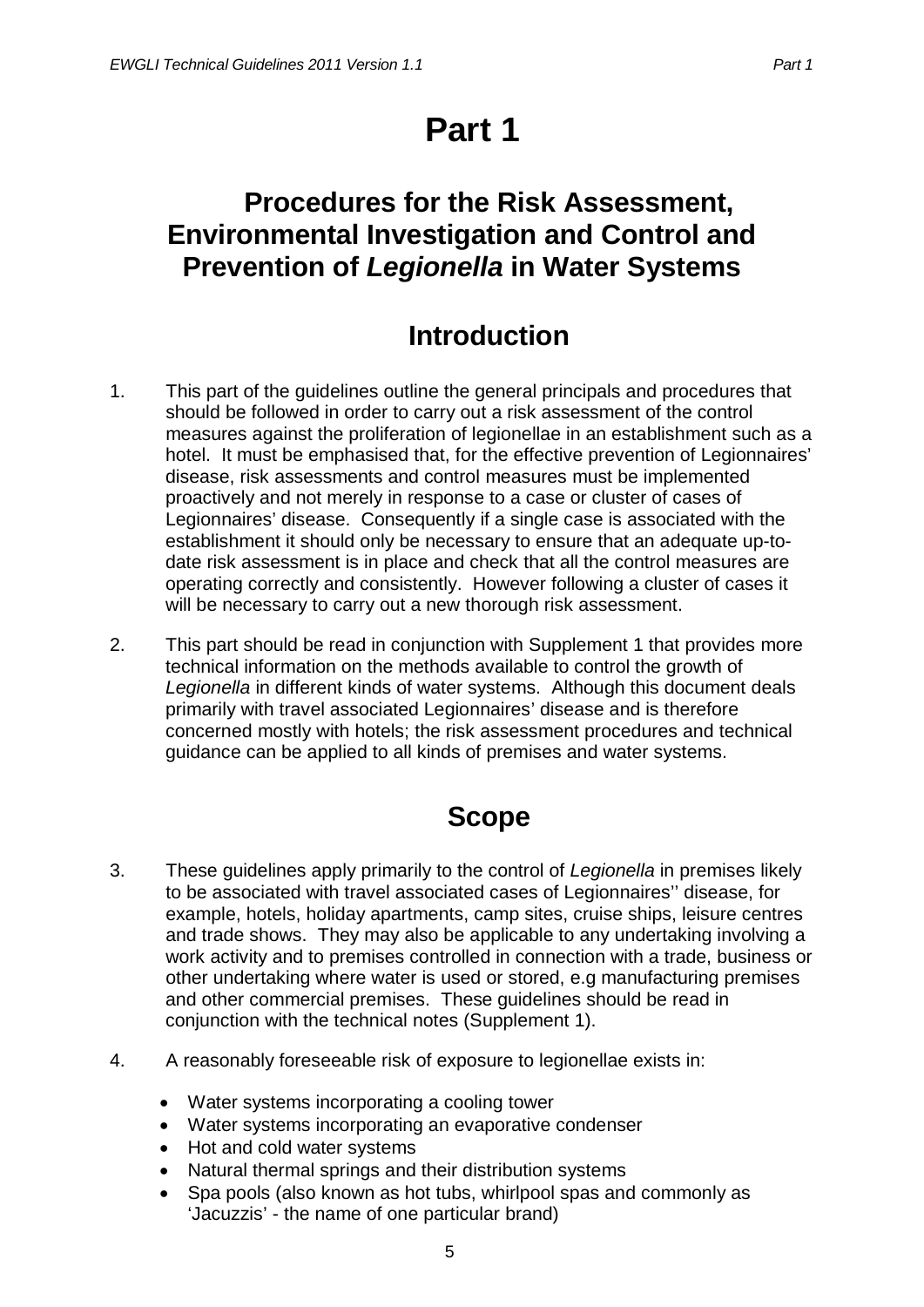- Humidifiers
- Other plant and systems containing water that is likely to exceed 20°C and which may release a spray or aerosol (i.e. a cloud of droplets and/or droplet nuclei) during operation, demonstration or when being maintained, for example industrial water systems and horticultural sprinkler systems
- 5. **NOTE**: Although it is commonly accepted that legionellae can begin to grow at temperatures above 20°C, at temperatures below 25°C growth is still very slow. The rate of growth of *L. pneumophila* increases with increasing temperature to a maximum of about 37- 43°C. At temperatures above 40°C many heterotrophic bacteria found in water with legionellae start to die; however legionellae can grow relatively quickly inside amoebae. Thus the risk may be considered to appreciably increase the closer the water temperature comes to about 40°C.
- 6. Not all of the systems listed above will require elaborate assessment and control measures. A simple risk assessment may show that the risks are low and that no further action will be necessary.
- 7. A water system includes all plant/equipment and components associated with that system, e.g. all associated pipe-work, pumps, feed tanks, valves, showers, heat exchangers, quench tanks, expansion vessels, chillers etc. It is important that the functioning of the system and equipment associated with it is considered as a whole, and not, for example, the cooling tower in isolation. Dead-legs and parts of the system used intermittently, e.g. sections of hotels that are closed in the low season also need to be included as part of the system since they can create particular problems with microbial growth going unnoticed. Once brought back on-line they can release heavy contamination which might overload the water treatment regime and result in dissemination of legionellae throughout the system.
- 8. It is particularly important that the hydraulics of circulating piped systems are fully investigated and understood. It is essential for control that adequate flow is maintained through all parts of systems, e.g. all return loops within hot water systems must be checked to confirm that they have flow within them and that they reach the appropriate temperatures.
- 9. Other systems, such as humidifiers and air washers, spa baths and pools, car/bus washes, wet scrubbers, industrial water systems, fountains and water features, should also be considered where relevant.

## **Identification and assessment of the risk**

- <span id="page-12-0"></span>10. A survey is required to identify and assess the risk of exposure to legionellae from water systems on the premises and what precautionary measures will be required to reduce the risk. The individual whose duty it is to have the assessment carried out is:
	- The employer, where the risk from their undertaking is to their employees or to others; or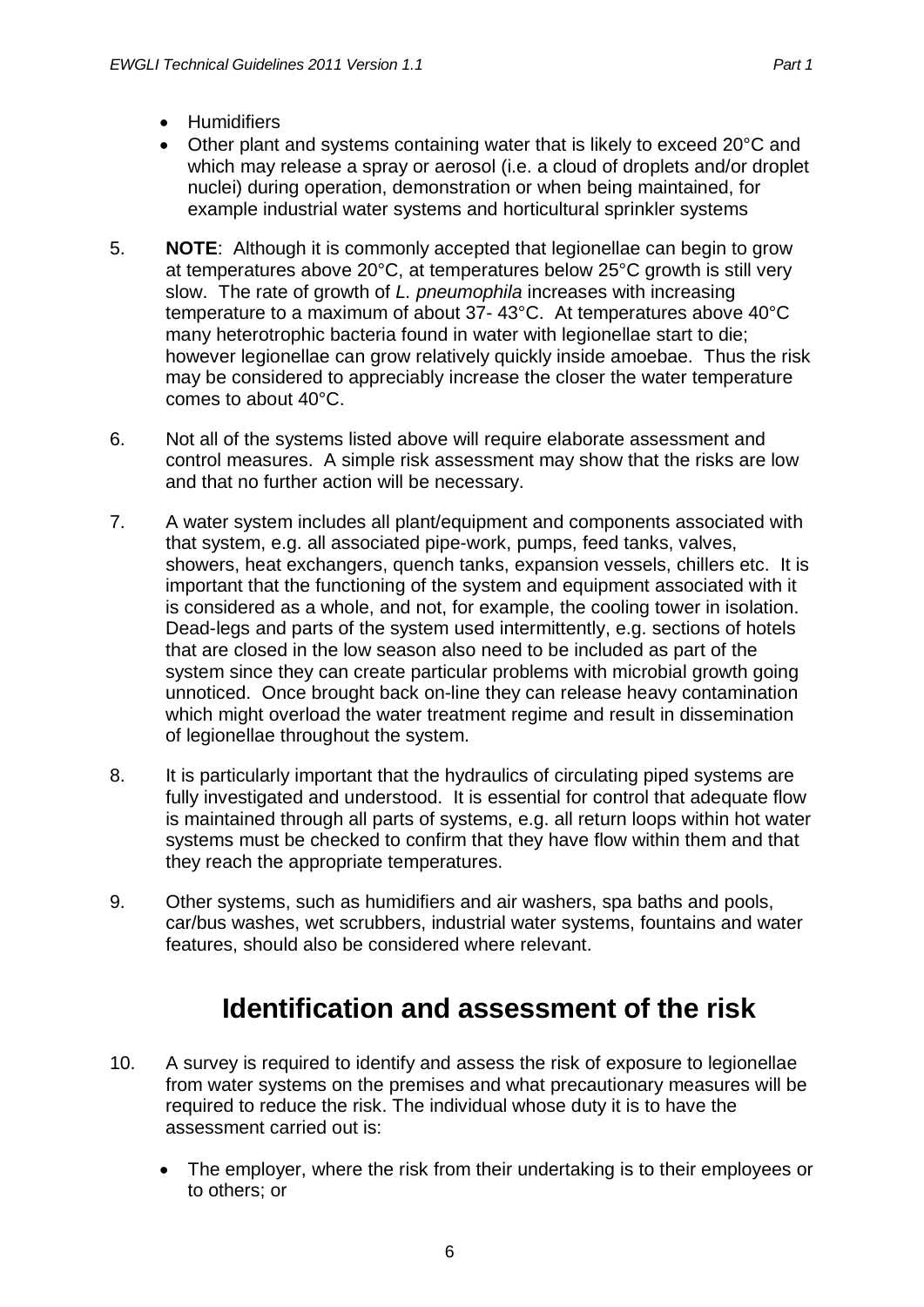- A self-employed person, where there is a risk from their undertaking to themselves or to others; or
- The person who is in control of premises or systems in connection with work where the risk is present from systems in the building (e.g. where a building is let to tenants but the landlord retains responsibility for its maintenance); or
- The person who is in control of premises used for overnight accommodation, such as hotels, holiday apartments, campsites and cruise ships, where the risk is present from water systems in the building.
- 11. The person conducting the assessment must be competent to assess the risks of exposure to legionellae in the water systems present in the premises, and the necessary control measures (e.g. a microbiologist, environmental health officer or water engineer with this specific expertise).
- 12. The assessment should include a full inspection to identify and evaluate potential sources of risk and
	- the particular means by which exposure to legionellae is to be prevented (e.g. replacing a cooling tower with a dry system or the closure of a spa pool); or
	- If prevention is not reasonably practicable, the particular means by which the risk from exposure to legionellae is to be controlled.
- 13. Where the assessment demonstrates that there is no reasonably foreseeable risk or that risks are insignificant and unlikely to increase, no further assessment or measures are necessary but a written record of this conclusion should be kept. However, should the situation change, the assessment needs to be reviewed and any necessary changes implemented.

### **Carrying out a risk assessment**

- <span id="page-13-0"></span>14. The risk of a person being infected with *Legionella* depends on a number of factors. These include:
	- The presence of legionellae and the strain observed
	- Conditions being suitable for multiplication of the organisms for example a suitable temperature (20°C to 50°C but see paragraph 39 above), poor flow backflow and a source of nutrients such as sludge, scale, rust, algae and other organic matter
	- A means of creating and disseminating inhalable droplets such as the aerosol generated by operating a tap, shower, the jets in a spa pool or cooling tower
	- The presence (and numbers) of individuals who may be exposed
	- The vulnerability of these individuals.
- 15. While there will inevitably be common factors associated with the many and varied types of premises being assessed, the individual nature of each site should be taken into account. In complex systems or premises, a site survey of all the water systems should be carried out and should include an asset register of all associated plant and equipment, e.g. pumps, strainers and other relevant items. This should include an up-to-date drawing/diagram showing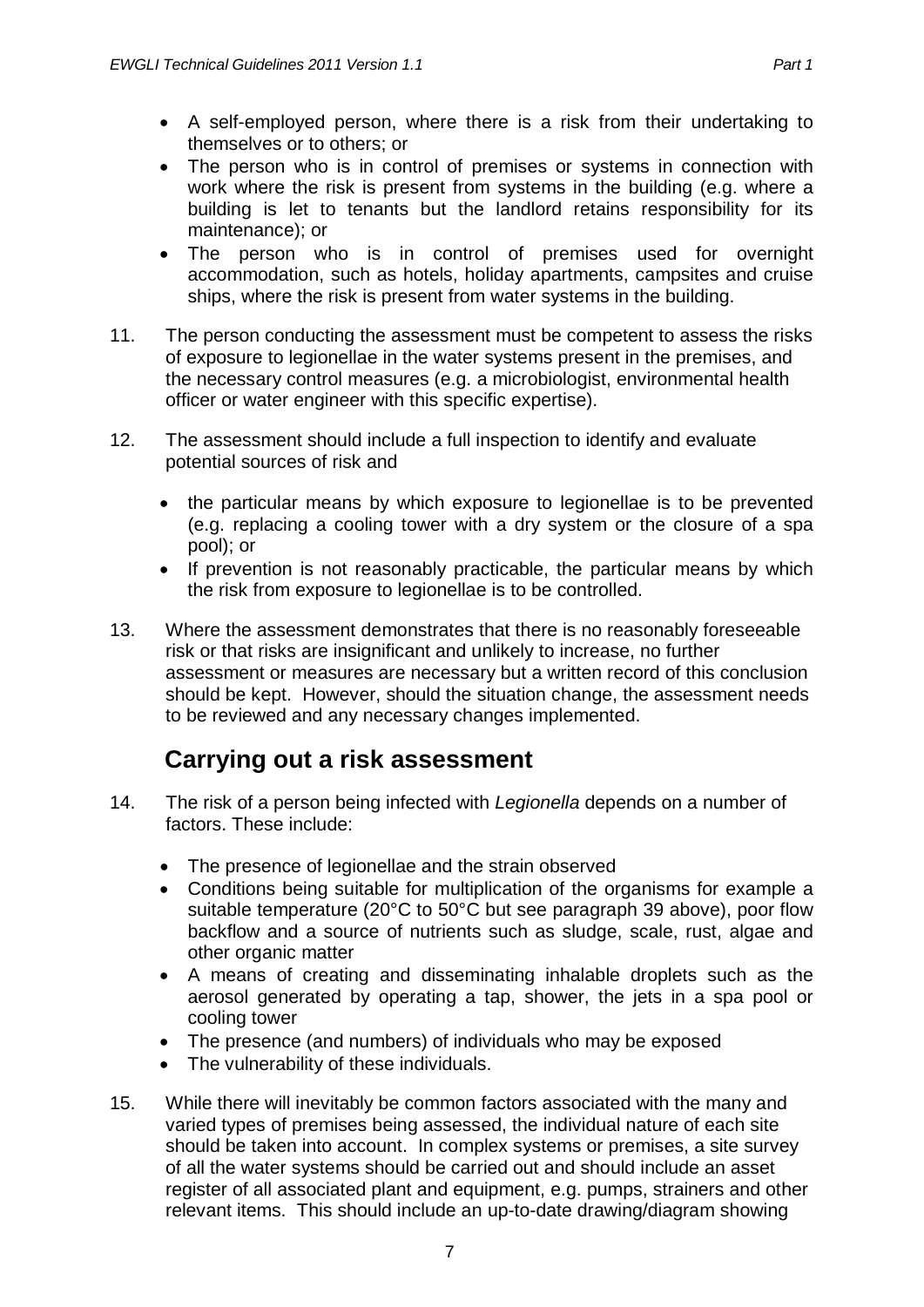the layout of the plant or system, including parts temporarily out of use. A schematic diagram would be sufficient. It should then be decided which parts of the water system, for example which specific equipment and services are likely to pose a risk to those at work or other persons. Where a site has several systems, for example a hotel with an air conditioning system cooled by a water tower; a leisure complex together with the domestic hot and cold water systems it may be necessary to assemble a team of assessors with appropriate expertise in each of these areas.

- 16. A fully documented record of the risk assessment should be kept and the record of the assessment should be linked to other relevant health and safety records.
- 17. Employers should consult employees or their representatives on the identified risks of exposure to legionellae and on the measures and actions taken to control the risks.
- 18. It is essential that the effectiveness of the control measures is monitored and decisions made on the frequency and manner of this monitoring.
- 19. The assessment should be reviewed regularly (at least every two years) and in any case whenever there is reason to suspect that it is no longer valid. This could occur due to changes to the water system, its use, if the results of checks indicate that control measures are no longer effective; or if there is a substantive change in personnel managing the system.
- 20. The following paragraphs provide an overview of the rationale behind the definition of risk factors for typical systems. These factors should be considered, as appropriate, when carrying out the technical risk assessment for typical systems. More detailed checklists of items to be considered for different systems is given in Appendix 4 and on the ECDC website. See also the inspection frequencies checklists for the different systems, in Supplement 1.

### <span id="page-14-0"></span>**Managing the risk: management responsibilities, training and competence**

21. Where the assessment has identified a risk and it is reasonably practicable to prevent exposure or control the risk from exposure, the person on whom the duty falls (see paragraph 10 above) should appoint a person or persons to take day to day managerial responsibility and to provide supervision for the implementation of precautions for controlling any identified risk from legionellae. The appointed 'responsible person' should be a manager, director, or have similar status and sufficient authority, competence and knowledge of the installation to ensure that all operational procedures are carried out in a timely and effective manner. If a duty-holder is self-employed or a member of a partnership, and is competent, they may appoint themselves. The responsible person should have a clear understanding of their duties and the overall health and safety management structure and policy in the organisation.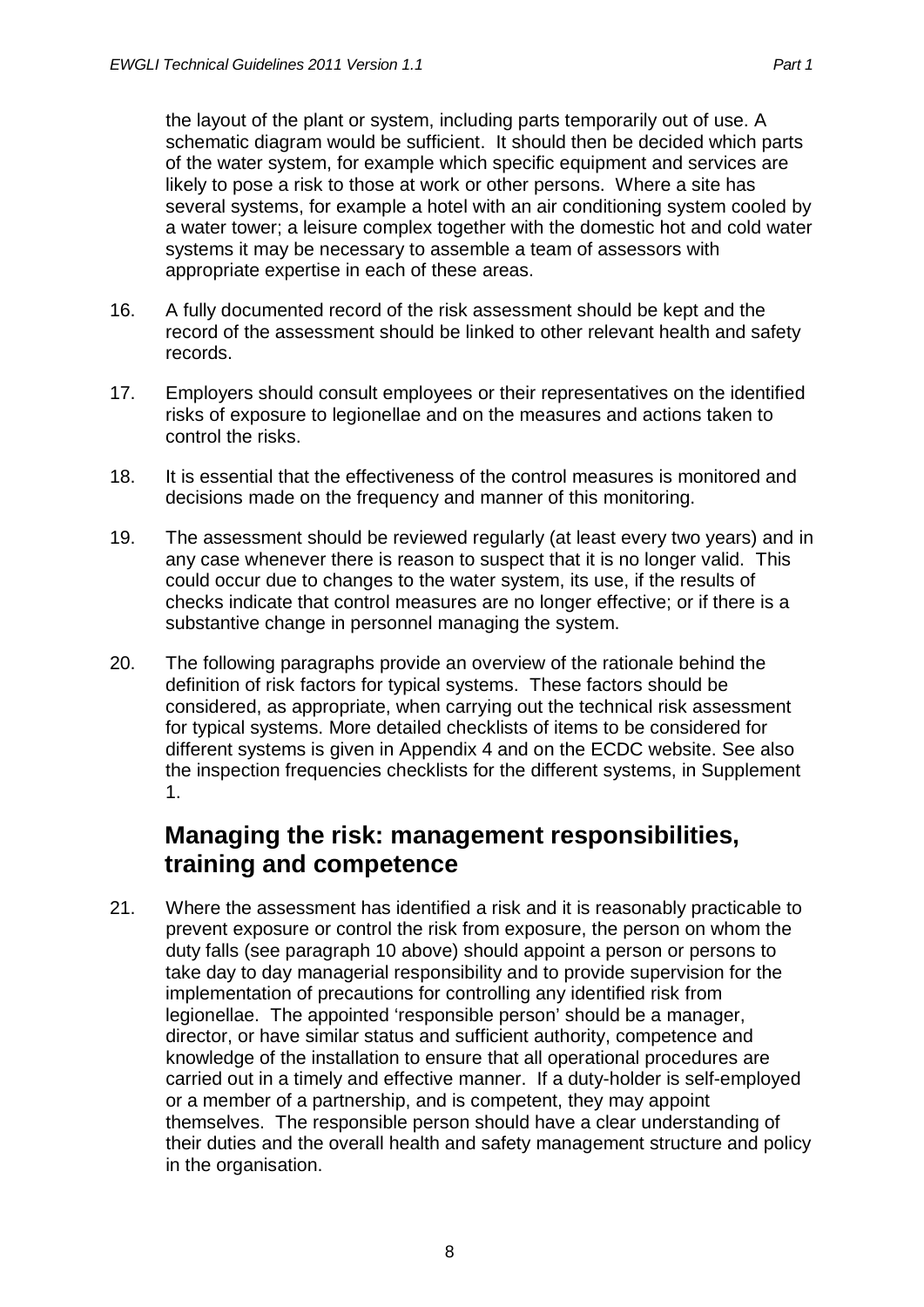- 22. Inadequate management, lack of training and poor communication have all been identified as contributory factors in outbreaks of Legionnaires' disease. Persons who carry out the assessment and who draw up and implement precautionary measures should have such ability, experience, instruction, information, training and resources as to allow them to carry out their tasks competently and safely. In particular, they should know about:
	- Potential sources and the risks they present;
	- Measures to be adopted, including precautions to be taken for the protection of people concerned, and the significance of the measures;
	- Measures to be taken to ensure that controls remain effective and the significance of the controls.
- 23. Where the above expertise is not possessed by the person or persons appointed under paragraph 42, it may be necessary to enlist help and support from outside the organisation. In such circumstances, the person or persons appointed under paragraph 42 should take all reasonable steps to ensure the competence of those carrying out work who are not under their direct control, and that responsibilities and lines of communication are properly established and clearly laid down.
- 24. Management and communication procedures should be periodically reviewed as appropriate.

#### **Competence**

<span id="page-15-0"></span>25. Those who are appointed to carry out the risk assessments; control measures and strategies should be suitably informed, instructed and trained and their suitability assessed. They should be properly trained to a standard that ensures that tasks undertaken are carried out in a safe, technically competent manner. Regular refresher training should be undertaken and records of all initial and refresher training need to be maintained. Although training is an essential component of competence, it is not the only component - it is a product of sufficient training, experience, knowledge and other qualities that are required to undertake a job safely. Competence is dependent on the needs of the situation and the nature of the risks involved.

### **Implementation of the control scheme**

- <span id="page-15-1"></span>26. The implementation of the water system control scheme should be regularly and frequently monitored and all persons involved in any related operational procedure should be properly supervised. Staff responsibilities and lines of communication should be properly defined and clearly documented. It is important that all levels of staff are aware of actions to be taken in the event of a monitoring parameter being out of specification, for example biocide levels below the minimum acceptable limit.
- 27. Arrangements should be made to ensure that appropriate staff levels are maintained during all hours when complex water systems are in operation. The precise requirements will depend on the nature and complexity of the water system. Appropriate provision should be made to ensure that the responsible person or an authorised deputy can be contacted at all times.

9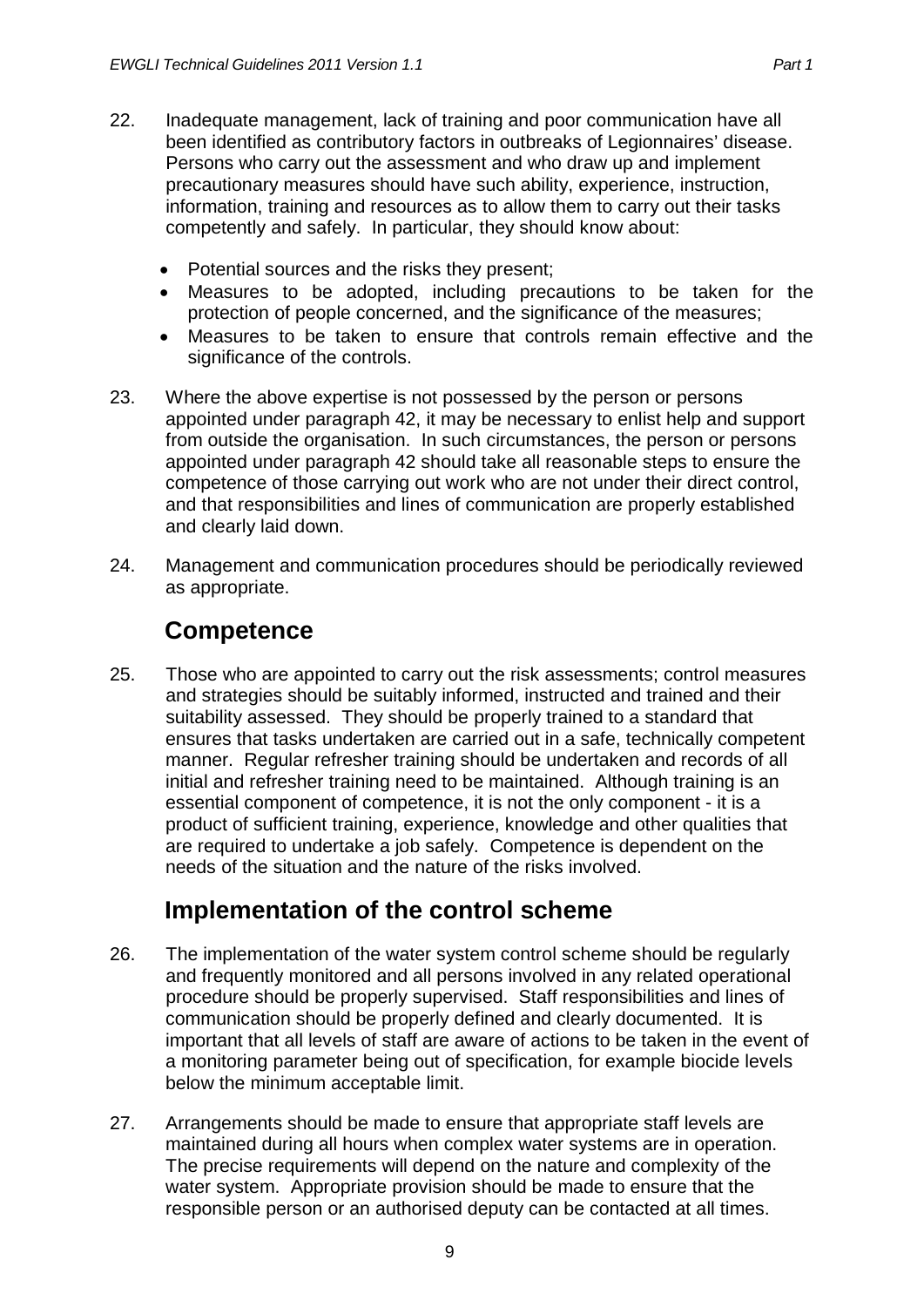- 
- 28. Call out arrangements for persons engaged in the management of water systems that operate automatically need to be similarly maintained. Details of the contact arrangements for emergency call out personnel should be clearly displayed at access points to all automatically or remotely controlled water systems.
- 29. Communications and management procedures are particularly important where several people are responsible for different aspects of the operational procedures. For example, responsibility for applying precautions may change when shift work is involved, or the person who monitors efficacy of a water treatment regime may not be the person who applies it. In such circumstances responsibilities should be well defined in writing and understood by all concerned. Lines of communication should be clear, unambiguous and audited regularly to ensure they are effective. This also applies to outside companies and consultants who may be responsible for certain parts of the control regime.
- 30. The employment of contractors or consultants does not absolve the duty holder (as defined in paragraph 40 above) of responsibility for ensuring that control procedures are carried out to the standard required for prevention of the proliferation of legionellae. Organisations should make reasonable enquiries to satisfy themselves of the competence of contractors in the area of work before entering into contracts for the treatment, monitoring, and cleaning of the water system, and other aspects of water treatment and control.

### <span id="page-16-0"></span>**Preventing or controlling the risk from exposure to**  *Legionella*

- 31. Once the risk has been identified and assessed, a written scheme should be prepared for preventing or controlling it. In particular, it should contain such information about the system as is necessary to control the risk from exposure.
- 32. The scheme should specify measures to be taken to ensure that it remains effective, together with remedial action required in the event that the scheme is shown not to be effective. The scheme should include:
	- The up-to-date plan showing layout of the plant or system, including key components and parts temporarily out of use (a schematic plan would suffice)
	- description of the correct and safe operation of the system
	- The precautions to be taken
	- The checks to be carried out to ensure efficacy of scheme and the frequency of such checks
- 33. The primary objective should be to avoid conditions that permit legionellae to proliferate and to avoid creating a spray or aerosol. If it is practicable to prevent a risk by replacing a piece of equipment that presents a risk with one that does not, this should be done.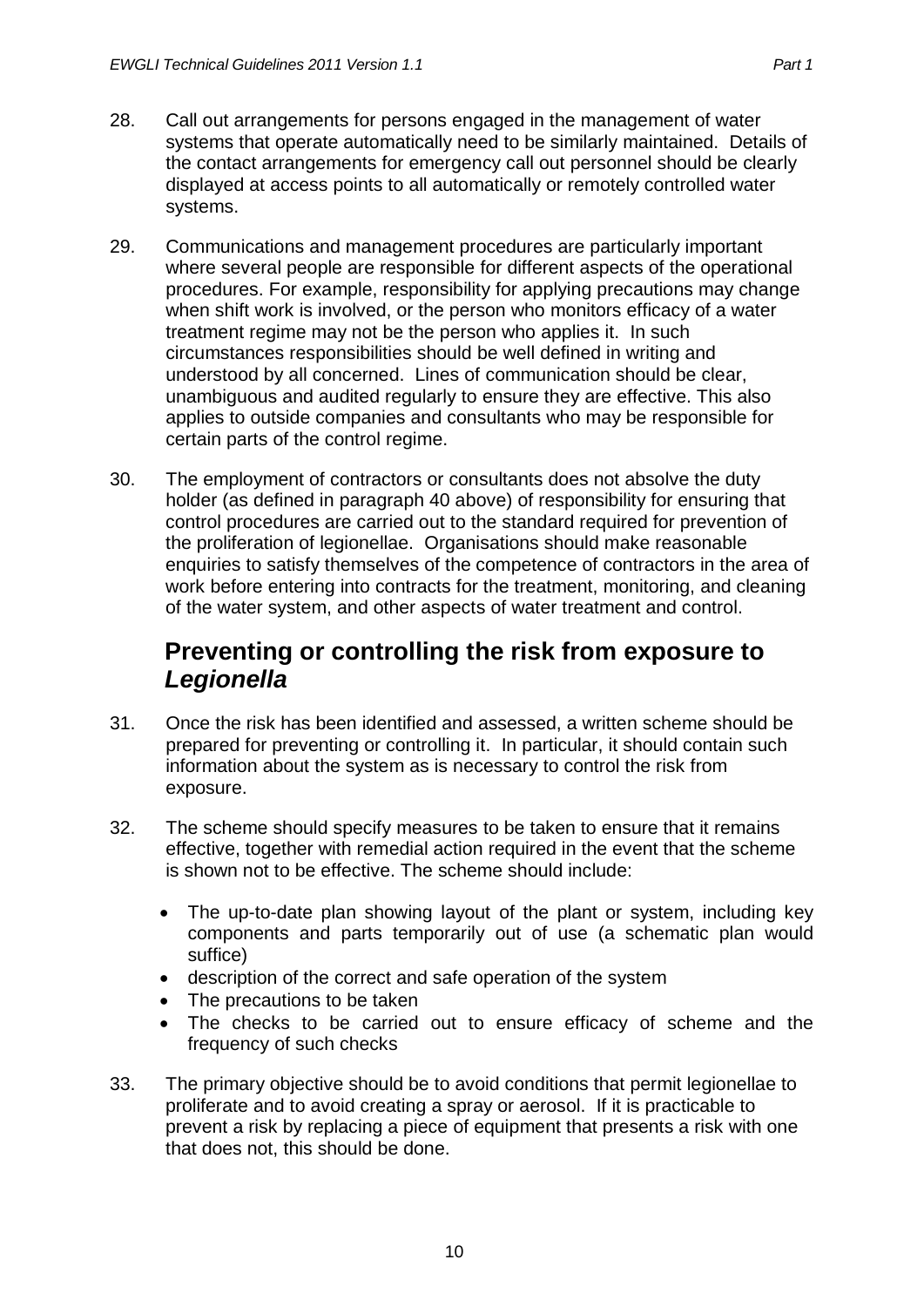- 34. In general, proliferation of legionellae may be avoided by:
	- Avoiding water temperatures throughout the system of between 20°C and 50°C. Water temperature is a particularly important factor in controlling the risks and water should be either below 20°C or above 50°C
	- Avoiding water stagnation and low flow. Stagnation may encourage the growth of biofilm (slimes that form on surfaces in contact with water) which can harbour legionellae and provide local conditions that encourage its growth
	- Avoiding the use of materials in the system that can harbour or provide nutrients for bacteria and other organisms e.g. natural compounds such as rubber washers and hoses
	- Keeping the system clean to avoid the accumulation of sediments which may harbour bacteria (and also provide a nutrient source for them)
	- The use of a suitable water treatment programme where it is appropriate and safe to do so
	- Ensuring that the system operates safely and correctly and is well maintained
- 35. The scheme should give details on how to use and carry out the various control measures and water treatment regimes including:
	- The physical treatment programme, for example the use of temperature control for hot and cold water systems
	- The chemical treatment programme, including a description of the manufacturer's data on effectiveness, the concentrations and contact time required; and data verifying that these are effective in the system being considered
	- Health and safety information for storage, handling, use and disposal of chemicals
	- System control parameters (together with allowable tolerances); physical, chemical and biological, together with measurement methods and sampling locations, test frequencies and procedures for maintaining consistency, together with appropriate remedial measures to be taken if results are out of specified limits
	- Remedial measures to be taken in the event that the control limits are exceeded including lines of communication
	- Cleaning and disinfection procedures
- 36. There should also be a description of the correct operation of the water system plant including:
	- Commissioning and re-commissioning procedures
	- Shutdown procedures, opening procedures following temporary shutdown e.g. during winter
	- Checks of warning systems and diagnostic systems in the event of system malfunction together with remedial measures to be implemented
	- Maintenance requirements and frequencies
	- Operating cycles to include when the system plant is in use or idle
	- When a case of Legionnaires' disease is associated with the building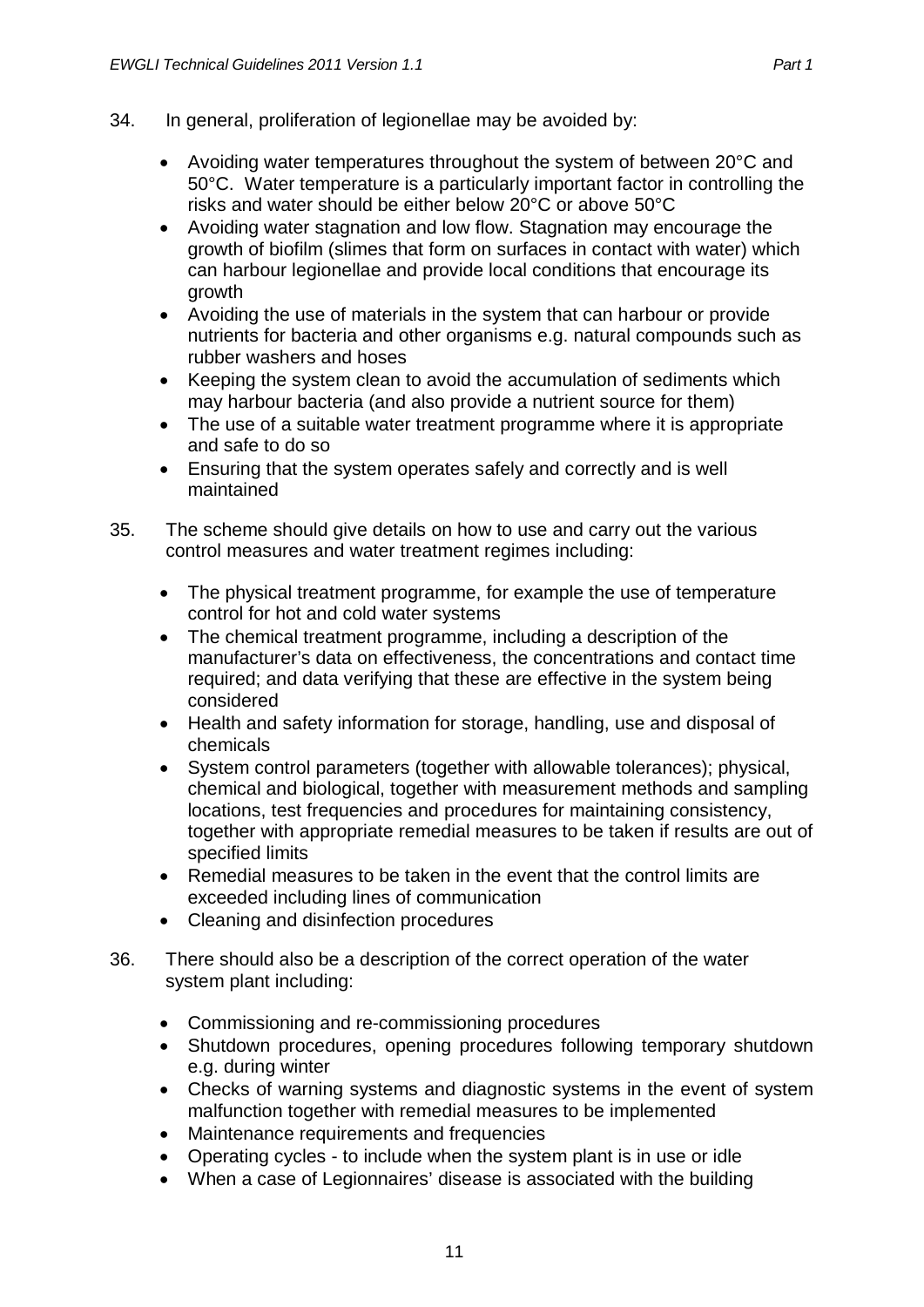- <span id="page-18-0"></span>37. If precautions are to remain effective the condition and performance of the control measures and system will need to be monitored. This should be the responsibility of the responsible person or, where appropriate, an external contractor or an independent third party and should involve:
	- Checking the performance of the system and its component parts
	- Inspecting the accessible parts of the system for damage and signs of contamination
	- Monitoring to ensure that the treatment regime continues to control the system to the required standard
- 38. The frequency and extent of routine monitoring will depend on the operating characteristics of the system, but some should be at least daily for example checking that there is sufficient biocide available and that the expected usage is within normal limits.
- 39. Testing of water quality is an essential part of the treatment regime, particularly in cooling towers. It may be carried out by a service provider e.g., a water treatment company or consultant, or else by the operator, provided they have been trained to do so and are properly supervised. The type of tests required will depend on the nature of the system.
- 40. The routine monitoring of general bacterial numbers (total viable count) is also appropriate as an indication of whether microbiological control is being achieved. This is generally only undertaken for cooling towers and spa pools rather than hot and cold water systems. Periodic sampling and testing for the presence of legionellae may also be appropriate as an indication that the control measures are effective.
- 41. *NOTE: reliably detecting the presence of legionellae is technically difficult and requires specialist laboratory facilities. The interpretation of results is also difficult; a negative result is no guarantee that legionellae are absent. Conversely, a low local count may not indicate a failure of system controls*.
- 42. A suitably experienced and competent person should interpret the results of monitoring and testing. Where necessary, any remedial measures should be carried out promptly and verification obtained that they have been effective.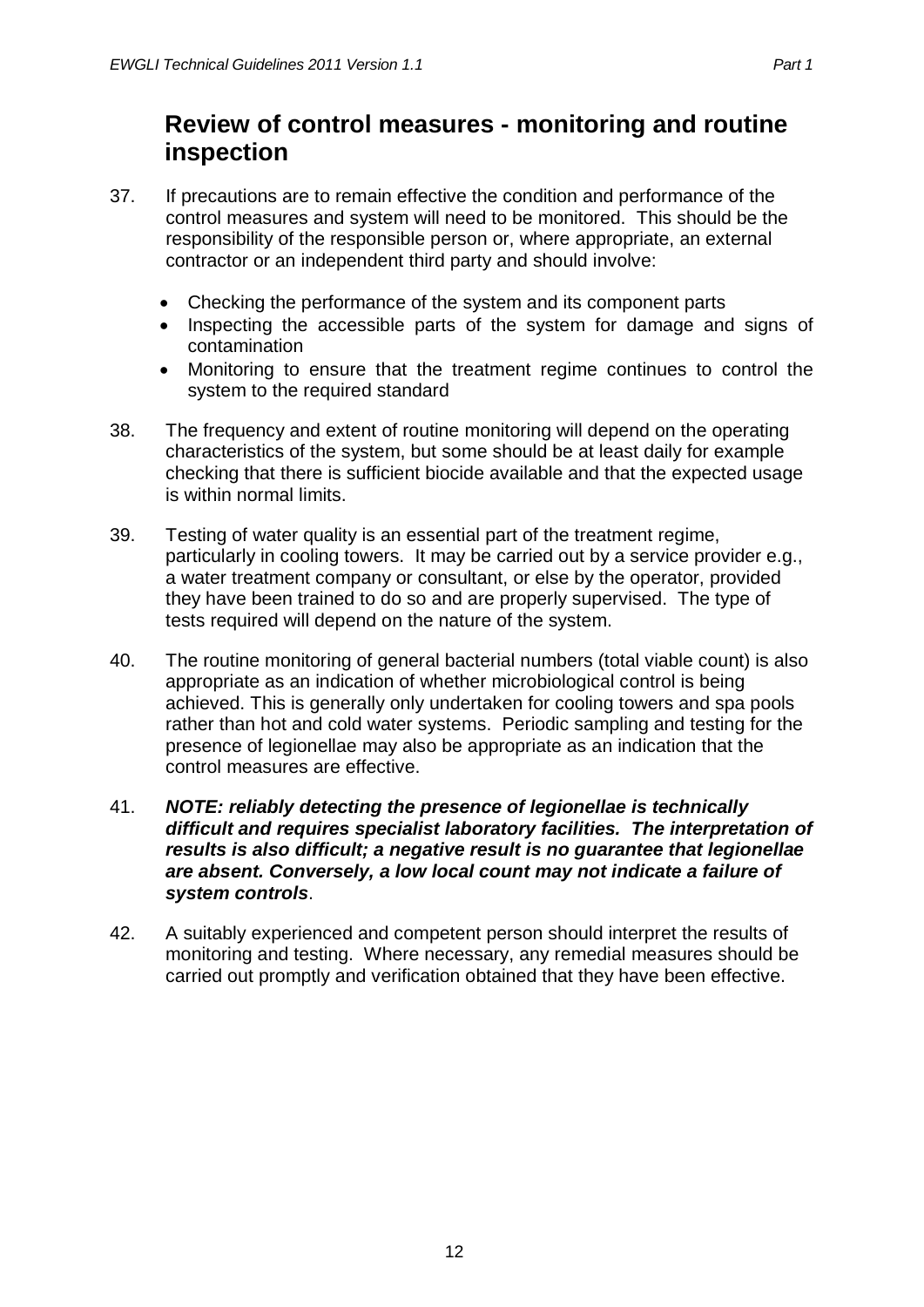### **External audit**

<span id="page-19-0"></span>43. An external competent person should audit the risk assessment and operation of the control measures periodically (at least every two years) and when there has been a cluster of cases linked to the system.

## **Record keeping**

- <span id="page-19-1"></span>44. The person or persons appointed under paragraph 42 and 46 should ensure that appropriate records are kept, including details of:
	- The person or persons responsible for conducting the risk assessment, managing, and implementing the written scheme;
	- The significant findings of the risk assessment:
	- The written scheme required under paragraph 45 and details of its implementation;
	- The results of any monitoring, inspection, test or check carried out, and the dates. These should include details of the state of operation of the system, i.e. in use / not in use;
	- All personnel concerned with the running and maintenance of the system and their training records.
- 45. Records kept in accordance with paragraph 47 should be retained throughout the period for which they remain current and for at least two years after that period. Records kept in accordance with paragraph 48 should be retained for at least five years.

## <span id="page-19-2"></span>**Responsibilities of manufacturers, suppliers and installers**

- 46. Outbreaks of Legionnaires' disease have been associated with faulty installation of equipment used in hotels (Anon 2000). Whoever designs, manufactures, imports or supplies water systems that may create a risk of exposure to *Legionella* should, so far as is reasonably practicable:
	- Specify the usage and conditions under which the system has been designed and its intended use;
	- Ensure that the water system is so designed and constructed that it will be safe and without risks to health when used at work;
	- Provide adequate information for the user about the risk and measures necessary to ensure that the water systems will be safe and without risks to health when used at work. This should be updated in the light of any new information about significant risks to health and safety that becomes available.
	- •
- 47. Suppliers of products and services, including consultancy and water treatment services, aimed at preventing or controlling the risk of exposure to legionellae, should, so far as is reasonably practicable: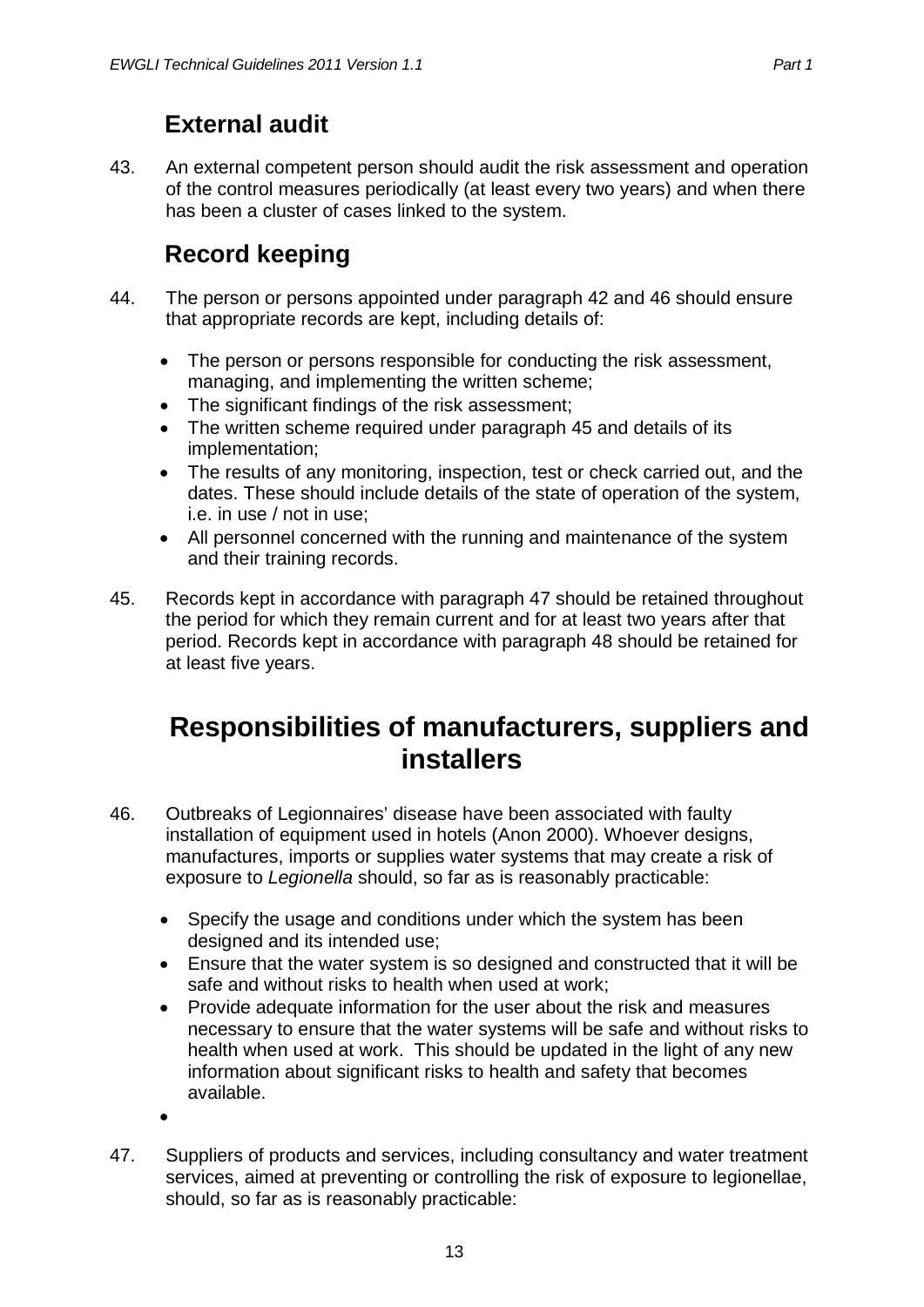- Provide adequate information on the correct and safe use of products, taking into account the circumstances and conditions of their use;
- Ensure that any limitations on their expertise or on the products or services they offer are clearly defined and made known to the person upon whom the statutory duty falls or the person(s) appointed to take managerial responsibility;
- Ensure that any deficiencies or limitations which they identify in the occupier's systems or in the written scheme to control the risk of exposure to *Legionella* bacteria are made known to the person upon whom the statutory duty falls or the person(s) appointed to take managerial responsibility;
- Ensure that their staff have the necessary ability, experience, instruction, information, training and resources to carry out their tasks competently and safely.
- 48. All water systems should be properly installed, and commissioned as appropriate. New systems may contain high nutrient levels derived from the surfaces of some new materials and dirt entering the system while under construction. Consequently they should not be left with water in for prolonged periods before opening, but be filled as late as possible and disinfected and flushed with fresh water within two weeks of opening.

14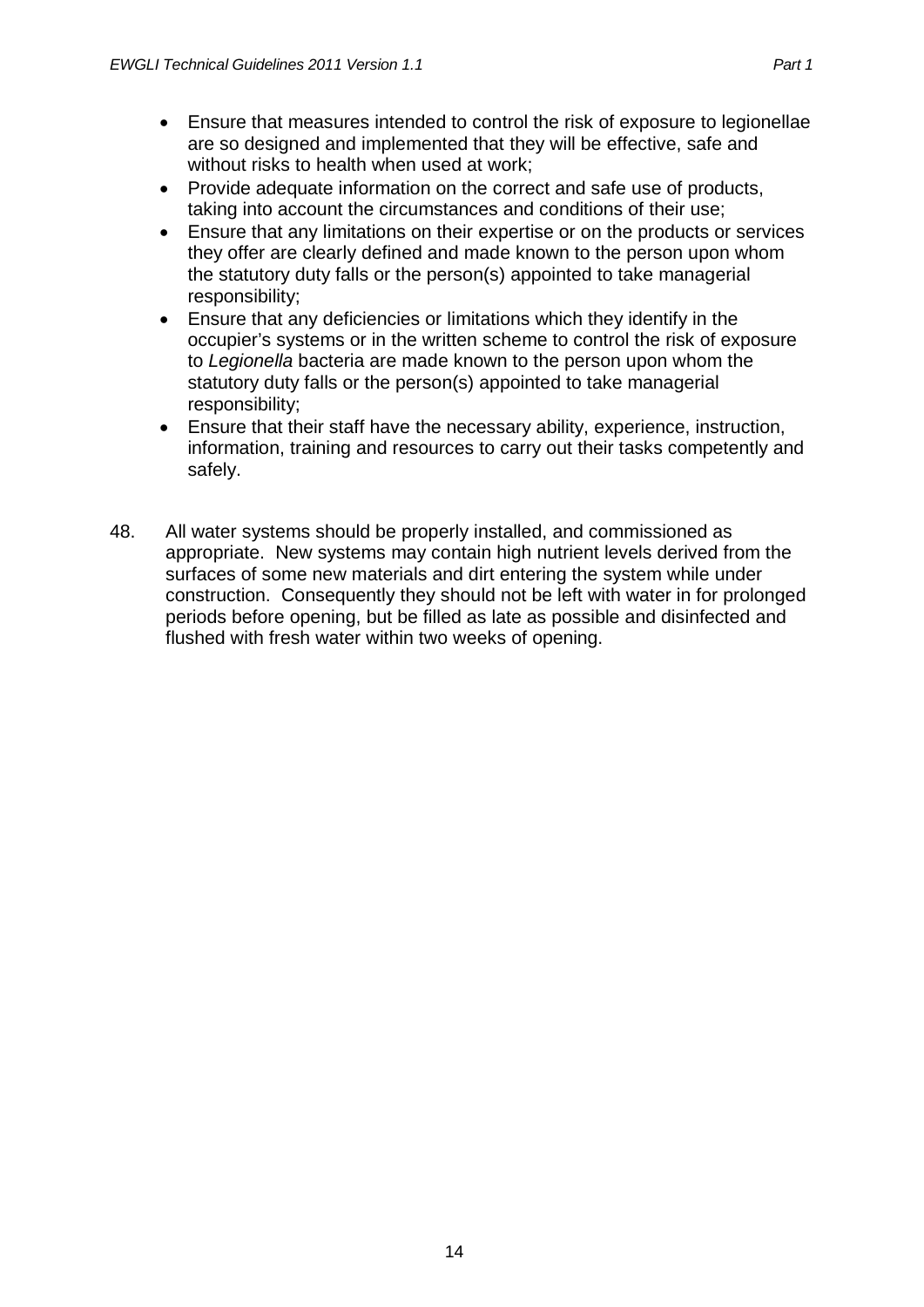#### **Figure 1: Schematic Example of installation with cooling towers and the key components to review during risk assessments**



- 1. Supply water
- 2. Treatments against scaling and corrosion
- 3. Treatments against microbial growth (biocides and bio-dispersants)
- 4. Tower fill or pack
- 5. Circuit of water cooled by cooling towers ( exposed to air within tower)
- 6. Blow-down / discharge network
- 7. Air inlet
- 8.Drift eliminator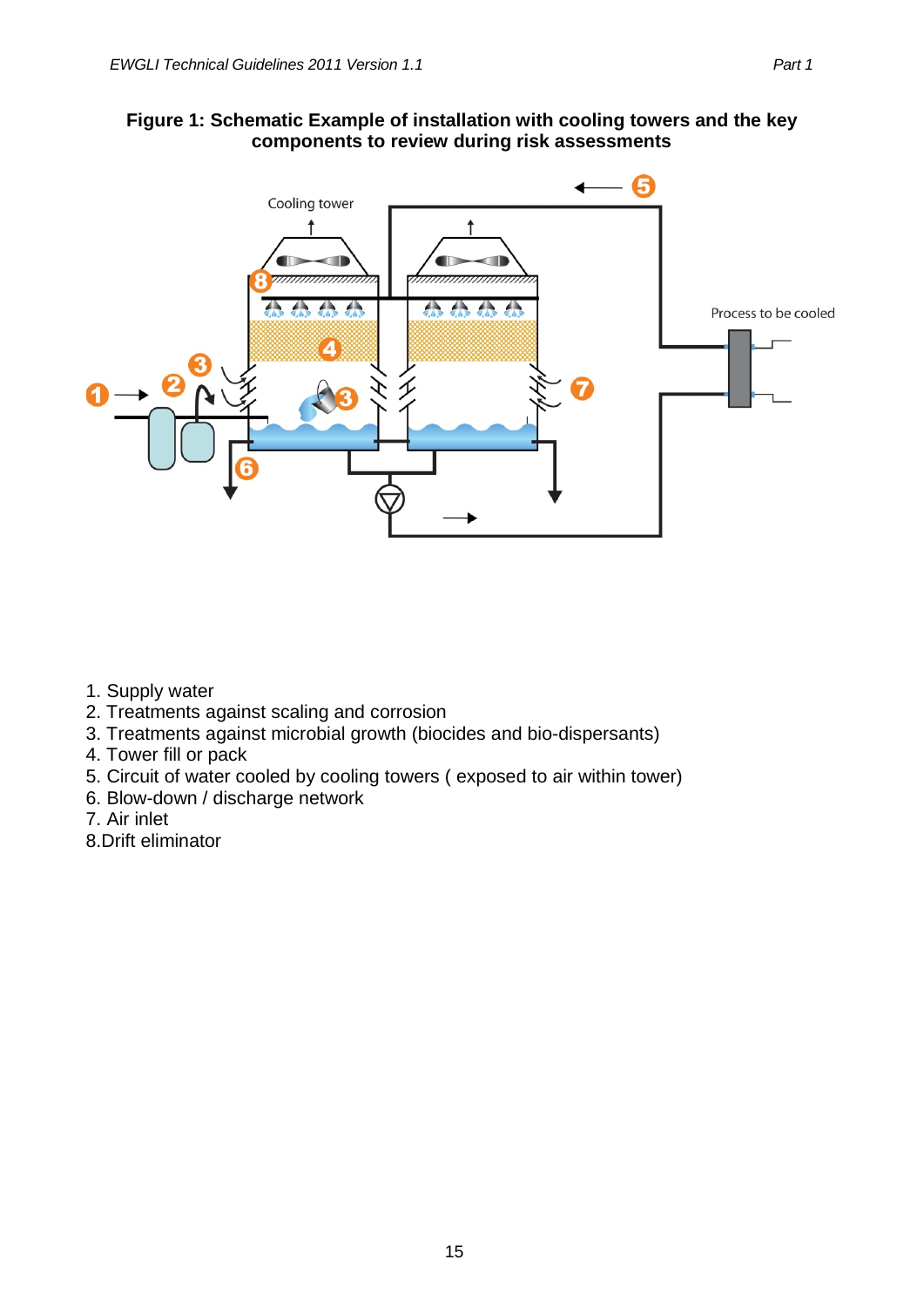

**Figure 2: Water system with centralised and local water heating**

#### **Key components requiring consideration during risk assessments**:

- 1. Incoming supply water and associated storage tanks
- 2. Treatment systems (can be collective or individual)
- 3. Water heater (can be combined serving several outlets or individual serving one outlet)
- 4. Distribution pipes (mains, including eventual recirculation pipes)
- 5. Distribution pipes (secondary spurs)
- 6. Point of use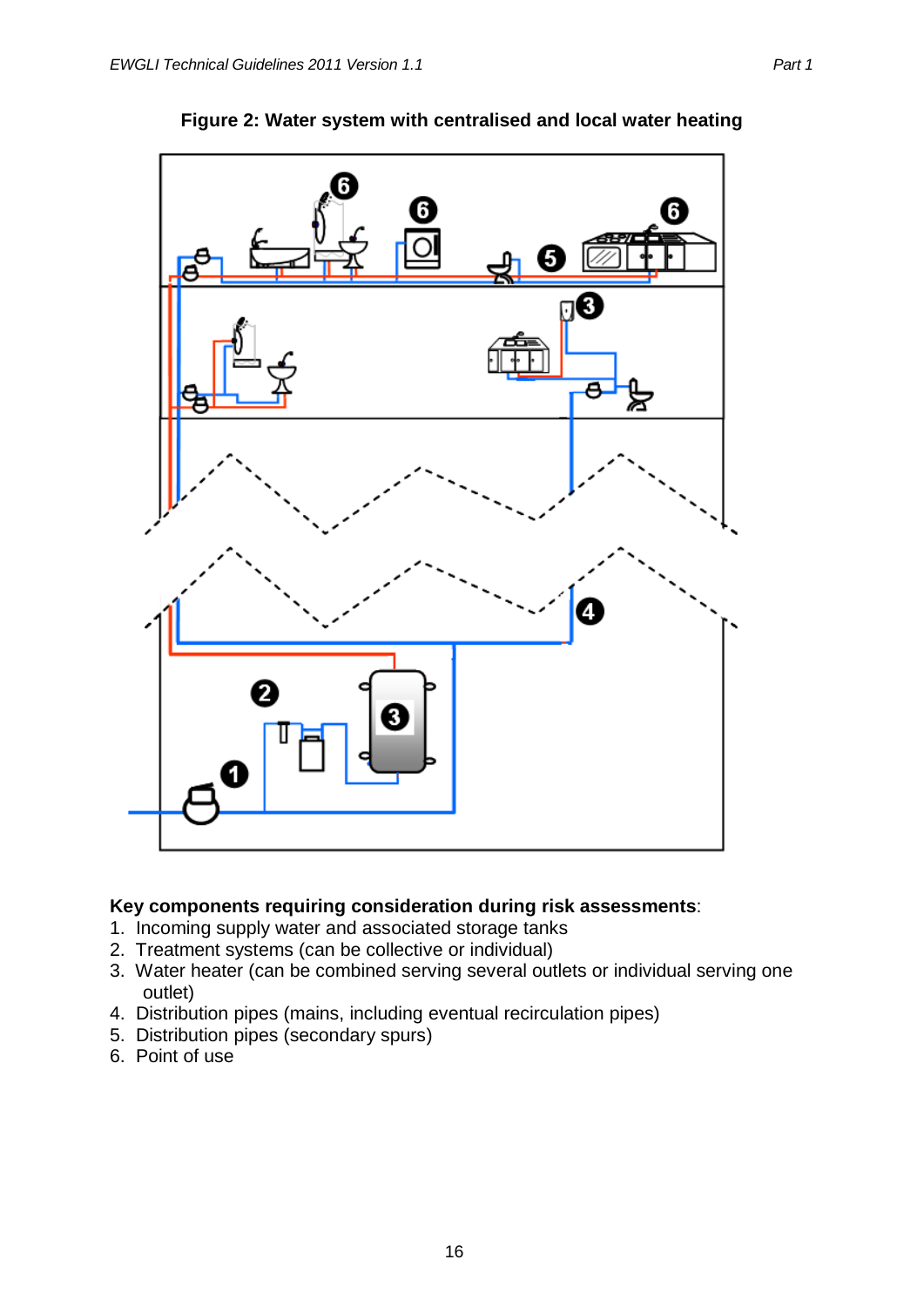

#### **Figure 3: Examples of hot water recirculation schemes**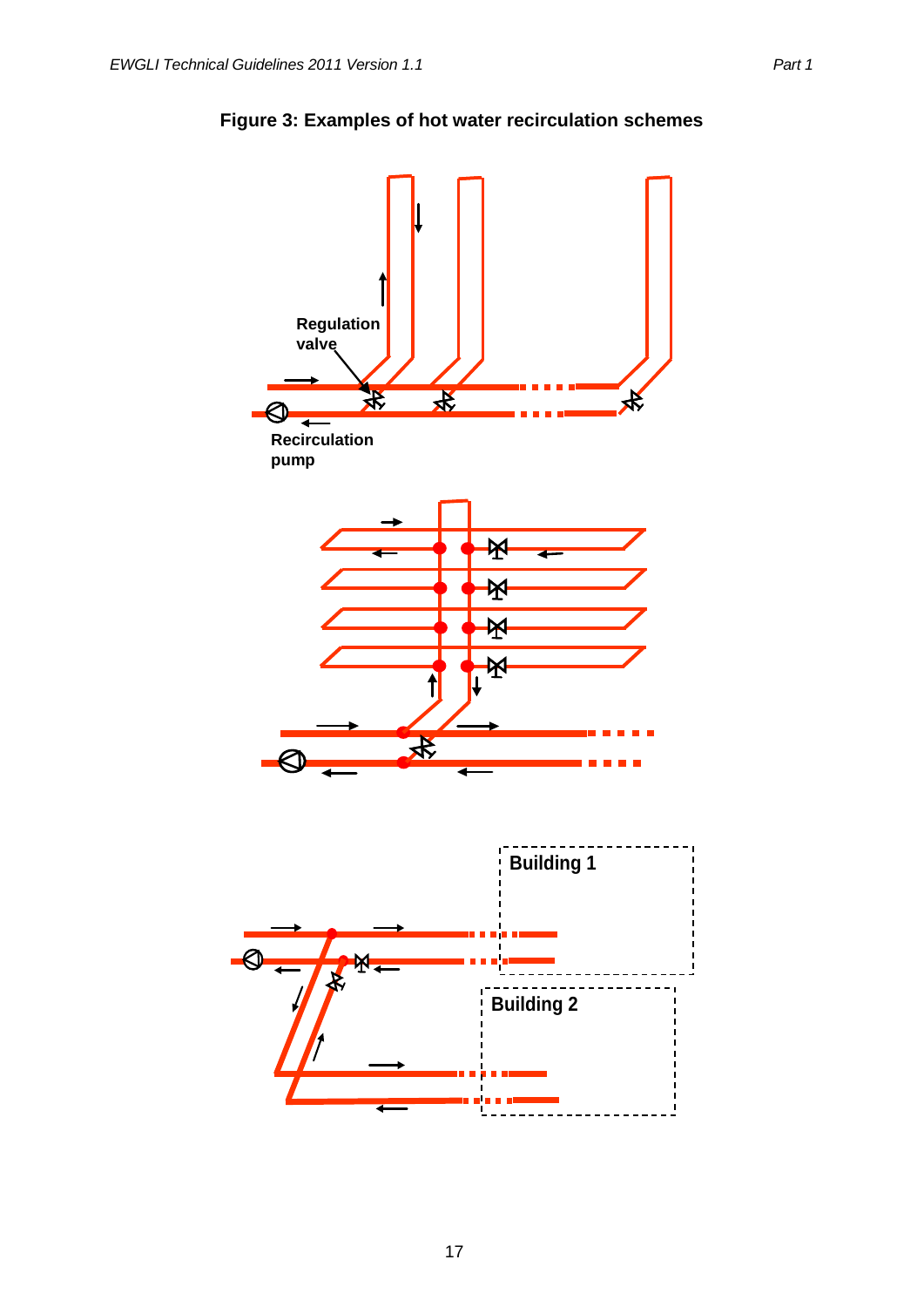# **Appendix 1**

## <span id="page-24-1"></span><span id="page-24-0"></span>**Checklist to help with Conducting the Risk Assessment in Accordance with the European Guidelines**

<span id="page-24-2"></span>*Objective:* To provide a simplified guide for local public health authorities investigating clusters of travel associated cases of Legionnaires´ disease to assist with the completion of the Form A.

<span id="page-24-3"></span>*Method:* The checklist below is a simple working tool devised to help the health officers to conduct the pertinent risk assessment at a determined establishment. The checklist is mainly based on the 14 point programme for reducing the risk (see page 26). The final evaluation and relevant recommendations should be based on the results of the checklist, on other evidence gathered during the inspection of the premises, and in taking the European Guidelines and any relevant local regulations into consideration.

### **Facility identification data**:

\_\_\_\_\_\_\_\_\_\_\_\_\_\_\_\_\_\_\_\_\_\_\_\_\_\_\_\_\_\_\_\_\_\_\_\_\_\_

**Address**: \_\_\_\_\_\_\_\_\_\_\_\_\_\_\_\_\_\_\_\_\_\_\_\_\_\_\_\_\_\_\_\_\_\_\_\_\_\_\_\_\_\_\_\_\_\_\_\_\_\_\_\_\_

|--|

#### **1. Assessment of the ability of hotel personnel to control risk**

| Is there a person appointed with          |  |
|-------------------------------------------|--|
| responsibility for Legionella control     |  |
| Is this person, and other concerned       |  |
| relevant staff, properly trained in the   |  |
| control of Legionella?                    |  |
| If an external firm is providing help and |  |
| advice, are they competent in this task?  |  |
|                                           |  |
|                                           |  |
|                                           |  |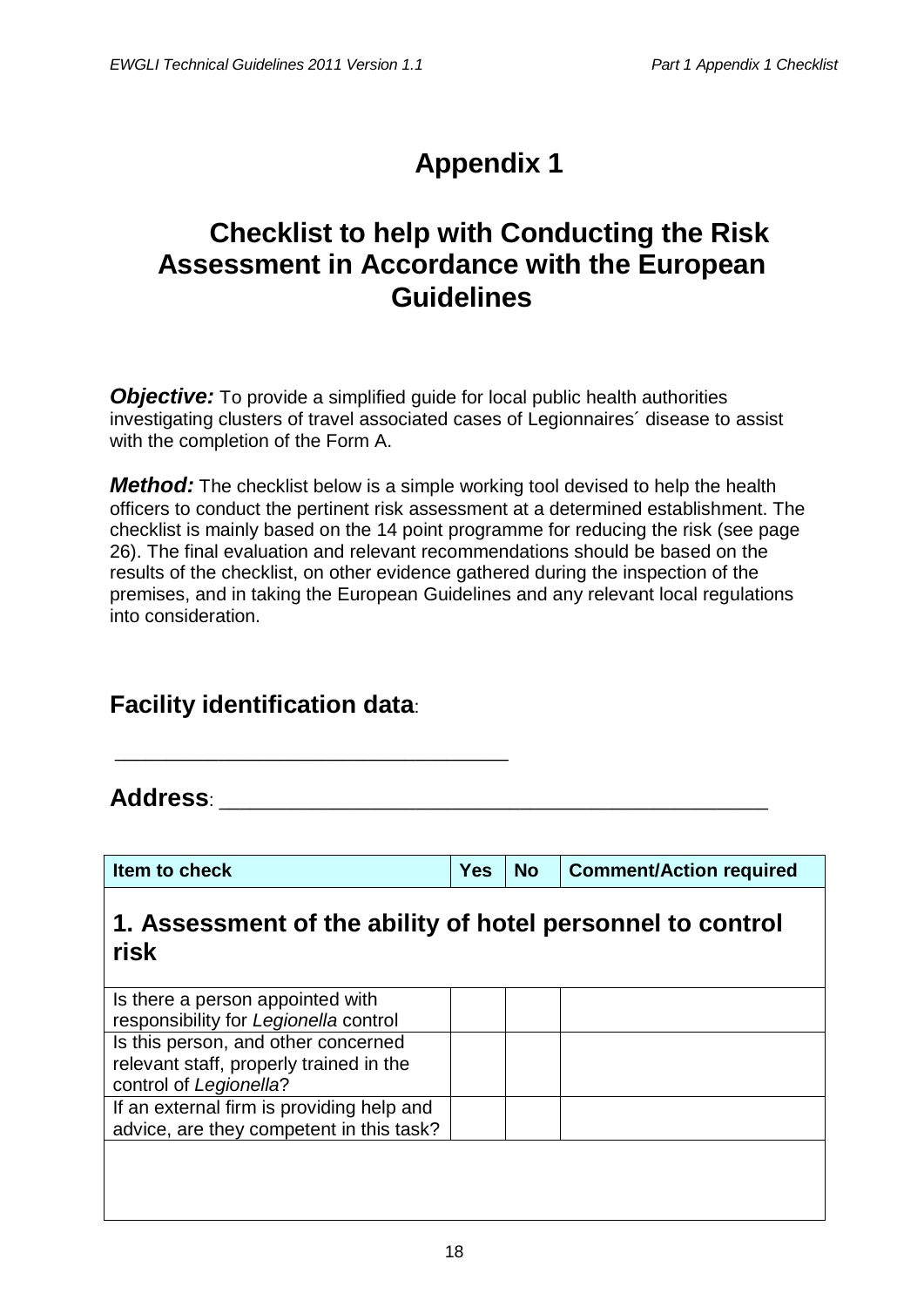| <b>Yes</b><br>Item to check | ∣ No | <b>Comment/Action required</b> |
|-----------------------------|------|--------------------------------|
|-----------------------------|------|--------------------------------|

### **2. Assessment of the domestic cold and hot water temperatures and biocide levels**

| Are the hot water temperatures of the<br>entire hot water system kept all times at<br>50°C-60°C?          |  |  |
|-----------------------------------------------------------------------------------------------------------|--|--|
| Are the cold water temperatures of the<br>entire cold water system below 25°C?                            |  |  |
| Are there other preventive methods in<br>place (chlorine, chlorine dioxide,<br>copper-silver ions, etc.)? |  |  |
| Are biocide levels maintained in the<br>entire circuits at adequate levels?                               |  |  |
|                                                                                                           |  |  |

### **3. Assessment of other factors that may promote**  *Legionella* **growth (stagnancy, scale, sediments, corrosion, etc.)**

| Are all taps, showers and any other       |  |  |
|-------------------------------------------|--|--|
| points of water use in the hotel flushed  |  |  |
| for several minutes on a weekly basis?    |  |  |
| Are shower heads and tap filters          |  |  |
| cleaned, de-scaled and disinfected on a   |  |  |
| regular basis?                            |  |  |
| Is there pipework with intermittent or no |  |  |
| water flow (by-passes, dead legs, blind   |  |  |
| ends, etc) in any part of the water       |  |  |
| network?                                  |  |  |
| Is there any visible or significant       |  |  |
| sediment, biofilm/slime, dirt, corrosion  |  |  |
| or scale deposit in any part of the water |  |  |
| network?                                  |  |  |

## **4. Assessment of the cleaning and disinfecting practices**

| Are the calorifiers cleaned and<br>disinfected on an annual basis and<br>always before the beginning of every<br>season (in seasonal hotels) and after<br>work in them? |  |  |
|-------------------------------------------------------------------------------------------------------------------------------------------------------------------------|--|--|
| Are cold water tanks cleaned and<br>disinfected on a yearly basis and<br>always before every season (in<br>seasonal hotels)?                                            |  |  |
| Is the entire water network disinfected<br>before every season (in seasonal<br>hotels)?                                                                                 |  |  |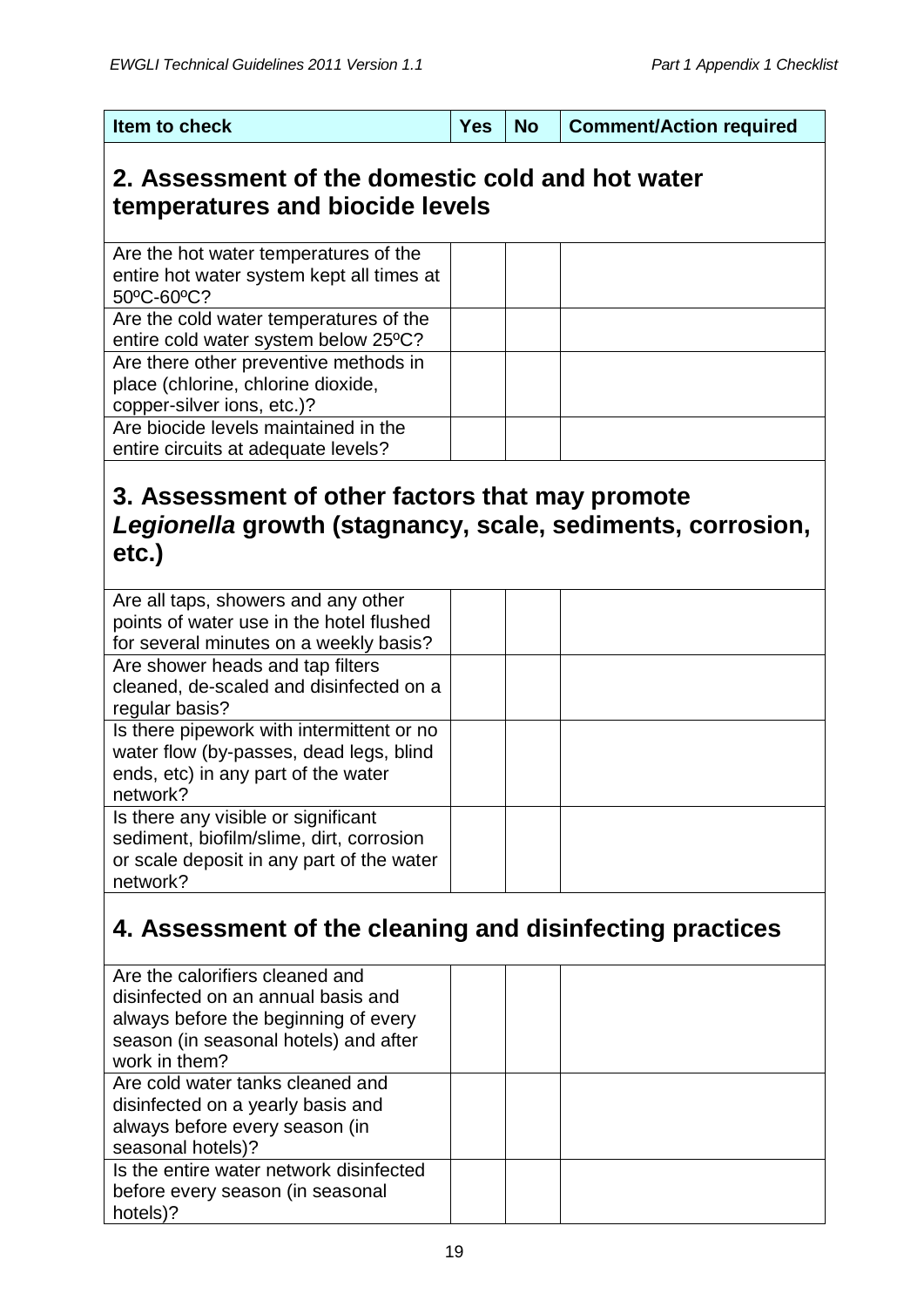| Item to check                                                                                               | <b>Yes</b> | <b>No</b> | <b>Comment/Action required</b> |
|-------------------------------------------------------------------------------------------------------------|------------|-----------|--------------------------------|
| Are water filters (sand filters,<br>multimedia filters and others)<br>disinfected regularly, at least every |            |           |                                |
| three months?                                                                                               |            |           |                                |
| Are the procedures for cleaning and<br>disinfecting the water systems<br>adequate (e.g. 50 ppm x 1hour)?    |            |           |                                |

### **5. Assessment of the surveillance and monitoring practices and associated documents**

| Is there a written Legionella preventive |  |  |
|------------------------------------------|--|--|
| programme in place?                      |  |  |
| Is this programme suitable and           |  |  |
| sufficient for the systems 'at risk'     |  |  |
| present at the hotel?                    |  |  |
| Are pertinent records of the critical    |  |  |
| monitoring activities kept on site (e.g. |  |  |
| temperatures, chlorine levels, etc.?     |  |  |
| Is a Risk Assessment carried out         |  |  |
| regularly (at least every two years) at  |  |  |
| the premises?                            |  |  |
| Are both the Risk Assessment and         |  |  |
| operation of the control measures        |  |  |
| periodically audited by a competent and  |  |  |
| independent person?                      |  |  |
|                                          |  |  |

### **6. Assessment of particular water systems (spa pools, wet cooling towers) present at the premises<sup>1</sup>**

| If there is a spa pool (Jacuzzi©) ensure<br>that:                             |  |
|-------------------------------------------------------------------------------|--|
| Continuous treatment with<br>$\bullet$<br>chlorine or bromine and pH          |  |
| adjustors (2-3 mg/l chlorine or                                               |  |
| bromine and pH at 7.0-7.6)                                                    |  |
| Chorine/ bromine and pH<br>$\bullet$<br>monitored at least three<br>times/day |  |
| Half water is replaced each<br>$\bullet$<br>day                               |  |
| Sand filters are back washed<br>daily                                         |  |
| The whole system, including<br>$\bullet$<br>the balance tank, is cleaned      |  |
| and disinfected once a week                                                   |  |
| Daily records are kept of all<br>water treatment readings (CI,                |  |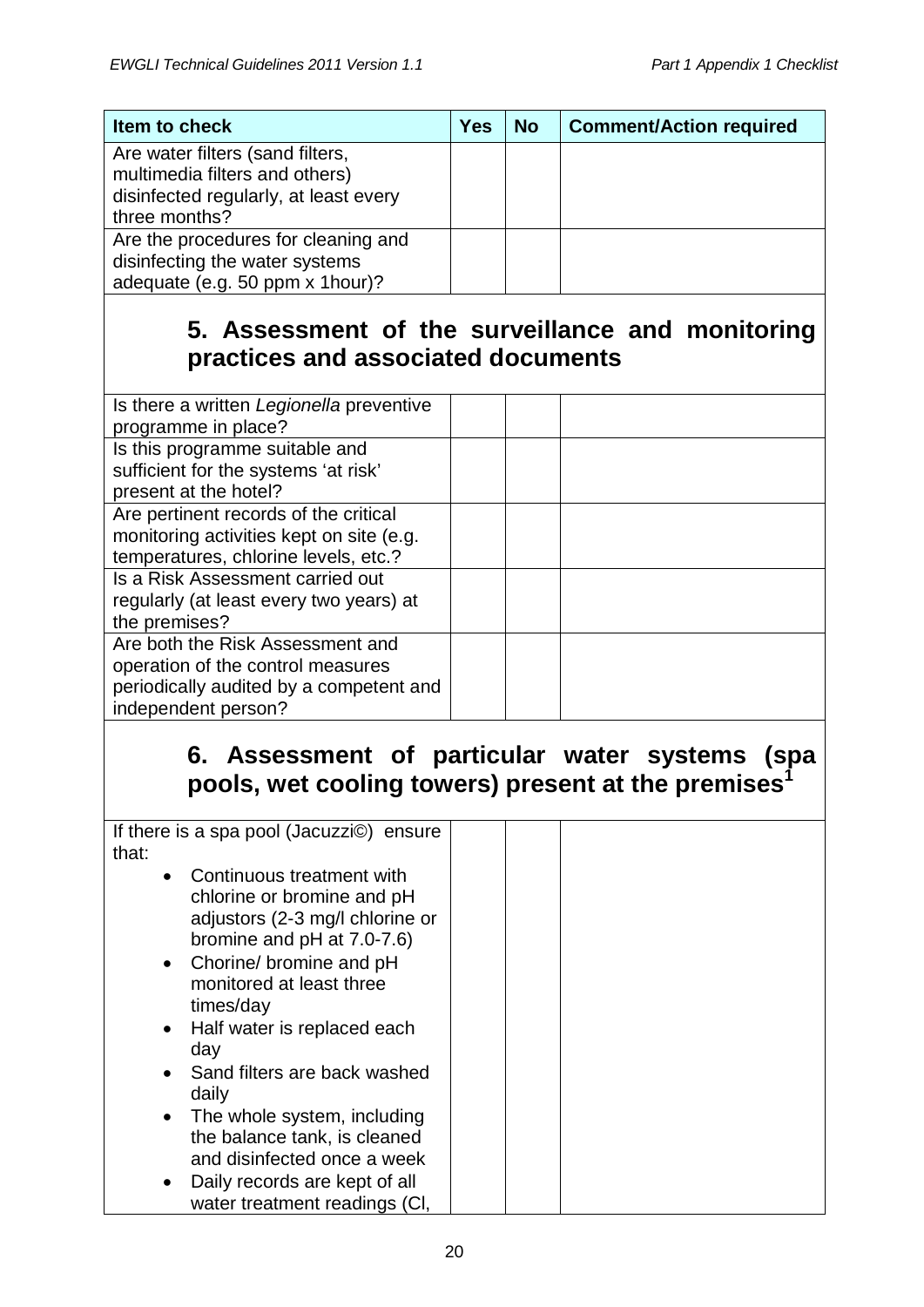| Item to check                                                                                                                                                                                                                                                                                                                                                                                                                                                                                                                                                                                          | <b>Yes</b> | <b>No</b> | <b>Comment/Action required</b> |
|--------------------------------------------------------------------------------------------------------------------------------------------------------------------------------------------------------------------------------------------------------------------------------------------------------------------------------------------------------------------------------------------------------------------------------------------------------------------------------------------------------------------------------------------------------------------------------------------------------|------------|-----------|--------------------------------|
| pH) and ensure they are<br>checked regularly by<br>responsible persons.                                                                                                                                                                                                                                                                                                                                                                                                                                                                                                                                |            |           |                                |
| If there is a cooling tower ensure that:<br>An adequate water treatment<br>regime is implemented (with<br>effective biocides, corrosion<br>inhibitors and adequate bleed-<br>off rates as a minimum)<br>The entire cooling tower and<br>associated pipes are cleaned<br>and disinfected at least twice<br>a year (and always before<br>every season)<br>The system is inspected<br>monthly for ensuring that drift<br>eliminators are intact and<br>firmly in place<br>A microbiological monitoring<br>system (and a chemical one if<br>pertinent, e.g. chlorine or<br>bromine treatment) is in place. |            |           |                                |
| List of other 'at risk' water systems<br>present at the hotel with indication of<br>their hygienic status:<br>Irrigation systems<br>Food display cabinets with<br>ultrasonic misting devices<br>Ornamental fountains (indoor)<br><b>Ornamental fountains</b><br>(outdoors)<br>Humidifiers (air conditioning)<br>Others:                                                                                                                                                                                                                                                                                |            |           |                                |

 $\frac{1}{1}$  For certain basic systems, a simple risk assessment may show that the risks are low and that no further action will be necessary. Some other water systems may need more elaborate approaches for a correct assessment, depending of the different circumstances (size, type, location, number and connections, etc.). See the pertinent paragraphs of the Supplement 1 for more detailed information.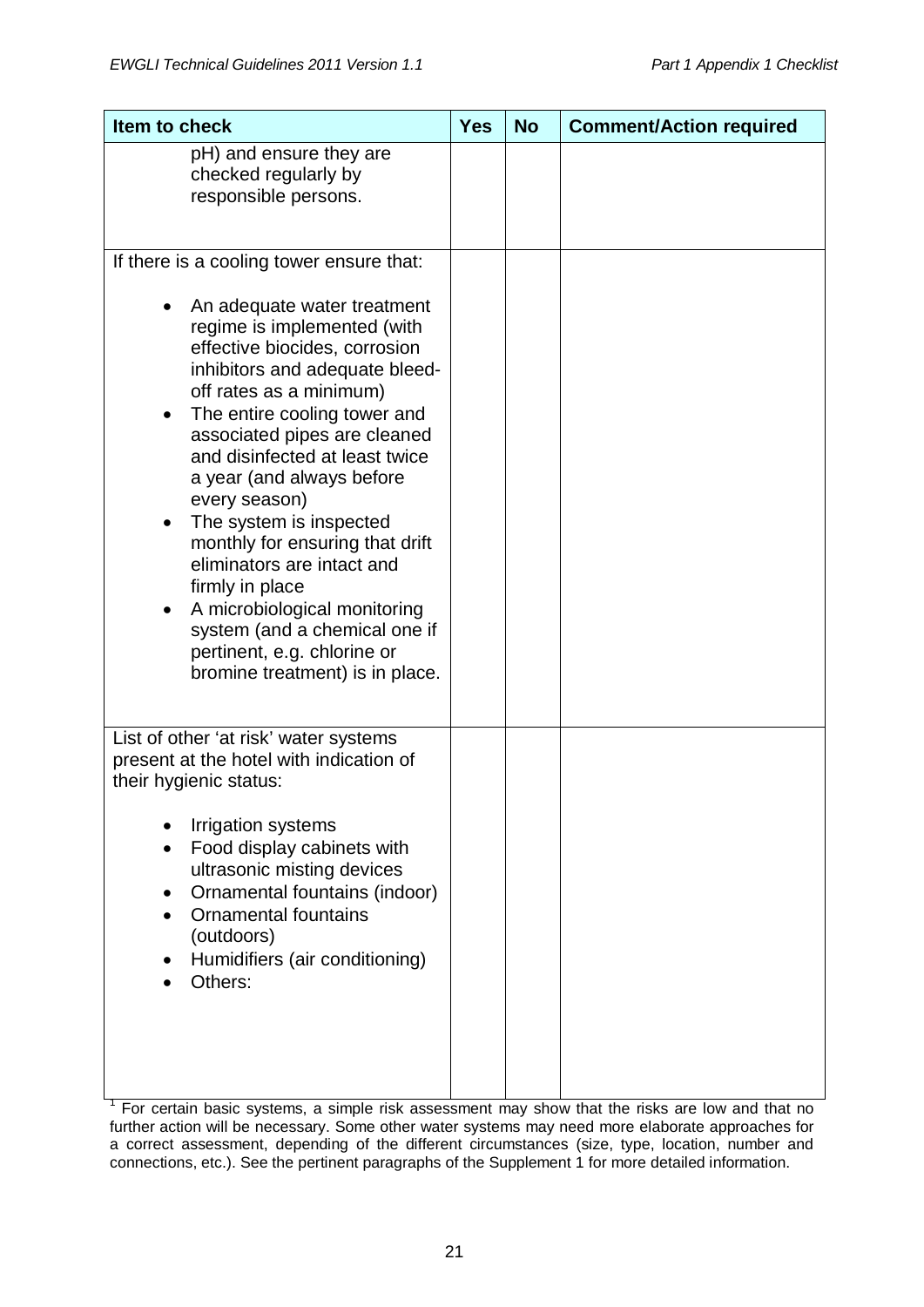# **Part 2**

## <span id="page-28-1"></span><span id="page-28-0"></span>**Methods for the Investigation and Control of an Outbreak of Legionnaires' disease in a Hotel or other Accommodation Site**

### **General – competence**

<span id="page-28-2"></span>49. The appropriate health authorities, in accordance with national arrangements for communicable disease control should investigate each outbreak. Sampling and microbiological analysis should be carried out by a laboratory that is accredited for the detection of *Legionella* species from environmental samples and capable of the recognition of *Legionella* species and serogroups and which performs satisfactorily in an external quality assurance scheme. It is recommended that samples are taken on a risk assessment basis with the engineer responsible for maintenance and operation of the water systems assisting in determining the appropriate sites to be sampled. The laboratory findings should be interpreted by a microbiologist experienced in the microbiology of water systems and the detection and ecology of *Legionella* species.

## **Temperature testing**

<span id="page-28-3"></span>50. Temperature testing of hot and cold water systems is an essential part of risk assessment and should always be undertaken in conjunction with sampling for legionellae. The measurement of temperatures in different parts of a system is also an essential aid to deciding where samples should be taken. It is important not only to determine the temperature of water coming out of outlets or entering a thermostatic mixing valve but also within the flow and return pipes in the different loops of the system (see Figure 3). This can be done by the use of an electronic thermometer with a contact probe placed on the surface of the pipe. For metal pipes the difference in temperature between the water within the pipe and the external surface temperature is small (<1 °C) but for plastic pipes it is larger, depending upon the type and thickness of the plastic. The difference should be checked near an outlet by determining the temperature of the water flowing from the outlet while measuring the pipe surface temperature.

## **Sampling: safety measures**

<span id="page-28-4"></span>51. Persons taking the samples should follow the recommendations given in paragraphs 187-190 of these guidelines.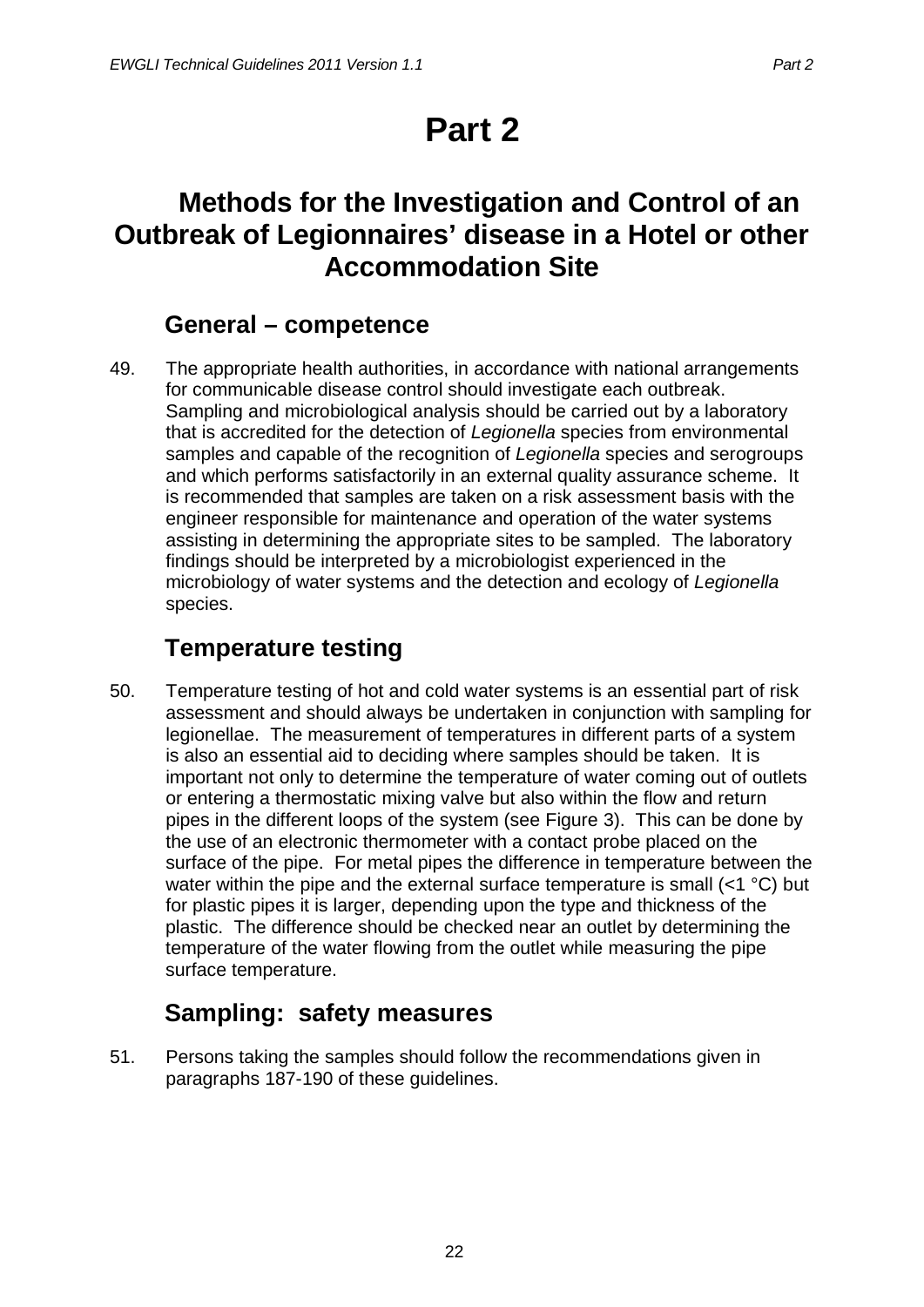### <span id="page-29-0"></span>**Sampling the hotel's water systems**

#### *Aims*

<span id="page-29-1"></span>52. To establish if the hotel could be a source of infection and to ensure appropriate controls are in place to eliminate or control any risk

#### <span id="page-29-2"></span>*Objectives*

It is not sufficient to simply collect samples. It is essential to carry out the following actions:-

- Risk assessment of the hotel water systems
- Distinguish between local and systemic colonisation of the water systems
- Identification of sites of highest risk
- Checking the regulation of the temperature, pressure and flows in the plumbing system
- Selection of the strategy for the immediate short term control of *Legionella*
- Development of proposals for the long term control strategy for the whole facility.
- 53. Sample sites should be chosen to be representative of the whole water system. The water storage and piping plans should be consulted prior to selecting the sample points.

#### *Distribution of sites to be sampled:*

#### <span id="page-29-3"></span>54. **Systemic**

- incoming cold water to the facility including any stored water cistern /tank
- hot water leaving the water heater
- circulating hot water returning to the heater

#### **55. Basic**

- the outlet nearest to the entry of the hot water into the facility
- the most distal sites within the hot and cold distribution systems
- the hotel room(s) where the infected guest(s) was accommodated
- the samples points in the leisure complex/ swimming/spa pool area

#### **56. Supplementary**

- guest rooms on different floors to be representative of the different loops of the distribution systems;
- temperature monitoring is an important factor in the risk assessment process to determine appropriate sampling points. For example, samples taken from the warmest point in a cold water system, or the coolest part of a hot water system, are likely to pose the greatest risk of legionellae growth, and survival of legionellae.
- areas where there has been stagnation; for example a closed floor of rooms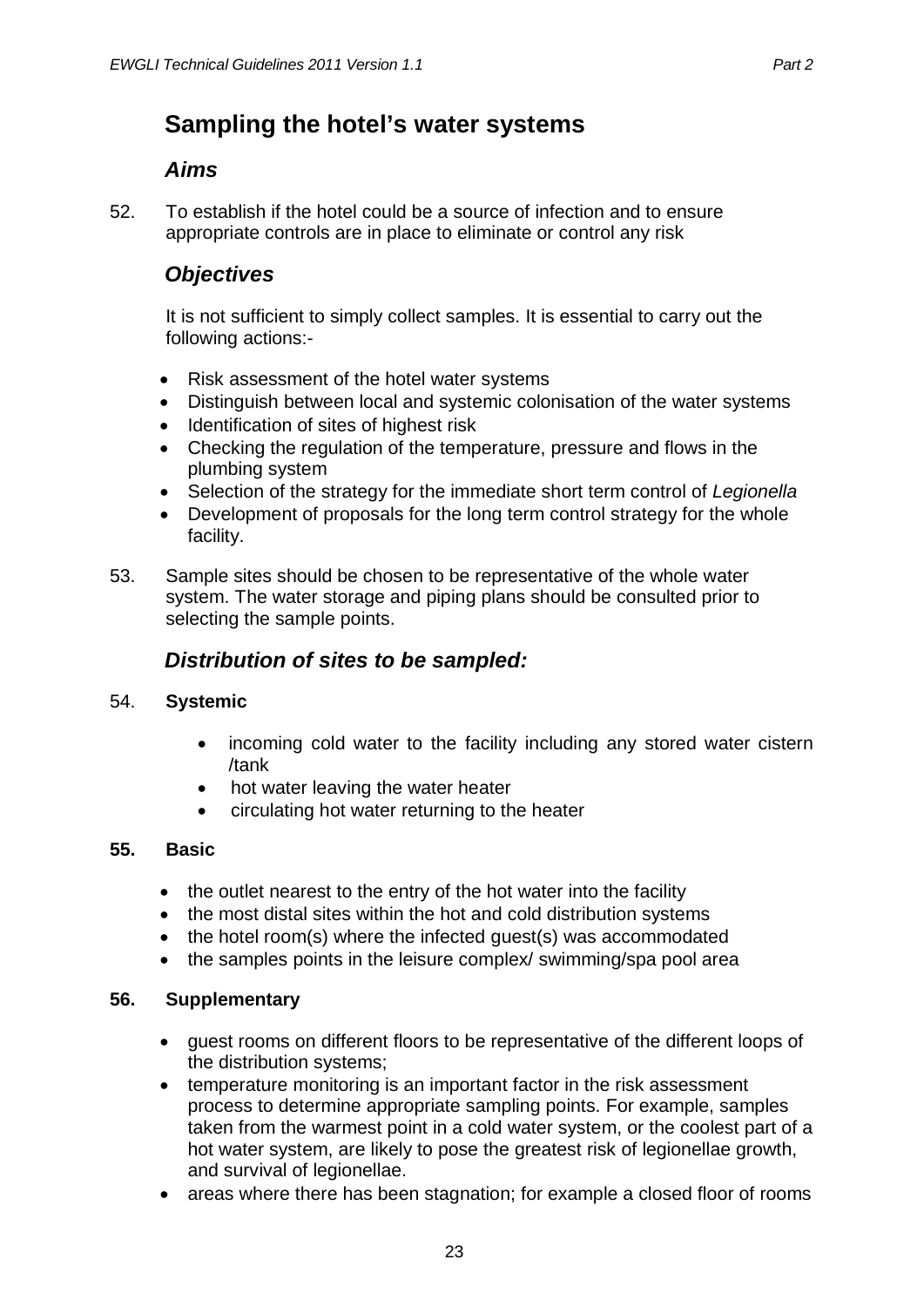#### **How to sample**

<span id="page-30-0"></span>57. Collect one litre samples in sterile containers containing sufficient sodium thiosulphate pentahydrate to neutralise any chlorine or other oxidising biocide (18mg in 1 litre will neutralise up to 5 mg/l chlorine). Measure the temperatures using a calibrated thermometer, placed in the middle of the water stream after the sample has been collected.

#### *Systemic points*

<span id="page-30-1"></span>58. If possible, samples are collected from the water softener if fitted, in the boiler room from the discharge valves of the hot water flowing from the heater to the building, return water and cold water feed to the heater. If hot water storage heaters/ buffer vessels are installed, samples from the sludge drain valves should also be collected. If there are no suitably representative sample points of the water in the heater, i.e. the water flowing from the heater and the flow returning to the heater, this fact should be recorded. If expansion vessels are incorporated these should be sampled if possible.

#### <span id="page-30-2"></span>*Basic and supplementary points*

#### **Hot water**

- <span id="page-30-3"></span>59. Collect the water discharging from the tap immediately after it is switched on. This "immediate" sample will be representative of the colonisation of the outlet and most representative of the risk to the user. Continue to run the tap until 60 seconds has passed and then measure the temperature.
- 60. If you wish to determine if the water feeding the outlet from the main cold water feed or circulating hot water system is colonised it is necessary to collect a sample from a tap after it has been flushed and disinfected. Run the tap for one minute, clean and disinfect the outside and inside of the tap spout with a 1% solution of sodium hypochlorite or 70% ethanol, leave it for at least one minute and then flush the outlet to remove residual disinfectant. Without adjusting the flow, collect the "post flush water sample" which represents the water feeding the outlet.
- 61. Swabs sample the inner walls of showerheads and their handles with a sterile cotton swab using a rotating motion. Sample shower hoses at the point where it is attached to the fitting. Swabs should be transported in 0.5-1.0ml of the same residual water, sterile water or sterile Pages Saline.

#### *62. Sieves on mixer valves - remove the sieves and swab and culture any deposit within them.*

#### **Cold water**

<span id="page-30-4"></span>63. Collect an immediate sample as for the hot water, then leave the water running until it has flowed for two minutes in total and then measure the temperature of the flowing water. Finally, a post-flush sample may be collected if required in the manner described above. When the water temperature in the system is ≤20 $\mathrm{^oC}$ , the number of samples can be reduced.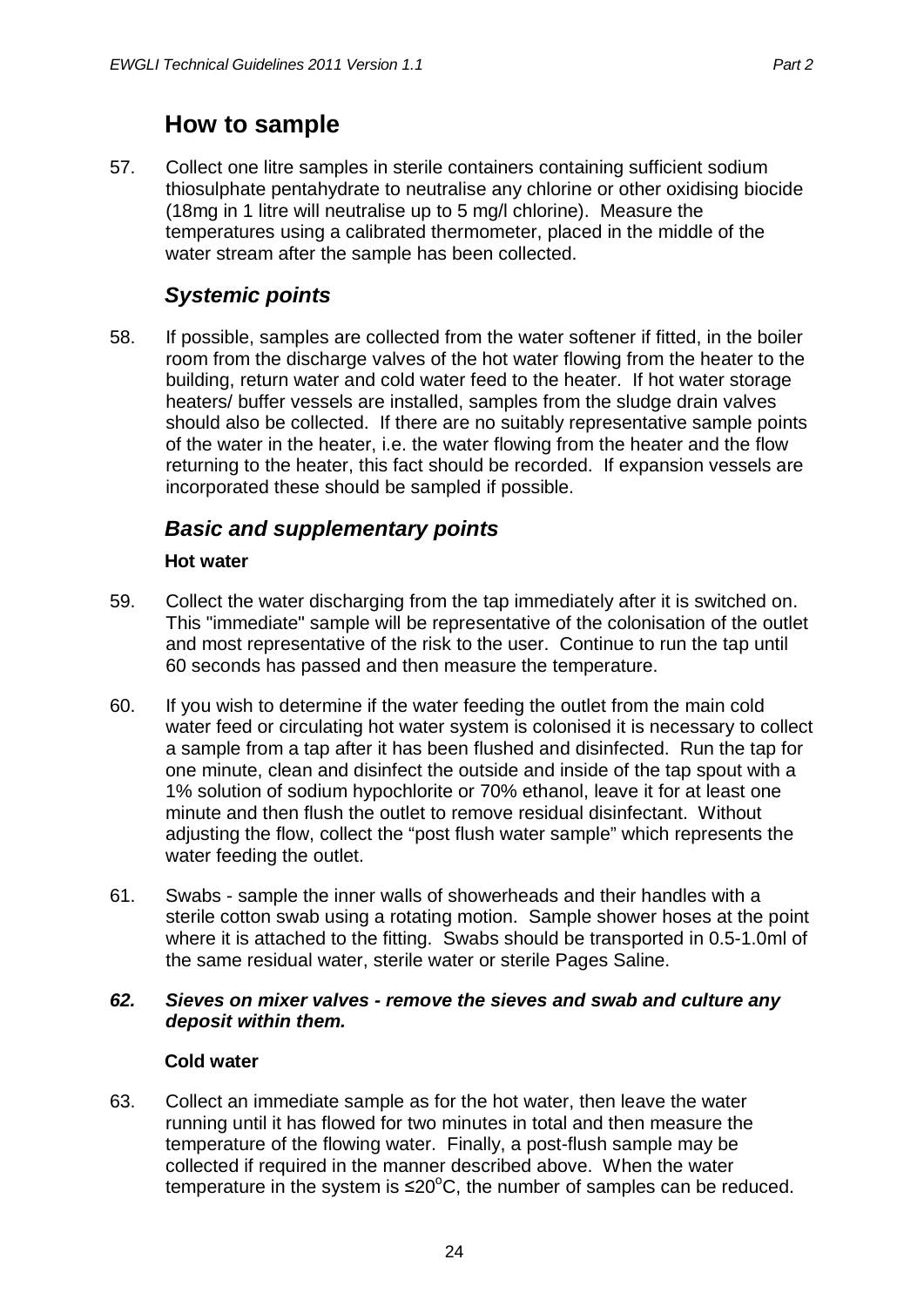<span id="page-31-0"></span>64. These should not be overlooked as potential sources of infection as they can become heavily colonised if the ambient temperature is high and the cold water feed is not directly off the town mains supply or the water closet is used infrequently e.g. disabled toilets often have restricted use. Collect water samples directly from the cistern using a clean sterile container. Swabs from the cistern at the waterline are also useful

#### **Cooling towers**

<span id="page-31-1"></span>65. If suitable sample points are available collect a sample from the water returning to the cooling tower in addition to a sample from the cooling tower pond, as far away from the fresh water inlet as possible. Collect samples of 200ml to 1000ml. If the tower is implicated in an outbreak samples of sediment are also useful.

#### **Spa pools**

<span id="page-31-2"></span>66. Collect water samples of one litre from the pool and, where fitted, the balance tank. In some investigations water from the pool has yielded few legionellae at the time of sampling although filter material and biofilm from inside the pipes contained large quantities of legionellae. This probably reflected the type and positioning of the biocide treatment and zones within the piping where the biocidal effect did not penetrate adequately. Therefore, it is also important to inspect the air and water circulation pipes and hoses for the presence of biofilm containing legionella. Biofilm samples should be collected with swabs from the inside of some sections of these pipes. It is sometimes possible to do this by removing a jet but quite often sections of pipe will have to be cut out to gain adequate access.

#### **Air washers and humidifiers.**

<span id="page-31-4"></span><span id="page-31-3"></span>67. Collect samples of at least 200ml directly from the source.

#### **Decorative fountains, water features and irrigation systems**

68. Collect samples of at least one litre, if possible from the warmest part of the system.

### **Sample transport and laboratory processing**

- <span id="page-31-5"></span>69. Samples must be kept at ambient temperature and protected from direct light. Water and swabs should be processed on the day of collection or within 24 hours of collection when stored at a refrigerator temperature (ISO 11731). Do not freeze samples.
- 70. During the sampling, all details that may help the implementation of possible remedial measures should be recorded. For example, obvious pressure and temperature drops or rises in the water circuits, the presence of iron sediment or sludge, the condition of aerator and taps, the occurrence of scale, and the presence of various rubber and plastic attachments. The presence of biocide

25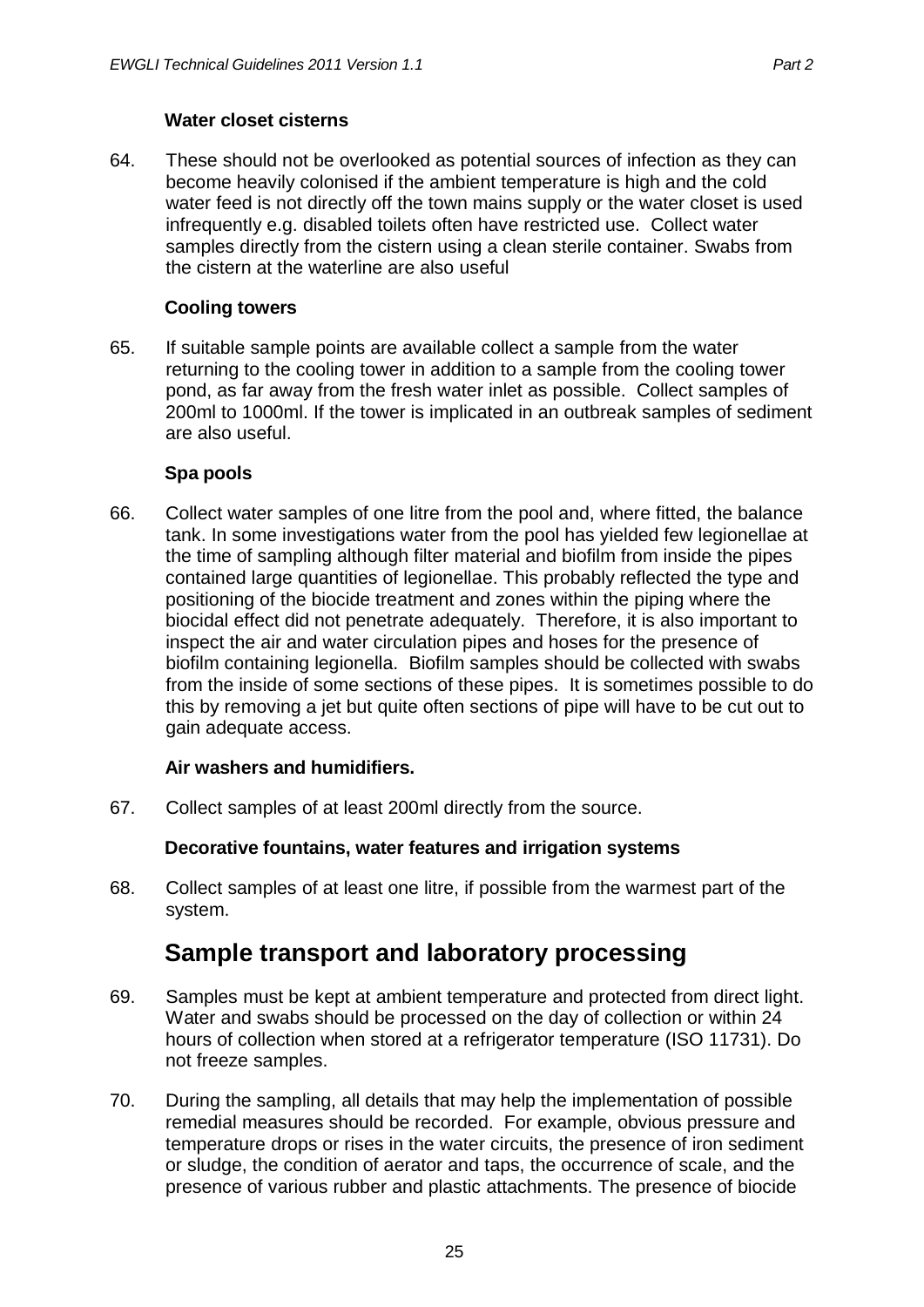(time and date dosed) and type of biocide and other control factors dependent on the system e.g. pH levels, appearance of the water etc should be recorded.

71. Warning: it is important to follow the sampling procedure. Incorrectly collected samples make interpretation of the results difficult.

### **Use of PCR for detecting legionellae in water samples**

<span id="page-32-0"></span>72. In these guidelines the referred standard method for enumeration of Legionella in environmental samples is a culture technique which is performed in accordance with the ISO standard 11731 . *Legionella* can however be detected by other methods. One of the newer and now widely used techniques to detect and enumerate *Legionella* is polymerase chain reaction (PCR). It is possible to render the PCR technique quantitative by incorporation of standards with known amount of bacteria (genomes), and quantitative realtime variants of PCR (qPCR) are often used today. Several commercial kits are available, and several laboratories offer this analysis. Although qPCR can be useful in investigating potential sources of infection and in monitoring remedial actions, there is still no consensus on how and when qPCR should be used, and how the results should be interpreted. The results for qPCR are expressed as genome units (GU) per ml or litre, but it is clear from several studies that these qPCR results often have a very poor correlation with the results of culture (cfu/litre) and often are several times higher than the culture results. This is in part due to the fact that PCR also can detect viable but nonculturable and dead bacteria. The discrepant results are especially pronounced for *Legionella* non-*pneumophila*. The action levels given in Supplement 1 refer only to culture, and cannot be adapted for qPCR results. Studies are ongoing to establish the most appropriate interpretation of qPCR results.

### **Emergency action**

<span id="page-32-1"></span>73. Emergency control measures must be carried out as soon as possible after the outbreak has been recognised but not before samples have been collected. Non-essential equipment such as spa pools and cooling towers associated with air conditioning systems can be rendered safe by switching them off until samples can be collected and remedial measures implemented. A risk assessment should be carried out and emergency control measures implemented. The exact choice of measures will depend on the risk assessment and any available epidemiological evidence. The measures will usually involve disinfection of potential sources by high levels of chlorine or another oxidising biocide compatible with the current biocide regime, cleaning of tanks and water heaters and raising the circulating hot water temperature if this is below 60°C. The potential control measures are discussed more fully elsewhere in this document (see Supplements1and 2).

### **Long term remedial measures**

<span id="page-32-2"></span>74. The selection of the long-term remedial measures must be based on a thorough up to date review of the risk assessment combined with any monitoring and epidemiological information available. Effective long-term control depends on the rigorous adherence to the control measures. The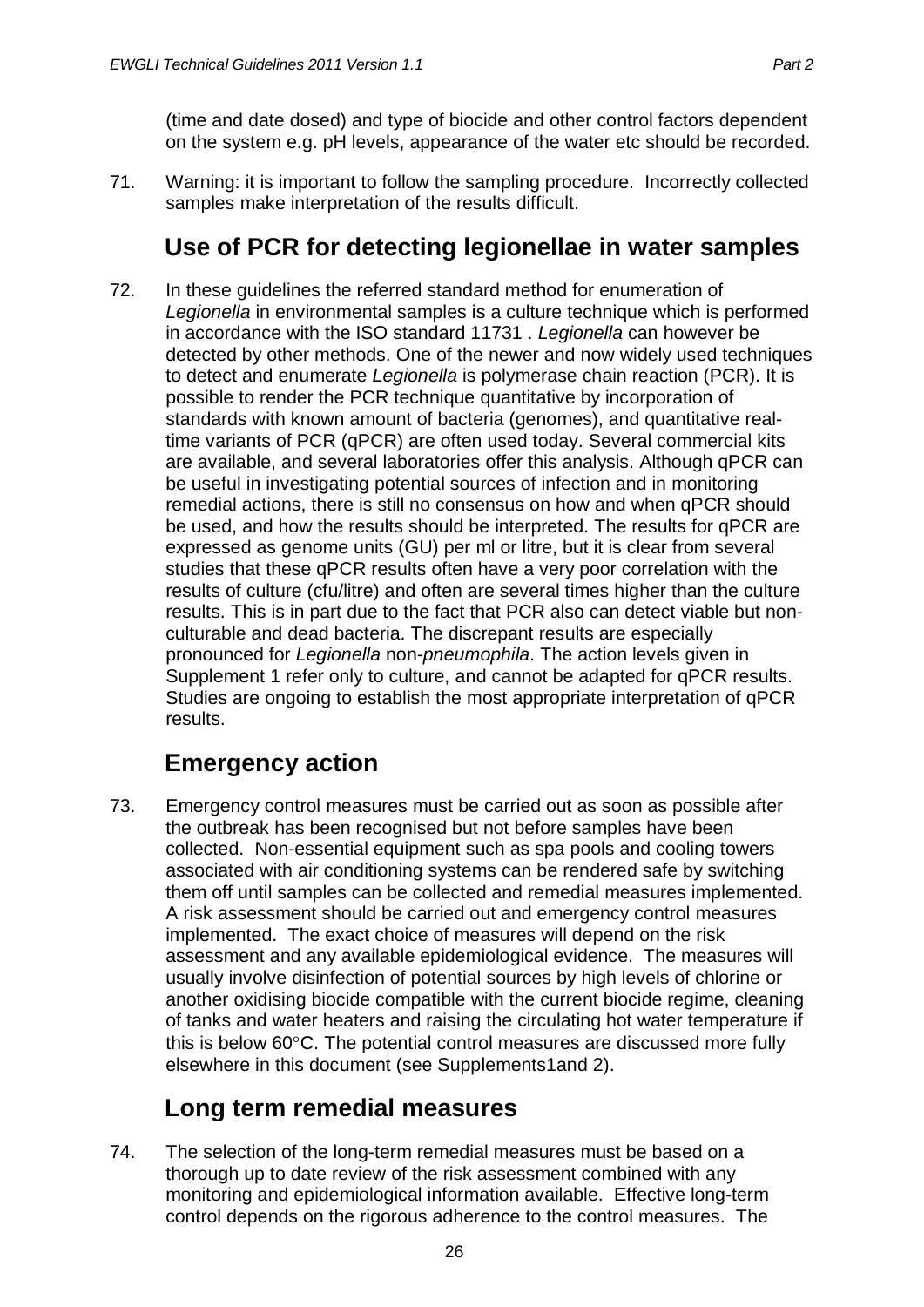measures will probably be a combination of those described elsewhere in this document. They are likely to require engineering modifications to the existing water systems as well as improvements in monitoring controls, management and staff training.

75. **NOTE: Control measures in premises such as hotels that have been colonised with** *L. pneumophila* **and have caused outbreaks must be continued indefinitely. There are many examples of further cases resulting from the deliberate or accidental discontinuation or relaxation of control measures**.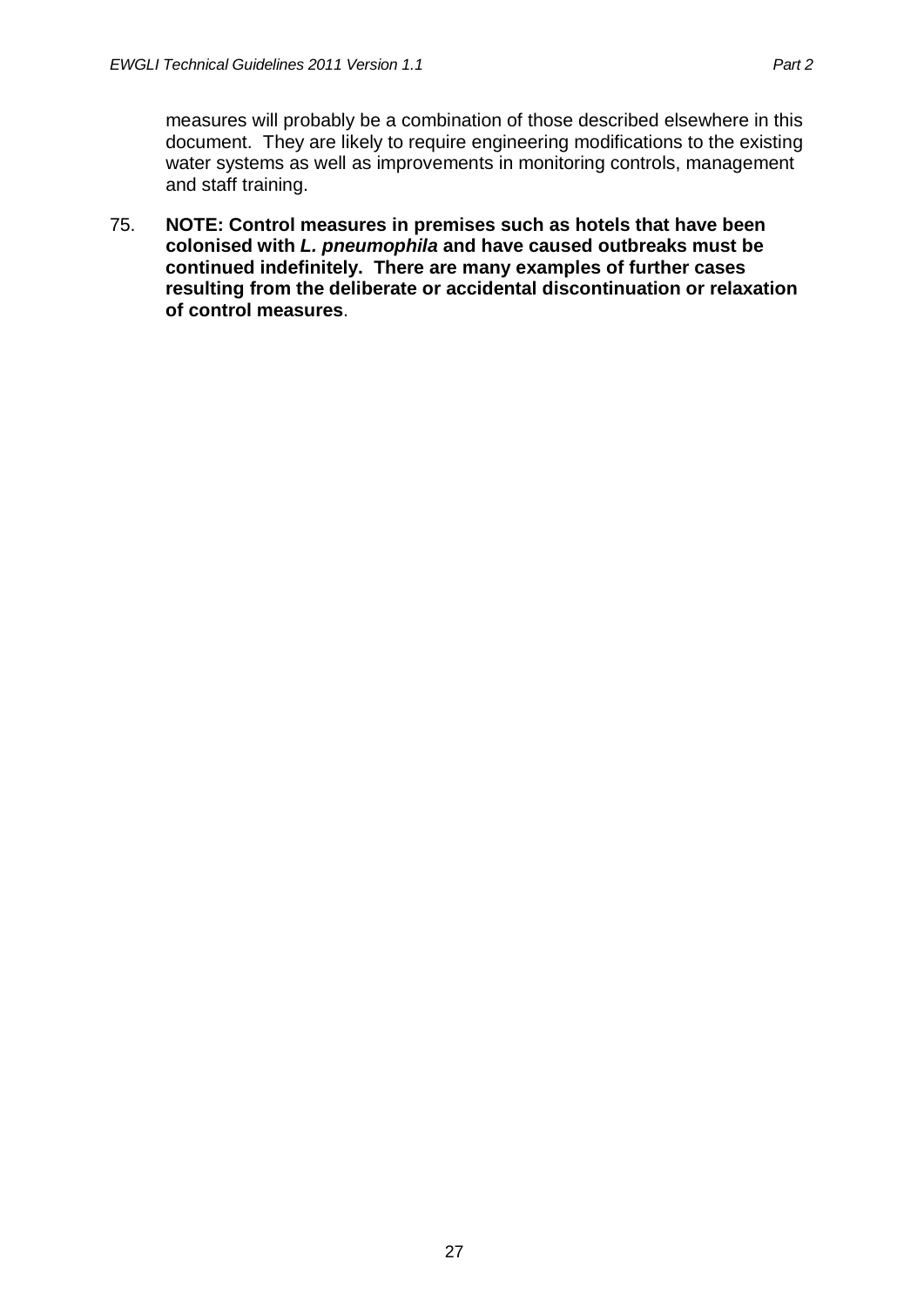# **Supplement 1**

## <span id="page-34-1"></span><span id="page-34-0"></span>**Technical Guidelines for the Control and Prevention of** *Legionella* **in Water Systems**

Supplement 1 provides the technical background to the control measures commonly applied to hot and cold water systems and cooling systems, including features of the design and construction, management of the systems during commissioning and re-commissioning and normal operation. Supplement 1 is mainly based on technical recommendations contained in the UK Health and Safety Executive Legionella Guidelines published in December 2000(HSE 2000). It should therefore be regarded as one example of good practice, and may not be entirely consistent with guidance produced in some other European countries because of legal requirements or constraints within individual countries. Although it is a supplement to the main EWGLI Guidelines, it is nevertheless a useful model to follow.

## **Hot and cold water systems**

<span id="page-34-3"></span><span id="page-34-2"></span>76. There are a variety of systems available to supply hot and cold water services:

### **Pressurised system**

- 77. In cold water systems, the term pressurised system refers to systems in which the water is distributed by means of a pressure pump. There is not normally any tank.
- 78. The rising main is connected directly to the water heater. A double non-return valve on the cold feed to the water heater provides back-flow protection. There may also be a pressure reducing valve or, in large buildings, a pump and pressure vessel. Since the water in the system will expand with temperature, an expansion vessel and a safety temperature and pressure relief valve are required. Hot water distribution from pressurised systems can be used in both recirculation systems, which are normally fitted in large buildings, and non-recirculation systems, which are normally found in dwellings and some small buildings. In re-circulating systems there is a continuous circulation of hot water from the water heater around the distribution circuit and back to the heater. The purpose of this is to ensure that hot water is quickly available at any of the taps, independent of their distance from the storage water heater (see Figure 3).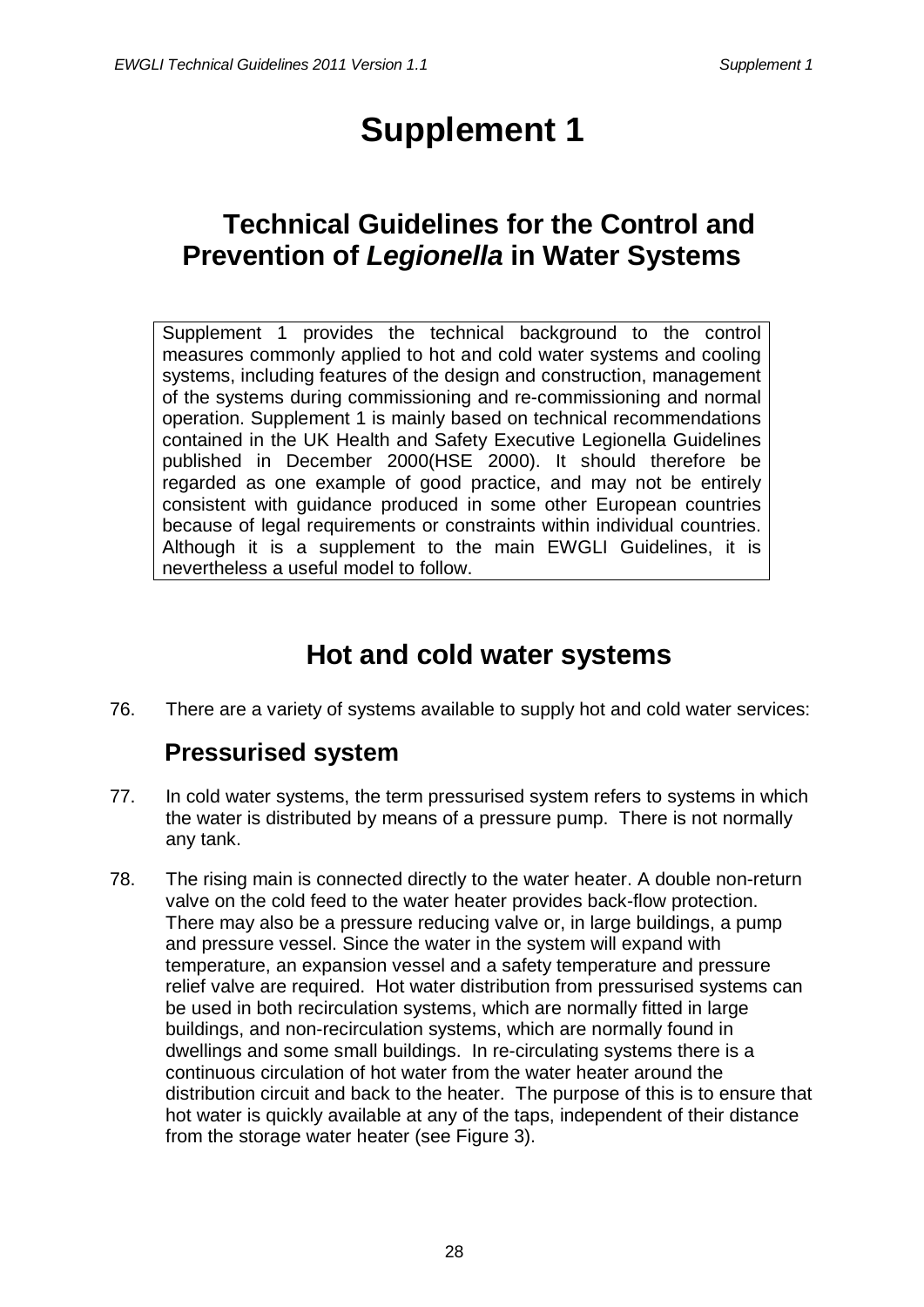### **Gravity system**

- <span id="page-35-0"></span>79. Cold water enters the building from a rising main and is stored in an intermediate cold water tank located in the building from where it is distributed to the outlets by means of gravity. The cold water storage tank provides backflow protection to the mains supply and a stable pressure in the system. Cold water from this storage tank is fed to the water heater where it is heated. The hot water system can be re-circulating or non-re-circulating.
- 80. Hot water systems present the greatest risk in environments that allow the proliferation of *Legionella*. For example:
	- At the base of storage water heaters where the incoming cold water merges with the existing hot water;
	- Water held in pipes between a re-circulating hot water supply and an outlet (e.g. tap or shower) particularly when not in use as they may not be exposed to biocides and high temperatures.
- 81. Cold water systems may occasionally be contaminated with *Legionella* (usually in small numbers) which enter cold water storage systems from the main supply. This presents little risk under normal circumstances. *Legionella* will only grow in cold water systems and the distribution pipe-work when there are increased temperatures (e.g. due to heat gain), appropriate nutrients and stagnation.
- 82. Some of the features of gravity hot water systems, which are common in the British Isles, increase the risk of exposure to *Legionella*, such as having open header / feeder tanks and relatively large storage volumes can be eliminated by moving to mains pressure systems. Other problems, such as the maintenance of water temperatures throughout the distribution system and changes in demand, can be simplified by changing to point of use water heaters with minimal or no storage.

## **Design and construction**

- <span id="page-35-1"></span>83. Hot and cold water storage systems in commercial buildings are often over sized relative to the actual usage, because of uncertainties in occupation at the design stage. This can lead to poor water movement and turnover and consequently an increased risk of *Legionella* growth. If the design needs to allow for future growth in hot or cold water demand then this should be organised by designing the system to be expanded in a modular fashion. This enables additional plant to be added at a later stage if required.
- 84. Hot and cold water systems should comply with the national regulations and be designed to aid safe operation by preventing or controlling conditions which permit the growth of *Legionella* and which allow easy cleaning and disinfection. In particular, the following should be considered:
	- Materials such as natural rubber, hemp, linseed oil based jointing compounds and fibre washers should not be used in domestic water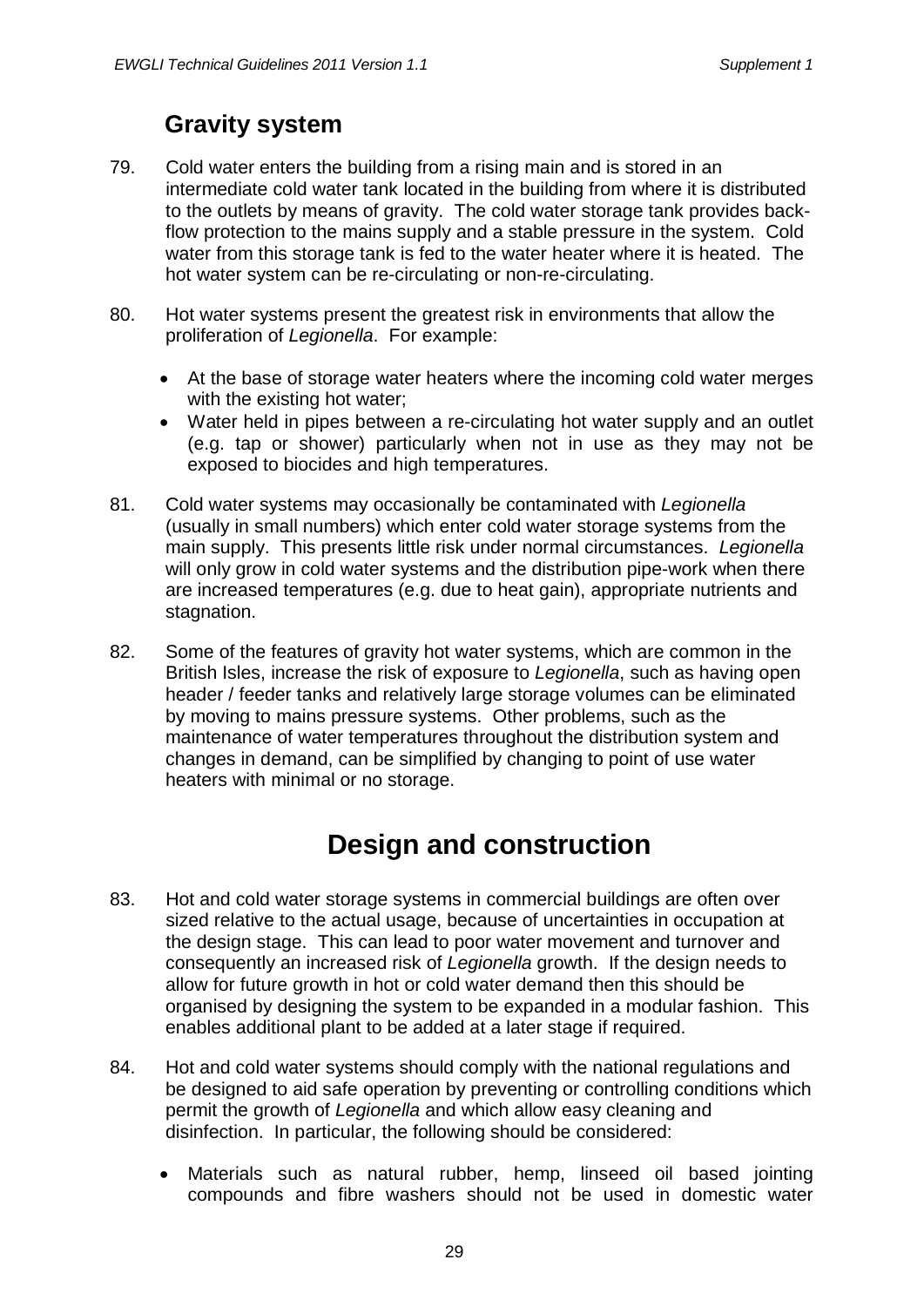systems. Materials and fittings for use in water systems should have been shown not to support microbial growth;

- Cold water storage tanks should be fitted with covers which comply with the national water regulations and insect screens fitted to any pipework open to the atmosphere, e.g. the overflow pipe and vent. They should be insulated and sited to avoid heat gain from the surrounding environment;
- Multiple linked cold water storage tanks should be avoided because of operational difficulties due to possible unequal flow rates and possible stagnation. Where they are present there should be cross-flow across the tanks to avoid areas of stagnation;
- Accumulator / expansion vessels on pressure boosted hot and cold water services should be fitted with diaphragms which are accessible for draining and cleaning;
- Point of use hot water generators, with minimal or no storage for remote low use outlets should be considered;
- Thermostatic mixing valves (TMV) if any are fitted should be sited as close as possible to the point of use. Ideally, a single TMV should not serve multiple tap outlets but, if they are used, the distance to the outlet should be kept as short as possible, ideally less than two metres. Where a single TMV serves multiple outlets / showerheads, it is important to ensure that these are flushed frequently.

#### **Hot water systems**

- 85. The storage capacity and recovery rate of the water heater should be selected to meet the normal daily fluctuations in hot water use without any drop in the supply temperature. Where fitted, the vent pipe from the storage water heater, which allows for the increase in volume of the water should be of sufficient size and not discharge into a cold water tank but be directed to drain.
- 86. Where more than one storage water-heater is used, they should be connected in parallel. If temperature is used as a means of control, each storage waterheater should deliver water at a temperature of at least 60°C. All storage water-heaters should have a drain valve located in an accessible position at the lowest point of the vessel so that accumulated sludge can be drained easily and the vessel emptied in a reasonable time. A separate drain should be provided for the hot water system vent (particularly if the feed to the storage water heater incorporates a non-return valve).
- 87. It should be possible to balance the flow of water throughout the hot water circuit by adjusting regulating valves to ensure that the target temperature and adequate water pressure is achieved throughout the system under all levels of water consumption.
- 88. NOTE: The flow of water expected within the pipes must be within the design specification of the regulating valve to ensure that sufficiently sensitive control of the flow can be obtained. i.e. the flow that the design engineers intend to achieve within the pipework must be above the minimum which the valve is designed to work with.
- 89. If temperature is used as the means of controlling legionellae the hot water circulating loop should ideally be designed to give a return temperature to the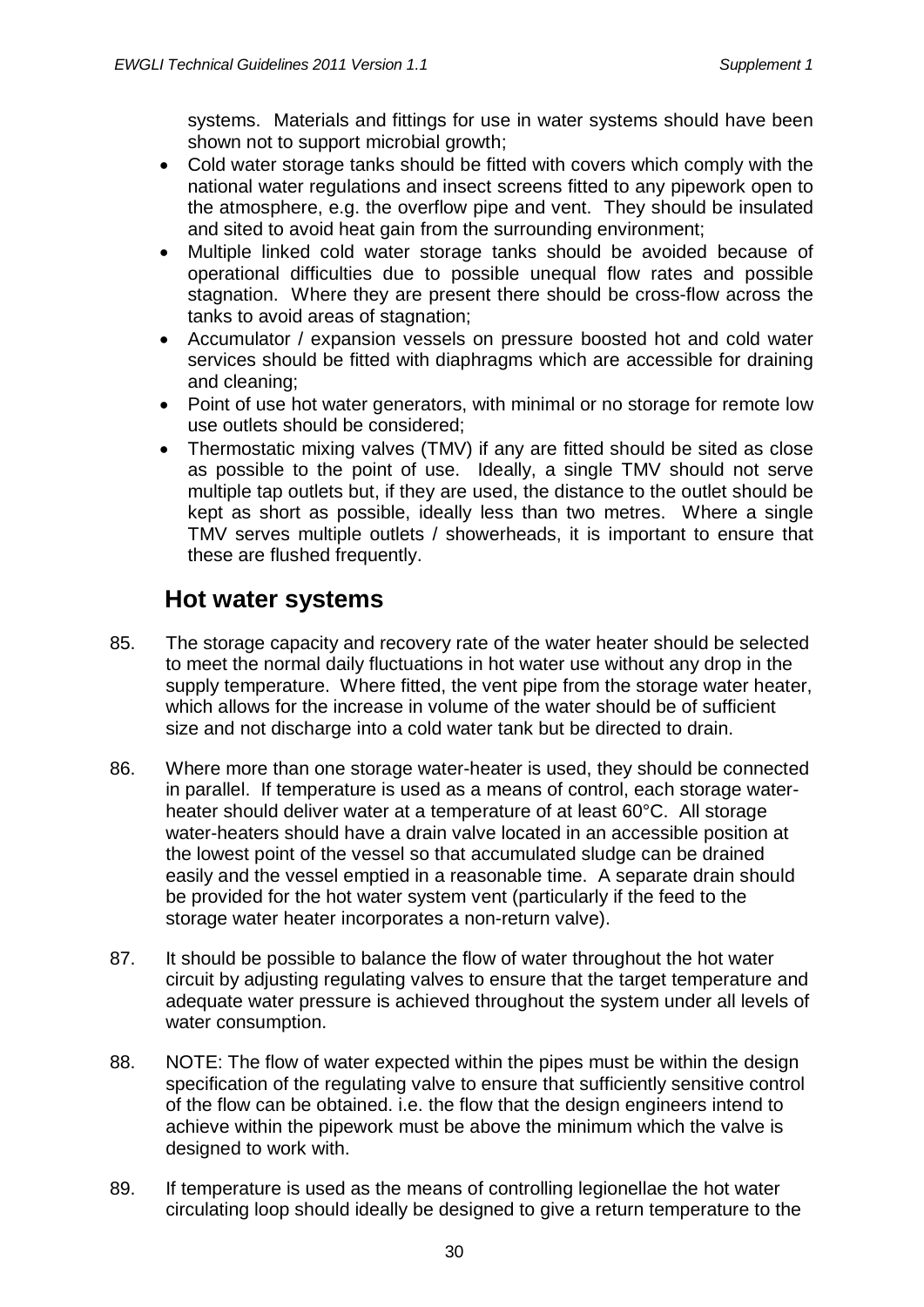storage water heater of 55°C but certainly not less than 50°C. The pipe branches to the individual hot taps should also be of sufficient size to enable the water in each of the hot taps to reach 55°C, but certainly not less than 50°C, within one minute of turning on the tap. There should be adequate international signage warning of the risk of scalding. Where there are several return loops in a hot water system, on each floor of a building or several risers (see Figure 3), it is important to be able to measure the temperature of each return and not just the combined return to the heater. In addition to those required for control, thermometer/immersion pockets should be fitted on the flow and return to the storage water heater and in the base of the storage water heater.

- 90. In larger storage water heaters, the fitting of time controlled shunt pumps should be considered to overcome temperature stratification of stored water. These should not operate continuously but during periods of low draw off for a short period (typically 1-2 hours) and fitted so that they take hot water from the top of the vessel to the base.
- 91. Hot water distribution pipes should be sufficiently insulated so as not to affect cold water pipes, and where running alongside each other, cold pipes should be below the hot and the air gap between them sufficient to allow for insulation around both, in order to prevent heat radiation and conduction between them.

# **Thermostatic Mixer Valves (TMVs)**

92. Downstream of TMVs it is not usually possible to retain control by means of heat and it is difficult to achieve control with biocides added to the hot and cold water. Some designs of TMVs include an over-ride mechanism enabling the downstream portions to be flushed with hot water. Where this is not possible colonisation will have to be limited through regular cleaning, descaling and disinfection of the TMV and its associated downstream attachments, such as the shower head and any associated hose.

#### **Cold water systems**

- 93. Access hatches should be provided on cold water tanks for inlet valve maintenance, inspection and cleaning (more than one hatch may be needed on large tanks).
- 94. The volume of cold water stored should be minimised and should not normally be greater than one day's water use. Multiple cold water storage tanks require care in the connecting piping to ensure that the water flows through each of the tanks, so avoiding stagnation in any one tank.
- 95. The cold water storage tank should be sited in a cool place and protected from extremes of temperature by thermal insulation. Piping should be insulated and kept away from hot ducting and other hot piping to prevent excessive temperature rises in the cold water supply; typically not more than a 2°C increase should be allowed. The pipe work should be easy to inspect so that the thermal insulation can be checked to see that it is in position and has remained undisturbed.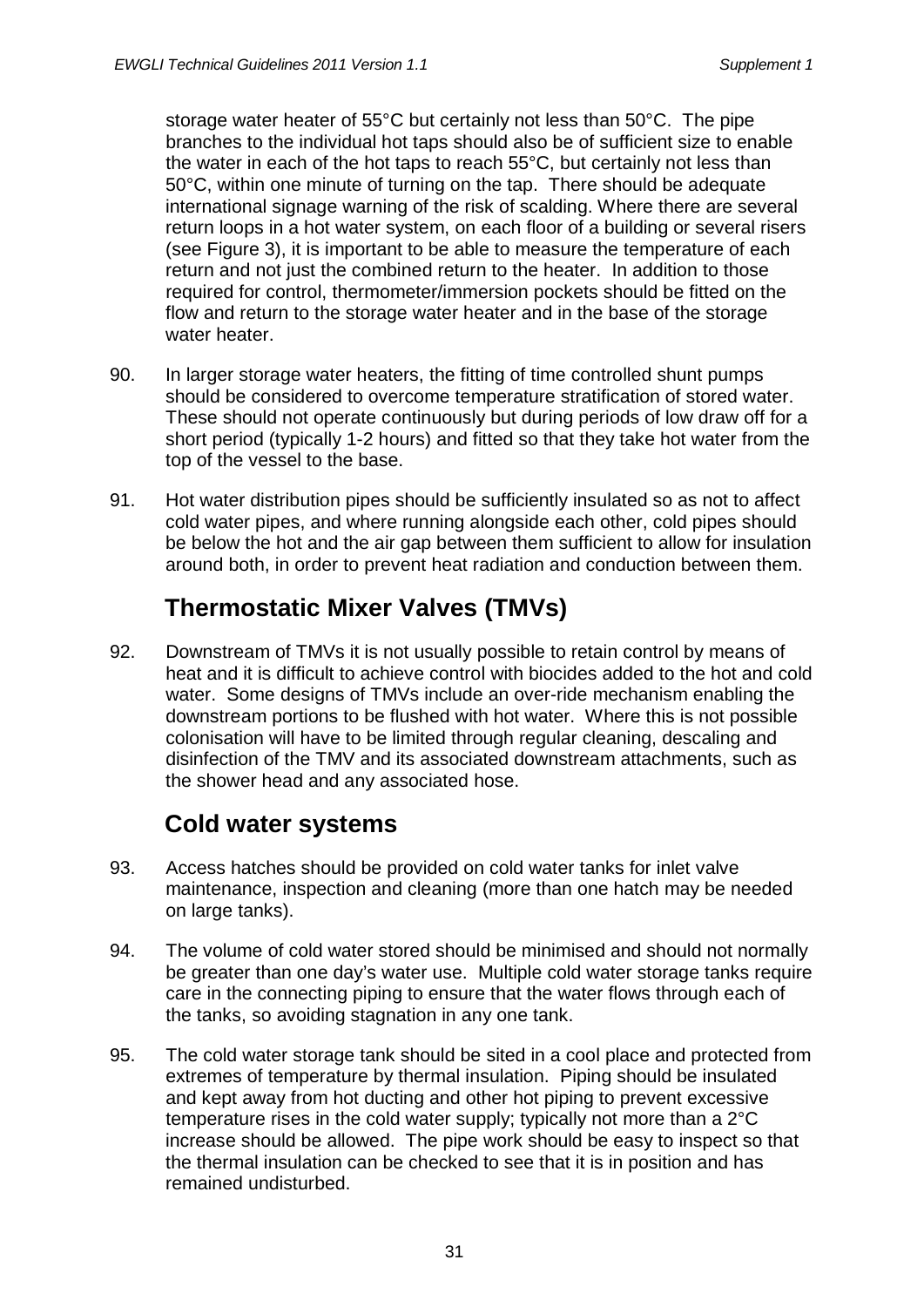96. Screening should be provided to prevent the ingress of insects; birds and small animals.

### **Leak testing**

- 97. New pipe-work has traditionally been filled with water to detect leaks. In large buildings such as hotels and hospitals this is often done many months before the building is occupied. Newly constructed systems may also contain nutrients for microbial growth from the surfaces of new components, fluxes or other compounds used in jointing, or from dirt entering during construction etc. This can lead to the system becoming heavily colonised with microorganisms including legionellae before the building is occupied, resulting in a risk to the new occupants. Leak testing can also be done by pressurising the system with air. This avoids the risk of leaving the system filled with water for prolonged periods before occupation and is the preferred option in healthcare premises.
- 98. If leak testing is done by filling with water, precautions need to be taken to limit colonisation by dosing the system with biocide for example while it remains unused and by ensuring some water flow in the system. Whatever precautions are taken following leak testing, within two weeks of the occupation of the building the water systems should be disinfected and flushed with fresh water in order to remove microbial growth and the build-up of nutrients.

# **Management of hot and cold water systems using the temperature control regime**

#### **Commissioning and re-commissioning**

- 99. Following the commissioning of a new hot water system, the water temperature should be measured continuously over a typical day both at the bottom and at the outlet of the storage water heater. If the storage vessel is of sufficient capacity to deal with the demand, then the outlet temperature should not fall below 50°C for more than 20 minutes in a day. If the storage water heater is undersized then the outlet temperature will fall during use and remedial action may be required, particularly if temperature is used as a control method. If the system changes from the original specification, this procedure will need to be repeated.
- 100. Standby storage water heaters should be emptied of water and there should be specified procedures in place to be followed before they are bought back into use. If a storage water heater or any substantial part of a hot water system is on standby or has been taken out of service for longer than one week, then the water in the storage water-heater should be isolated from the system and brought up to at least 60°C for one hour before the isolation valves are opened to connect the heater to the system. If there are standby re-circulating pumps on the hot water circuits, then they should be used at least once per week. If the system is to be treated with biocides as a means of controlling *Legionella*, the biocide concentration in the system should be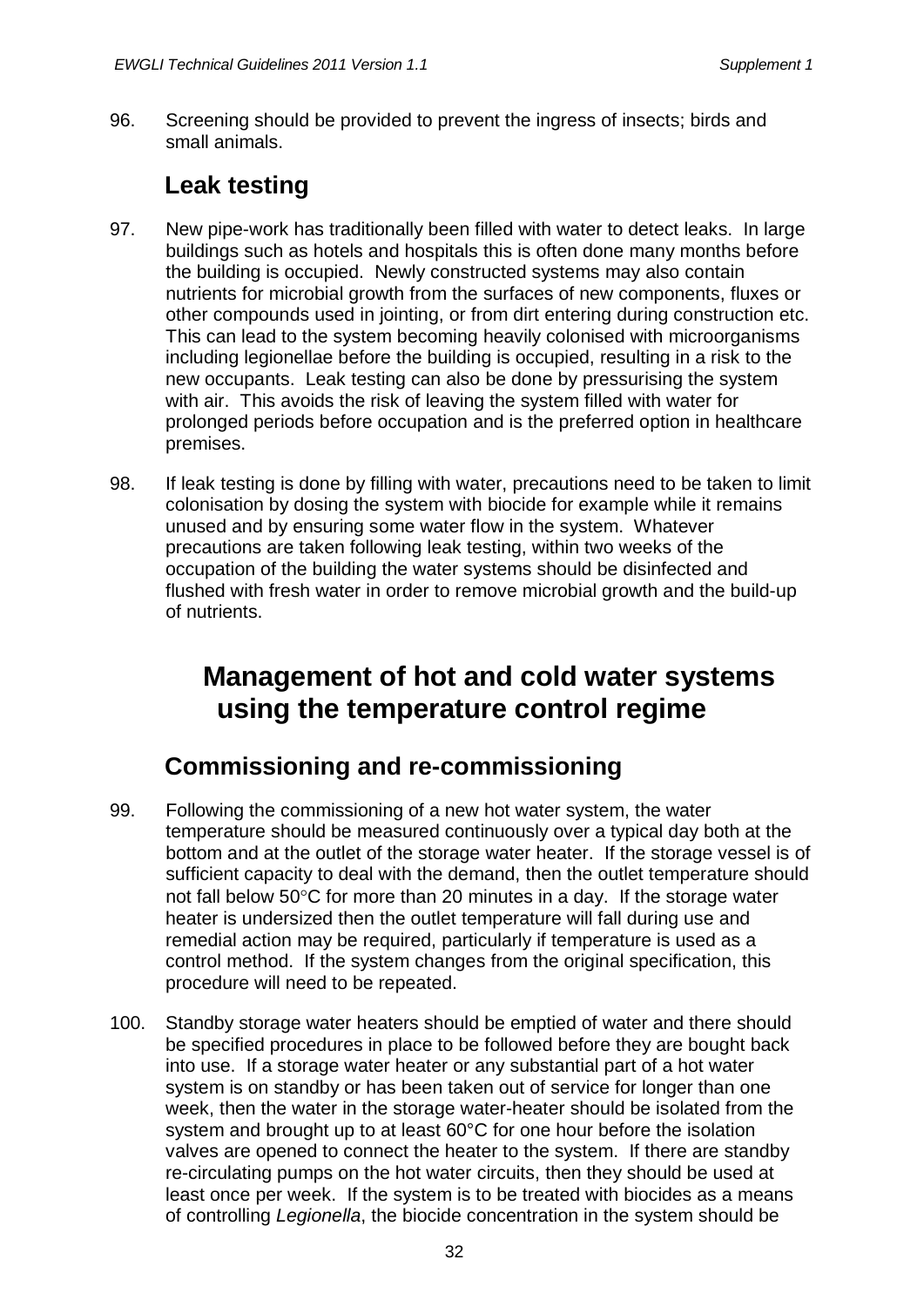monitored and reach normal operational levels throughout the system before being used.

## **Operation**

#### *Cold water*

- 101. Cold water from the water utility is usually delivered to consumer buildings with a trace of active chlorine disinfectant and in a potable state to the customer but users should not rely on this to treat the hot water system. Where water comes from rivers, lakes, bore holes or other sources, it needs to be pretreated so that it is of equivalent quality to the mains supply. Where the water is of high turbidity or has particulates this may require filtration prior to treatment.
- 102. The Council Directive 98/83/EC on 'The Quality Of Water Intended For Human Consumption' makes no specific recommendation about the temperature of the water supplied to premises. In practice the water temperature in winter is likely to be below 20°C in most parts of Europe. However, during summer, the incoming water temperature at some sites can become warm. If the incoming water is above 25°C, the water undertaker should be advised to see if the cause of the high temperature can be found and removed. If this is not possible, the risk assessment should reflect this increased risk and appropriate action taken if necessary.

#### *Water softening*

103. In hard water areas the water supply to the hot water system should be softened to reduce scale formation. Water softeners can occasionally become colonised with microorganisms including legionellae. For this reason it is advisable to have a sample point installed just downstream of the softener to enable water samples to be collected at least once a year and to be tested for the aerobic colony count and legionellae. The aerobic colony count should be compared with that of the incoming mains supply water. If there is evidence of colonisation as indicated by a rise in count relative to the incoming supply or the presence of legionellae, then the softener and its resin bed will need to be disinfected according to manufacturers' guidelines. If there is no colonisation there is no need to disinfect the softener as this may shorten the life of the resin bed.

#### *Hot water*

- 104. Hot water may be heated with or without storage in a number of ways.
- 105. In **storage water heaters** the water can be heated by hot water or steam from a boiler which is passed through a coiled heat exchanger sited inside the hot water storage vessel (indirect heating) The storage water heater can also be heated by means of an electric immersion heater within the vessel. Finally, some storage water heaters can be heated directly by gas or oil flame; these water heaters have been shown to have the lowest incidence of colonisation by *Legionella*.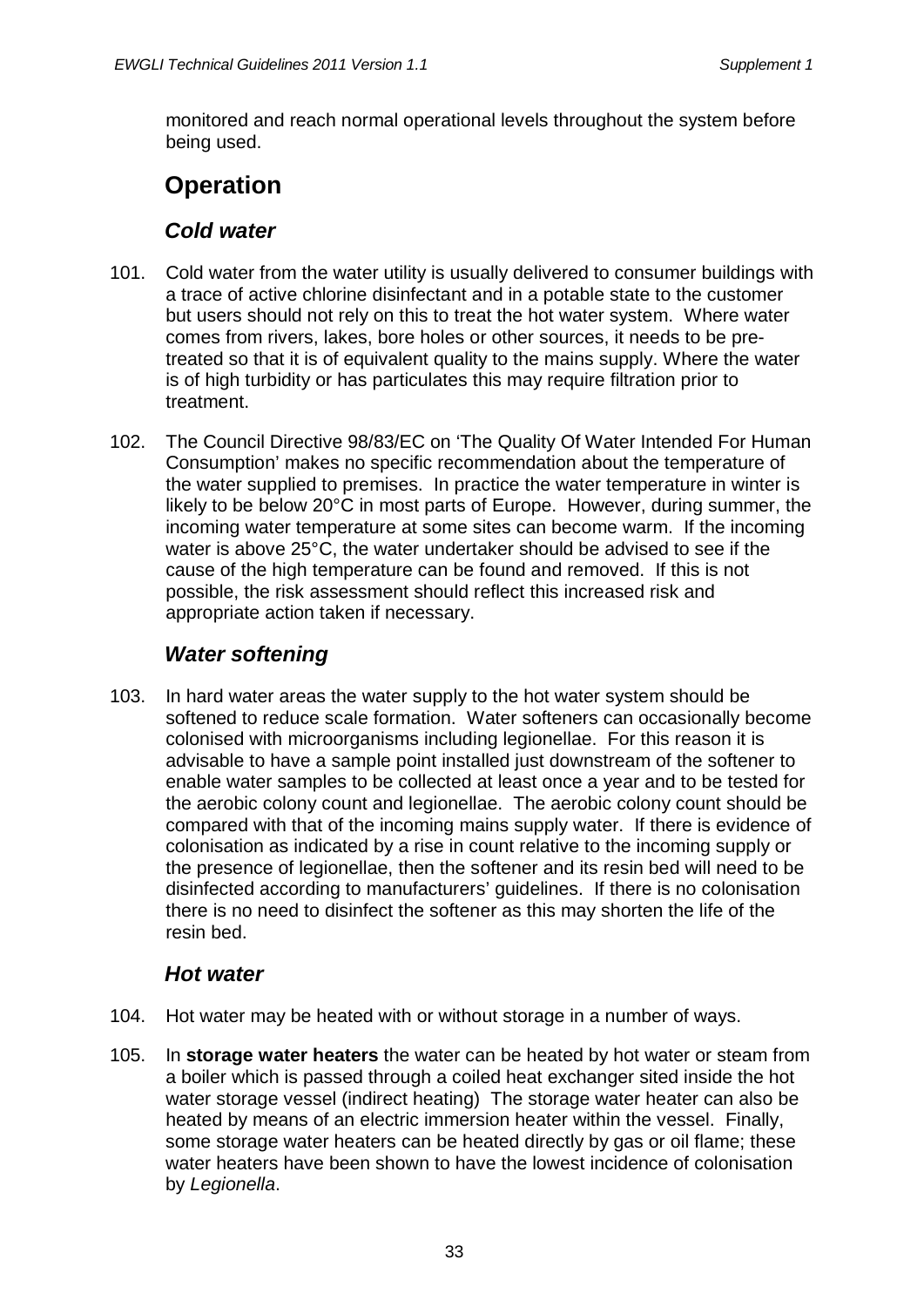- 106. In a storage water heater, cold water enters at the base of the vessel with hot water being drawn off from the top for distribution. A control thermostat to regulate the supply of heat to the storage water heater should be fitted near the top of the vessel and adjusted so that the outlet water temperature is constant. The water temperature at the base of the storage water heater (i.e. under the heating coil) will usually be much cooler than the water temperature at the top and potentially create a zone of water temperature conducive to the growth of legionellae. One method of preventing growth is to ensure that the whole water content of the storage water heater, including that at the base, is heated to a temperature of at least 60°C for at least one hour each day. A shunt pump to move hot water from the top of the storage water heater to the base is one way of achieving this. Ideally the storage water heater will have specific connections for the shunt pump return, as low down on the storage water heater as possible. The period of operation of this shunt pump needs to coincide with the operation of the heat source and a period of low demand, for example during the early hours of the morning. In all cases the operation of the pump should be controlled by a time clock.
- 107. Where more than one storage water heater is installed to supply one hot water system they may be connected in parallel or in series (see diagrams). If they are connected in series they should be designed and operated so that all of the water in all of the storage vessels is heated to at least 60°C for at least one hour each day and that there is sufficient storage capacity to ensure that the feed temperature to the system never drops below 60°C.
- 108. Hot water may also be heated by "instantaneous" water heaters such as Angeleri type heaters in which steam is used to directly heat the circulating water in a coil. Such systems and storage water heaters are increasingly being superseded by plate heat exchangers in which steam or hot water from a boiler passes on one side of thin metal plates and the water to be heated passes on the other. Plate heat exchangers are very efficient and may be used in conjunction with a hot water storage vessel, sometimes called a buffer vessel. The system should be operated to ensure that the circulating hot water remains at 60°C throughout the day and the whole volume of water within the storage vessel reaches at least 60°C for at least one hour each day.
- 109. In some instances water may be heated at the point of use by an instantaneous heater. Such systems are generally considered to be of low risk of growing legionellae provided the cold feed is cold enough to prevent growth.

#### **Solar Heating**

110. Solar energy is increasingly being utilised to heat domestic hot water. The principles of *Legionella* control must still be applied to these systems. The water may be heated directly by passage through the solar collector or via a heat exchanger. Systems should still be designed so that water is delivered to the hot water system at 60°C. This may require supplementary heating particularly during the cooler months. Solar heated systems are still relatively novel, particularly in the more temperate parts of Europe and systems may need testing for legionellae to confirm that control is being achieved.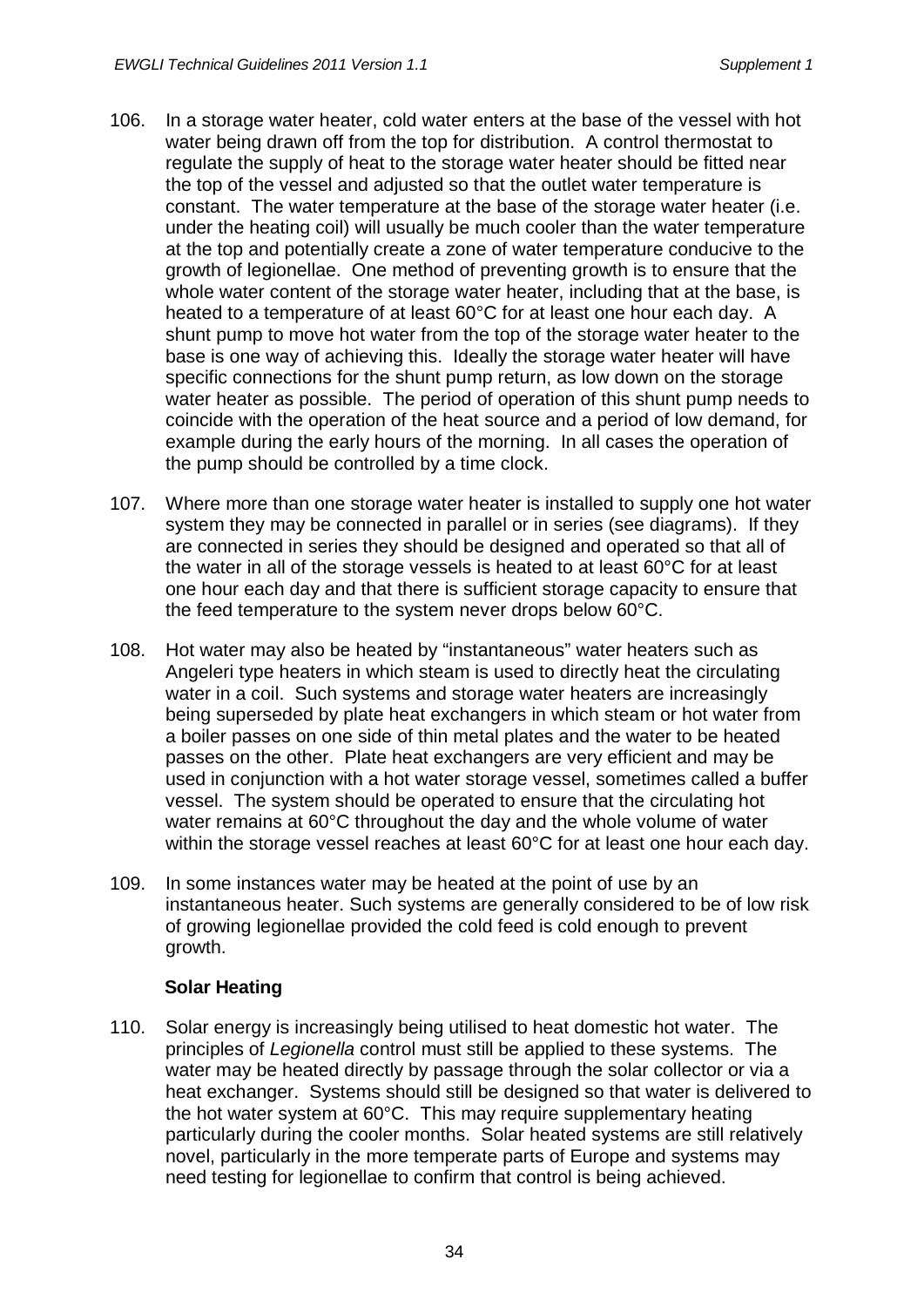#### **Maintenance**

- 111. Some form of scale control is desirable in hard water areas. This is because there is a risk of calcium being deposited at the base of the storage water heater at temperatures greater than 60°C. Control is normally achieved by softening the cold water feed (see Paragraph 56 above). An inspection port or hatch should be fitted in the side of the storage water heater so that the cleanliness of the base can be checked regularly and cleaned when needed.
- 112. Whenever hot taps are no longer required for use they should be removed and the pipe cut back to the re-circulating loop. Where standby units are provided, there should be procedures in place to enable incorporation of these units into routine use. Standby pumps should be changed over and used each week to avoid water stagnation. If storage water heaters are put on standby because they are not needed they should be isolated and emptied of water and there should be specified procedures in place to be followed before they are brought back into use.
- 113. Maintaining the cleanliness of water softeners and filters is important and best achieved by following the manufacturers' recommendations. Coarse filters and strainers should be checked and cleaned regularly to prevent the build-up of organic contaminants.

#### *Regular flushing of showers and taps*

- 114. Before the following procedures are carried out, consideration should be given to the removal of infrequently used showers and taps. If they are removed then the redundant supply pipe work should be cut back, as far as possible, to a common supply, for example to the re-circulating pipe work or the pipe work supplying a more frequently used upstream fitting.
- 115. The risk from *Legionella* growing in peripheral parts of the domestic water system such as dead-legs off the re-circulating hot water system may be minimised by regular use of these outlets. When outlets are not in regular use, weekly flushing of these devices for several minutes can significantly reduce the number of *Legionella* discharged from the outlet.
- 116. Where it is difficult to carry out weekly flushing, the stagnant and potentially contaminated water from within the showerhead and hose/tap and associated dead-leg needs to be purged to drain before the appliance is used. It is important that this procedure is carried out with minimum production of aerosols, e.g. additional piping may be used to purge contaminated water to drain.

# **Treatment and control programmes**

117. It is essential that system cleanliness is achieved and maintained because the efficacy of the control method (both temperature and biocide activity) may be reduced substantially in systems that are fouled with organic matter such as slimes, or inorganic matter such as scale.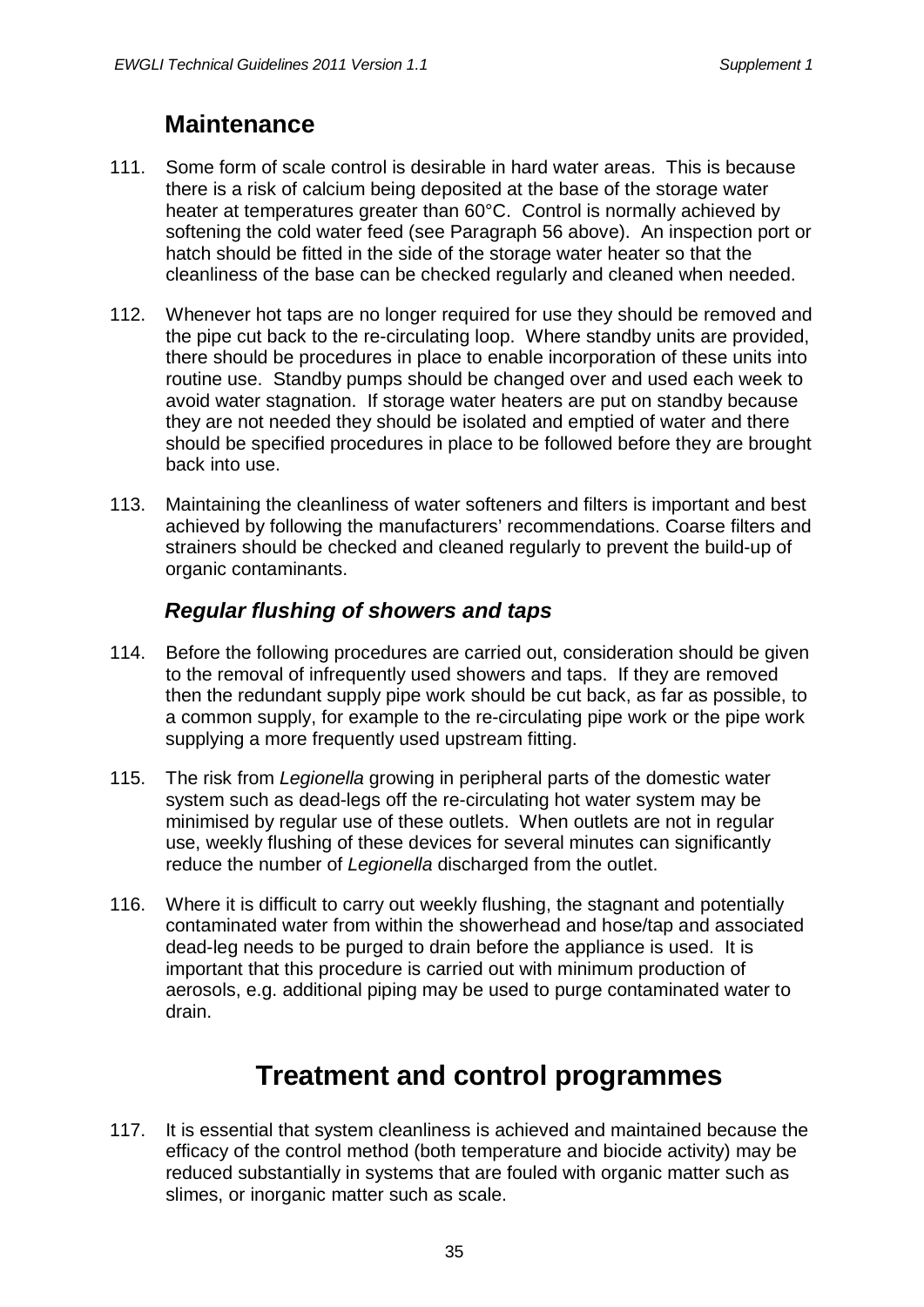118. Different treatment methods are detailed in Supplement 2.

#### **Monitoring the temperature regime**

- 119. It is recommended that hot water should be stored at 60°C and distributed such that a temperature of at least 50°C and preferably 55°C is achieved within one minute at outlets. Care is needed to avoid much higher temperatures because of the risk of scalding. At 50°C the risk of scalding is small for most persons but the risk increases rapidly with higher temperatures and for longer exposure times. The difference between the highest and lowest temperatures recorded at the taps after one minute should not be greater than 10°C. A wider difference may indicate inadequate flow, a poorly balanced system and a lack of insulation or backflow of cold water into the hot system.
- 120. Mixer taps and thermostatic mixer valves usually contain non-return valves within their hot and cold feeds in order to prevent backflow of hot water into the cold water or vice versa. Failure of the non-return valves can be detected by monitoring the temperatures of the cold water and the hot water supplies. If such a fault is found it can be overcome by installing extra non-return valves in the cold and hot water feeds.
- 121. In addition to the routine monitoring and inspection when using temperature as a control regime, the following checks should also be carried out and appropriate remedial action taken if necessary (Table 1).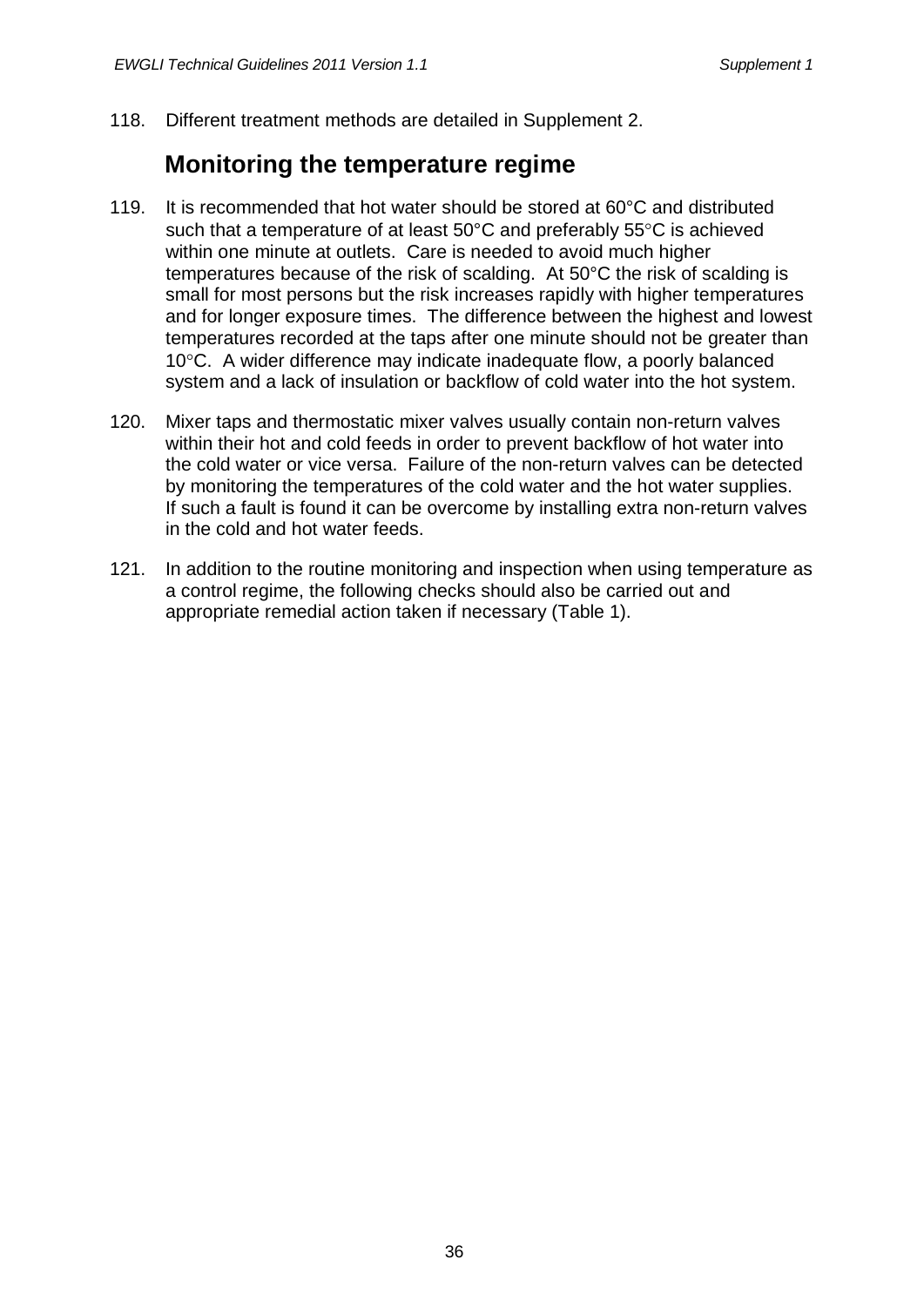# **Table 1: Monitoring the temperature control regime**

| Fre-                  |                                                                                        | <b>Standard to meet</b>                                                                                               |                                                                                                                                                                                                                                                           |                                                                                                                                                                                                                                                                                                                                                                                                                                  |
|-----------------------|----------------------------------------------------------------------------------------|-----------------------------------------------------------------------------------------------------------------------|-----------------------------------------------------------------------------------------------------------------------------------------------------------------------------------------------------------------------------------------------------------|----------------------------------------------------------------------------------------------------------------------------------------------------------------------------------------------------------------------------------------------------------------------------------------------------------------------------------------------------------------------------------------------------------------------------------|
| quency                | <b>Check</b>                                                                           | <b>Cold water</b>                                                                                                     | <b>Hot water</b>                                                                                                                                                                                                                                          | <b>Notes</b>                                                                                                                                                                                                                                                                                                                                                                                                                     |
| Monthly               | Sentinel taps<br>(see glossary)                                                        | The water<br>temperature<br>should be<br>below 20°C or<br>less after<br>running the<br>water for up to<br>two minutes | The water<br>temperature should<br>be at least 50°C<br>within one minute of<br>running the water.                                                                                                                                                         | This check makes sure<br>that that the supply and<br>return temperatures on<br>each loop are<br>unchanged i.e. the loop<br>is functioning as<br>required                                                                                                                                                                                                                                                                         |
|                       | If fitted, input to<br>thermostatic<br>mixer valves<br>(TMV) on a<br>sentinel basis    |                                                                                                                       | The hot water supply<br>to the TMV<br>temperature should<br>be at least 50°C<br>within one minute of<br>running the water.                                                                                                                                | One way of measuring<br>this is to use a surface<br>temperature probe                                                                                                                                                                                                                                                                                                                                                            |
|                       | Water leaving<br>and returning to<br>the water heater                                  |                                                                                                                       | Outgoing water<br>should be at least<br>60°C, return at least<br>50°C                                                                                                                                                                                     | If fitted, the thermometer<br>pocket at the top of the<br>hot water storage heater<br>and on the return leg,<br>are useful points for<br>accurate temperature<br>measurement. If<br>installed, these<br>measurements could be<br>carried out and logged<br>by a building<br>management system.<br>In complex systems the<br>temperatures of<br>individual returns and<br>not just the combined<br>returns should be<br>monitored |
| <b>Six</b><br>monthly | Incoming cold<br>water inlet (at<br>least once in the<br>winter and once<br>in summer) | The water<br>should<br>preferably be<br>below 20°C at<br>all times                                                    |                                                                                                                                                                                                                                                           | The most convenient<br>place to measure is<br>usually at the ball valve<br>outlet to the cold water<br>storage tank                                                                                                                                                                                                                                                                                                              |
|                       | If fitted, cold<br>input to<br>thermostatic<br>mixer valves<br>(TMV)                   |                                                                                                                       |                                                                                                                                                                                                                                                           |                                                                                                                                                                                                                                                                                                                                                                                                                                  |
| Six<br>monthly        | Representative<br>number of taps<br>on a rotational<br>basis                           | The water<br>temperature<br>should be<br>20°C or less<br>after running<br>the water for<br>two minutes                | The water<br>temperature should<br>be at least 50°C<br>within one minute of<br>running the water.<br>The difference<br>between the highest<br>and lowest temp<br>recorded at the taps<br>after one minute<br>should not be greater<br>than 10 $\degree$ C | This check makes sure<br>that the whole system is<br>working properly                                                                                                                                                                                                                                                                                                                                                            |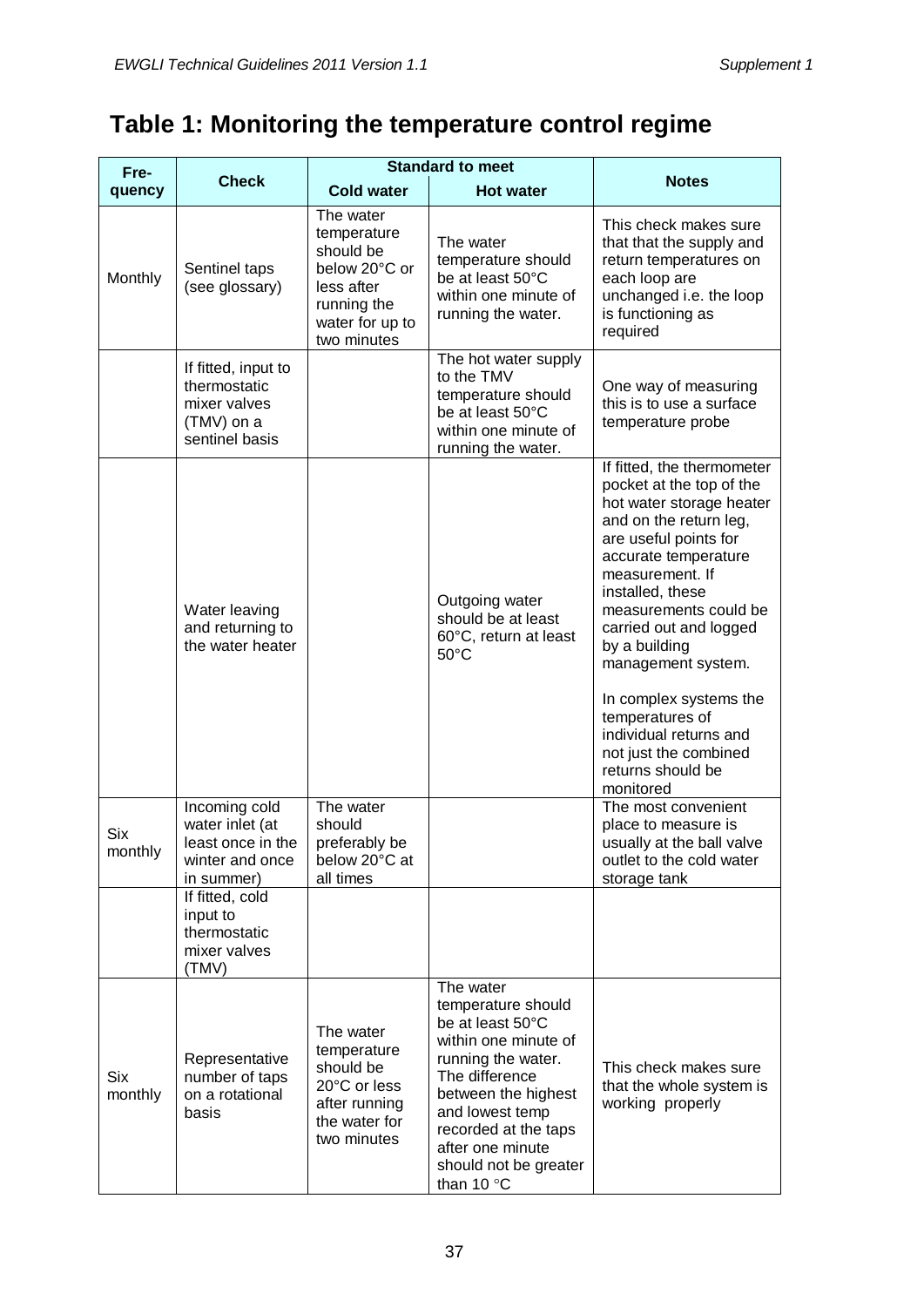#### **Biocide treatments**

122. Where biocides are used to treat water systems they, like the temperature regime, will require meticulous control if they are to be equally effective. It is recommended that the control system be checked at least weekly to ensure that it is operating correctly and continuing to control *Legionella*. Biocides commonly used to control legionellae in hot and cold water systems include chlorine, chlorine dioxide, and copper silver ionisation.

#### *Monitoring oxidising biocides (chlorine, chlorine dioxide)*

- 123. For most systems routine inspection and maintenance will usually be sufficient to ensure control (see paragraph 58), if the following areas are checked at regular intervals and appropriate remedial action taken when necessary, with details of all actions being recorded. These include:
	- The quantity of chemicals in the reservoir;
	- The rate of addition of the agent to the water supply;
	- On a monthly basis, the concentration of the agent should be measured at the sentinel taps;
	- On an annual basis, the concentration of the agent should be measured at a representative number of outlets.
- 124. If the levels are less than expected then appropriate investigations should be carried out to determine any remedial work needed and the frequency of monitoring increased until control is re-established to the predetermined levels.

#### *Monitoring ionisation*

- 125. For most systems routine inspection and maintenance will usually be sufficient to ensure control if the following parameters are also monitored at regular intervals and appropriate remedial action taken when necessary, with details of all actions being recorded. These include:
	- The rate of release of ions into the water supply;
	- The silver ion concentrations at a small number of sentinel outlets should be checked at least quarterly;
	- The measurement of silver ion concentrations at representative taps selected on a rotational basis once each year;
	- The condition and cleanliness of the electrodes when fitted should be checked at least monthly unless an anti-scaling type of electrode cell is employed;
	- The measurement of the pH of the water supply, along with the other analyses.
- 126. Unless automatic controls are employed, fluctuations in concentrations of treatment may occur and therefore it is advisable to regularly check the concentrations of both silver and copper ions.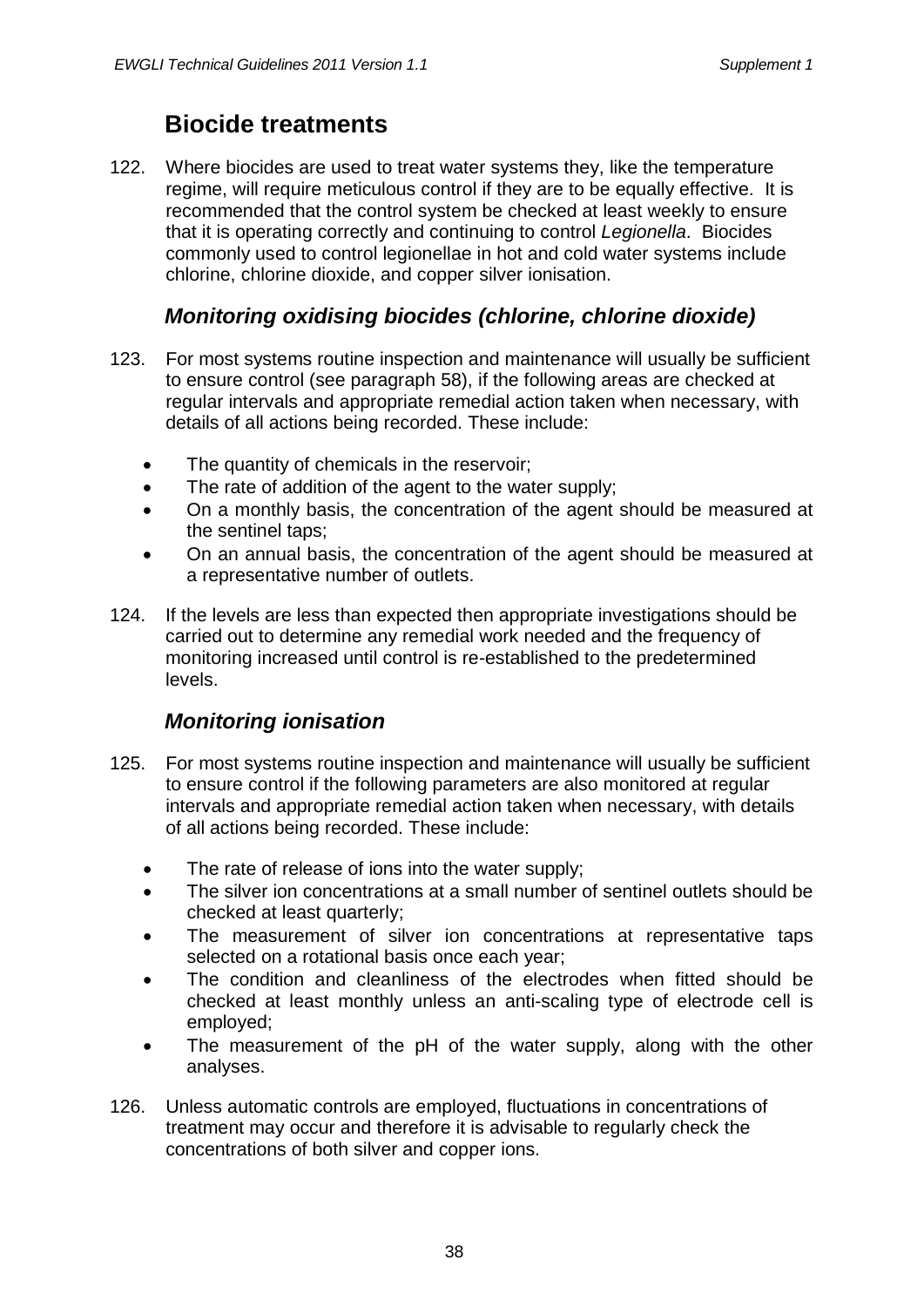### **General monitoring**

- 127. All water services should be routinely checked for temperature, water demand and inspected for cleanliness and use. Ideally, the key control parameters should be monitored by a building management system, if one is present. This will allow early detection of problems in maintaining the control regime.
- 128. The frequency of inspection and maintenance will depend on the system and the risks it presents. All the inspections and measurements should be recorded and should include:
	- The name of the person undertaking the survey, their signature or other identifying code, and the date on which it was made. Computer records are acceptable;
	- A simple description and plan of the system, and its location within and around the building. This should identify piping routes, storage and header tanks, hot water storage heaters and relevant items of plant, especially water softeners, filters, strainers, pumps and all water outlets.
	- Records of any untoward incidents e.g. pump failure, monitoring results out of range etc and any remedial actions taken

#### *Annual check*

- 129. This should include:
	- Visual inspection of the cold water storage tank in order to check the condition of the inside of the tank and the water within it. The lid should be in good condition and fit closely. The insect screen on the water overflow pipe should be intact and in good condition. The thermal insulation on the cold water storage tank should be in good condition so that it protects it from extremes of temperature. The water surface should be clean and shiny and the water should not contain any debris or contamination. The cold water storage tank and ball valves etc should be cleaned, disinfected and faults rectified, if considered necessary. If debris or traces of insects and / or vermin are found then the inspection should be carried out more frequently
	- Making a record of the total cold water consumption over a typical day to establish that there is reasonable flow through the tank and that water stagnation is not occurring. Whenever the outlet/ building-use pattern changes, this measurement should be repeated
	- Draining the hot water storage heater and checking for debris in the base of the vessel. The hot water storage heater should then be cleaned if considered necessary
	- Checking the plans for both the hot and cold water circuits to make sure they are correct and up to date
	- - this should be done by physical examination of the circuits, if possible. Plans should be updated if necessary
	- Ensuring that the operation and maintenance schedules of the hot and cold water systems are readily available and up to date with named and dated actions throughout the previous year
	- Checking the existence of all water connections to outside services, kitchens, fire hydrants and chemical wash-units should be noted. Any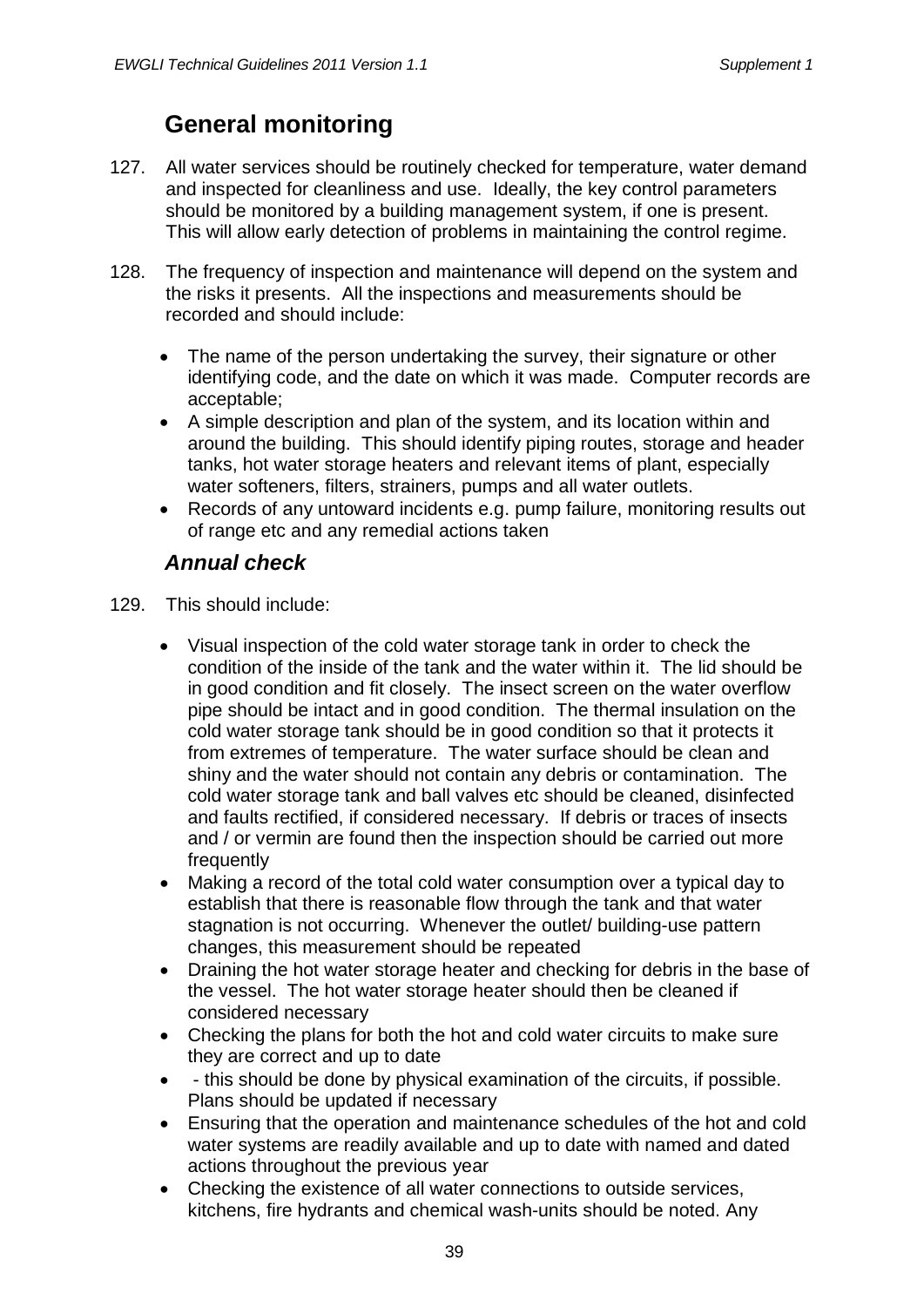insulation should be checked to ensure that it remains intact. Any water outlets that are no longer used should be removed

• Reviewing the lines of responsibility and competence of staff

#### **Microbiological monitoring**

130. The water used to supply hot and cold water systems should be of potable quality. There is not normally any requirement to test for the aerobic colony count although this may be useful as part of the checks following cleaning and disinfection of tanks or other parts of a system.

#### *Monitoring for Legionella*

- 131. It is recommended that this should be carried out:
	- In hot water systems treated with biocides where storage and distribution temperatures are reduced from those recommended in the section on the use of temperature to control *Legionella*. This should be carried out on a monthly basis initially for 12 months and if satisfactory results are obtained, quarterly thereafter
	- In systems where control levels of the treatment regime (e.g. temperature, biocide levels) are not being consistently achieved. In addition to carrying out a thorough review of the system and treatment regime, frequent samples e.g. weekly, should be taken until the system is shown to be under control
	- When an outbreak is suspected or has been identified.
- 132. Samples should be taken as follows:
	- Cold water system from the cold water storage tank, the furthest outlet from the tank and the warmest part of the system
	- Hot water system from the hot water storage heater outlet or the nearest tap to the hot water storage heater outlet plus the return supply to the hot water storage heater or nearest tap to that return supply. Samples should also be taken from any cool parts of the system identified by temperature monitoring and the base of the hot water storage heater where drain valves have been fitted. The furthest outlet from the hot water storage heater should also be sampled.
- 133. The complexity of the system will need to be taken into account in determining the appropriate number of samples to take, for example, if there is more than one ring main present in the building, taps on each ring (as described above) will need to be sampled. In order to be representative of the system as a whole, samples should be of circulated treated water and not be taken from temporarily stored water e.g. at TMV controlled taps and showers. These may require sampling but this should be determined by risk assessment e.g. where such fittings are used in areas where susceptible individuals may be exposed (see paragraph 56) for advice on flushing of such fittings).
- 134. Analysis of water samples for *Legionella* should be carried by an accredited laboratory, which takes part in an external quality assessment scheme for the isolation of *Legionella* from water. The interpretation of any results should be carried out by experienced microbiologists.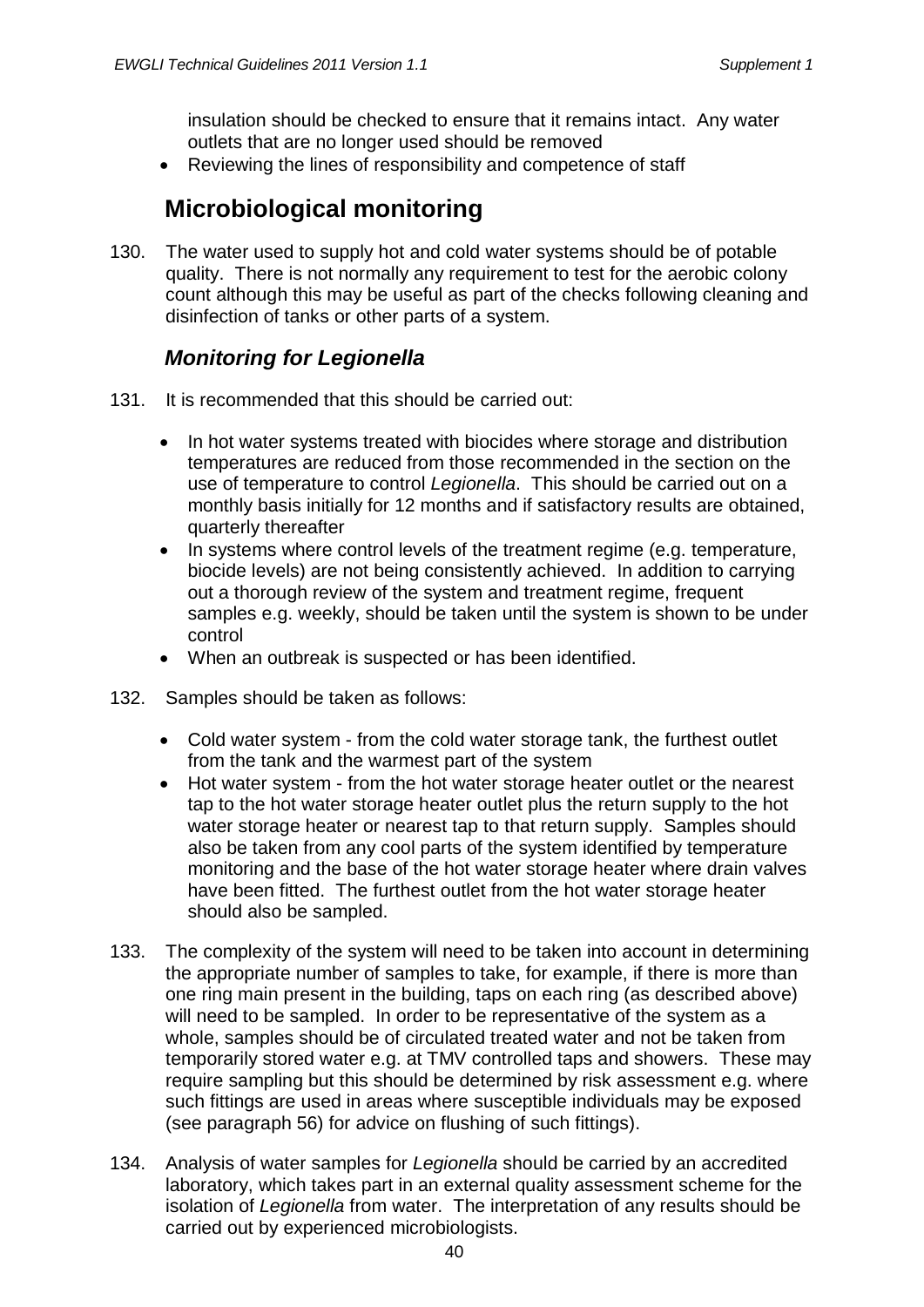135. Table 2 (below) gives guidance on the actions to be taken in the event of finding *Legionella* in the water system.

#### **Table 2: Action levels following** *Legionella* **sampling in hot and cold water systems**

| Legionella<br>bacteria<br>(cfu/litre) | <b>Action required</b>                                                                                                                                                                                                                                                                                                                                                                                                                                                                                                                                                                                  |  |  |
|---------------------------------------|---------------------------------------------------------------------------------------------------------------------------------------------------------------------------------------------------------------------------------------------------------------------------------------------------------------------------------------------------------------------------------------------------------------------------------------------------------------------------------------------------------------------------------------------------------------------------------------------------------|--|--|
| More than 1,000<br>but up to $10,000$ | Either:<br>(i) If a small proportion of samples $(10-20%)$ are<br>positive, the system should be re-sampled. If a similar<br>count is found again, then a review of the control<br>measures and risk assessment should be carried out<br>to identify any remedial actions;<br>(ii) If the majority of samples are positive, the<br>system may be colonised, albeit at a low level, with<br>Legionella. Disinfection of the system should be<br>considered but an immediate review of control<br>measures and a risk assessment should be carried out<br>to identify any other remedial action required. |  |  |
| More than 10,000                      | The system should be re-sampled and an<br>immediate review of the control measures and risk<br>assessment carried out to identify any remedial<br>actions, including possible disinfection of the system.                                                                                                                                                                                                                                                                                                                                                                                               |  |  |

#### **Cleaning and disinfection**

- 136. Hot water services and exceptionally, cold water services, should be cleaned and disinfected in the following situations:
	- If routine inspection shows it to be necessary;
	- If the system has been out of use for more than one month e.g. a hotel during the low season;
	- If the system or part of it has been substantially altered or entered for maintenance purposes in a manner which may lead to contamination;
	- During or following an outbreak or suspected outbreak of Legionnaires' disease.
- 137. Disinfection can be carried out by the use of chemical or thermal disinfection as described in Supplement 2. It is preferable to use chemical disinfection. It is essential that the system is clean prior to disinfection and that all parts of the system are treated, not just those that are readily accessible.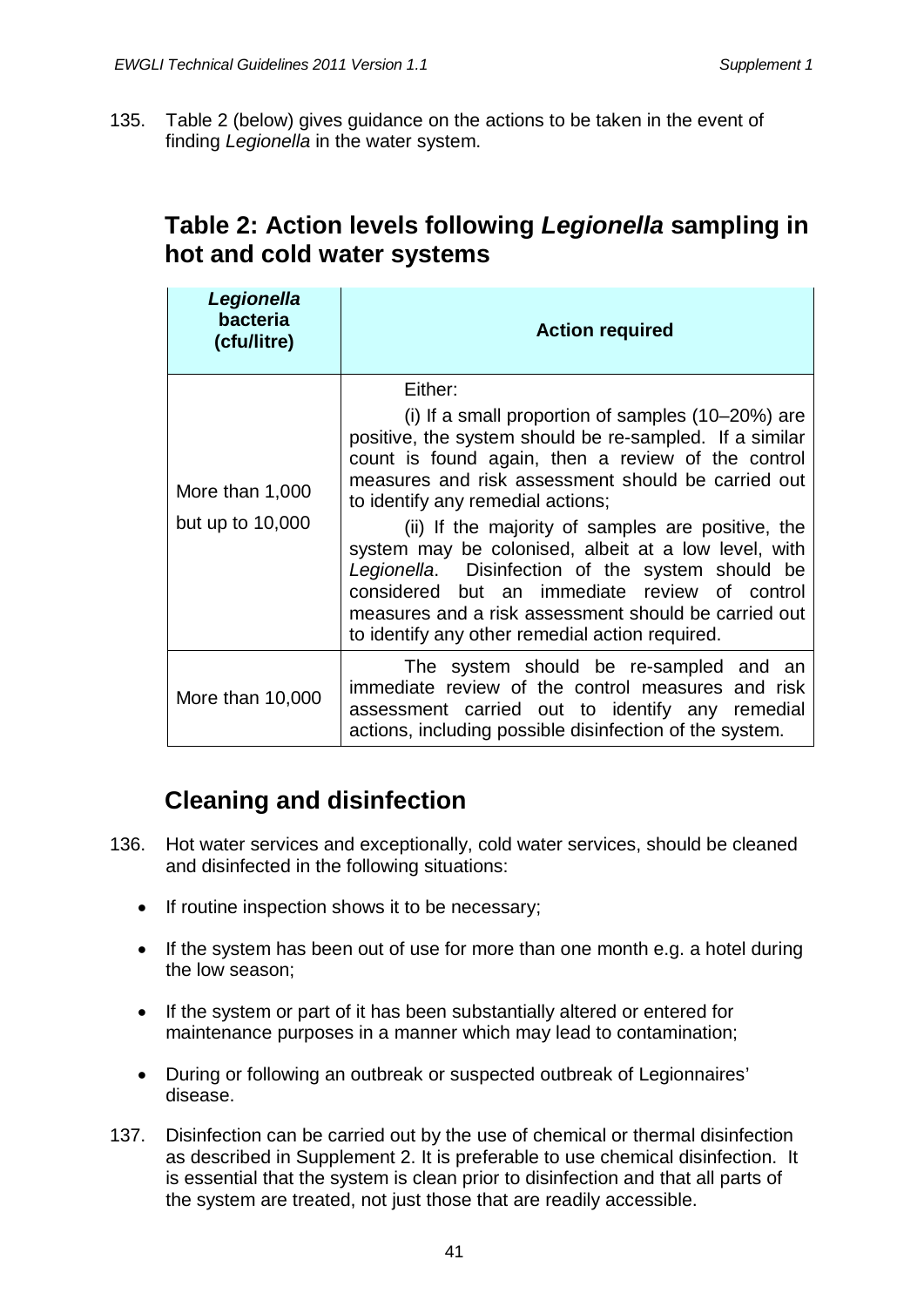# **Cooling systems**

138. There are a range of evaporative cooling systems available that vary considerably in size and type. These systems are designed to dissipate heat, using water as a heat exchange medium, from industrial processes and air conditioning.

### **Cooling towers**

- 139. There are two main types of evaporative cooling towers: mechanical draught and natural draught. Mechanical draught towers use fans to move the air through the tower. The air can be either pushed (forced draft) or sucked (induced draft) through the tower. The forced draught tower, with the fan located in the side pushes the air through the tower and out at the top. Conversely the induced draught tower, with the fan located at the top, pulls air through the tower and out at the top. In natural draught towers the warm return water heats the internal air causing it to rise. Cooler air is drawn in at the tower base and passes through the falling water droplets causing evaporation.
- 140. Heat removal and dissipation is achieved primarily by the evaporation of a portion of the recirculating cooling water. To optimise the cooling process there needs to be a large area of contact between the water and the air stream flowing through the cooling tower. This is achieved either by distributing the water over a system of splash bars or filming the water over a large surface area of packing.
- 141. Different types of cooling towers and equipment are used because of the very wide range of cooling process applications. Open recirculating cooling systems are widely used in industry. Natural draught hyperbolic towers are commonly used in the power generation industry. Chemical, petro-chemical and steel industries may also use such towers but more often induced draught towers are used. Smaller industrial plants use forced or induced draught cooling towers. The cooling tower used will depend on the nature of the system's duty.

#### **Evaporative condensers**

- 142. Evaporative condensers are sometimes used for air-conditioning or industrial cooling applications. The evaporative condenser combines the function of both the cooling tower and the conventional condenser, as water is sprayed directly over the cooling coils. The volume of water in the evaporative condenser is usually less than in a cooling system. However, cases of Legionnaires' disease have been attributed to evaporative condensers and they should therefore be regarded as presenting a similar risk and requiring similar precautions.
- 143. In some circumstances it may be possible to use alternative methods of cooling. Dry cooling, for example using air blast coolers or air-cooled condensers, will avoid the risks presented by a wet cooling tower or evaporative condenser. Adiabatic cooling systems are increasingly used but if used intermittently, they may pose problems associated with poor source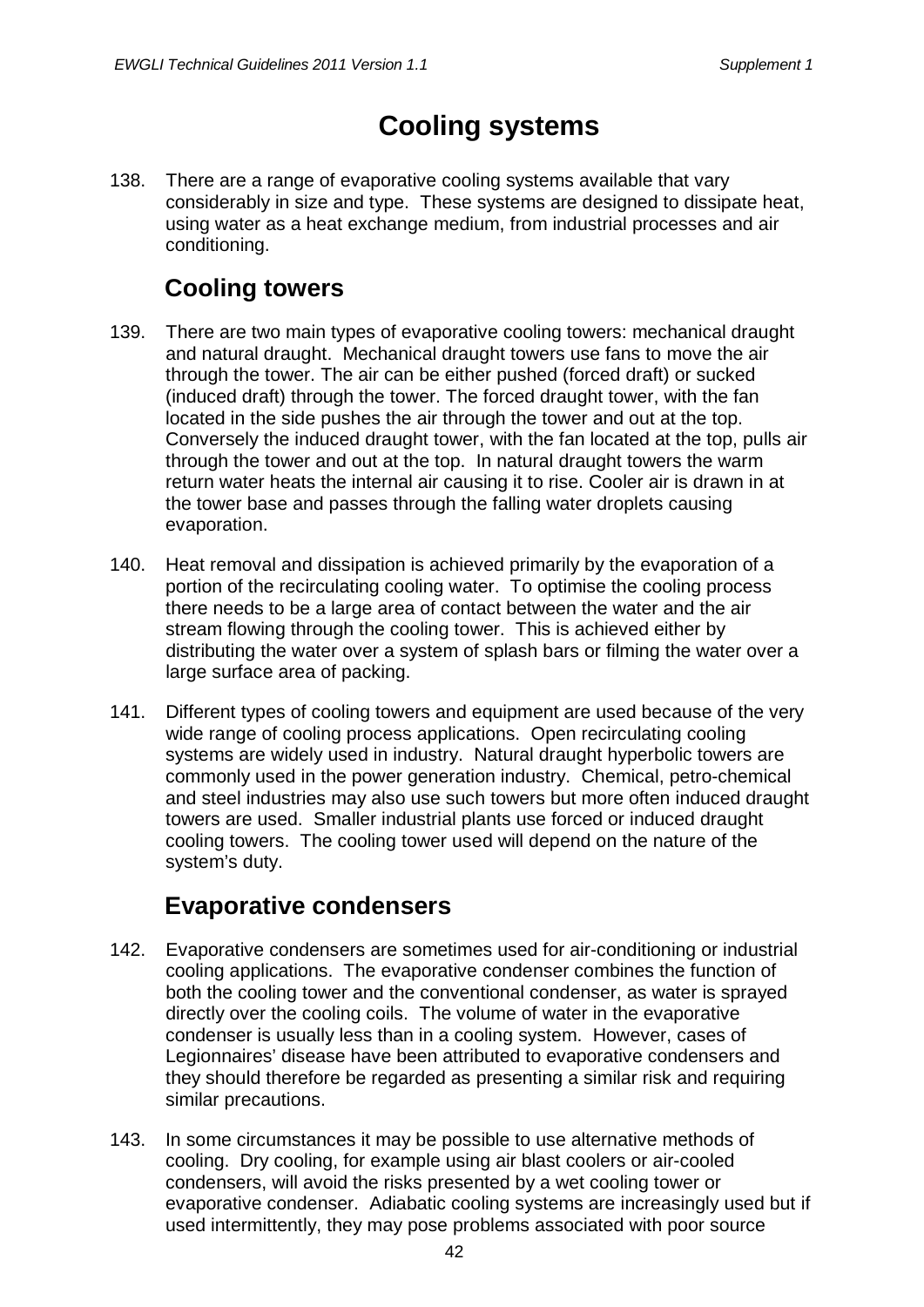water quality and / or water stagnation which may result in microbiological proliferation. In practice, each case should be considered on its individual merits.

### **Air conditioning systems**

144. Air conditioning is a process of treating air to control its temperature, humidity and cleanliness and distributing this air to meet the needs of the conditioned space. Since temperature and relative humidity are interdependent, control is typically established by passing the air over chilled or heated coils and this may include humidification. The air is cleaned by filtration, and heat from the refrigeration cycle is removed by the condenser which is often cooled by water from a cooling tower. The cooling water is heated to around 30°C and with the potential for scale formation, corrosion and fouling this may provide an environment for the proliferation of legionellae.

# **Design and construction**

145. Cooling systems should be designed and constructed so as to control the release of drift, to aid safe operation, cleaning and disinfection.

# **Management of cooling towers**

146. The cooling system may consist of a cooling tower, evaporative condenser or other cooling element, the re-circulating pipe-work, the heat exchanger, pumps and ancillary items such as supply tanks and pre-treatment equipment. All of these items should be subject to the management and control system.

# **Commissioning**

147. Systems should be properly commissioned to ensure that they operate correctly within the design parameters. It is essential that the commissioning process is carried out in a logical and defined manner. The responsibilities of the staff carrying out the commissioning process should be clearly defined with adequate time and resources allocated to allow the integrated parts of the installation to be commissioned correctly. The same precautions taken to prevent or control risk of exposure to *Legionella* during normal operation of cooling systems also apply to the commissioning process.

# **Operation**

148. Cooling systems and towers should be kept in regular use wherever possible. Where a system is used intermittently or is required at short notice, it should be run once a week and, at the same time, be dosed with water treatment chemicals and the water quality monitored. The whole system should be run long enough to thoroughly distribute treated water. If the system is out of use for a week to one month, in addition to the above, the water should be treated with biocide immediately on reuse.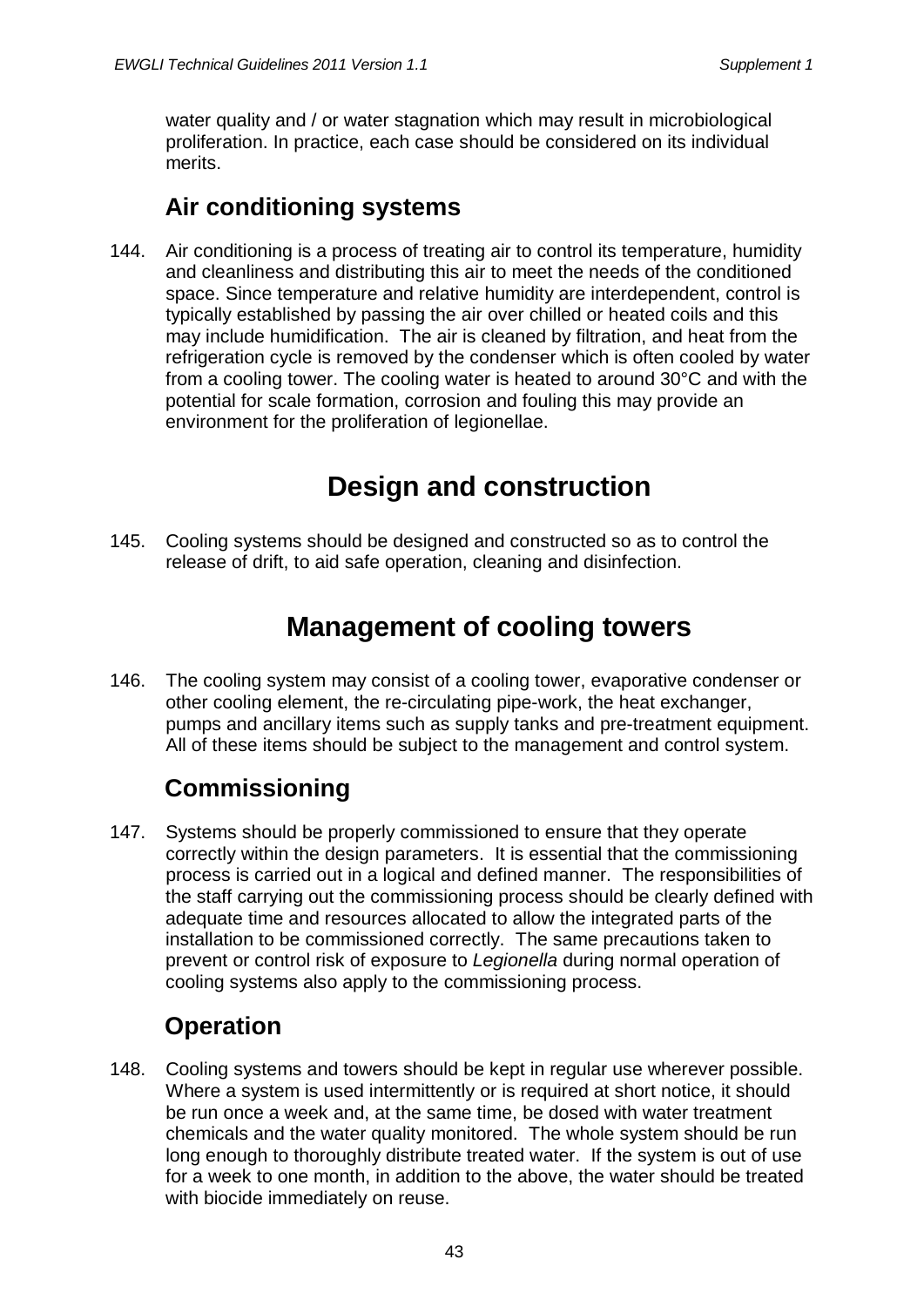- 149. If the system is out of use for more than one month, and there are continued management/monitoring arrangements in place, it should be kept full of treated water which should be checked for biocide levels and water quality and circulated once a week (see Part 3 paragraphs 31-36). If it is not possible to ensure regular monitoring and circulation, for example if a building falls out of use, the system should be drained and sealed, with desiccant left in the system to reduce the effects of corrosion. Full re-commissioning will be required before the system can be brought back into reuse. Cooling systems that do not operate continuously such as cooling towers that cycle on and off automatically, or those on regular standby duty require particular attention with regard to the biocide programme in order to ensure that effective levels of biocide are maintained at all times.
- 150. Operation manuals should be available for each water system. These manuals should detail, in easily understood terms, operation and maintenance procedures which enable plant operators to carry out their duties safely and effectively.
- 151. Specific information on the water treatment programme in use should be included. Where automatic dosing equipment is used, there should be a means of confirming that the treatment is being applied. Irrespective of the dosing method, both the quantity and frequency of chemical application should be recorded, including:
	- The results of the monitoring and any action required and carried out;
	- Normal control parameters:
	- Limits, with corrective actions, for out of specification situations, or where plant operating conditions or make-up water quality have changed;
	- Cleaning and disinfection procedures.
- 152. Where automatic controls are employed for chemical additions or to allow bleed-off, they should be checked over their full operating ranges. Where conductivity controls are used the conductivity cell should be regularly recalibrated.
- 153. In high nutrient environments additional controls such as side-stream filtration may be required to reduce the nutrient load on the system.

#### **Maintenance**

- 154. The operations manual should include a detailed maintenance schedule that should list the various time intervals when the system plant and water should be checked, inspected, overhauled or cleaned. Provision should be made for the completion of every task to be recorded by the relevant operatives.
- 155. Drift eliminators require particular attention with regard to maintenance so that aerosol release continues to be controlled. They should be of high efficiency rating and inspected, cleaned and maintained to ensure that they are free from biofouling, corrosion, scale and other deposits and are well seated and undamaged.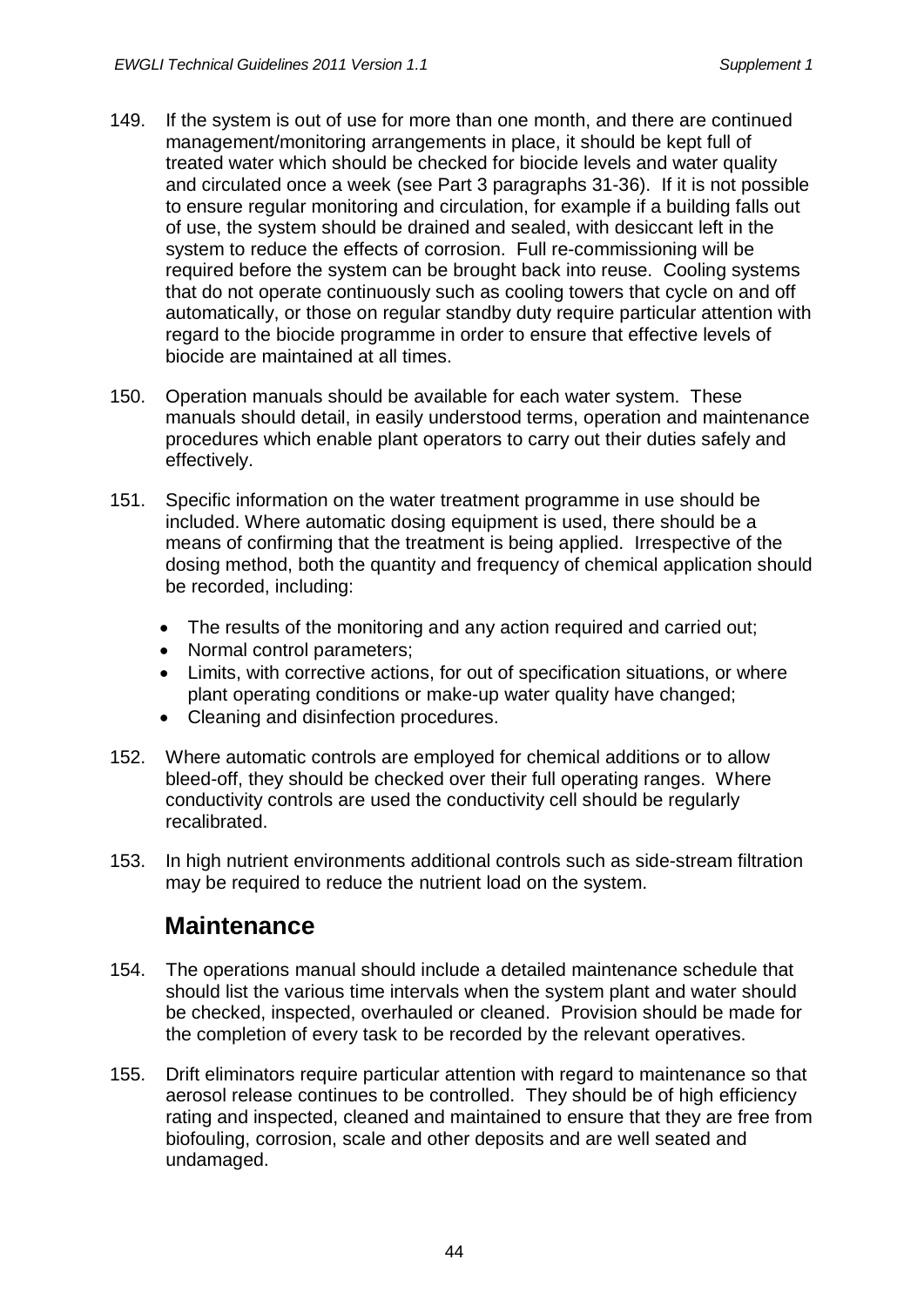### **Treatment programmes**

- 156. A complete water treatment programme based on the physical and operating parameters for the cooling system and a thorough analysis of the make-up water should be established. The components of the water treatment programme should be environmentally acceptable and comply with any local discharge requirements.
- 157. There are a number of factors which will influence the effectiveness of any treatment programme: corrosion, scale formation, fouling and microbiological activity (see further discussion below). In hard water areas the supply water will usually require softening.
- 158. All components of the treatment programme should preferably be dosed by pump or eductor (sometimes referred to as an ejector) systems or by a suitable halogen dosing system.

# **Microbiological activity**

159. The operating conditions of a cooling system provide an environment in which micro-organisms can proliferate. The water temperatures, pH conditions, concentration of nutrients, presence of dissolved oxygen, carbon dioxide, sunlight, together with large surface areas all favour the growth of microorganisms such as protozoa, algae, fungi and bacteria, including *Legionella*. Both surface adhering (sessile) and free flowing (planktonic) bacteria need to be controlled for a complete and effective treatment programme. Methods of treatment are detailed in Supplement 2.

# **Monitoring**

#### **General monitoring**

- 160. The composition of the make-up and cooling water should be routinely monitored to ensure the continued effectiveness of the treatment programme. The frequency and extent will depend on the operating characteristics of the system, the minimum recommended frequency being once a week to ensure that dosage and bleed rates are correct (see Table 2).
- 161. Many routine monitoring tasks can be performed in-house provided that the individuals are trained and competent. Any laboratory tests, such as culturing for *Legionella* should be performed by laboratories that are accredited for the tests in question.
- 162. The identification of changes in the water chemistry such as pH, dissolved and suspended solids, hardness, chloride and alkalinity allows any necessary corrective actions to be taken to the treatment programme or system's operating conditions. In addition, chemical treatment reserves such as scale and corrosion inhibitors and oxidising biocides should be measured. Routine on-site determination of the concentration of non-oxidising biocides is not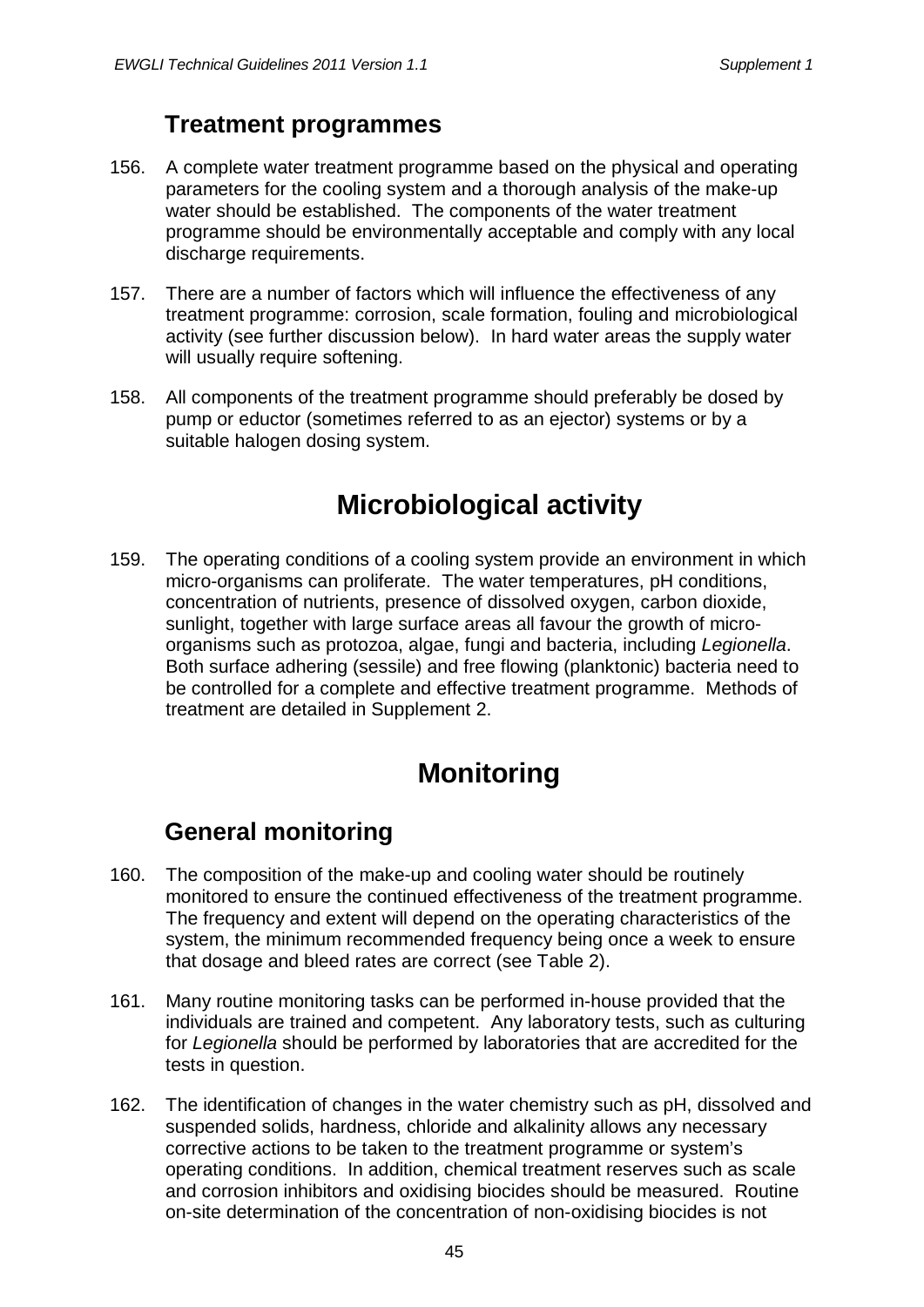practical. The amount of non-oxidising biocide required is therefore calculated from the volume and half-life of the system. Other aspects of the treatment programme such as corrosion rates and microbiological activity will also need to be monitored.

| <b>Parameter</b>                         | <b>Timing</b>        |                      |  |
|------------------------------------------|----------------------|----------------------|--|
|                                          | <b>Make-up water</b> | <b>Cooling water</b> |  |
| Calcium hardness as mg/l CaCO3           | Monthly              | Monthly              |  |
| Magnesium hardness as mg/l CaCO3         | Monthly              | Monthly              |  |
| Total hardness as mg/l CaCO3             | Monthly              | Monthly              |  |
| Total alkalinity as mg/l CaCO3           | Quarterly            | Quarterly            |  |
| Chloride as mg/l Cl                      | Monthly              | Monthly              |  |
| Sulphate as mg/l SO4                     | Quarterly            | Quarterly            |  |
| Conductivity µs (Total dissolved solids) | Monthly              | Weekly               |  |
| Suspended solids mg/l                    | Quarterly            | Quarterly            |  |
| Inhibitor(s) level mg/l                  |                      | Monthly              |  |
| Oxidising biocide mg/l                   |                      | Weekly               |  |
| Temperature °C                           |                      | Quarterly            |  |
| рH                                       | Quarterly            | Weekly               |  |
| Soluble Iron as mg/l Fe                  | Quarterly            | Quarterly            |  |
| Total iron as mg/l Fe                    | Quarterly            | Quarterly            |  |
| <b>Concentration factor</b>              |                      | Monthly              |  |
| Microbiological activity                 | Quarterly            | Weekly               |  |
| Legionella                               |                      | Quarterly            |  |

#### **Table 3: Typical on-site monitoring checks recommended for good operating practice**

- 163. The monitoring programme should also include the routine sampling and testing for the presence of bacteria, both general (aerobic) bacterial species and *Legionella* bacteria. Since the detection of *Legionella* bacteria requires specialist laboratory techniques, routine monitoring for aerobic bacteria should be used as an indication of whether microbiological control is being achieved.
- 164. Where monitored parameters are out of specification, immediate remedial actions should be instigated to restore control and an investigation begun to determine the root cause. During this period increased monitoring should be implemented until the system is shown to be under long term control.
- 165. Table 4 lists microbiological counts and the appropriate action that should be taken in response to them. While the number of micro-organisms is itself important, it is also necessary to monitor any changes from week-to-week, particularly if there are any increases in the number of micro-organisms detected. This should always result in a review of the system and the control strategies. A graphical representation of these data will often assist in the monitoring of any trends.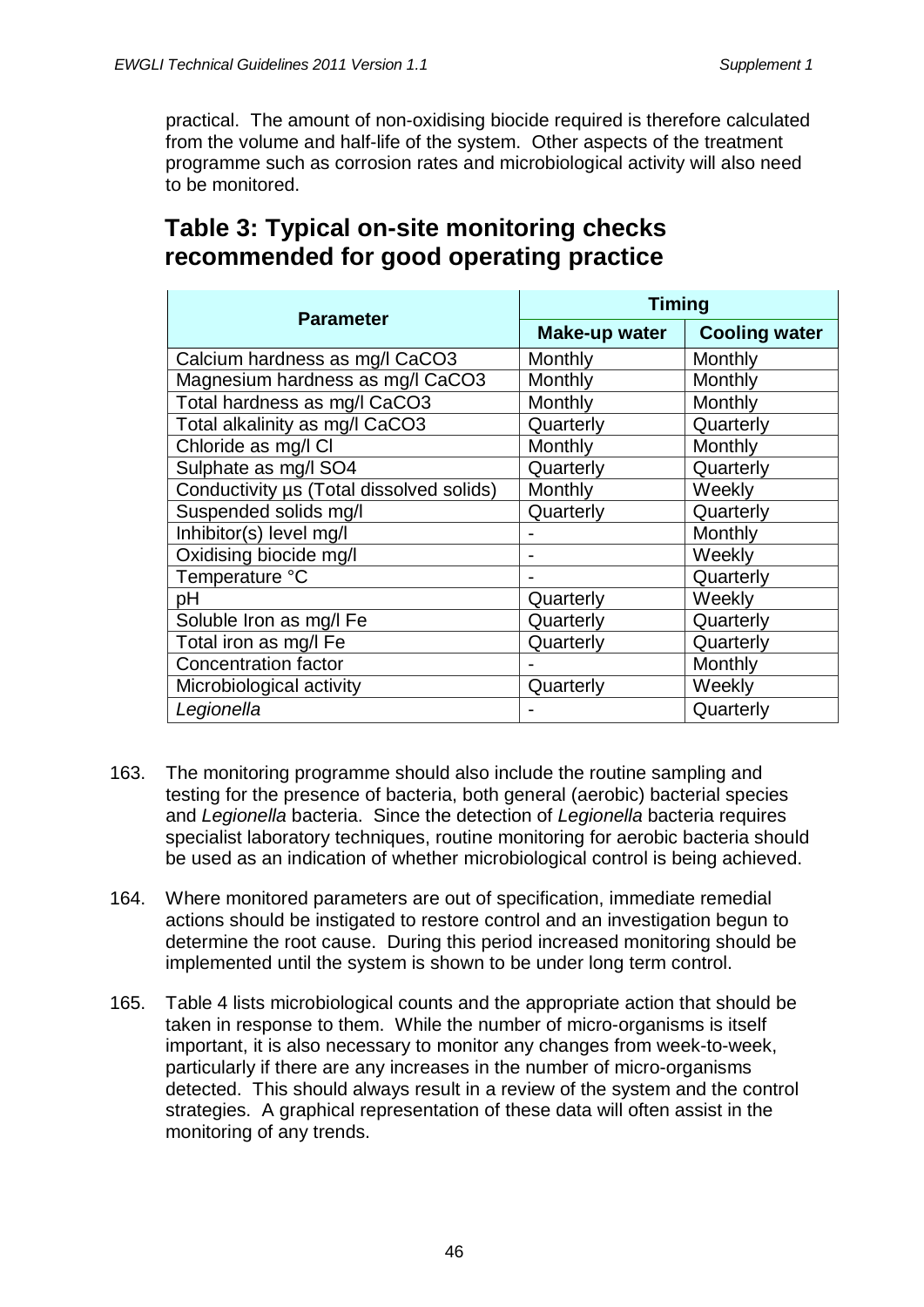## **Monitoring for legionellae**

- 166. In addition to the routine sampling for aerobic bacteria, the routine monitoring scheme should also include periodic sampling for the presence of legionellae. This should be undertaken at least quarterly (Table 3), unless sampling is necessary for other reasons, such as to assist in identifying possible sources of the bacteria during outbreaks of Legionnaires' disease. If a *Legionella* positive sample is found as a result of routine sampling, more frequent samples may be required as part of the review of the system/risk assessment, to help establish when the system is back under control (Table 4). More frequent sampling should be carried out when commissioning a system and establishing a treatment programme. The method of sampling and analysis should be in accordance with ISO 11731 and the biocide neutralised where possible. Samples should be taken as near to the heat source as possible. They should be tested by a laboratory accredited by their national accreditation body and participate in an external quality assessment scheme for the isolation of *Legionella* from water. The laboratory should also apply a minimum theoretical mathematical detection limit of less than or equal to 100 legionellae per litre of sample.
- 167. Legionellae are commonly found in almost all natural water sources, so sampling of water systems and services will often yield positive results. Failure to detect legionellae should not lead to the relaxation of control measures and monitoring. Neither should monitoring for the presence of legionellae in a cooling system be used as a substitute in any way for vigilance with control strategies and those measures identified in the risk assessment. The interpretation of any results should be carried out by experienced microbiologists.

#### **Table 4: Action levels following microbial monitoring for cooling towers**

| Aerobic count *<br>cfu/ml at $30^{\circ}$ C<br>(minimum<br>48 hours incubation) | Legionella cfu/litre +             | <b>Action required</b>                                                                                                                                                                                                                                              |
|---------------------------------------------------------------------------------|------------------------------------|---------------------------------------------------------------------------------------------------------------------------------------------------------------------------------------------------------------------------------------------------------------------|
| 10, 000 or less                                                                 | 1,000 or less                      | System under control                                                                                                                                                                                                                                                |
| more than $10,000$<br>and up to 100,000                                         | more than 1000<br>and up to 10,000 | Review programme operation -<br>The count should be confirmed by immediate<br>resampling. If a similar count is found again,<br>a review of the control measures and risk<br>assessment should be carried out to identify<br>any remedial actions                   |
| more than 100,000                                                               | more than 10,000                   | Implement corrective action -<br>The system should immediately be re-<br>sampled. It should then be 'shot dosed' with<br>an appropriate biocide, as a precaution. The<br>risk assessment and control measures<br>should be reviewed to identify remedial<br>actions |

Colony count determined by pour plate method according to ISO 6222 or by spread plate method on yeast extract agar

Determined in accordance with ISO 11731.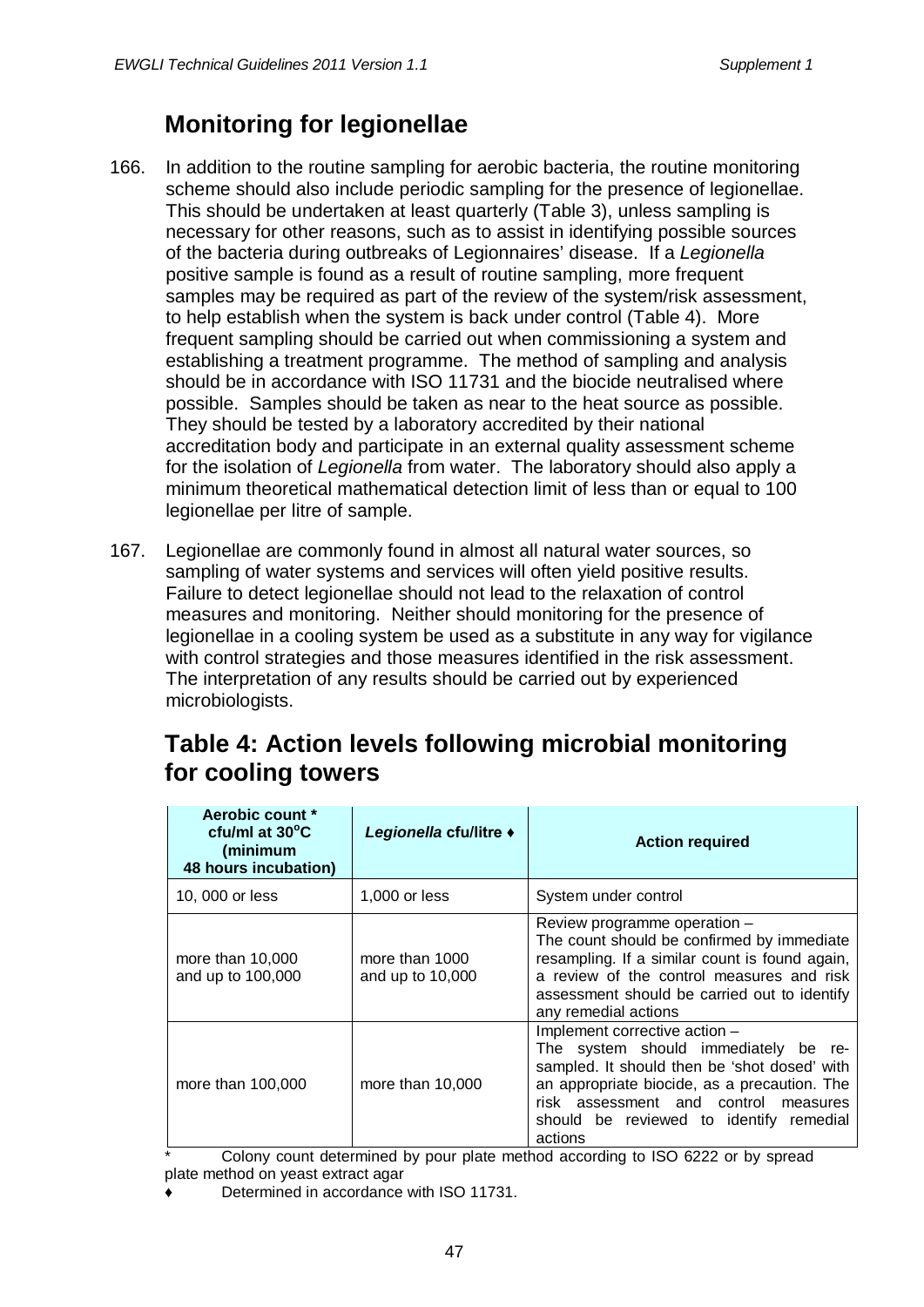# **Cleaning and disinfection**

- 168. The maintenance of an effective biocide regime will provide a hostile environment for microbial life (including legionellae) and minimise biofouling. However, the use of biocides should not be considered in isolation but as part of the overall water treatment programme, including the manual and chemical cleaning and disinfection of open cooling systems, and in particular the cooling tower.
- 169. Disinfection, cleaning and manual de-sludging and de-scaling of cooling towers should be undertaken at least twice a year, but more frequent cleaning may be necessary dependent on local environmental conditions such as dirty atmospheres and the conclusions reached in the risk assessment. Cooling systems that have a short operating period may only need to be cleaned at the beginning and end of that period. If on inspection the system shows signs of a significant accumulation of deposits or slime, then disinfection and cleaning should be carried out. The use of chlorine, or other oxidising biocides, to disinfect the tower is an effective approach provided it is used correctly.
- 170. In addition to this regular disinfection, cooling towers should always be cleaned and disinfected before being put back into service:
	- Immediately before the system is first commissioned
	- After any prolonged shutdown of a month or longer (a risk assessment may indicate the need for cleaning and disinfection after a period of less than one month, especially in summer)
	- If the tower or any part of the cooling system has been mechanically altered
	- If the cleanliness of the tower or system is in any doubt
	- If microbiological monitoring indicates that there is a problem.

# **Pre-cleaning disinfection**

- 171. The system water should be disinfected using an oxidising biocide such as chlorine, bromine or chlorine dioxide to minimise health risks to the cleaning staff. This is undertaken by the addition of either sodium hypochlorite solution or chloro-isocyanurate compounds available as rapid release tablets to achieve a measured residual of 5mg/l free chlorine. Sodium hypochlorite solutions typically contain 10-12% available chlorine and rapid release tablets contain 50-55% available chlorine. Such products should be handled following a risk assessment and with care, according to instructions given by the supplier. A bio-dispersant should also be used to enhance the effectiveness of the chlorination.
- 172. The chlorinated water containing 5mg/l free chlorine should be circulated through the system for a period of five hours with the fan off, maintaining a minimum of 5mg/l free chlorine at all times. However, if the system pH value is greater than 8.0, the measured residual will need to be in the range 15- 20mg/l free chlorine in order to achieve the required disinfection level. An alternative procedure to provide more effective use of chlorine is to introduce a heavy bleed-off for several hours to both reduce the pH of the system water and its chlorine demand, before carrying out disinfection. The system should then be dechlorinated and drained.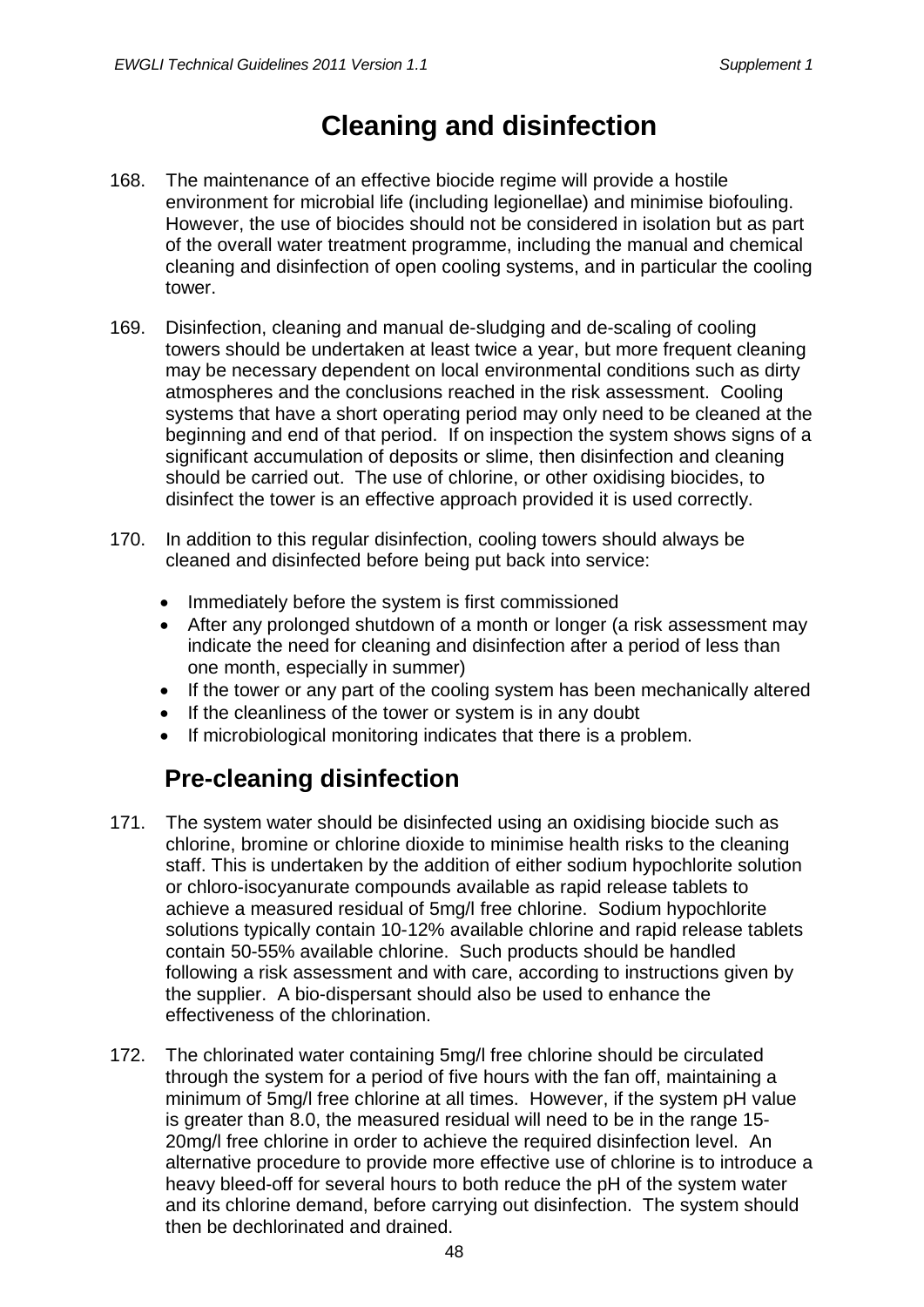# **Cleaning**

- 173. Manual cleaning operations can then be undertaken, with all accessible areas of the tower etc. being adequately cleaned. Where practicable, the packs should be removed at least once a year and preferably every six months. If this is not practicable, it may be necessary to apply supplementary strategies such as side-stream filtration, increased monitoring etc. Accessible areas of the tower and its pack should be adequately washed but cleaning methods that create excessive spray, for example, high pressure water jetting, should be avoided. If this is not possible, the operation should be carried out when the building is unoccupied or, in the case of permanently occupied buildings, windows in the vicinity should be closed, air inlets blanked off and the area that is being water jetted should be tented. The area should be isolated and consideration should also be given to other occupied premises in the immediate areas as well as to members of the public who may be in the vicinity during cleaning.
- 174. Cleaning staff that carry out water jetting should wear suitable respiratory protective equipment such as a positive pressure respirator with a full face piece or a hood and blouse. Staff that use this equipment should be adequately trained and the equipment properly maintained (see section on protection of personnel Paragraph 73).
- 175. Adherent scale or other deposits on the tower and distribution system that have not been removed by the above method can be dissolved using chemical descalents carefully chosen to avoid damage to the fabric of the system. If this is not possible, then routine inspection and testing of water quality should be particularly thorough.
- 176. Finally, the system should be sluiced out until the water going to drain is clear.

# **Post-cleaning disinfection**

- 177. On completion of the cleaning operation, the system should be refilled and chlorinated to maintain a minimum level of 5mg/l of free chlorine for a period of five hours with the fan off. This needs to be checked hourly to ensure a concentration of 5mg/l is present for the total period. Again, the use of a biodispersant will enhance the effectiveness of this chlorination. If the system volume is greater than 5 $m^3$ , the water should be dechlorinated, drained, flushed and refilled with fresh water and dosed with the appropriate start-up level of treatment chemicals, including the biocides.
- 178. Whilst the maintenance of a continuous minimum residual of 5mg/l of free chlorine for a minimum period of five hours is considered the best practice, where the downtime to conduct such a lengthy operation is not available, some compromise may be necessary. Under such circumstances it may be acceptable to shorten the pre- and post-chlorination times and to increase the free chlorine level, e.g. 50mg/l for one hour or 25mg/l for two hours. This should only be undertaken if the operators are trained in this process because at these levels, there is a greater risk of damaging the fabric of the system. The system should then be dechlorinated, drained, flushed and refilled with fresh water and dosed with the appropriate start-up level of treatment chemicals, including the biocides.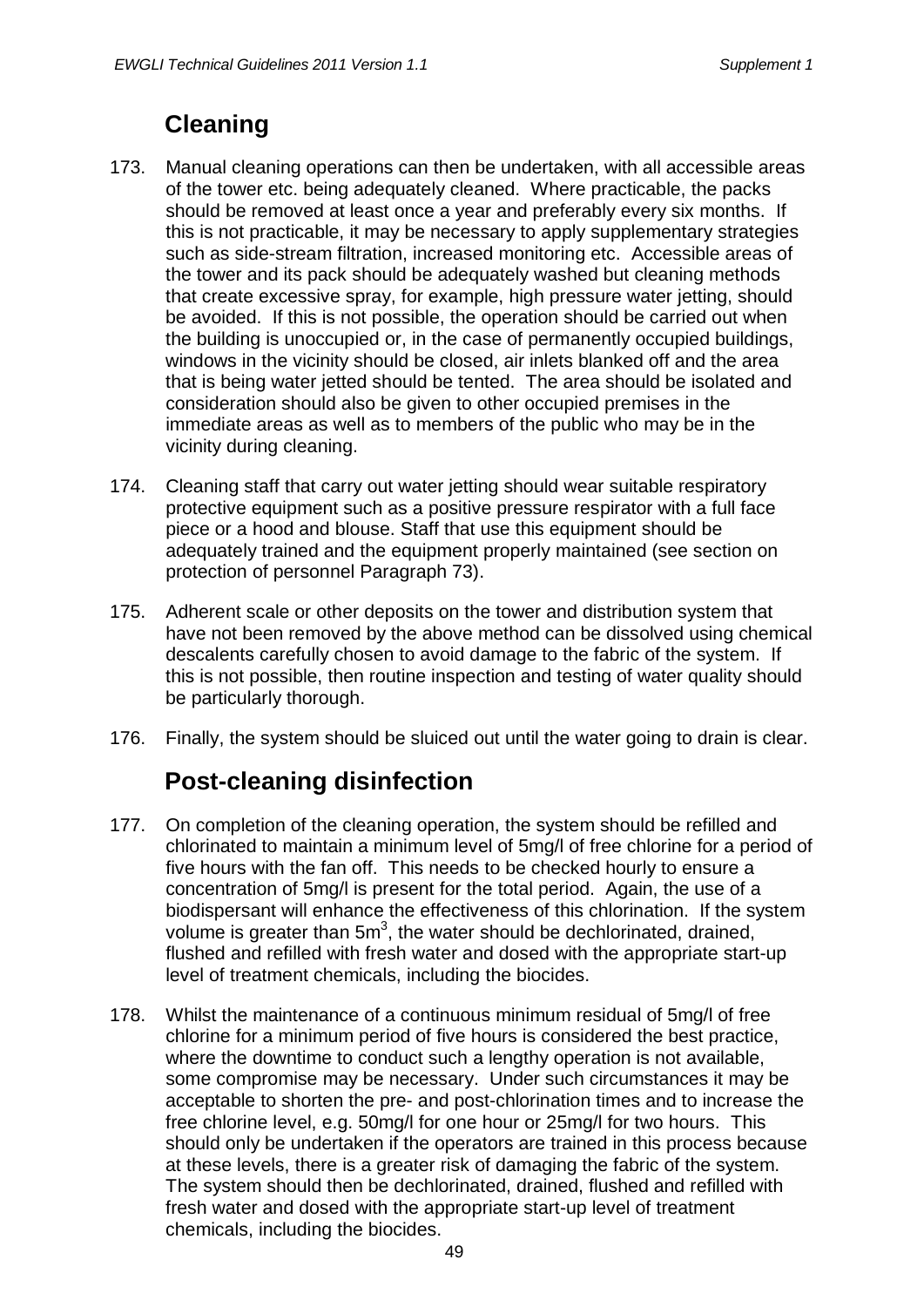179. Before water containing high residual free chlorine is discharged to drain, it may need to be dechlorinated to comply with local environmental standards or to prevent damage to sewage works.

### **Spa pools**

- 180. A spa pool (also known as a spa bath, hot tub, whirlpool spa and commonly known as a Jacuzzi - a trade name) is a bath or a small pool where warm water is constantly re-circulated, often through high velocity jets or with the injection of air to agitate the water. The water is not changed after each user; instead it is filtered and chemically treated. The water temperature is normally greater than 30°C and the deliberate agitation creates a spray or aerosol above the surface of the water. Spa pools are a recognised cause of Legionnaires' disease. Spa pools can be a risk even when not being used by bathers, for example when being run for display purposes. Careful attention to design, maintenance and cleaning of equipment such as filters, and regular water treatment to prevent/control the risk from *Legionella* is required. Whirlpool baths (baths fitted with high velocity water jets and/or air injection but without water recirculation) do not present the same risk as spa pools because the water is discharged after each use and only a limited number of people are exposed.
- 181. At least half the water in the spa pool should be replaced each day. The pools should be fitted with a sand filter of the type fitted to swimming pools and this should be backwashed each day. The turnover time (the time taken for the whole volume of the system to cycle through the filter and back to the pool) should be six minutes. Paper or polyester filters should not be used for commercial purposes, or in spas used in holiday accommodation. The pool should be treated automatically and continually with an oxidising biocide, preferably chlorine, ideally injected prior to the filter. Hand dosing must not be used except in an emergency. Where chlorinating disinfectants are used a free chlorine residual of 3-5 mg/l should be maintained in the spa water. The pH should be 7.0–7.6. The pumps and disinfection system should be left operating 24 hours per day. The residual disinfectant concentration and pH should be measured before use and every two hours during use. Pool waters should be tested microbiologically once a month for colony count, coliforms, Escherichia coli and Pseudomonas aeruginosa. The colony count at 37<sup>°</sup>C should be less than 100cfu/ml and preferably less than 10cfu/ml; there should be <10cfu *P. aeruginosa* per 100ml and there should be no coliforms or E. coli in 100ml. Spa pools should also be sampled quarterly for *Legionella*.
- 182. Pools on display in retail outlets should be treated in the same manner as if they were being used. Details on the maintenance of spa pools are given in the booklet Management of Spa Pools: Controlling the Risk of Infection. (HPA & HSE 2006) and in Surman-Lee *et al.* 2007.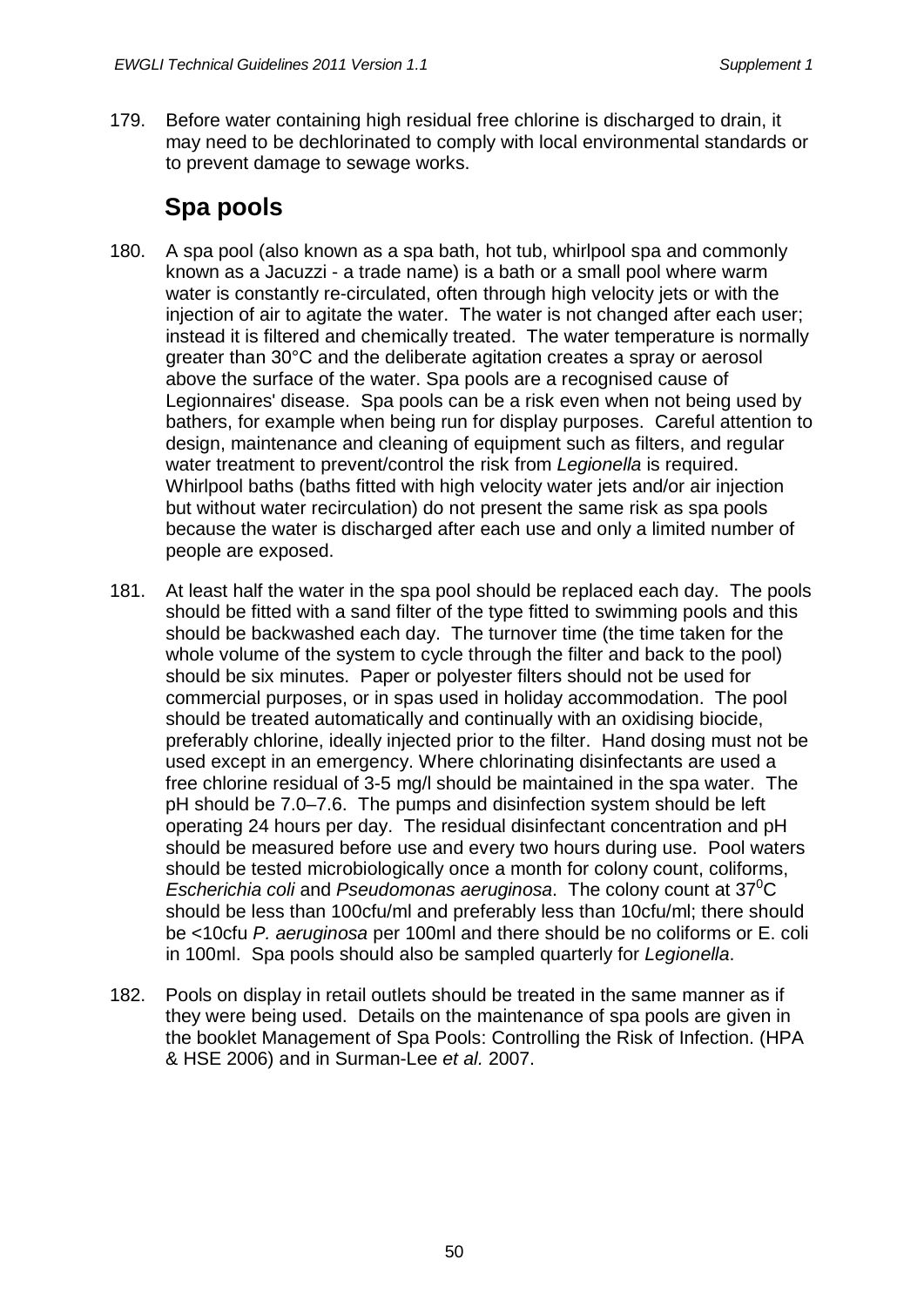#### **Table 5: Action levels following** *Legionella* **sampling in spa pools**

| Legionella<br>(cfu/litre)             | <b>Action required</b>                                                                                                                                                                                                                                                                                                                                                                                                                                                                      |  |
|---------------------------------------|---------------------------------------------------------------------------------------------------------------------------------------------------------------------------------------------------------------------------------------------------------------------------------------------------------------------------------------------------------------------------------------------------------------------------------------------------------------------------------------------|--|
| More than<br>100<br>and up to $1,000$ | Resample and keep under review<br>Advise to drain clean and disinfect<br>Review control and risk assessment and carry out any<br>remedial measures identified<br>Refill and retest next day and 1-4 weeks later                                                                                                                                                                                                                                                                             |  |
| More than 1,000                       | Close pool immediately and exclude the public from<br>the area<br>Shock dose the pool with 50mg/l chlorine for one hour<br>circulating the water sufficiently to ensure all parts of<br>the pipe-work are disinfected<br>Drain clean and redisinfect<br>Review control and risk assessment and carry out any<br>remedial measures identified<br>Refill and retest next day and 1-4 weeks later<br>Keep closed until legionellae are not detected and the<br>risk assessment is satisfactory |  |

#### **Other risk systems**

184. There are a number of other systems (which produce aerosols) which may pose a risk of exposure to *Legionella*. These include:

#### **Humidifiers and air washers**

- 185. Atomising humidifiers, ultrasonic misters/humidifiers and spray-type air washers may use water from reservoirs or tanks where the water temperature exceeds 20°C. Misters/humidifiers are increasingly used in food display cabinets in supermarkets and some hotels and have been associated with outbreaks. Unless they are installed correctly, regularly cleaned and maintained, they can become heavily contaminated, especially in industrial environments. The risk can be prevented by using humidifiers which do not create a spray, i.e. steam humidifiers.
- 186. The actions that need to be taken with regard to these and other risk systems are detailed in Checklist 3. In general, these systems should be maintained in a clean state, will often require regular disinfection and should be monitored on a regular basis where appropriate. There is also a duty to carry out a risk assessment and to maintain records of all maintenance that is carried out together with monitoring results. Great care needs to be taken during installation and commissioning to ensure that cross connections do not occur between different water systems e.g. fire mains and the cold water system.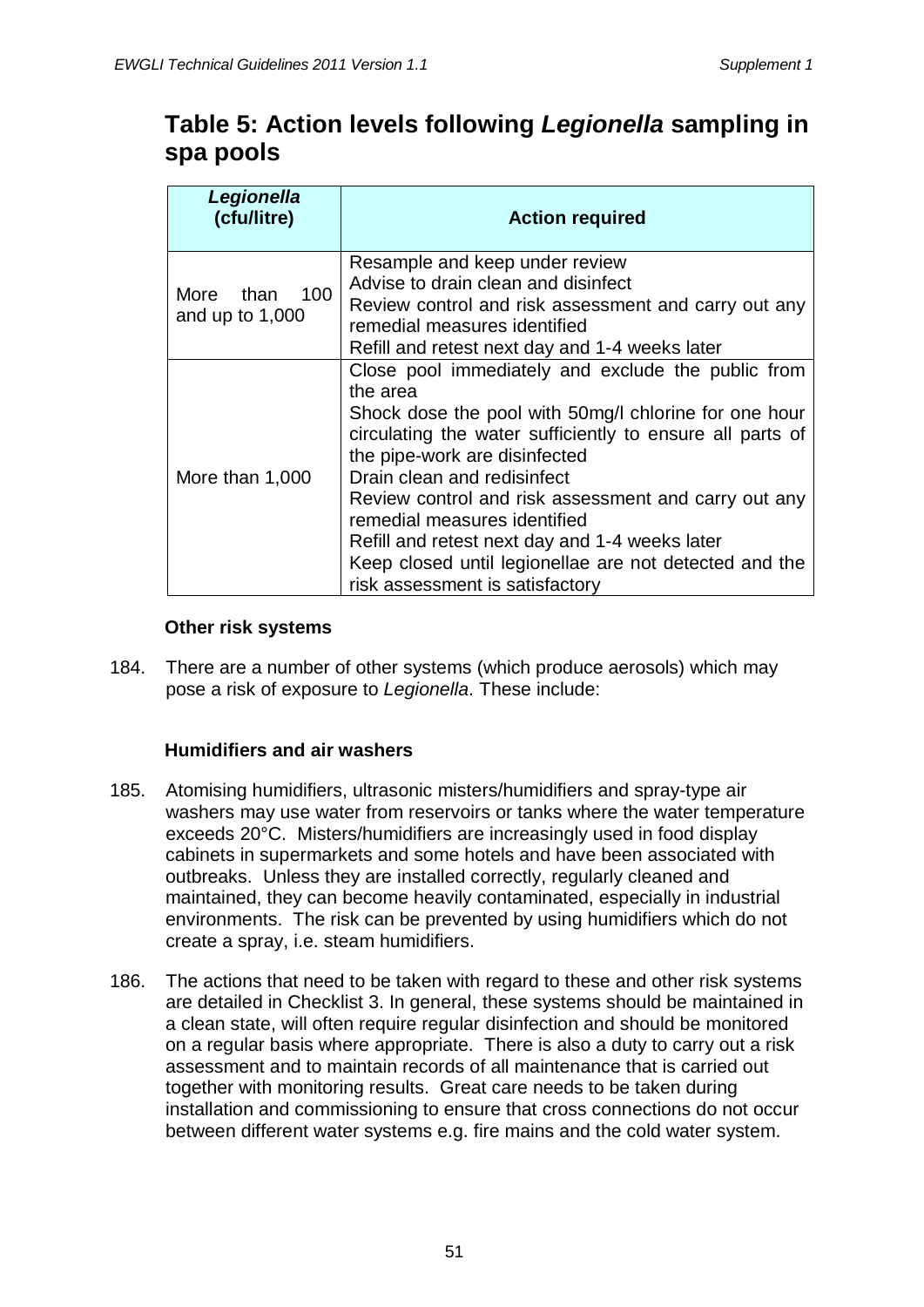# **Protection of personnel**

- 187. Maintenance, cleaning, testing and operating procedures should all be designed to control the risks to staff and others that may be affected.
- 188. Cooling towers and evaporative condensers should be treated as described in the section on cleaning and disinfection and in particular, the requirement for pre-cleaning disinfection should be observed. This will only have a transient effect on *Legionella*, but it will reduce the chance of engineering staff being exposed while working on the tower. Where possible, cleaning methods that create spray, for example, high pressure water jetting should be avoided. If this is not possible, the operation should be carried out when nearby buildings are unoccupied or in the case of permanently occupied buildings, windows in the vicinity should be closed and air inlets temporarily blanked off, for example with tarpaulins.
- 189. As systems requiring cleaning may have been contaminated, the operator and others closely involved in the work should wear suitable respiratory protective equipment. This can be a powered filter and hood, European Class TH3 (assigned protection factor of 40) or a power assisted filter and close fitting full face mask, TM3 (assigned protection factor 40). It should be borne in mind that the filter on these systems is liable to get wet, and consequently resistance to air can increase with consequent discomfort to the operator.
- 190. Alternatively, a hood or full-face mask fed with breathing quality compressed air may be used. The preferred equipment is a full-face close fitting airline mask with a positive pressure demand valve, under a hood or helmet protecting the rest of the head. The air supply should come from an oil free compressor drawing air through a filter from a location well upwind of any jetting operation, or through cylinder supplies of compressed air. Further information on respiratory protective equipment can be obtained from Respiratory Protective Equipment at Work – a Practical Guide (HSE 2005)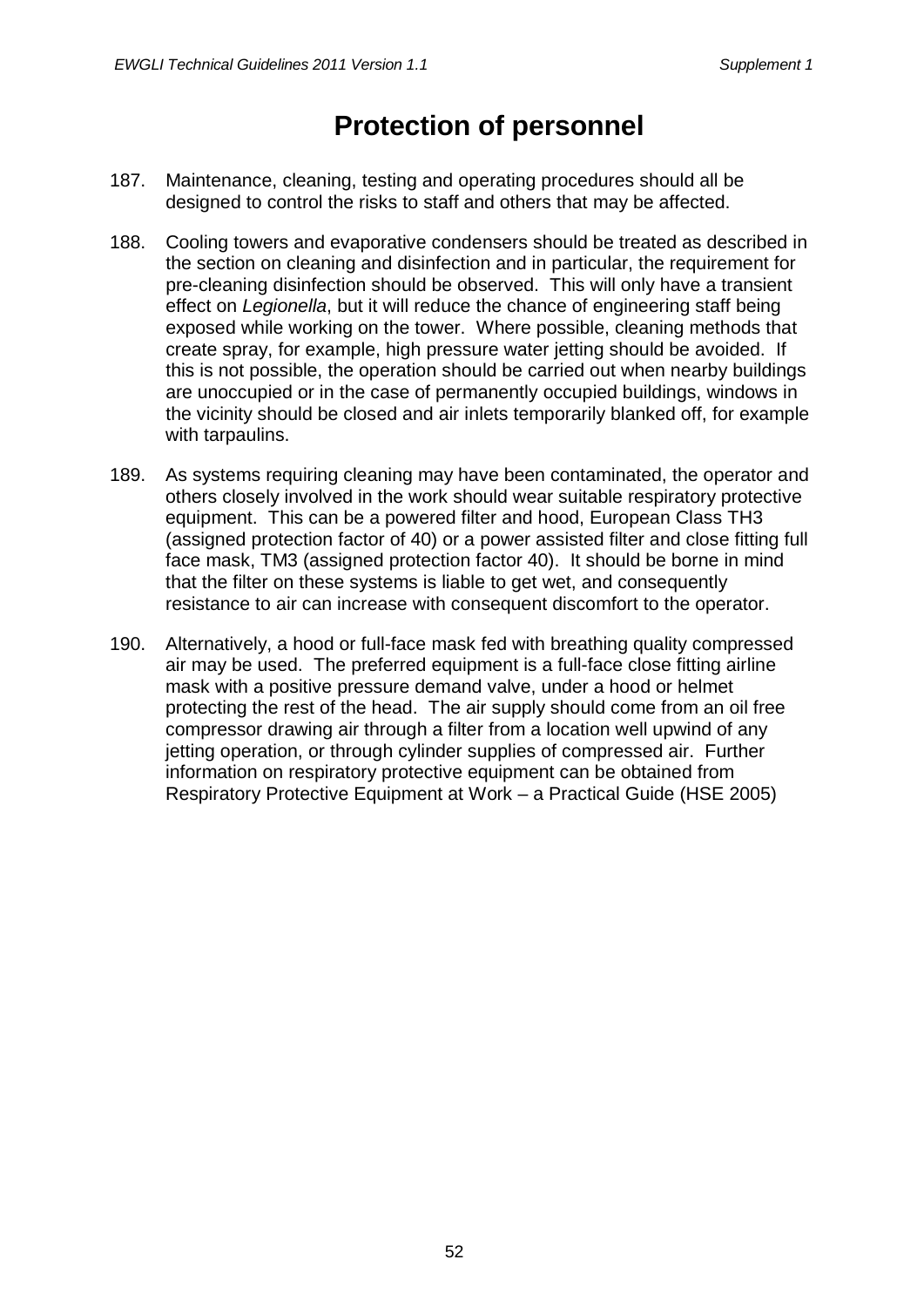# **Recommended inspection frequencies for risk systems**

### **Checklist 1: Cooling water installations**

| System/<br>service | Task                                                                                                                                                                                                                                                                                                                                                           | <b>Frequency</b> |
|--------------------|----------------------------------------------------------------------------------------------------------------------------------------------------------------------------------------------------------------------------------------------------------------------------------------------------------------------------------------------------------------|------------------|
| condensers         | Monitor water quality, water use and biocide/chemical<br>Cooling towers use to assess and ensure effectiveness of water<br>and evaporative treatment regime, including key chemical and See Table 3<br>microbiological parameters, and observations of<br>internal condition of pond, pack and water                                                           |                  |
|                    | Central control function, conductivity sensor<br>calibration, blowdown function, uniformity of water Monthly to three<br>distribution, condition of sprays/troughs, eliminators, monthly,<br>pack, pond, immersion heater, fans and sound according to risk<br>attenuators. Check all valves, such as bypass valves (See Table 3)<br>are adjusted as intended. |                  |
|                    | Clean and disinfect cooling towers/evaporative<br>condensers, make up tanks and associated systems,<br>including all wetted surfaces, descaling as necessary. Six monthly<br>Packs should be removed and cleaned where<br>practicable                                                                                                                          |                  |

# **Checklist 2: Hot & cold water services**

| <b>Service</b>               | <b>Task</b>                                                                                                                                                                                 | <b>Frequency</b>                                   |
|------------------------------|---------------------------------------------------------------------------------------------------------------------------------------------------------------------------------------------|----------------------------------------------------|
| Hot water<br>services        | Arrange for samples to be taken from hot water heaters,<br>in order to note condition of drain water                                                                                        | Annually                                           |
|                              | Check temperatures of flow and return of calorifiers                                                                                                                                        | <b>Monthly</b>                                     |
|                              | Check water temperature up to one minute to see if it<br>has reached 50°C in the sentinel taps                                                                                              | Monthly                                            |
|                              | Visual check on internal surfaces of water heaters for<br>sludge. Check representative taps<br>scale and<br>temperature as above on a rotational basis                                      | for Annually                                       |
| Cold water<br>services       | Check tank water temperature remote from ball valve<br>and mains temperature at ball valve. Note maximum Six monthly<br>temperatures recorded by fixed max/min thermometers<br>where fitted |                                                    |
|                              | Check that temperature is below 20°C after running the Monthly<br>water for up to two minutes in the sentinel taps                                                                          |                                                    |
|                              | Visually inspect cold water storage tanks, check<br>temperature and carry out remedial work where<br>necessary. Check representative taps for temperature as<br>above on a rotational basis | Annually                                           |
| Shower<br>heads              | Dismantle, clean and descale shower heads and hoses                                                                                                                                         | Quarterly<br>or<br>more frequently<br>if necessary |
| Thermostatic<br>mixer valves | Check operation of TMV and dismantle and descale if<br>necessary                                                                                                                            | Six monthly or<br>more frequently<br>if necessary  |
| Little used<br>outlets       | Flush through and purge to drain                                                                                                                                                            | Weekly                                             |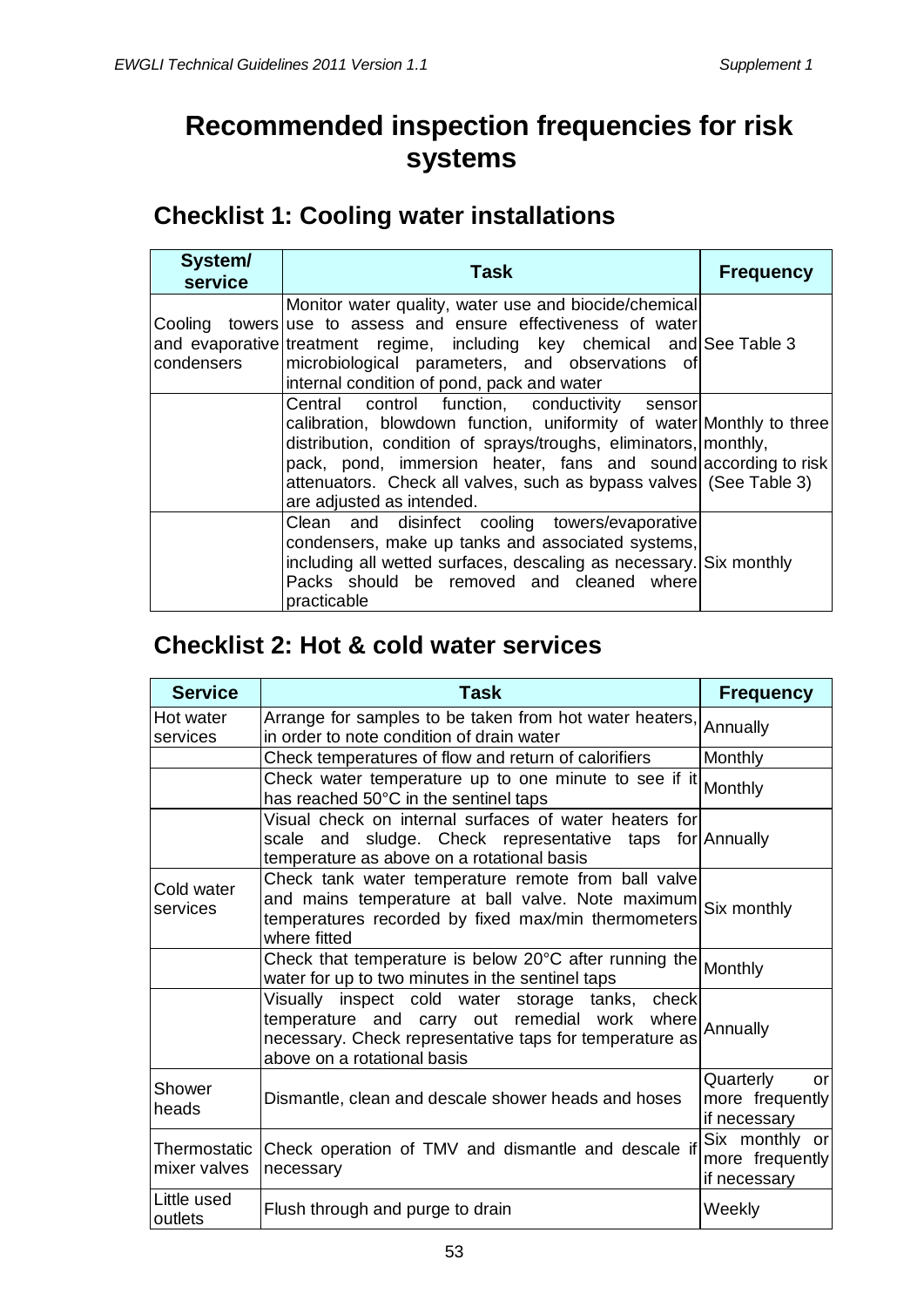# **Checklist 3: Spa pools**

| <b>Task</b>                                                                                                                                                          | <b>Frequency</b>          |
|----------------------------------------------------------------------------------------------------------------------------------------------------------------------|---------------------------|
| Check water clarity                                                                                                                                                  | Daily before first<br>use |
| Check automatic dosing systems are operating (including<br>ozone or UV lamp if fitted).                                                                              |                           |
| Check that the amount of dosing chemicals in the reservoirs<br>are adequate                                                                                          |                           |
| Determine pH value and residual disinfectant concentration                                                                                                           |                           |
| Determine pH value and residual disinfectant concentration                                                                                                           | Daily every two<br>hours  |
| Clean water-line, overflow channels and grills                                                                                                                       | At end of each<br>day     |
| Clean spa pool surround.                                                                                                                                             |                           |
| Backwash sand filter (ensure water is completely changed<br>at least every two days) - for diatomaceous earth filters<br>comply with the manufacturer's instructions |                           |
| Inspect strainers, clean and remove all debris if needed                                                                                                             |                           |
| Record the throughput of bathers                                                                                                                                     |                           |
| Record any untoward incidents                                                                                                                                        |                           |
| Clean and disinfect entire system including balance tank.                                                                                                            | Weekly                    |
| Microbiological tests for indicator organisms.                                                                                                                       | Monthly                   |
| Full chemical test (optional).                                                                                                                                       |                           |
| Clean input air filter when fitted.                                                                                                                                  |                           |
| Inspect accessible pipe-work and jets for presence of<br>biofilm; clean as necessary.                                                                                |                           |
| Check residual current circuit breaker/earth leakage trip is<br>operating correctly.                                                                                 |                           |
| Check all automatic systems are operating correctly e.g.<br>safety cut-outs, automatic timers etc.                                                                   |                           |
| Disinfectant/pH controller - clean electrode and check<br>calibration (see manufacturer's instructions).                                                             |                           |
| Thoroughly check sand filter or diatomaceous earth filter Quarterly<br>membranes.                                                                                    |                           |
| Where possible clean and disinfect airlines.                                                                                                                         |                           |
| Legionella test                                                                                                                                                      |                           |
| Check all written procedures are correct                                                                                                                             | Annually                  |
| Check sand filter efficiency.                                                                                                                                        |                           |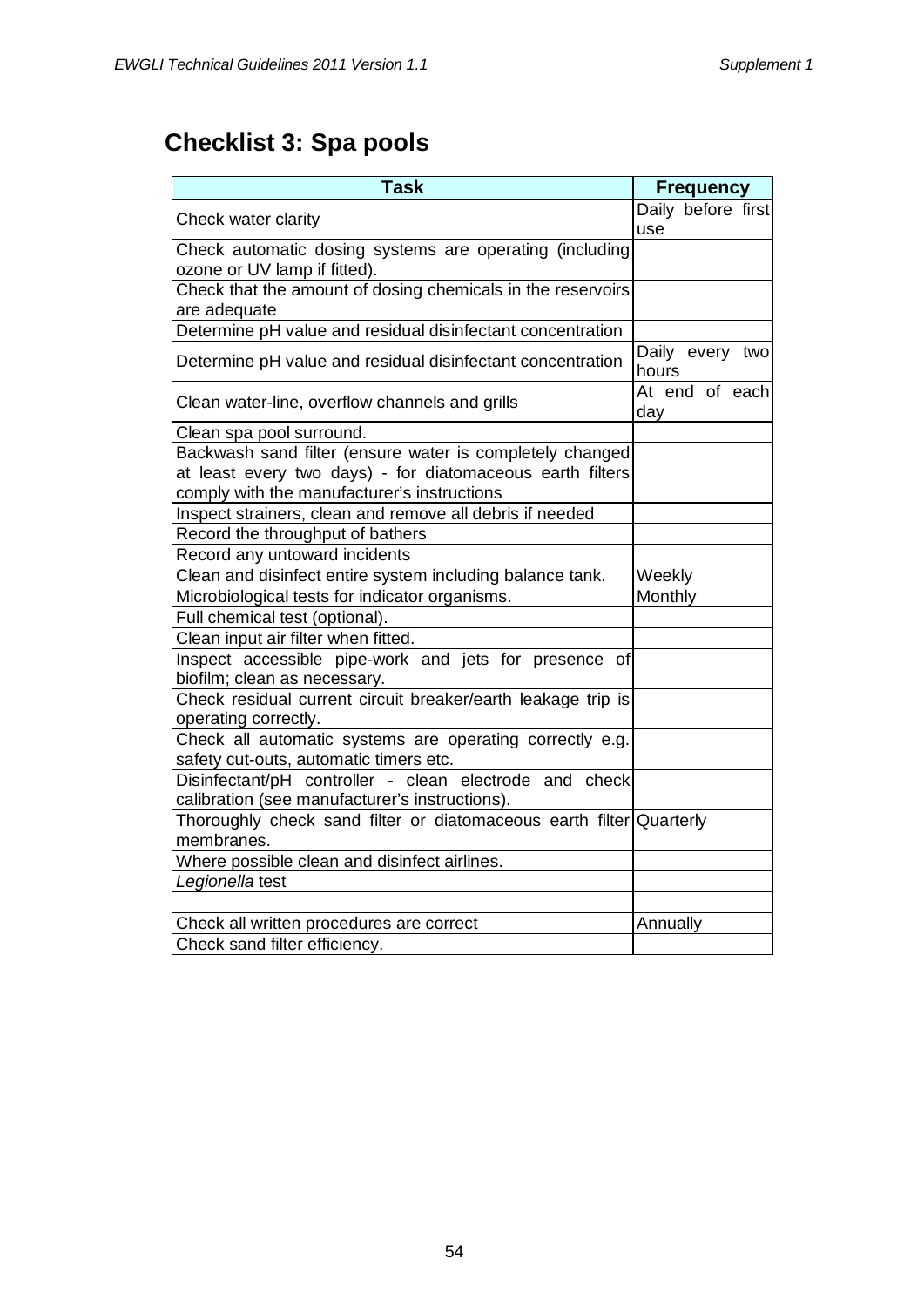# **Checklist 4: Other risk systems**

| <b>System/service</b>                                     | <b>Task</b>                                                                                                                                  | <b>Frequency</b>                                                        |
|-----------------------------------------------------------|----------------------------------------------------------------------------------------------------------------------------------------------|-------------------------------------------------------------------------|
| Spray humidifiers, air<br>washers and wet<br>scrubbers    | Clean and disinfect spray humidifiers/air<br>washers and make up tanks including all Six monthly<br>wetted surfaces, descaling as necessary  |                                                                         |
|                                                           | Confirm the operation of non chemical<br>water treatment (if present)                                                                        | Weekly                                                                  |
| <b>Water softeners</b>                                    | Clean and disinfect resin and brine tank<br>manufacturer<br>with<br>check<br>chemicals can be used to disinfect resin manufacturer<br>bed    | what As recommended by                                                  |
| Emergency showers and<br>eye wash sprays                  | Flush through and purge to drain                                                                                                             | Six monthly or more<br>frequently if<br>recommended by<br>manufacturers |
| Sprinkler and hose reel<br>systems                        | When witnessing tests of sprinkler blow<br>down and hose reels ensure that there is As directed<br>minimum risk of exposure to aerosols      |                                                                         |
| Lathe and machine tool<br>coolant systems                 | Clean<br>disinfect<br>and<br>storage<br>andl<br>distribution system                                                                          | Six monthly                                                             |
|                                                           | Clean and disinfect entire system.                                                                                                           | Weekly                                                                  |
| Horticultural misting<br>systems                          | Clean and disinfect distribution<br>pipe-<br>work, spray heads and make-up tanks<br>including all wetted surfaces, descaling<br>as necessary | Annually and<br>more<br>frequently where the<br>public have access      |
| Dental station cooling                                    | Drain down and clean                                                                                                                         | At the end of each<br>working day                                       |
| systems                                                   | Flush                                                                                                                                        | At the beginning of<br>each working day                                 |
| Car/bus / train washes                                    | Check filtration and treatment system,<br>clean and disinfect system                                                                         | See<br>manufacturers<br>instructions                                    |
| Fountains and water<br>features (particularly<br>indoors) | Clean and disinfect ponds, spray heads<br>and make-up tanks including all wetted<br>surfaces, descaling as necessary                         | Interval depending on<br>condition                                      |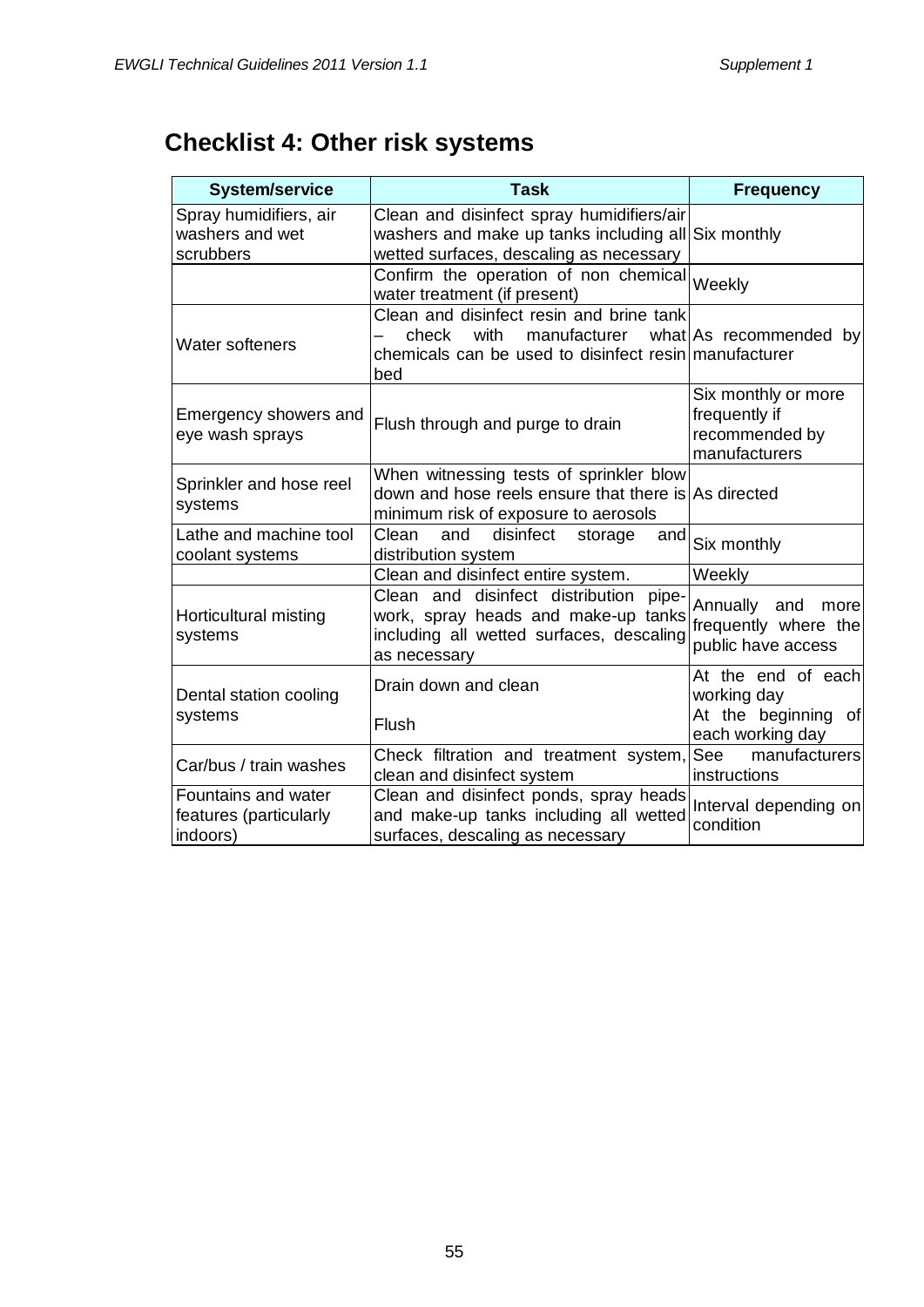# **Supplement 2**

# **Treatment Methods**

# **Cooling systems**

# **Biocides**

- 191. Biocides are used for the long-term control of microbiological activity in cooling systems, and can be oxidising or non-oxidising or a combination of both. The frequency and quantity of additions will depend on the microbiological activity of the system.
- 192. Biocides have been shown to be effective in preventing the proliferation of legionellae when applied and controlled as part of a comprehensive water treatment programme. Many factors will influence the selection of chemicals required for the treatment programme. However, the success of the treatment programme is dependent on:
	- Compatibility of all chemical components used;
	- Adherence at all times to the recommended application, monitoring and control procedures.
- 193. Biocides are routinely applied at the tower sump or the suction side of the recirculating water pump but should be dosed so that the biocide will circulate throughout the cooling system. However, in air conditioning systems where the tower can be bypassed, the biocide needs to be added to the suction side of the re-circulating pump.
- 194. Specific surfactants (biodispersants) function by wetting biofilms and aiding penetration of the biocides into them. In microbiologically dirty systems that contain or readily grow biofilms, the use of biodispersants can improve the efficiency of oxidising biocides. Most non-oxidising biocide formulations already contain surfactants to improve performance. Then installation of sidestream filtration can significantly reduce suspended dirt in systems prone to process contamination or severe dust contamination from the incoming air.
- 195. Hazard data sheets should be available for all chemicals used in treatments applied to cooling towers and an assessment drawn up to ensure that those handling and applying them do so safely. Where a biocide has been selected specifically for control of *Legionella* the supplier should be able to present test data to demonstrate its efficacy.

# **Oxidising biocides**

196. The halogens are dosed to give a free-chlorine or free-bromine reserve. This is a measure of the free-halogen, the hypochlorous/hypobromous acid (HOCl/HOBr) and the hypochlorite/hypobromite ion (OCl- /OBr-). In all cases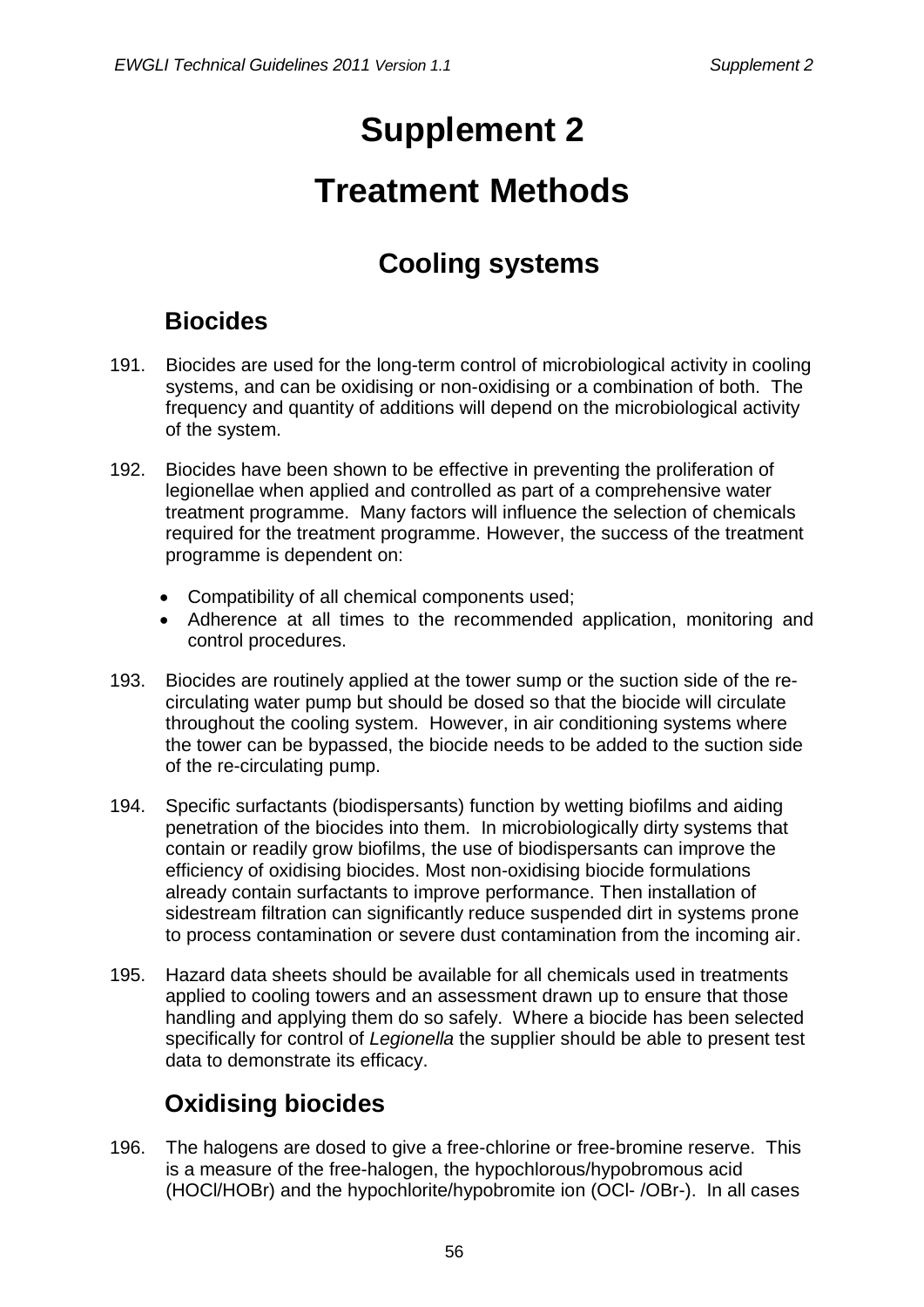the applied dosage should be sufficient to maintain a free reserve in the range of 1.0-2.0 mg/l chlorine/chlorine dioxide and 2.0–3.0 mg/l bromine in the return water. Reserves consistently above 3mg/l free chlorine/bromine should be avoided (except in exceptional circumstances) as this may cause system corrosion. The activity (in terms of time taken to have an effect) of chlorine is significantly reduced at alkaline pH and additions of this biocide need to be adjusted to take account of this. This can be overcome by continuous dosing. It is, in any case, preferable to apply oxidising biocides on a continuous basis but if they are applied as a shot dose, the effective concentration should be present for at least four out of every 24 hours. In large industrial systems, the dosage is based on water recirculation rate. This has to be sustained for a period of time, ranging from a few minutes to several hours, or even continuously, depending on the operating characteristics of the cooling system.

- 197. For small systems, such as air conditioning installations, halogen addition would normally be based on system volume. The system and its water chemistry will influence the choice of the best method of addition to obtain effective microbiological control. Once halogenation is stopped, the free halogen reserve is quickly lost, leaving the system open to re-infection and repopulation by micro-organisms.
- 198. Oxidising biocides are also used for disinfection either in emergency or as part of the routine cleaning programme. For disinfection, much higher doses of up to 50 mg/l may be used.
- 199. Oxidising biocides have the advantage that they can be readily monitored by simple chemical tests that can be performed on site, are relatively cheap and are easy to neutralise for microbiological monitoring and disposal. Their major disadvantage is that they can be corrosive and their activity, particularly for chlorine, is pH dependent.

### **Non-oxidising biocides**

- 200. Non-oxidising biocides are generally more stable and longer lasting than oxidising biocides. However, their concentration will reduce because of depletion via water losses from the system, and by degradation of the active material.
- 201. To achieve the right non-oxidising biocide concentration to kill microorganisms, it should be added as a shot dose but may sometimes be added continuously. The frequency and volume of applications are dependent on system volume, system half-life and the biocide contact time, typically four hours. These need to be considered to ensure that the biocide concentration necessary to kill the micro-organisms is achieved. In systems with smaller water volumes and high evaporation rates it is particularly important that the above parameters are accurately determined. In the case of systems that have long retention times, the half-life of the biocide is the controlling factor.
- 202. A non-oxidising biocide programme should use two biocides on an alternating basis. Once the concentration of any biocide has been depleted to below its effective level, the system will be open to re-infection. The efficacy of non-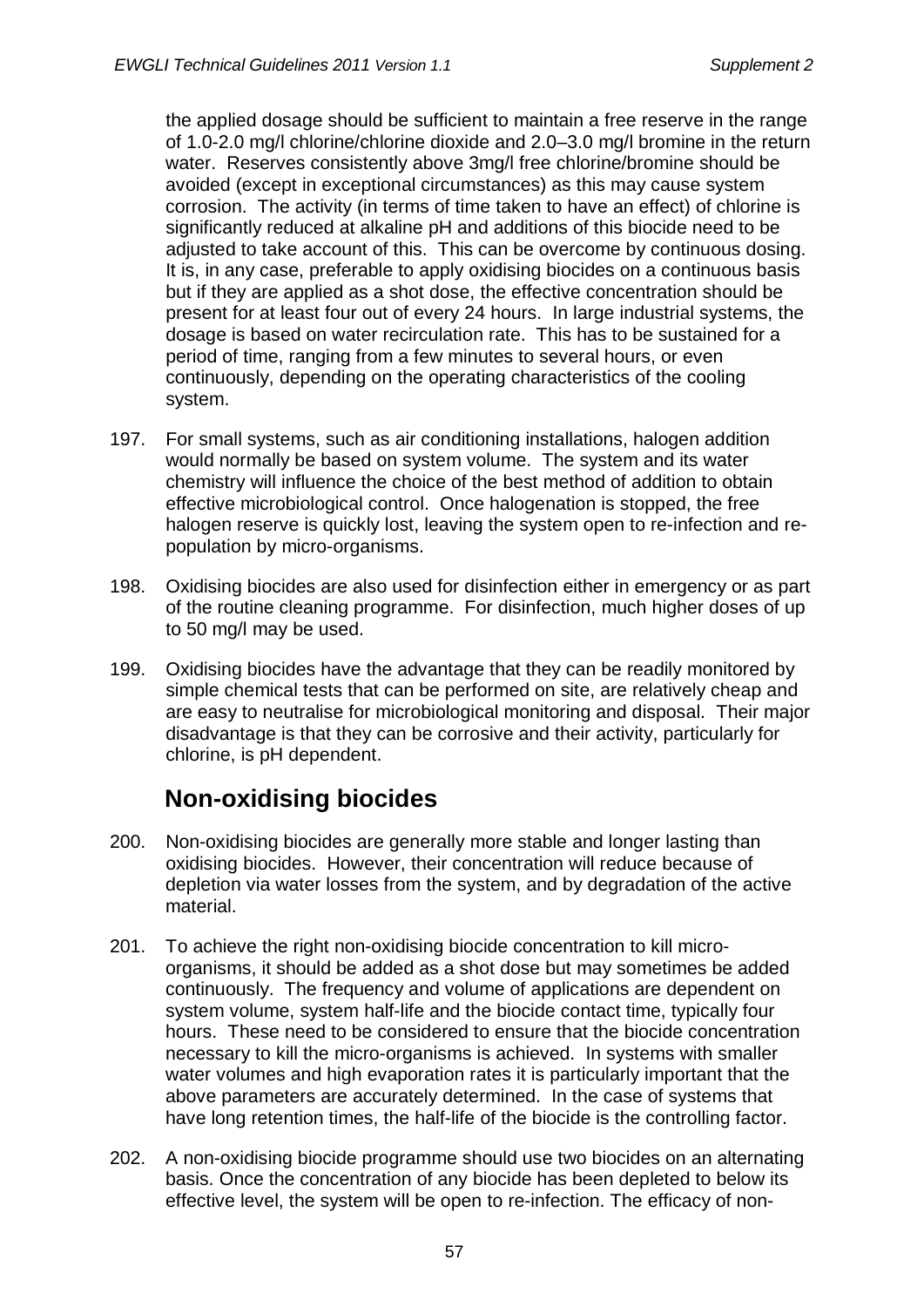oxidising biocides may be influenced by the pH of the water in the system and this should be taken into account to ensure that the biocide programme is effective. The following points are important in selecting a non-oxidising biocide programme:

- Retention time and half-life of the system
- Microbiological populations
- System contaminants
- Handling precautions
- Effluent constraints

# **Hot water systems**

203. National water regulations may prescribe a maximum value for the level of biocide being used in potable water supplies. It is important that installers of treatment systems are aware of the need to avoid any breach of these regulations and maintain biocide levels below the maximum allowable concentration.

### **Thermal shock**

- 204. Thermal shock treatment at 70-80ºC for relatively short periods has been used both for emergency disinfection, and as part of long-term control programmes. However recolonisation can frequently occur rapidly, even within a couple of weeks. This method carries an increased risk of scalding and must be carefully managed to avoid the risk. It is no longer recommended as part of a long-term control programme.
- 205. Thermal disinfection is carried out by raising the temperature of the whole of the contents of the hot water storage heater to 70-80°C then circulating this water throughout the system for up to three days. To be effective, the temperature at the hot water storage heater should be high enough to ensure that the temperatures at the taps and appliances do not fall below 65°C. Each tap and appliance should be run sequentially for at least five minutes at the full temperature, and this should be measured. For effective thermal disinfection the water system needs to be well insulated.
- 206. It is essential to check that during the procedure, the temperature of the water in distal points reaches or exceeds 65°C.
- 207. At the end of the procedure, samples of water and sediment should be collected at distal points of the installation and examined for *Legionella*. If the result is unsatisfactory, the procedure must be repeated until documented decontamination is achieved. Following decontamination, microbiological checks must be repeated periodically.
- 208. Thermal treatment has the advantages that no particular equipment is required so that the procedure can be carried out immediately, provided there is sufficient heat capacity in the system. However the procedure requires considerable energy and manpower and is not normally practical for large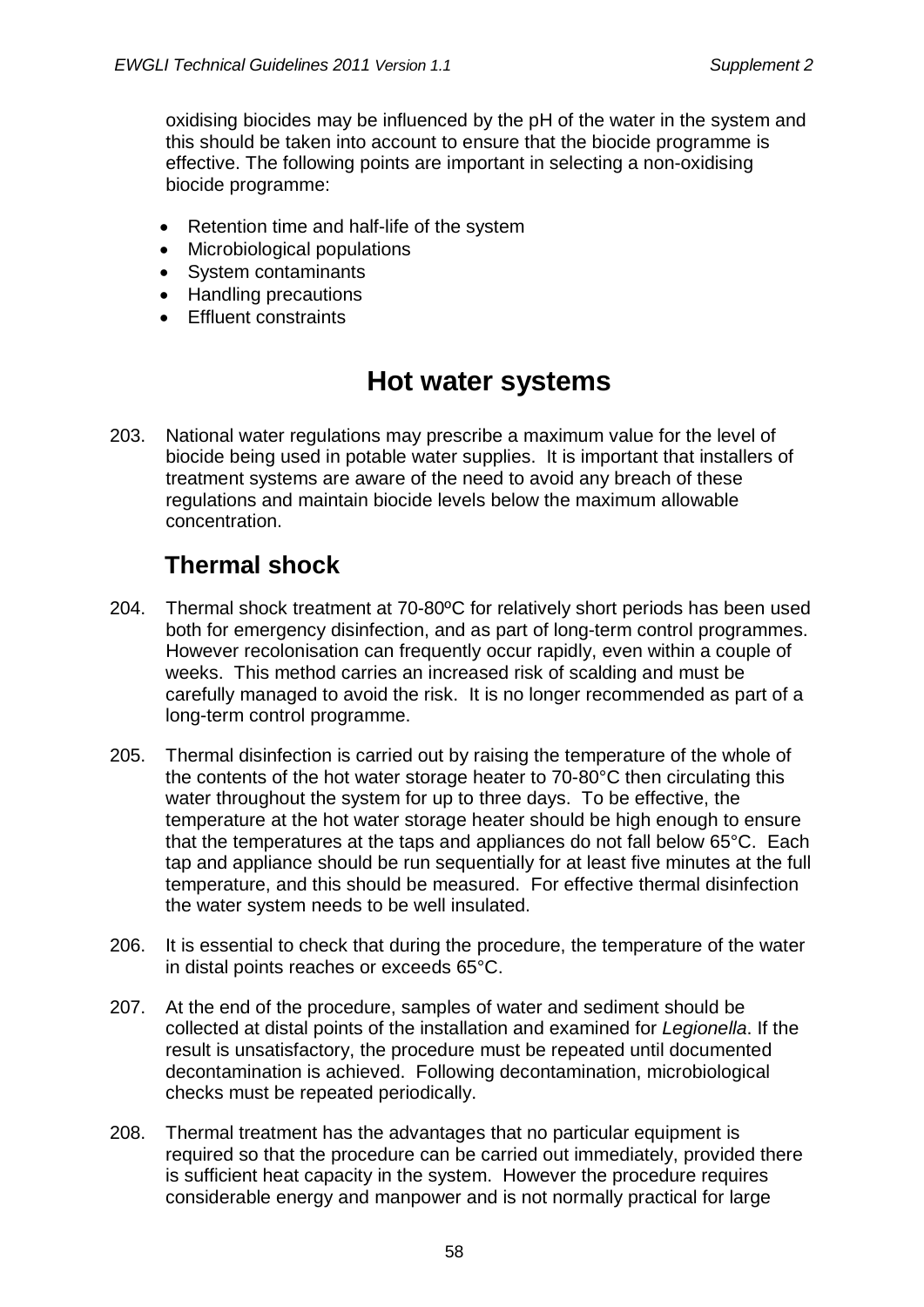buildings but may be suitable for small systems. It will not disinfect downstream of thermostatic mixer valves, unless the valves can be overridden, and so is of limited value where such valves are installed. There is a severe risk of scalding at these temperatures. Although the numbers of *Legionella* may be reduced, re-colonisation of the water system can occur from as little as a few weeks after treatment, particularly if it has not been accompanied by other remedial measures.

#### **Constant maintenance of the temperature between 55- 60°C**

209. At 60°C it takes approximately two minutes to inactivate 90% of a population of *L. pneumophila*. The effectiveness of maintaining the circulating temperature at 60ºC has been demonstrated both in hospitals and in hotels. Hot water installations maintained at temperatures above 50°C are less frequently colonised by legionellae. Circulating water at 60°C, such that the temperature at each outlet, or feed to a TMV, reaches at least 50ºC and preferably 55ºC within one minute of opening the outlet, is the method most commonly used to control legionellae in hot water distribution systems. Although raising the temperature to a constant 60ºC has consistently been shown to control outbreaks it does not necessarily eliminate legionellae from the system but controls them at a level that prevents further cases. Provided there is sufficient heating capacity it is relatively easy to implement and is easy to monitor continuously. It is important that the temperatures of the returns on each loop of the system are monitored as well as the tap and flow temperatures. It has the possible disadvantage of increasing energy consumption and there is an increased risk of scalding. Where thermostatic mixer valves are installed to reduce scalding risk, they must be subjected to a programme of planned monitoring and maintenance.

# **Chlorination**

210. Chlorine has also been used for the treatment of hot water systems. As the bactericidal action of the chlorine is pH sensitive and decreases rapidly at values above seven the pH of the water will have to be monitored and may need adjustment. In systems which are colonised the chlorine residual will be quickly used up; it is therefore essential that monitoring of distal points in all parts of the system is carried out to ensure there is an effective concentration of free chlorine available.

# **Shock hyperchlorination**

211. This must be carried out in water at a temperature below 30°C, with a single addition of chlorine to the water to obtain concentrations of free residual chlorine of 20-50 mg/l throughout the installation, including distal points. After a contact period of at least two hours with 20 mg/l of chlorine or at least one hour with 50 mg/l of chlorine, the water is drained. Fresh water is then let into the installation until the level of chlorine returns to the concentration of 0.5-1 mg/l.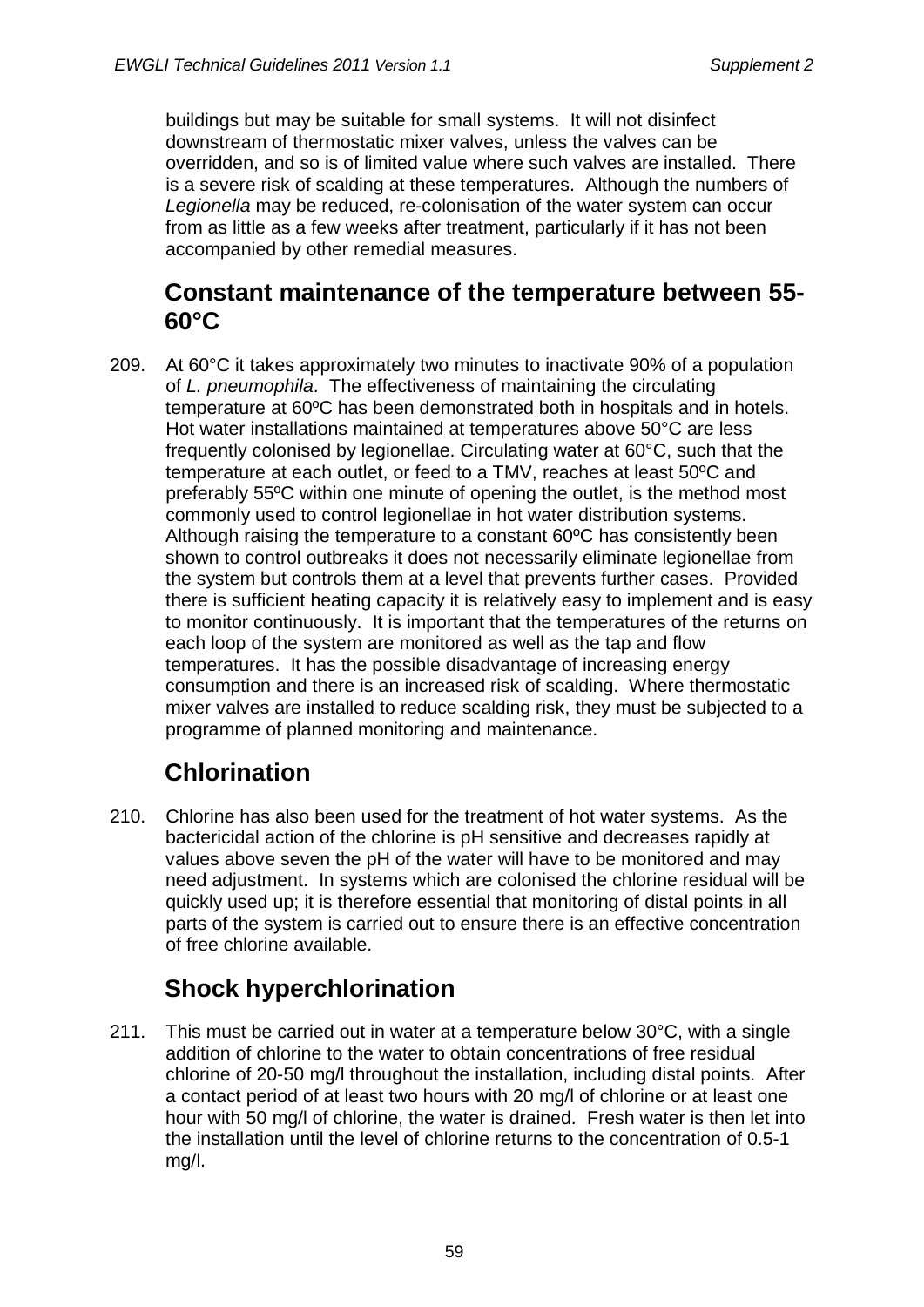### **Continuous chlorination**

- 212. This is achieved by the continuous addition of chlorine, usually in the form of calcium hypochlorite or sodium hypochlorite. Residual levels of chlorine can vary depending on the quality of the water, the flow, and the amount of the biofilm in the system. However the residual disinfectant must be between one and two mg/l. Where there are stagnant areas or circulation problems in the water distribution system, the chlorine will not inactivate *Legionella* in these areas.
- 213. Although continuous chlorination has been used as a means of control in hot water systems, it is difficult to maintain the required levels of chlorine as it volatilises off from hot water. In addition chlorine is corrosive and this effect is increased with raised temperatures.

# **Chlorine dioxide**

214. Chlorine dioxide has been successfully used to control *Legionella* in some hot water systems and can be used in the same manner as chlorine. It has the advantage that it is not as volatile at high temperatures as chlorine and is said to be more active on biofilms.

### **Monochloramine**

215. There is some evidence that hospitals receiving water that has been treated with monochloramine rather than chlorine are less likely to have outbreaks of Legionnaires' disease and are less colonised with *Legionella*. It is possible that treating hot water systems with monochloramine may prove more effective than chlorine. Appropriate dosing systems are becoming available for buildings. Monochloramine is more slow acting than chlorine but persists longer and is therefore said to be more effective against biofilms.

### **Ionisation**

- 216. "Ionisation" is the term given to the electrolytic generation of copper and silver ions for use as a water treatment. Metals such as copper and silver are well known bactericidal agents. They act on the cell wall of the micro-organism that alters the cells permeability which, together with protein denaturisation, lead to cell lysis and death.
- 217. Copper and silver ions are generated electrolytically and their concentration in the water depends on the power applied to the electrodes. Copper and silver ion concentrations maintained at 400 µg/l and 40 µg/l respectively can, if properly managed be effective against *Legionella* in the planktonic and biofilm phase in hot water systems. If however the water is softened then silver ion concentrations between 30 to 20 µg/l can also be effective, provided a minimum concentration of 20 µg/l is maintained. This level of silver still requires copper ions to complete the synergy.
- 218. The application of ionisation will need to be properly assessed, designed and maintained as part of an overall water treatment programme. It should be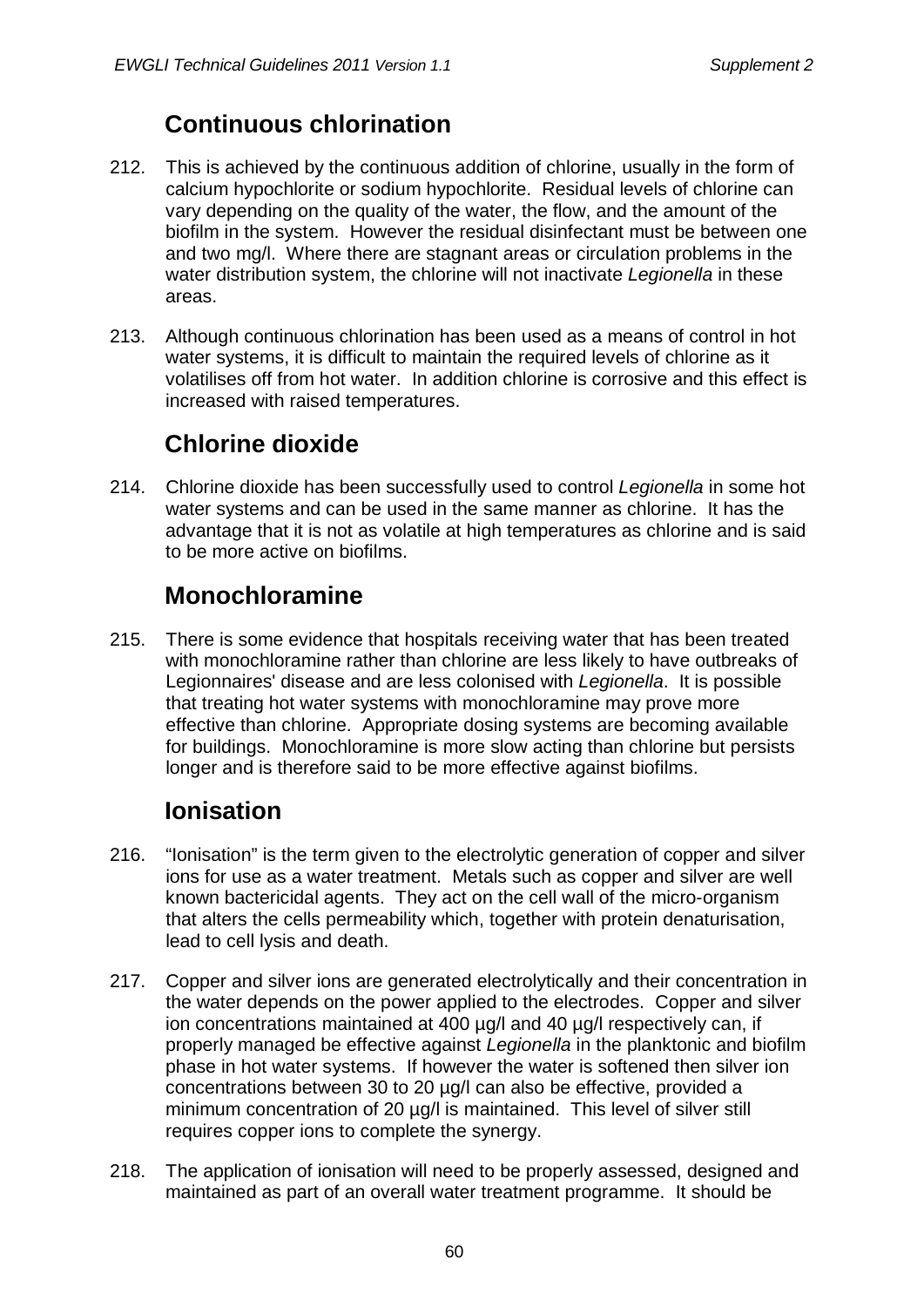noted that in hard water systems, silver ion concentrations can be difficult to maintain due to accumulation of scale on the electrodes in some systems, unless anti-scaling electrode cells are employed. High concentrations of dissolved solids may precipitate the silver ions out of solution. For both hard and soft water, the ionisation process is pH sensitive and it is difficult to maintain silver ion concentrations above pH 7.6. The accumulation of scale and concentration of dissolved solids therefore needs to be carefully controlled so that suitable ion levels are consistently maintained throughout the system. This may require additional water treatments.

219. The method is easy to apply and is not affected by the temperature of the water. However because the system is subject to fluctuations in concentration unless automatic controls are employed, it is necessary to check the concentration of the two metals regularly, as well as the pH of the water at 6-8. This technique is not suitable for systems that employ zinc cathodic protection for water systems because the metal deactivates silver ions. Furthermore, if the treatment is used continuously it is necessary to check that the maximum permissible concentration (CMA) laid down by current legislation for drinking water is not exceeded.

### **Hydrogen peroxide and silver**

220. Treatment is carried out using a stable concentrated solution of hydrogen peroxide (oxygenated water) and silver, exploiting the bactericidal action of each of the two components and the synergy between them. The technique is relatively recent and requires further field trials to confirm its effectiveness.

# **Ultra violet (UV) radiation**

221. Irradiation with ultraviolet light is an alternative method for the disinfection of drinking water. Ultraviolet light (254 nm) inactivates bacteria by producing thymine dimers in their DNA that inhibit replication. The application of ultraviolet light is a method of disinfection that has proven effective close to the point of use. The thermal shock and chlorination methods can be used prior to application of ultraviolet light to control *Legionella* present in the system. UV equipment is relatively easy to install and has no adverse effects on the taste or potability of the water and does not damage piping. The technique is not suitable as the only method for an entire building or water system because there is no residual effect, and legionellae remain in the biofilms, dead ends and stagnant areas of the system.

# **Terminal filtration**

222. There are commercially available bacterial filters that can be fitted to taps and shower heads containing filters that can be fitted in place of the conventional shower head. These will prevent all legionellae and other bacteria from being released by the outlets to which they are fitted. They need to be replaced regularly which is an additional cost so they are commonly installed as a temporary measure, particularly in health care premises where they have been used very effectively to prevent infection.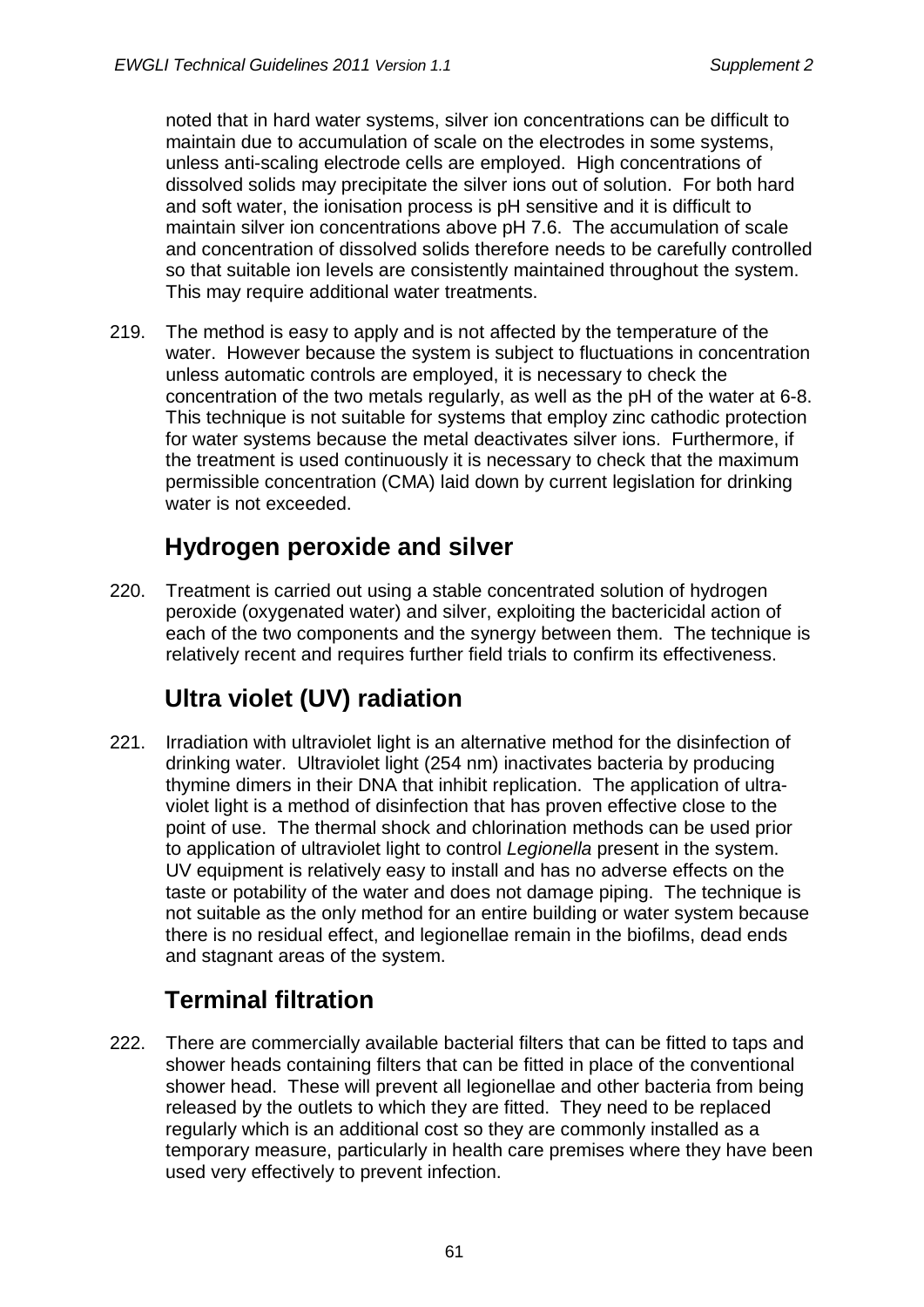### **Cold water systems**

223. Oxidising biocides are the most widely used method of controlling *Legionella* in cold water systems. Chlorine, monochloramine and chlorine dioxide can all be used although chlorine has been most widely applied. If the water is to be used for drinking it is important to ensure that the national drinking water regulations are complied with. Where chlorine dioxide is used the concentration in water that is to be drunk should not exceed 0.5mg/l and this is often not enough to achieve control in colonised systems. Therefore it may be necessary to use it at a higher concentration say 1–2 mg/litre and to provide alternative sources of potable water until the legionellae are shown to be under control. This may take a considerable period of time.

# **Spa pools**

224. It is imperative that spa pools are rigorously maintained. The water should be continuously filtered and treated continuously with chlorine or bromine to provide a residual concentration of 3-5 mg/l of chlorine. Public spa pools should be equipped with a sand filter of the type used for swimming pools and this should be back-washed each day. Alternatively diatomaceous earth filters may be used and backwashed according to the manufacturer's instructions. At least half the water should also be replaced each day. The water circulation and treatment system should be operated 24 hours a day. The residual concentration of chlorine should be measured several times a day. Spa pools on display should be treated in the same way as those used by bathers.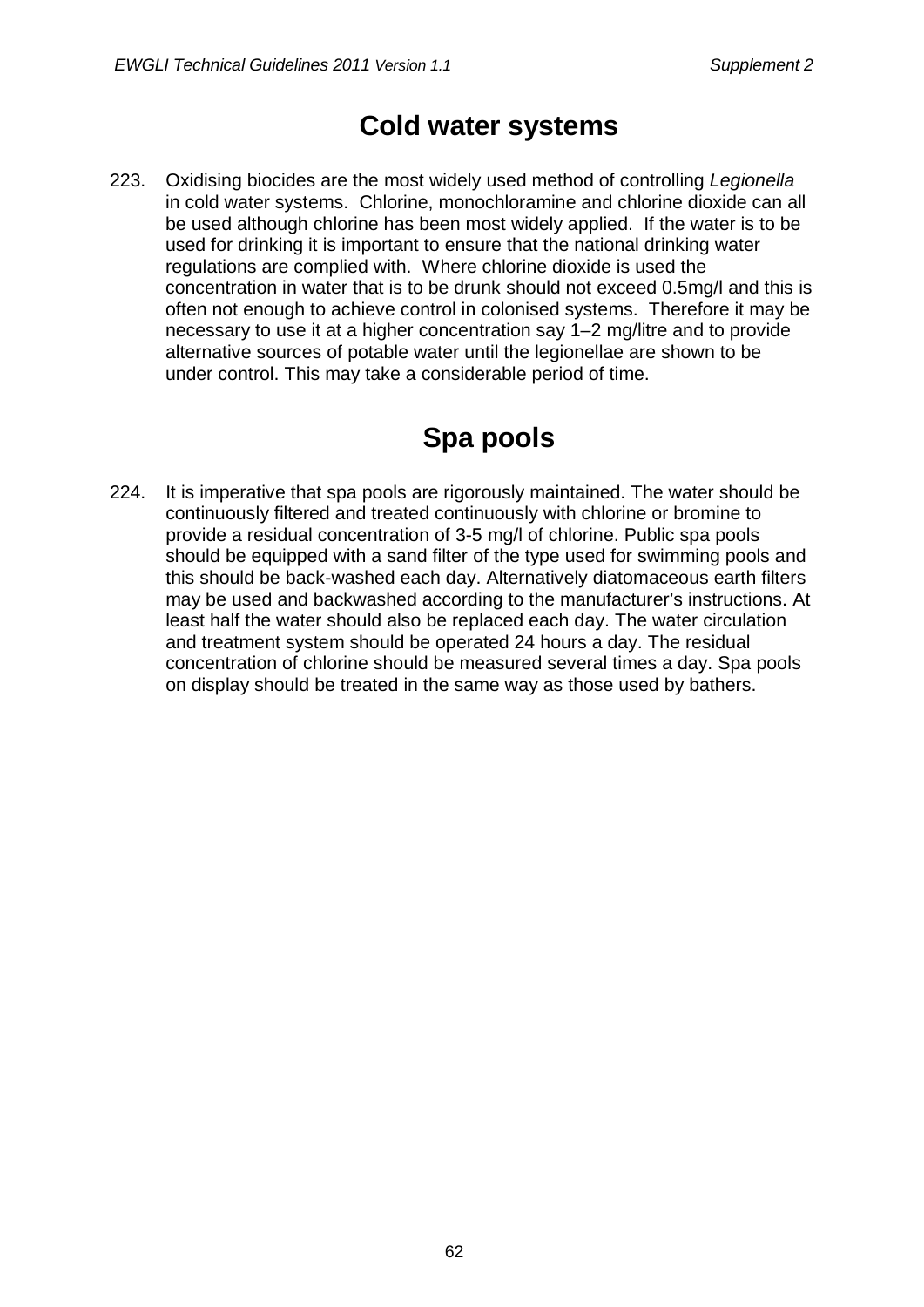# **Supplement 3**

# **References for National Guidelines for Control and Prevention of Legionnaires' disease and References for National Water Regulations**

| <b>Country</b>    | <b>Name of document</b>                                                                                                                                                                                                                           | Year      | <b>Publication</b>                                                                  |
|-------------------|---------------------------------------------------------------------------------------------------------------------------------------------------------------------------------------------------------------------------------------------------|-----------|-------------------------------------------------------------------------------------|
| Andorra           | <b>Water regulations</b><br>http://www.bopa.ad/bopa.nsf/ad6c7<br>5eb167be7c7c1256afe003232ff/e1<br>d45a591abb589cc125737e00217d<br>ed                                                                                                             |           |                                                                                     |
| Austria           | Kontrolle und Prävention der<br>reiseassoziierten Legionärskrankheit<br>http://www.aqes.at/uploads/media/<br>Leitlinie_Legionellen_07.pdf                                                                                                         | 2005      | <b>AGES Austrian Agency for</b><br>Health and Food Safety<br>and Ministry of Health |
|                   | ÖNORM B 5019<br>Hygienerelevante Planung, Betrieb,<br>Wartung, Überwachung und<br>Sanierung von zentralen<br>Trinkwasser-Erwärmungsanlagen<br>http://www.as-search.at                                                                             | 2007      | Austrian Standard plus                                                              |
|                   | Bäderhygieneverordnung<br>http://www.ris.bka.qv.at                                                                                                                                                                                                | 1998      | Bundeskanzleramt<br>Rechtsinformationsystem                                         |
|                   | Prävention der Legionellose,<br>Checkliste zur Einschätzung des<br>Risikos einer Exposition gegenüber<br>Legionellen bei Kontakt mit<br>zentralen Trinkwasser-<br>Erwärmungsanlagen und anderen<br>wasserführenden Systemen<br>http://www.ages.at | 2009      | <b>AGES Austrian Agency for</b><br>Health and Food Safety<br>and Ministry of Health |
| Belgium           | Relatif aux dangers de et aux<br>measures préventives contre une<br>contamination par Legionella en<br>Belgique (CSH: 4870)                                                                                                                       | Sept 2000 | Conseil Supérieur<br>d'Hygiène Brussels                                             |
|                   | Recommendations Pour La<br>Prevention Des Infections A<br>Legionella Dans Les<br>Establishments De Soins (CSH:<br>7509)                                                                                                                           | Jan 2002  | Conseil Supérieur<br>d'Hygiène Brussels                                             |
| Czech<br>Republic | Metodicky navod k zajisteni<br>programu surveillance legioneloz                                                                                                                                                                                   | 2000      | Ministerstvo Zdravoknictvi<br>Praha                                                 |
|                   | <b>Water regulations</b><br>http://aplikace.mvcr.cz/archiv2008/s<br>birka/2006/sb092-06<br>Legionella in indoor and outdoor                                                                                                                       | 2006      |                                                                                     |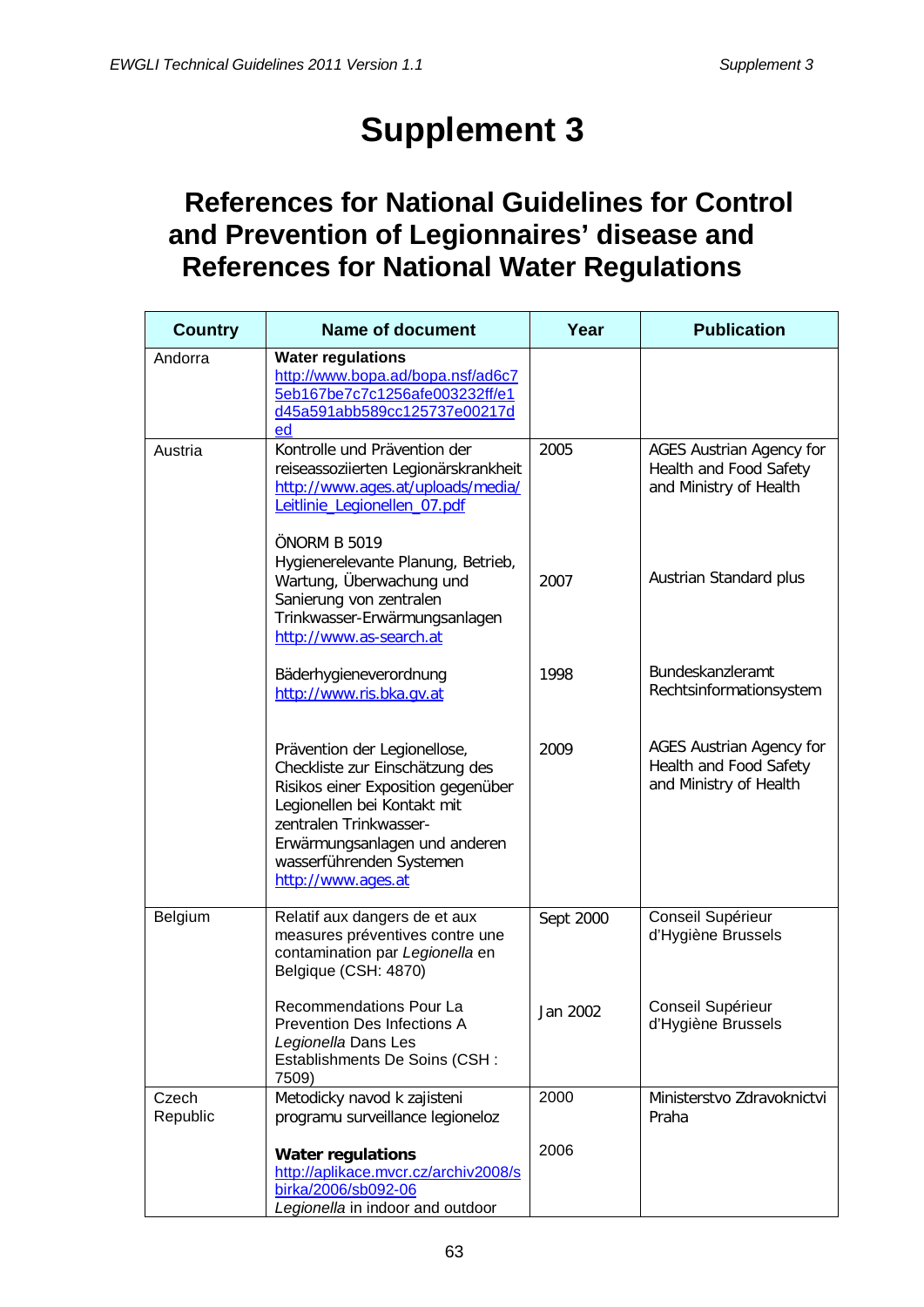| <b>Country</b> | <b>Name of document</b>                                                                                                                                                             | Year             | <b>Publication</b>                                                             |
|----------------|-------------------------------------------------------------------------------------------------------------------------------------------------------------------------------------|------------------|--------------------------------------------------------------------------------|
|                | swimming pools<br>http://aplikace.mvcr.cz/archiv2008/s<br>birka/2006/sb092-06                                                                                                       | 2006             |                                                                                |
|                | Legionella in drinking and hot water<br>of health care and accommodation<br>facilities                                                                                              |                  |                                                                                |
| Denmark        | Guidelines: Legionella                                                                                                                                                              | 1998             | Statens Serum Institut,                                                        |
|                | En Vejledning: Legionella i varmt<br>brugsvand. Overvågning,<br>udbredelse og forebyggelse af<br>legionærsygdom.<br>ISBN 87-89148-25-8                                              | 2000             | Copenhagen<br>As above                                                         |
| France         | Arrêté du 13 décembre 2004 relatif<br>aux installations de refroidissement<br>par dispersion d'eau dans un flux<br>d'air soumises à autorisation au<br>titre de la rubrique n° 2921 | December<br>2004 | Minsitère de l'écologie et<br>du dévellopement durable                         |
|                | Le risque lié aux legionelloses :<br>guide d'investigation et d'aide à la<br>gestion                                                                                                | <b>July 2005</b> | Ministère de la santé et<br>des solidarités, Direction<br>générale de la santé |
|                | La prévention du risque lié aux<br>légionelles dans les établissements<br>sociaux et médico-sociaux<br>d'hébergement pour personnes<br>âgées                                        | October<br>2005  | As above                                                                       |
|                | Modalités d'organisation des<br>services de l'Etat en cas de<br>survenue de cas groupés de<br>legionellose                                                                          | May 2006         | As above                                                                       |
|                | Réferentiel d'inspection des<br>mesures de prévention des risques<br>liés aux légionelles dans les<br>établissements de santé                                                       | June 2005        | As above                                                                       |
| Germany        | Drinking water heating systems and<br>conduits; Technical measures to<br>decrease Legionella growth                                                                                 | 1993             | W 551 DVGW, Bonn                                                               |
|                | Drinking water heating systems and<br>conduits; Technical measures to<br>decrease Legionella growth;<br>rehabilitation and operation                                                | 1996             | W 552 DVGW, Bonn                                                               |
|                | DIN 19643-1 Treatment of<br>swimming pool water, general<br>requirements                                                                                                            | 1997             |                                                                                |
|                | VDI 6022 Hygienic requirements on<br>room ventilation facilities<br>(www.beuth.de)                                                                                                  | 1998             |                                                                                |
|                | Protection of Infection Act (IfSG)<br>Act on Prevention and Control of<br>Infectious Diseases in Man                                                                                | <b>July 2000</b> | Federal Ministry of Health                                                     |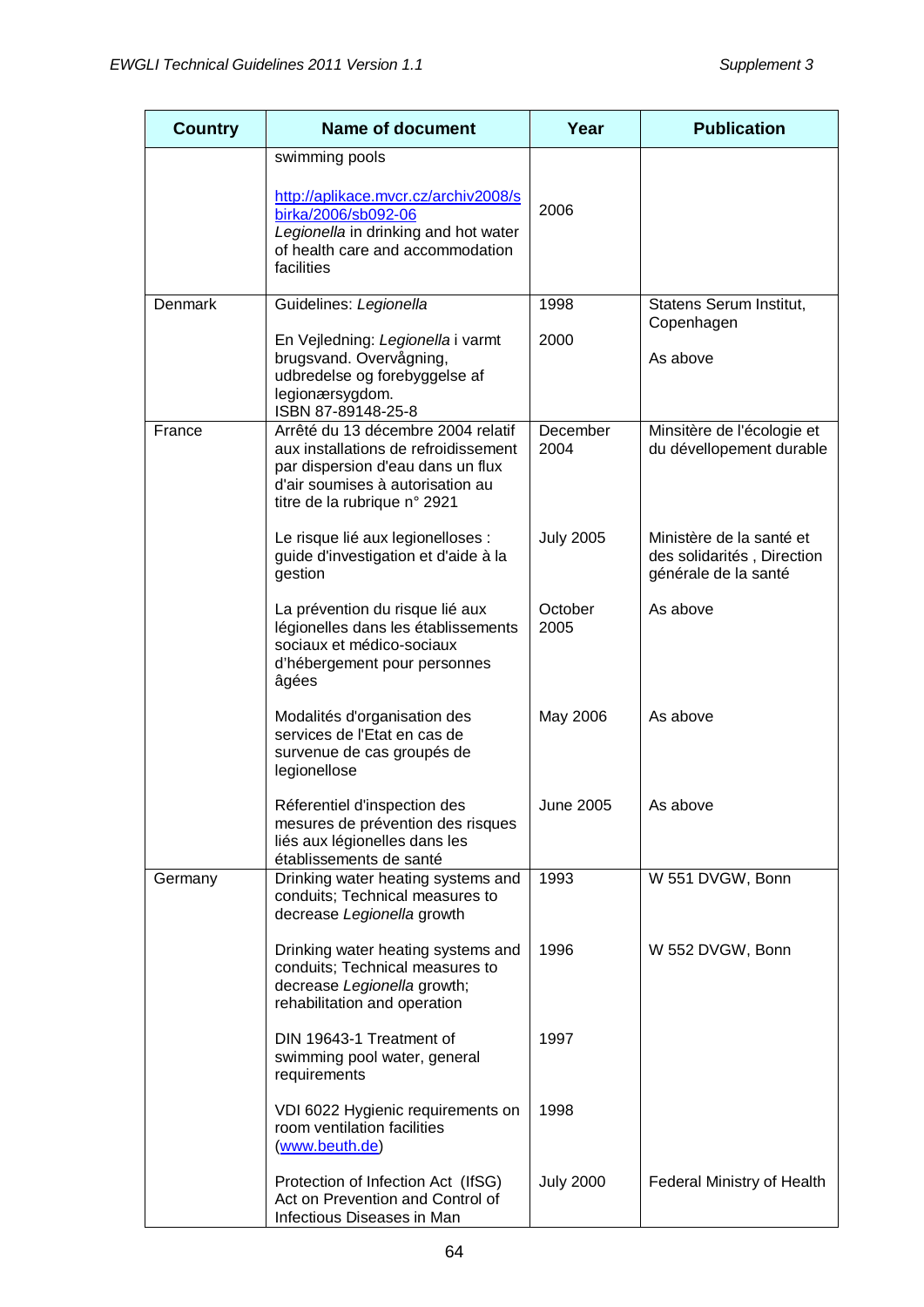| <b>Country</b> | <b>Name of document</b>                                                                                                                                                           | Year     | <b>Publication</b>                                                                               |
|----------------|-----------------------------------------------------------------------------------------------------------------------------------------------------------------------------------|----------|--------------------------------------------------------------------------------------------------|
|                | (www.umweltbundesamt.de)                                                                                                                                                          |          |                                                                                                  |
|                | <b>Water regulations</b><br>http://www.umweltbundesamt.de/w<br>asser-e/index.htm                                                                                                  |          |                                                                                                  |
|                | Guideline on Legionnaires' disease<br>and its prevention                                                                                                                          | 2007     | National Centre for<br>Epidemiology and<br>National Institute for<br><b>Environmental Health</b> |
| Hungary        | <b>Water regulations</b>                                                                                                                                                          |          |                                                                                                  |
|                | http://net.<br>Jogtar.hu/ir/gen/hjegy_doc.cgi?doci<br>d=A0100201.KOR                                                                                                              |          |                                                                                                  |
| Ireland        | National Guidelines for the Control<br>of Legionellosis in Ireland, 2009                                                                                                          | 2009     | <b>Health Protection</b><br>Surveillance Centre,<br>Dublin.                                      |
|                | <b>Water regulations</b><br>http://www.irishstatutebook.ie/home.<br>html                                                                                                          |          |                                                                                                  |
|                |                                                                                                                                                                                   |          |                                                                                                  |
| Italy          | Linee -guida per la prevenzione ed<br>il controllo della legionellosi                                                                                                             | May 2000 | Gazzetta Ufficiale della<br>Repubblica Italiana, serie<br>generale, n.103                        |
|                | Linee guida recanti indicazioni sulla<br>legionellosi per i gestori di strutture<br>turistico-recettive e termali.                                                                | 2005     | Gazzetta Ufficiale della<br>Repubblica Italiana n. 28<br>del 04/02/2005.                         |
|                | Linee guida recanti indicazioni ai<br>laboratori con attività di diagnosi<br>microbiologica e controllo<br>ambientale della legionellosi.                                         | 2005     | Gazzetta Ufficiale della<br>Repubblica Italiana n. 29<br>del 05/02/2005.                         |
| Latvia         | Epidemiological surveillance of<br>legionellosis                                                                                                                                  | Oct 1998 | Ministry of Welfare                                                                              |
| Lithuania      | Methodical recommendations for<br>legionellosis diagnostics, treatment,<br>epidemiological surveillance and<br>control (www.ulpkc.lt)                                             | 2004     | Lithuanian Ministry of<br>Health                                                                 |
|                | Recommendations for legionellosis<br>prevention and control in<br>procedures of legionellosis risk<br>places (www.ulpkc.lt)                                                       | 2007     | Lithuanian Ministry of<br>Health                                                                 |
|                | <b>Water regulations</b><br>Requirements for quality and safety<br>of drinking water" (Zin., 2003. Nr.<br>79-3603). Due confirmation<br>Lithuanian Hygiene standard HN<br>24-2003 | 2003     | Health Minister's of<br>Republic of Lithuania<br>order No V-455                                  |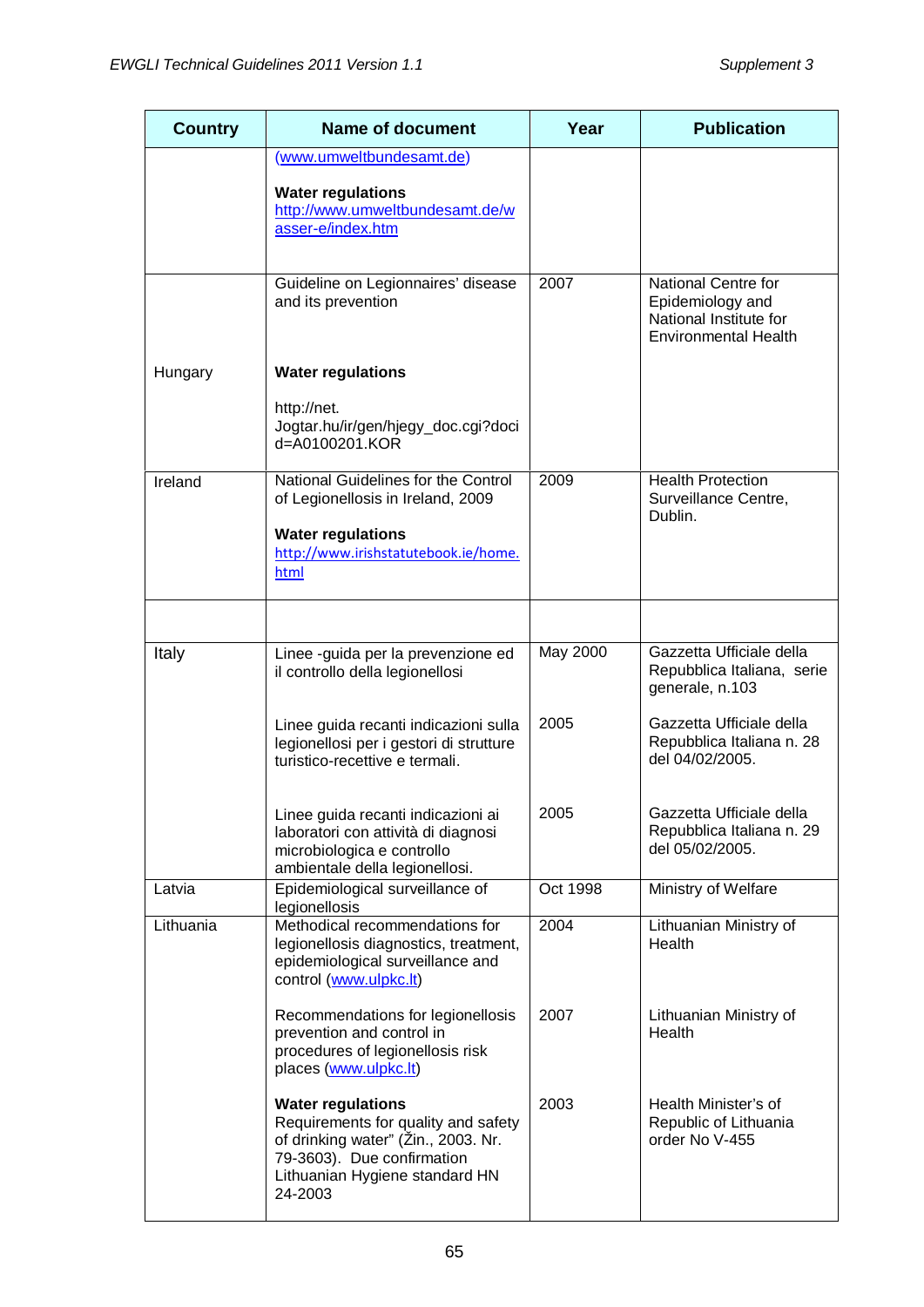| <b>Country</b> | <b>Name of document</b>                                                                                                                                                                   | Year       | <b>Publication</b>                                                                                              |
|----------------|-------------------------------------------------------------------------------------------------------------------------------------------------------------------------------------------|------------|-----------------------------------------------------------------------------------------------------------------|
|                | Equipment and maintenance of<br>safety to health requirements for<br>swimming pools" (Žin., 2005, Nr.<br>87-3277). Due confirmation<br>Lithuanian Hygiene standard HN<br>109-2005         | 2005       | Health Minister's of<br>Republic of Lithuania<br>order No V-572                                                 |
|                | Code of Practice for the Prevention<br>of Legionnaires' Disease in Hotels<br>and Other Establishments                                                                                     | March 1999 | Health Division, Malta                                                                                          |
| Malta          | <b>Water Regulations</b><br>https://ehealth.gov.mt/HealthPortal/<br>public_health/environmental-<br>health/health_inspectorate/env._hit.<br>_risk_management/legiionella_cont<br>rol.aspx |            |                                                                                                                 |
| Netherlands    | Drinking water decree:<br>Waterleidingbesluit Hoofstuk IIIC:<br>Legionellapreventie.                                                                                                      | 2004       | Staatsblad 2004, 576;<br>www.wetten.nl/waterleidin<br>gbesluit                                                  |
|                | NEN1006, Algemene voorschriften<br>voor leidingwaterinstallaties (AVWI<br>- 2002), wijzigingsblad A1: 2005                                                                                | 2005       | www.nen.nl                                                                                                      |
|                | Decree on Bathing locations:<br>Besluit Hygiene en veiligheid<br>badinrichtingen en<br>zwemgelegenheden: Preventie van<br>Legionella in leidingwater.                                     | 2004       | www.wetten.nl/besluit%20<br>hygiene%20en%20veiligh<br>eid%20badinrichtingen%2<br>0en%20zwemgelegenhed<br>en     |
|                | Policy rule on working conditions:<br>Arbowet beleidsregel 4.87a and<br>4.87b                                                                                                             | 2007       | Staatscourant 2007,244<br>www.wetten.overheid.nl/B<br>WR0013042/Hoofdstuk2/<br>Paragraaf4/Beleidsregel4<br>87a/ |
|                | Guidance documents:<br>ISSO publication 55.1 and 55.2                                                                                                                                     | 2007       | www.isso.nl                                                                                                     |
|                | VEWIN werkbladen                                                                                                                                                                          | 2008       | www.uneto.vni.nl                                                                                                |
|                | Guidance document (cooling<br>towers): Arbo informatieblad AI32                                                                                                                           | 2007       | www.infomil.nl/onderwerp<br>en/hinder-<br>gezondheid/legionella/                                                |
|                | Guidance documents:<br><b>LCI protocol Legionellose</b>                                                                                                                                   | 2009       | www.rivm.nl/cib/infectiezie<br>kten-A-<br>Z/infectieziekten/legionell<br>ose/                                   |
|                | Legionellapreventie bij<br>publieksevenmenten                                                                                                                                             | 2009       | www.rivm.nl/cib/themas/h<br>ygiene en veiligheid/#ind<br>ex 12                                                  |
|                | LCHV draaaiboek melding van<br>legionellabacterien in water                                                                                                                               | 2009       |                                                                                                                 |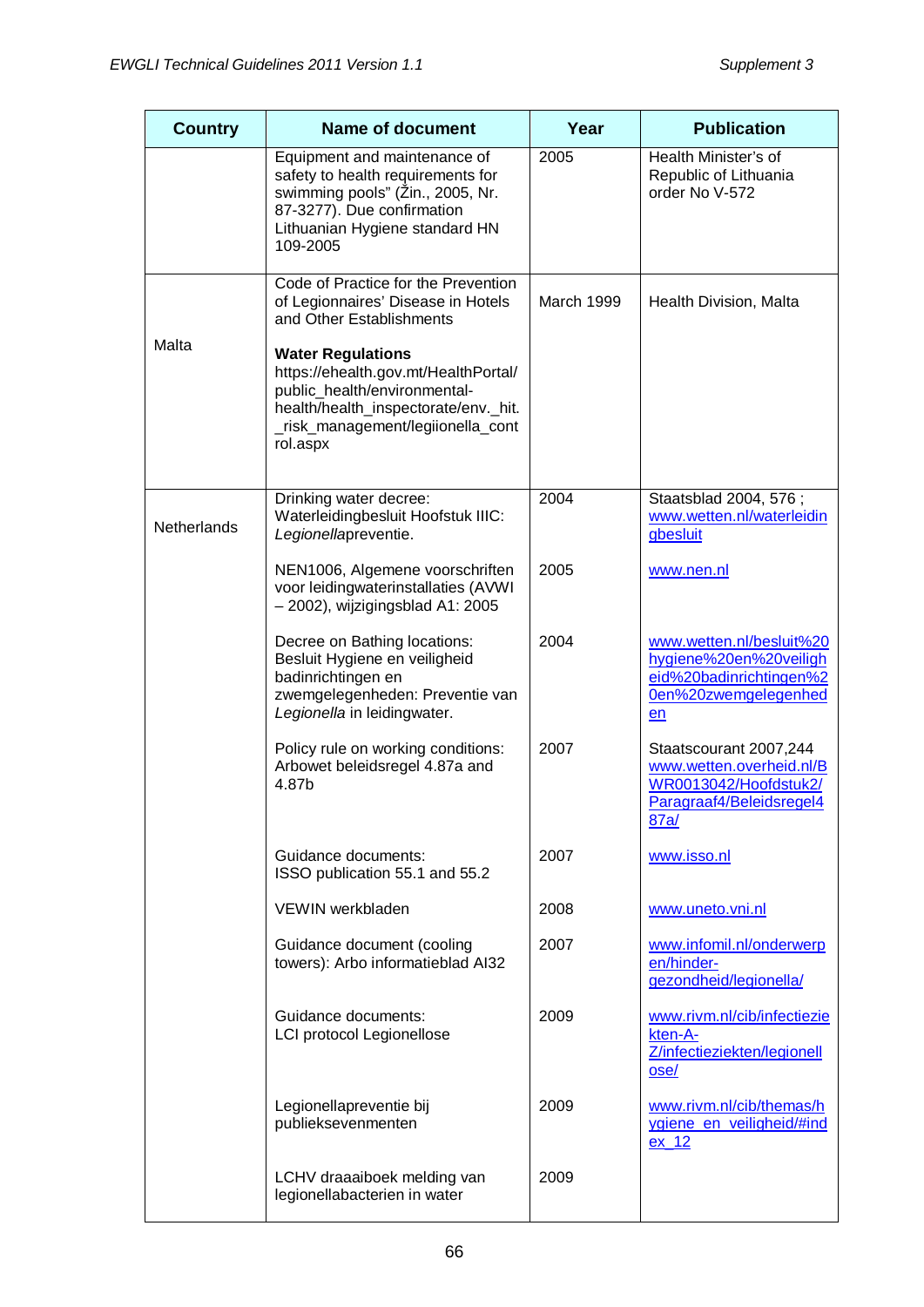| <b>Country</b> | <b>Name of document</b>                                                                                                                                                                                   | Year                 | <b>Publication</b>                                                                                |
|----------------|-----------------------------------------------------------------------------------------------------------------------------------------------------------------------------------------------------------|----------------------|---------------------------------------------------------------------------------------------------|
| Norway         | Smittevern 5. Smittevernhåndbok<br>for kommune-helsetjenesten 2002-<br>2003 ("Communicable Disease<br>Control Handbook") (2001) ISBN<br>82-7364-177-5                                                     | 2001                 | Statens institutt for<br>folkehelse                                                               |
|                | Forebygging av Legionellasmitte -<br>en veiledning - 1 revisjon                                                                                                                                           | January<br>2009      | Folkehelseinstituttet                                                                             |
| Portugal       | Doença dos Legionários.<br>Procedimentos de controlo nos<br>empreendimentos turísticos                                                                                                                    | <b>July 2001</b>     | Direcção Geral de Saúde<br>e Direcção Geral de<br>Turismo                                         |
|                | Circular Normativa n.º 06/DT de<br>22/04/2004 - "Programa de<br>Vigilância Epidemiológica Integrada<br>da Doença dos Legionários:<br>Investigação Epidemiológica"                                         | April 2004           | Direcção Geral de Saúde                                                                           |
|                | Circular Normativa n.º 05/DEP de<br>22/04/2004 - "Programa de<br>Vigilância Epidemiológica Integrada<br>da Doença dos Legionários:<br>Notificação Clínica e Laboratorial<br>de Casos"                     | April 2004           | Direcção Geral de Saúde                                                                           |
| Russia         | Determination of Legionella<br>pneumophila in the environmental<br>samples                                                                                                                                | MUK 4.<br>2217-07    |                                                                                                   |
|                | Epidemiological surveillance for<br>Legionella infection                                                                                                                                                  | MU3.1.2.<br>2412-08. |                                                                                                   |
|                | <b>Water regulations</b><br>www.rospotrebnadsor.ru                                                                                                                                                        |                      |                                                                                                   |
| Spain          | Recomendaçiones para la<br>prevención y control de la<br>legionelosis                                                                                                                                     | 1999                 | Dirección General de<br>Salud Pública. Ministerio<br>de Sanidad y Consumo.<br>ISBN 84-7670-507-7. |
|                | Norma UNE 100030 IN/2005: Guía<br>para la prevención y control de la<br>proliferación y diseminación de la<br>Legionella en las instalaciones.<br><b>AENOR</b>                                            | 2005                 | <b>AENOR</b>                                                                                      |
|                | REAL DECRETO 865/2003, de 4<br>de julio, por el que se establecen<br>los criterios higiénico-sanitarios<br>para la prevención y control de la<br>legionelosis. (B.O.E. nº 171 del 18<br>de julio de 2003) | 2003                 | Ministero de Sanidad y<br>Consumo.                                                                |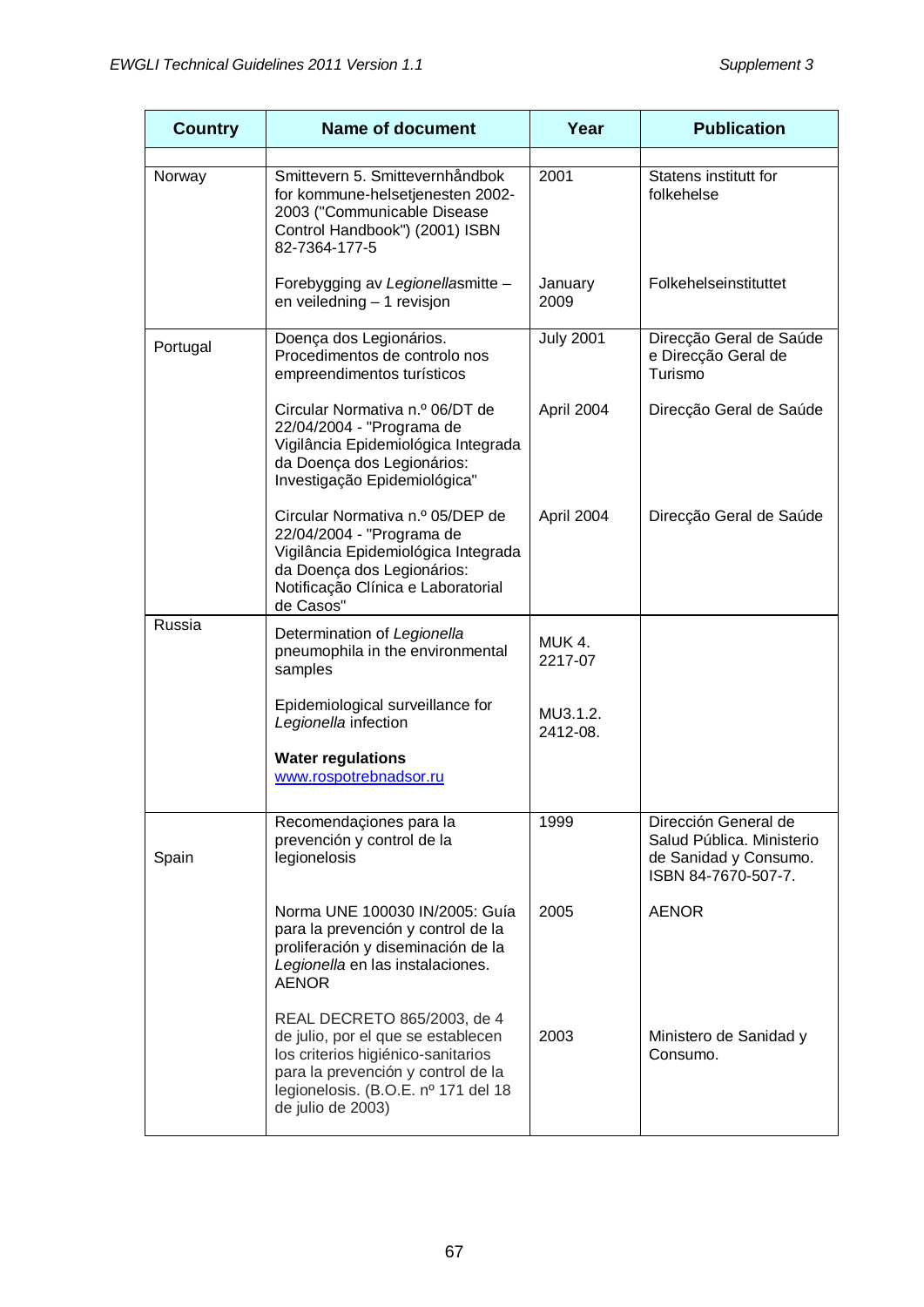| <b>Country</b>    | <b>Name of document</b>                                                                                                                                                                                                                                                                                                                                 | Year                | <b>Publication</b>                                                                                |
|-------------------|---------------------------------------------------------------------------------------------------------------------------------------------------------------------------------------------------------------------------------------------------------------------------------------------------------------------------------------------------------|---------------------|---------------------------------------------------------------------------------------------------|
| Sweden            | <b>Water regulations</b><br>Ordinance on Drinking water from<br>the National Food Administration,<br>SLV FS 1989:30, H318.                                                                                                                                                                                                                              |                     |                                                                                                   |
| Switzerland       | Légionelles et légionellose.<br>Particularités biologiques,<br>épidémiologie, aspects cliniques,<br>enquêtes environnementales,<br>prévention et mesures de lutte<br>Legionellen und Legionellose (in<br>German)<br>Legionella et légionellose (in<br>French)<br>Legionella e legionellosi (in Italien)                                                 | 1999<br>2009        | Office Fédéral de la Santé<br>Publique, Berne<br><b>Federal Office of Public</b><br>Health, Berne |
| United<br>Kingdom | Legionnaires' disease The control<br>of Legionella bacteria in water<br>systems (L8)<br>Management of Spa Pools -<br>Controlling the Risks of Infection<br>(ISBN 0 901144 80 0)<br><b>Water regulations</b><br><b>England and Wales</b><br>www.opsi.gov.uk/SI/si2000/200031<br>84.htm<br>N Ireland<br>http://www.drdni.gov.uk/index/water<br>policy.htm | 2000<br>2006        | <b>Health and Safety</b><br>Executive<br><b>Health Protection Agency</b>                          |
| <b>WHO</b>        | Legionella and the Prevention of<br>Legionellosis<br><b>Guidelines For Safe Recreational-</b><br>Water Environments, Vol. 2:<br>Swimming pools, spas and similar<br>recreational-water environments                                                                                                                                                     | 2007<br>August 2000 | <b>WHO Headquarters</b><br>Geneva<br><b>WHO Headquarters</b><br>Geneva                            |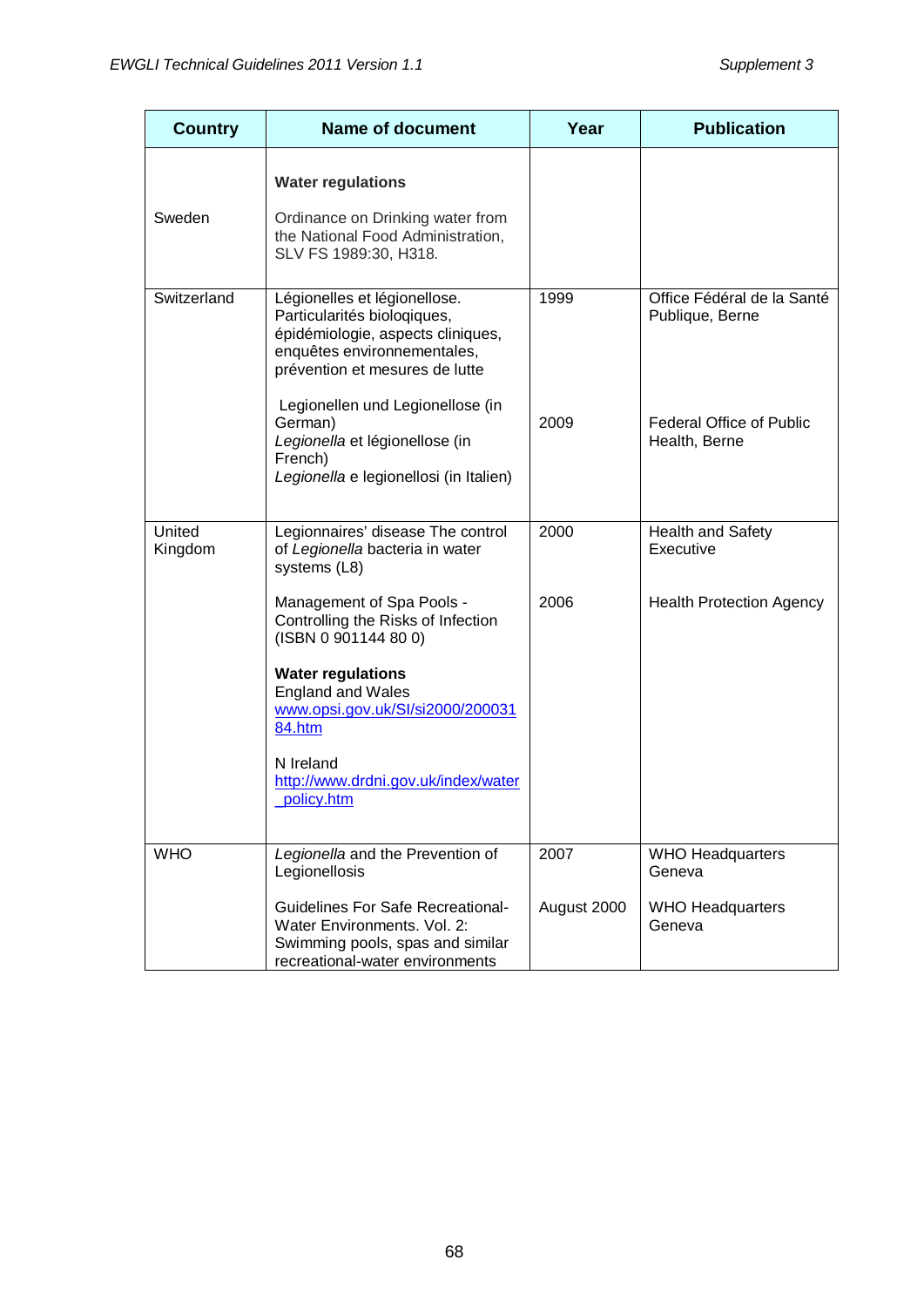## **References**

Anon 1990. Epidemiology, prevention and control of legionellosis. Memorandum from a WHO meeting. *Bull of the World Health Organ* 1990; 68 (2) 155-164.

Anon 1997 Respiratory Infection – Pennsylvania (First published 1976) *Morbidity and Mortality Weekly Report* 1997 Vol. 46 (3) 49-56

Anon 1998. Decision No 2119/98/EC of the European Parliament and of the Council. O.J. L268 of 3.10.1998

Anon 2000a Decision No 2000/96/EC of the European Parliament and of the Council. O.J. L28 of 3.2.2000.

Anon 2000b. *Legionella* from guests at Welsh hotel indistinguishable from humidifier isolates. *CDR Weekly* 2000;10:141.

Anon 2004 Regulation (EC) No 851/2004 of the European Parliament and of the Council of 21 April 2004 establishing a European Centre for disease prevention and control *Official Journal of the European Union* Nbr. 1, April 30, 2004 ›

HSE 2000. Legionnaires' disease. The control of *Legionella* bacteria in water systems. Approved Code of Practice and Guidance L8. HSE Books, Sudbury, UK. ISBN 0-7176-1772-6. http://www.hse.gov.uk/pubns/priced/l8.pdf

ISO 1998. ISO 11731:1998 Water Quality – detection and enumeration of *Legionella*. Part 1.

ISO 1999. ISO 6222: 1999 Water Quality – Enumeration of culturable microorganisms- colony count by inoculation in a nutrient agar culture medium.

HPA & HSE 2006 *Management of Spa Pools: Controlling the Risk of Infection.* London: Health Protection Agency. 2006 ISBN 0 901144 80 0.

Surman-Lee S, Drasar V & Lee J. V**.,** 2007 Natural spas, hot tubs and swimming pools. Chapter 8 in *Legionella and the Prevention of Legionellosis*. WHO ISBN 92 4 156297 8, pp119 - 136

HSE 2005 (as amended). Respiratory Protective Equipment at Work – a Practical Guide HSG 53. HSE Books, Sudbury, UK. ISBN 9780717629046.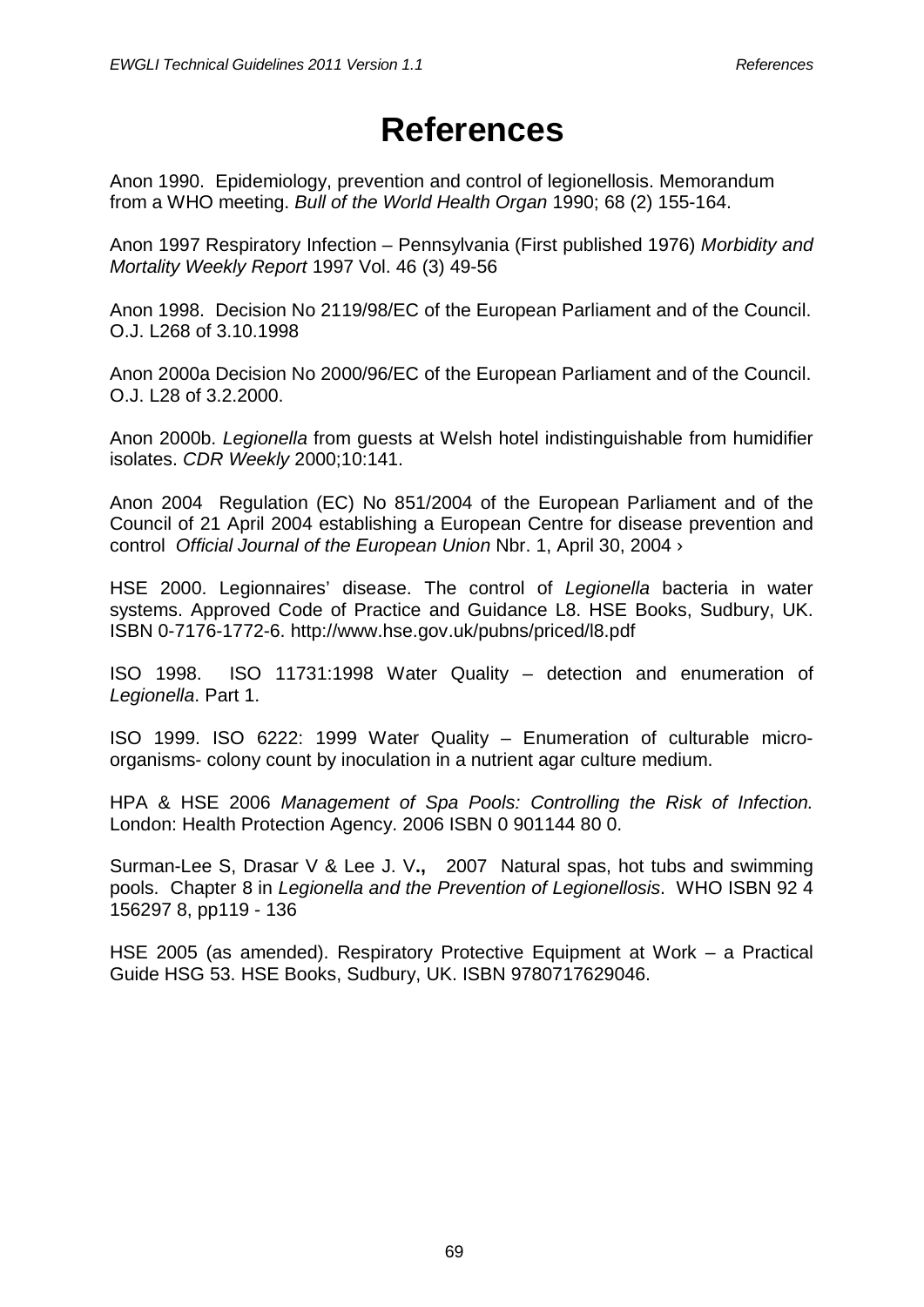## **Glossary**

| Adiabatic         | Adiabatic cooling uses the latent heat of evaporation<br>of water sprayed onto the incoming air stream to |
|-------------------|-----------------------------------------------------------------------------------------------------------|
|                   | cool the air supplied to an otherwise dry chiller.                                                        |
| Aerosol           | A suspension in a gaseous medium of solid                                                                 |
|                   | particles, liquid particles or solid and liquid particles                                                 |
|                   | having negligible falling velocity. In the context of                                                     |
|                   | this document, a suspension of particles (droplet                                                         |
|                   | nuclei) derived from fine droplets from which the                                                         |
|                   | water has evaporated leaving small airborne                                                               |
|                   | particles typically <5µm containing legionellae which                                                     |
|                   | can be inhaled deep into the lungs.                                                                       |
| Algae             | Small, usually aquatic, plants which require light to                                                     |
|                   | grow, often found on exposed areas of cooling                                                             |
|                   | towers, tanks and walls of spa pools exposed to                                                           |
|                   | sunlight.                                                                                                 |
| Air conditioning  | A form of air treatment whereby temperature,                                                              |
|                   | humidity and air cleanliness are all controlled within                                                    |
|                   | limits determined by the requirements of the air                                                          |
|                   | conditioned enclosure.                                                                                    |
| Antibodies        | Substances in the blood which destroy or neutralise                                                       |
|                   | various toxins or components of bacteria known                                                            |
|                   | generally as antigens. The antibodies are formed as                                                       |
|                   | a result of the introduction into the body of the                                                         |
|                   | antigen to which they are antagonistic as in all                                                          |
|                   | infectious diseases.                                                                                      |
| <b>Bacteria</b>   | (singular bacterium) a microscopic, unicellular (or                                                       |
|                   | more rarely multicellular) organism.                                                                      |
| <b>Biocide</b>    | A substance which kills micro-organisms.                                                                  |
| <b>Biofilm</b>    | community of <b>bacteria</b> and other<br>micro-<br>A                                                     |
|                   | organisms, embedded in a protective layer with                                                            |
|                   | entrained debris, attached to a surface such as                                                           |
|                   | pipework within a water system.                                                                           |
|                   | Blow down/bleed off  Water discharged from the system to control the                                      |
|                   | concentration of salts or other impurities in the                                                         |
|                   | circulating water; usually expressed as a percentage                                                      |
|                   | of recirculating water flow.                                                                              |
| Calorifier        | An apparatus used for the transfer of heat to water                                                       |
|                   | in a vessel by indirect means, the source of heat                                                         |
|                   | being contained within a pipe or coil immersed in the                                                     |
|                   | water.                                                                                                    |
| Chlorine          | An oxidising chemical element (halogen) used in                                                           |
|                   | disinfection.                                                                                             |
| Cold water system | Installation of plant, pipes and fitting in which cold                                                    |
| (CWS)             | water is stored, distributed and subsequently                                                             |
|                   | discharged.                                                                                               |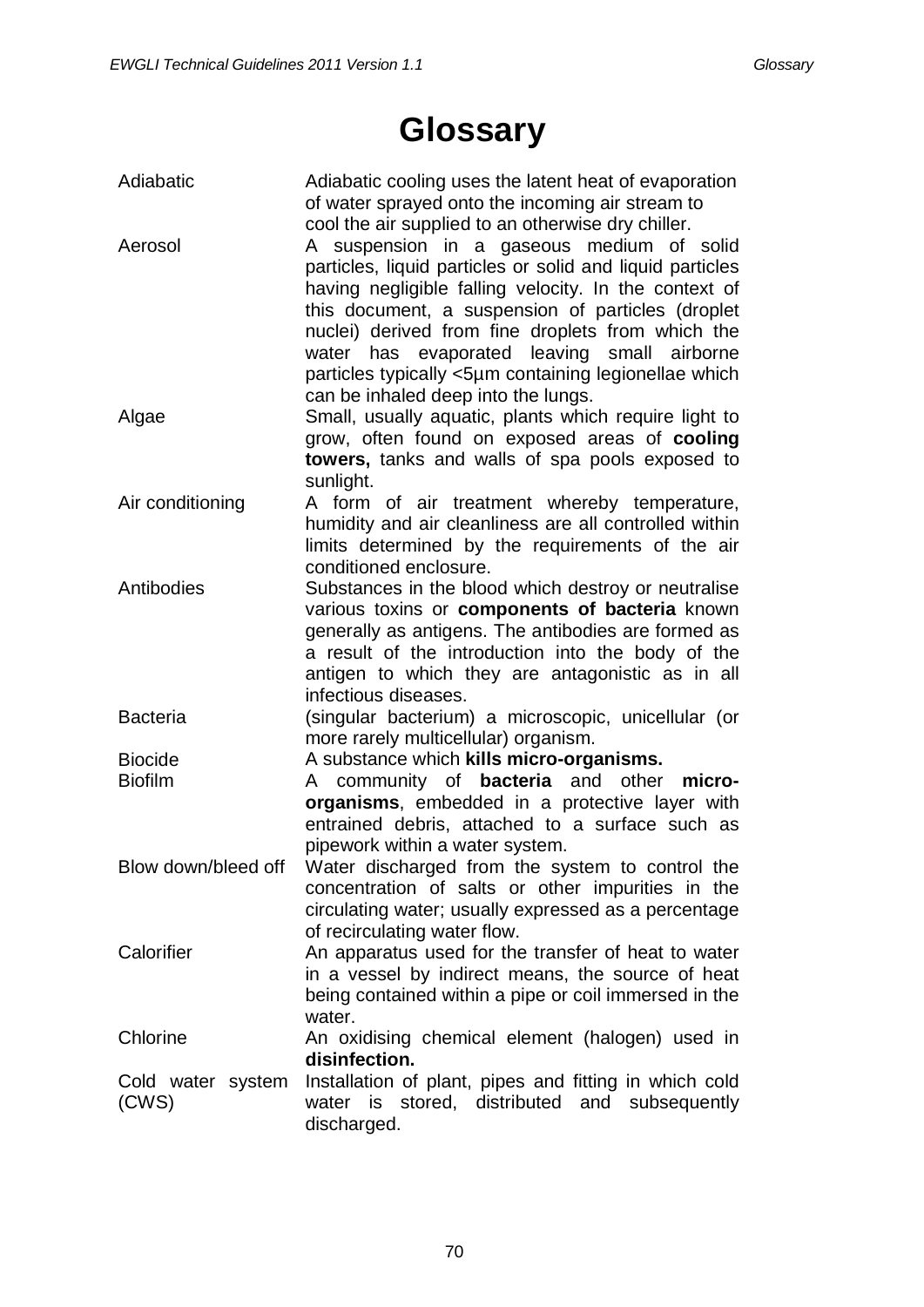| Cooling tower               | apparatus through which warm water is<br>An<br>discharged against an air stream, where the latent<br>heat of evaporation is used to cool the water. The<br>cooler water is usually pumped to a heat exchanger<br>to be reheated and recycled through the tower.                                                            |  |  |  |  |
|-----------------------------|----------------------------------------------------------------------------------------------------------------------------------------------------------------------------------------------------------------------------------------------------------------------------------------------------------------------------|--|--|--|--|
| Concentration factor        | Compares the level of dissolved solids in the cooling<br>water with that dissolved in the make-up water<br>(also known as cycle of concentration. Usually<br>determined by comparison of either the chloride or<br>magnesium hardness concentration.                                                                       |  |  |  |  |
| <b>Corrosion inhibitors</b> | chemicals which protect metals by: (i) passivating<br>the metal by the promotion of a thin metal oxide film<br>(anodic inhibitors); or (ii) physically forming a thin<br>barrier film by controlled deposition (cathodic<br>inhibitors).                                                                                   |  |  |  |  |
| Dead end/blind end          | A length of pipe closed at one end through which no<br>water passes.                                                                                                                                                                                                                                                       |  |  |  |  |
| Deadleg                     | Pipes leading to a fitting through which water only<br>passes when there is draw off from the fitting.                                                                                                                                                                                                                     |  |  |  |  |
| $Dip$ slide $(s)$           | A dip slide is a means of testing the microbial<br>content of liquids. It consists of a plastic carrier<br>bearing a sterile culture medium that can be dipped<br>in the liquid to be sampled. It is then incubated to<br>allow microbial growth. The microbial colonies<br>resulting are estimated by reference to chart. |  |  |  |  |
| <b>Disinfection</b>         | A process which destroys or irreversibly inactivates<br>micro-organisms and reduces their number to a<br>non hazardous level.                                                                                                                                                                                              |  |  |  |  |
| <b>Distribution circuit</b> | Pipework which distributes water from hot or cold<br>water plant to one or more fittings/appliances.                                                                                                                                                                                                                       |  |  |  |  |
| Domestic water              | Hot and cold water intended for personal hygiene,                                                                                                                                                                                                                                                                          |  |  |  |  |
| services                    | culinary, drinking water or other domestic purposes.                                                                                                                                                                                                                                                                       |  |  |  |  |
| <b>Drift</b>                | Circulating water lost from the tower as liquid<br>droplets entrained in the exhaust air stream: usually<br>expressed as a percentage of circulating water flow<br>but for more precise work it is parts of water per<br>million by weight of air for a given liquid to gas ratio.                                         |  |  |  |  |
| Drift eliminator            | More correctly referred to as drift reducers or<br>minimisers - equipment containing a complex<br>system of baffles designed to remove water droplets<br>from cooling tower air passing through it.                                                                                                                        |  |  |  |  |
| Evaporative<br>condenser    | A heat exchanger in which refrigerant held in coils is<br>condensed by a combination of air movement and                                                                                                                                                                                                                   |  |  |  |  |
| Evaporative cooling         | water sprays over its surface.<br>A process by which a small portion of a circulating<br>body of water is caused to evaporate thereby taking<br>the required latent heat of vaporisation from the<br>remainder of the water and cooling it.                                                                                |  |  |  |  |
| Fill/Packing                | That portion of a <b>cooling tower</b> which constitutes its<br>primary heat transfer surface; sometimes called<br>'packing' or 'pack'.                                                                                                                                                                                    |  |  |  |  |
| Fouling                     | Organic growth or other deposits on heat transfer                                                                                                                                                                                                                                                                          |  |  |  |  |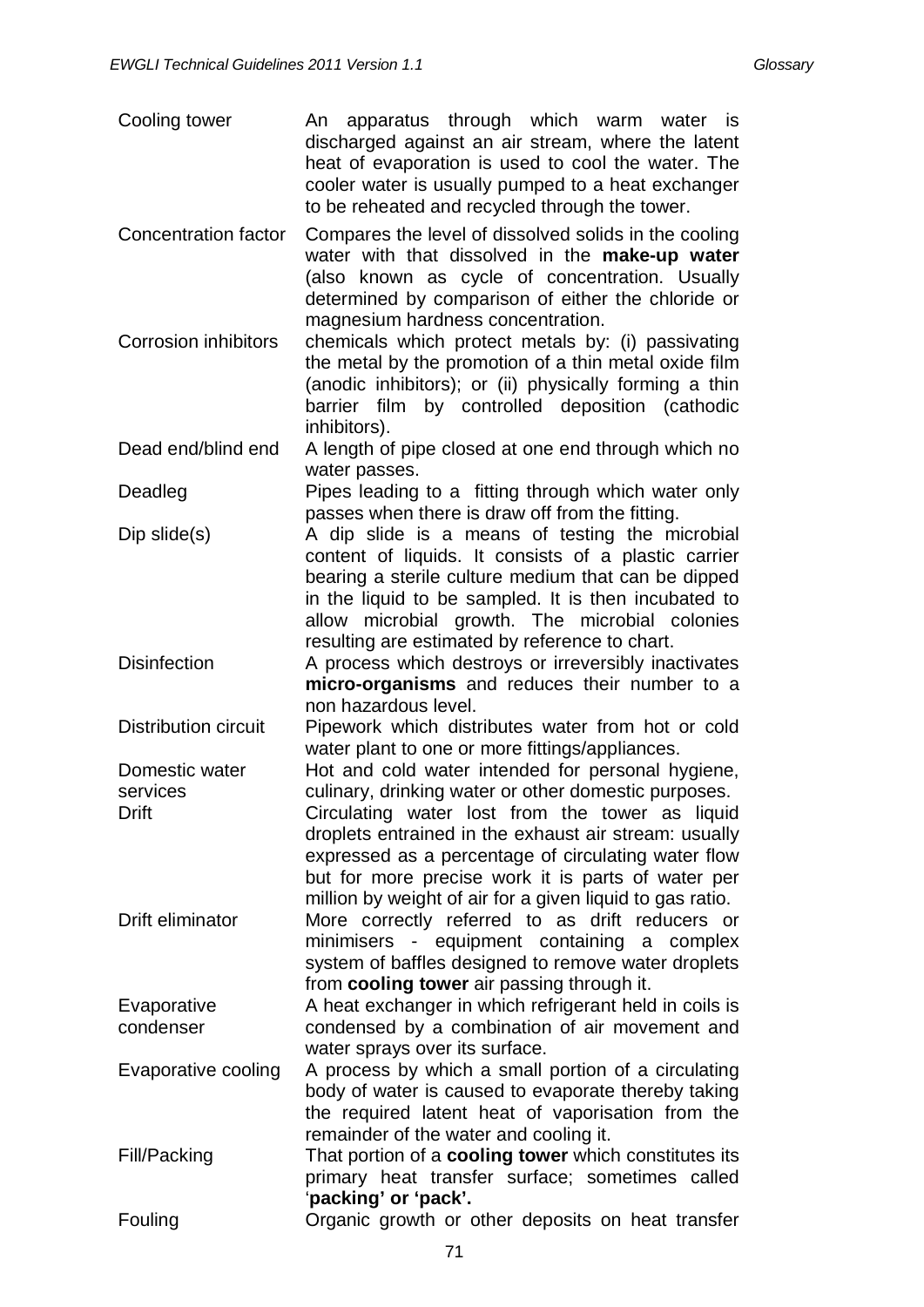|                        | surfaces or within pipework causing loss<br>efficiency.              |       |                             |            |           | in |
|------------------------|----------------------------------------------------------------------|-------|-----------------------------|------------|-----------|----|
| <b>Half life</b>       | Ratio of system volume to purge rate.                                |       |                             |            |           |    |
| Hot water<br>system    | Installation of plant, pipes and fittings in which water             |       |                             |            |           |    |
| (HWS)                  | is heated, distributed and subsequently discharged                   |       |                             |            |           |    |
|                        | (not including cold water feed tank or cistern).                     |       |                             |            |           |    |
| Legionnaires'          | a form of pneumonia caused by Legionella.                            |       |                             |            |           |    |
| disease                |                                                                      |       |                             |            |           |    |
| Legionella             | A genus of aerobic bacteria that belongs to the                      |       |                             |            |           |    |
|                        | family Legionellaceae which has over 50 species.                     |       |                             |            |           |    |
|                        | These are ubiquitous in the environment and found                    |       |                             |            |           |    |
|                        | in a wide spectrum of natural and artificial                         |       |                             |            |           |    |
|                        | collections of predominantly warm water.                             |       |                             |            |           |    |
| legionellae            | Plural of legionella a single bacterium of the genus<br>Legionella.  |       |                             |            |           |    |
| Legionella             | The species of Legionella that most commonly                         |       |                             |            |           |    |
| pneumophila            | causes Legionnaires' disease.                                        |       |                             |            |           |    |
| Legionellosis          | Any illness caused by exposure to Legionella.                        |       |                             |            |           |    |
| Pontiac fever          | An upper respiratory illness caused by Legionella,                   |       |                             |            |           |    |
|                        | but less severe than Legionnaires' disease.                          |       |                             |            |           |    |
| Make-up water          | Fresh water which is added to a water system e.g. a                  |       |                             |            |           |    |
|                        | cooling water system to compensate for wastage                       |       |                             |            |           |    |
|                        | (e.g. via system leaks), evaporative loss and bleed.                 |       |                             |            |           |    |
| Micro-organism         | An organism of microscopic size including <b>bacteria</b>            |       |                             |            |           |    |
|                        | fungi, protozoa and viruses.                                         |       |                             |            |           |    |
| Non-oxidising          | A non-oxidising biocide is one that functions by                     |       |                             |            |           |    |
| biocide                | mechanisms                                                           | other | than                        | oxidation, | including |    |
|                        | interference with cell metabolism and structure e.g.                 |       |                             |            |           |    |
| <b>Nutrient</b>        | isothiazolone; glutaraldehyde.<br>A food source for micro-organisms. |       |                             |            |           |    |
| Oxidising biocide      | Agent capable of oxidising organic matter, e.g. cell                 |       |                             |            |           |    |
|                        | material, enzymes or proteins that are associated                    |       |                             |            |           |    |
|                        | with microbiological populations resulting in death of               |       |                             |            |           |    |
|                        | the microorganisms. The most commonly used                           |       |                             |            |           |    |
|                        | oxidising biocides are based on chlorine or bromine                  |       |                             |            |           |    |
|                        | (halogens)                                                           |       | which liberate hypochlorous |            |           | or |
|                        | hypobromous acids on hydrolysis in water. The                        |       |                             |            |           |    |
|                        | exception is chlorine dioxide, a gas which does not                  |       |                             |            |           |    |
|                        | hydrolyse but which functions in the same way.                       |       |                             |            |           |    |
|                        | Other oxidising biocides are ozone and hydrogen                      |       |                             |            |           |    |
|                        | peroxide.                                                            |       |                             |            |           |    |
| Pasteurisation         | Heat treatment to destroy pathogens usually at high                  |       |                             |            |           |    |
|                        | temperature for a given period of time.                              |       |                             |            |           |    |
| ppm                    | Parts per million a measure of dissolved substances                  |       |                             |            |           |    |
|                        | given as the number of parts there are in a million                  |       |                             |            |           |    |
|                        | parts of solvent. It is numerically equivalent to                    |       |                             |            |           |    |
|                        | milligrams per litre mg/l with respect to water.                     |       |                             |            |           |    |
| Pond retention time    | Time a chemical is retained in the system.                           |       |                             |            |           |    |
| <b>Risk assessment</b> | Identifying and assessing the risk of legionellosis                  |       |                             |            |           |    |
|                        | from work activities and water sources on premises                   |       |                             |            |           |    |
|                        | and determining any necessary precautionary                          |       |                             |            |           |    |
|                        | measures.                                                            |       |                             |            |           |    |